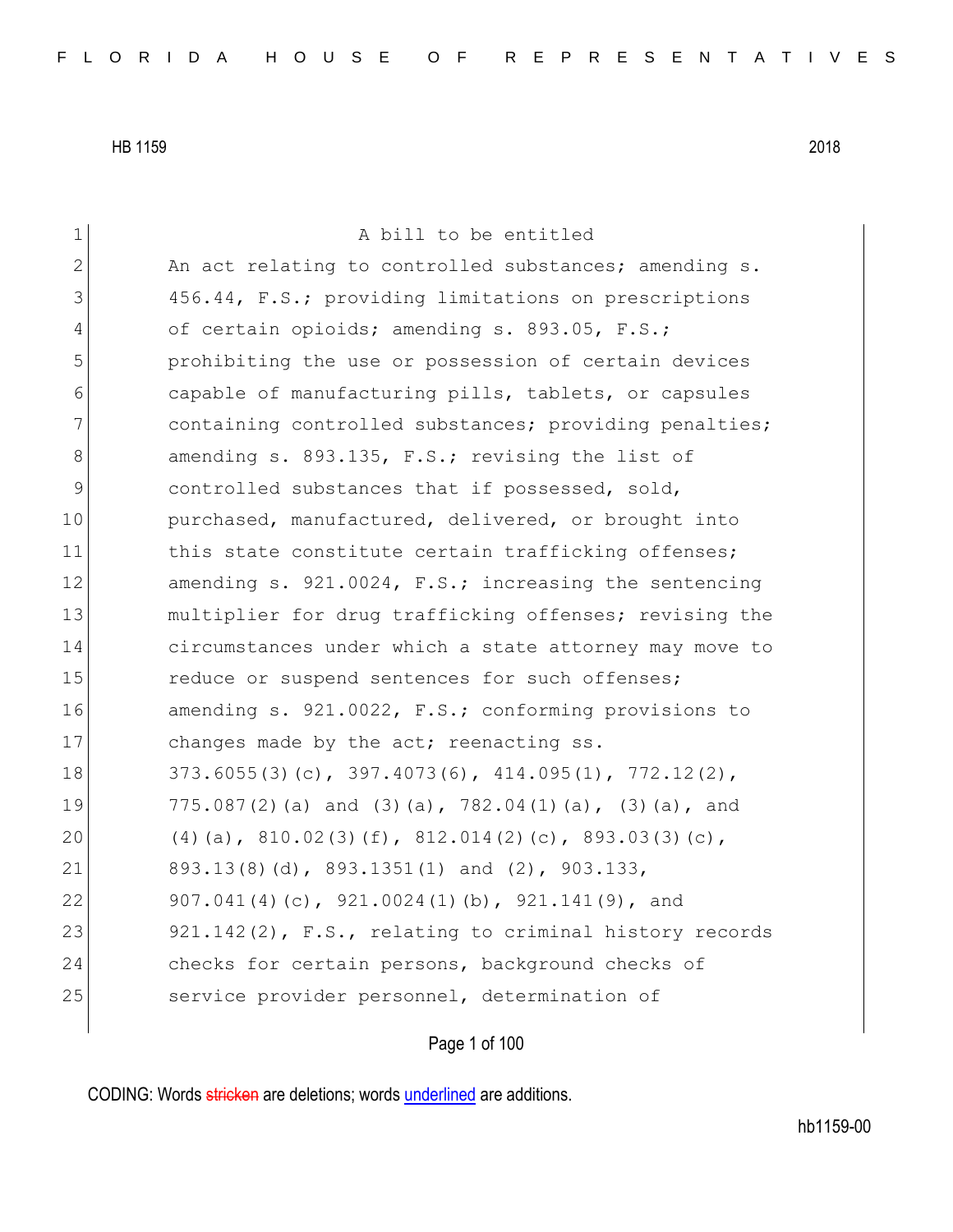38

40

26 eligibility for temporary cash assistance, the Drug 27 Dealer Liability Act, possession or use of a weapon 28 and minimum sentences, murder, burglary, theft, 29 standards and schedules for controlled substances, 30 prohibited acts and penalties, trafficking in or 31 manufacturing controlled substances, prohibiting bail 32 on appeal, pretrial detention, worksheet computations 33 for the Criminal Punishment Code, the applicability of 34 sentencing for capital felonies, and separate 35 proceedings on the issue of the penalty, respectively, 36 to incorporate the amendment made to s. 893.135, F.S., 37 in references thereto; providing an effective date. 39 Be It Enacted by the Legislature of the State of Florida: 41 Section 1. Subsection (4) is added to section 456.44, 42 Florida Statutes, to read: 43 456.44 Controlled substance prescribing.-44 (4) LIMITATIONS ON OPIOID PRESCRIPTIONS.—An initial or 45 refill prescription for a Schedule II opioid, as defined in s. 46 893.03, to treat acute pain is limited to a 3-day supply unless 47 the patient's treating physician believes, in his or her 48 professional judgment, that deviating from such supply limit is 49 medically necessary to treat the patient's condition and

50 adequately documents the lack of alternative options available

Page 2 of 100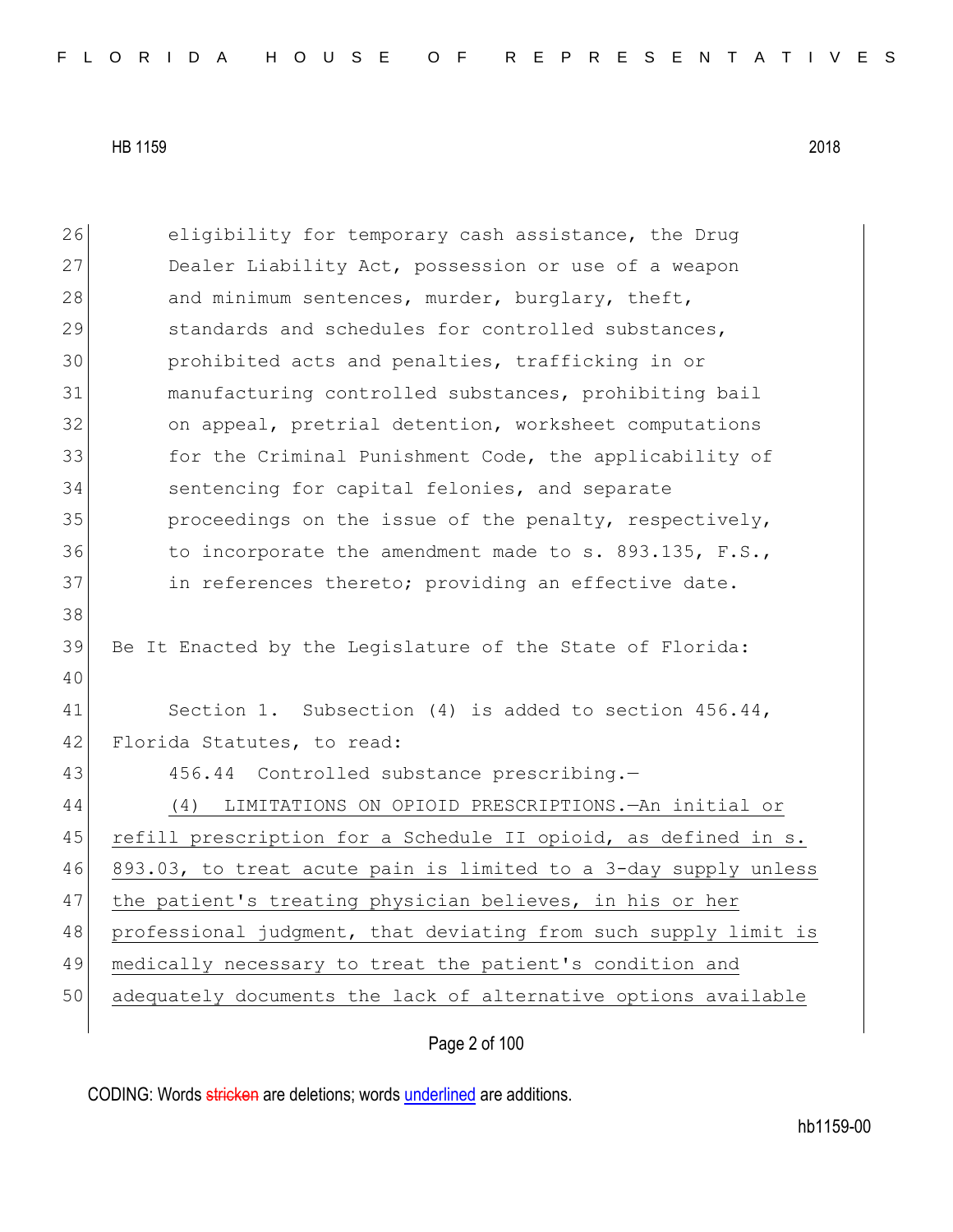| 51 | to justify such deviation.                                           |
|----|----------------------------------------------------------------------|
| 52 | Section 2. Subsection $(4)$ is added to section 893.05,              |
| 53 | Florida Statutes, to read:                                           |
| 54 | 893.05 Practitioners and persons administering controlled            |
| 55 | substances in their absence.-                                        |
| 56 | (4) Except as authorized by this chapter, a person may not           |
| 57 | use or possess, with intent to unlawfully manufacture any pill,      |
| 58 | tablet, or capsule containing a controlled substance, a              |
| 59 | mechanical device capable of compressing powder into pills,          |
| 60 | tablets, or capsules of uniform size and weight. A person who        |
| 61 | violates this subsection commits a felony of the first degree,       |
| 62 | punishable as provided in s. 775.082, s. 775.083, or s. 775.084.     |
| 63 | Section 3. Paragraph (c) of subsection (1) of section                |
| 64 | 893.135, Florida Statutes, is amended, and subsections (2) and       |
| 65 | (5) of that section are republished, to read:                        |
| 66 | 893.135 Trafficking; mandatory sentences; suspension or              |
| 67 | reduction of sentences; conspiracy to engage in trafficking.-        |
| 68 | (1) Except as authorized in this chapter or in chapter 499           |
| 69 | and notwithstanding the provisions of s. 893.13:                     |
| 70 | (c) 1. A person who knowingly sells, purchases,                      |
| 71 | manufactures, delivers, or brings into this state, or who is         |
| 72 | knowingly in actual or constructive possession of, 4 grams or        |
| 73 | more of any controlled substance specified in s.                     |
| 74 | $893.03(1)$ (a) 62., (1) (b), (2) (a) 1., (2) (a) 2., (2) (a) 3., or |
| 75 | $(2)$ (b), or a controlled substance analog, as described in s.      |
|    | Page 3 of 100                                                        |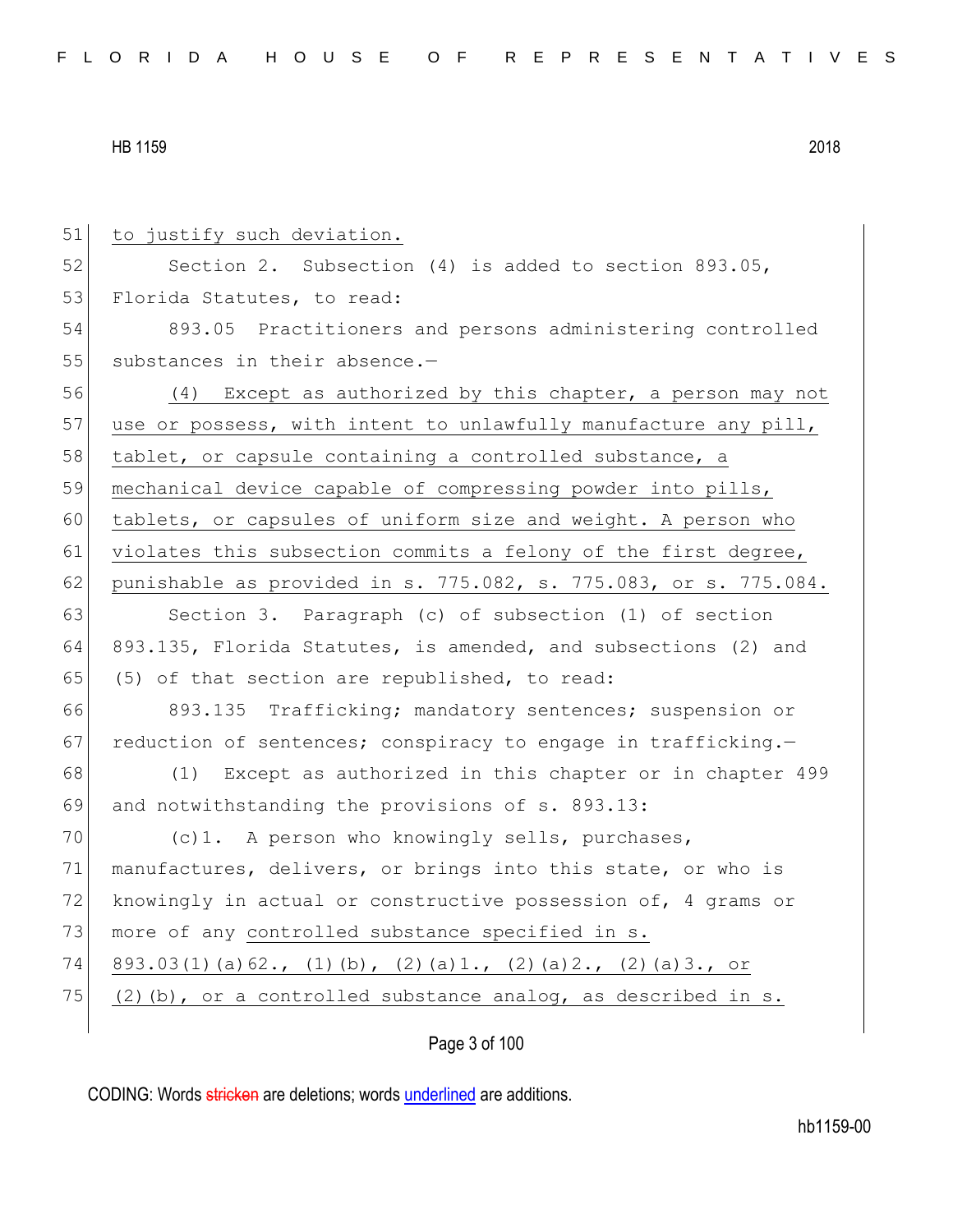76 893.0356, of any such substance, morphine, opium, hydromorphone, 77 or any salt, derivative, isomer, or salt of an isomer thereof, 78 including heroin, as described in s.  $893.03(1)(b)$ ,  $(2)(a)$ , 79  $(3)$  (c)3., or  $(3)$  (c)4., or 4 grams or more of any mixture, other 80 than a mixture described in subparagraph  $4.$ , containing any such 81 | substance, but less than 30 kilograms of such substance or 82 mixture, commits a felony of the first degree, which felony 83 shall be known as "trafficking in illegal drugs," punishable as 84 provided in s. 775.082, s. 775.083, or s. 775.084. If the 85 quantity involved:

86 a. Is 4 grams or more, but less than 14 grams, such person 87 shall be sentenced to a mandatory minimum term of imprisonment 88 of 3 years and shall be ordered to pay a fine of \$50,000.

89 b. Is 14 grams or more, but less than 28 grams, such 90 person shall be sentenced to a mandatory minimum term of 91 imprisonment of 15 years and shall be ordered to pay a fine of 92 \$100,000.

93 c. Is 28 grams or more, but less than 30 kilograms, such 94 person shall be sentenced to a mandatory minimum term of 95 imprisonment of 25 years and shall be ordered to pay a fine of 96 \$500,000.

97  $\vert$  2. A person who knowingly sells, purchases, manufactures, 98 delivers, or brings into this state, or who is knowingly in 99 actual or constructive possession of, 14 grams or more of  $100$  hydrocodone, as described in s.  $893.03(2)(a)1.$ j., codeine, as

Page 4 of 100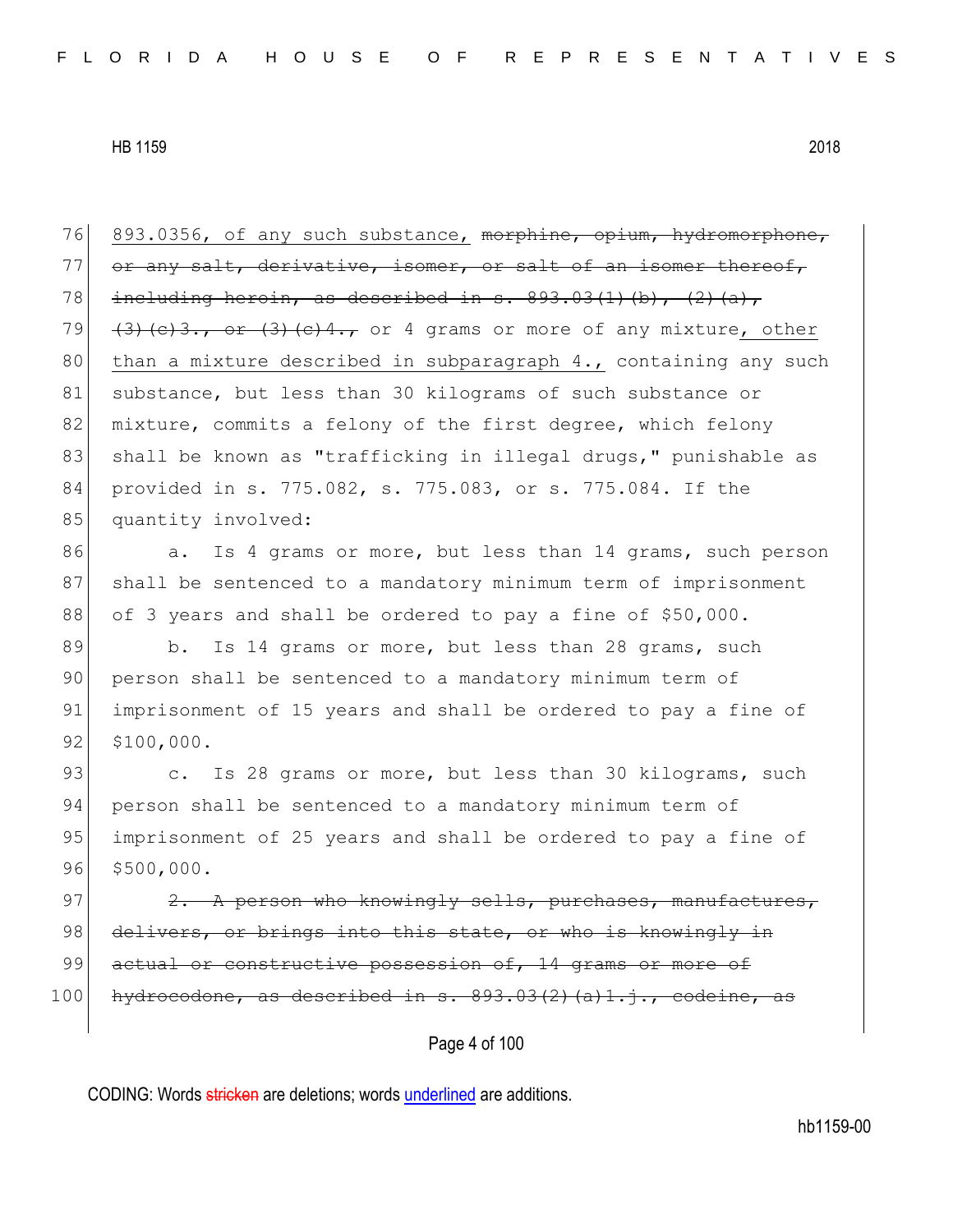Page 5 of 100 101 described in s.  $893.03(2)$  (a)1.g., or any salt thereof, or 14 102 grams or more of any mixture containing any such substance, 103 commits a felony of the first degree, which felony shall be 104 known as "trafficking in hydrocodone," punishable as provided in 105 s. 775.082, s. 775.083, or s. 775.084. If the quantity involved: 106 a. Is 14 grams or more, but less than 28 grams, such 107 person shall be sentenced to a mandatory minimum term of 108 imprisonment of 3 years and shall be ordered to pay a fine of  $109$   $$50,000.$  $110$  b. Is 28 grams or more, but less than 50 grams, such 111 person shall be sentenced to a mandatory minimum term of 112 imprisonment of 7 years and shall be ordered to pay a fine of  $113$   $$100,000.$ 114 c. Is 50 grams or more, but less than 200 grams, such 115 person shall be sentenced to a mandatory minimum term of 116 imprisonment of 15 years and shall be ordered to pay a fine of  $117$   $$500,000.$ 118 d. Is 200 grams or more, but less than 30 kilograms, such 119 person shall be sentenced to a mandatory minimum term of 120 imprisonment of 25 years and shall be ordered to pay a fine of  $121 \mid$  \$750,000. 122  $\left| \right|$  3. A person who knowingly sells, purchases, manufactures, 123 delivers, or brings into this state, or who is knowingly in 124 actual or constructive possession of, 7 grams or more of 125 oxycodone, as described in s.  $893.03(2)$  (a)1.o., or any salt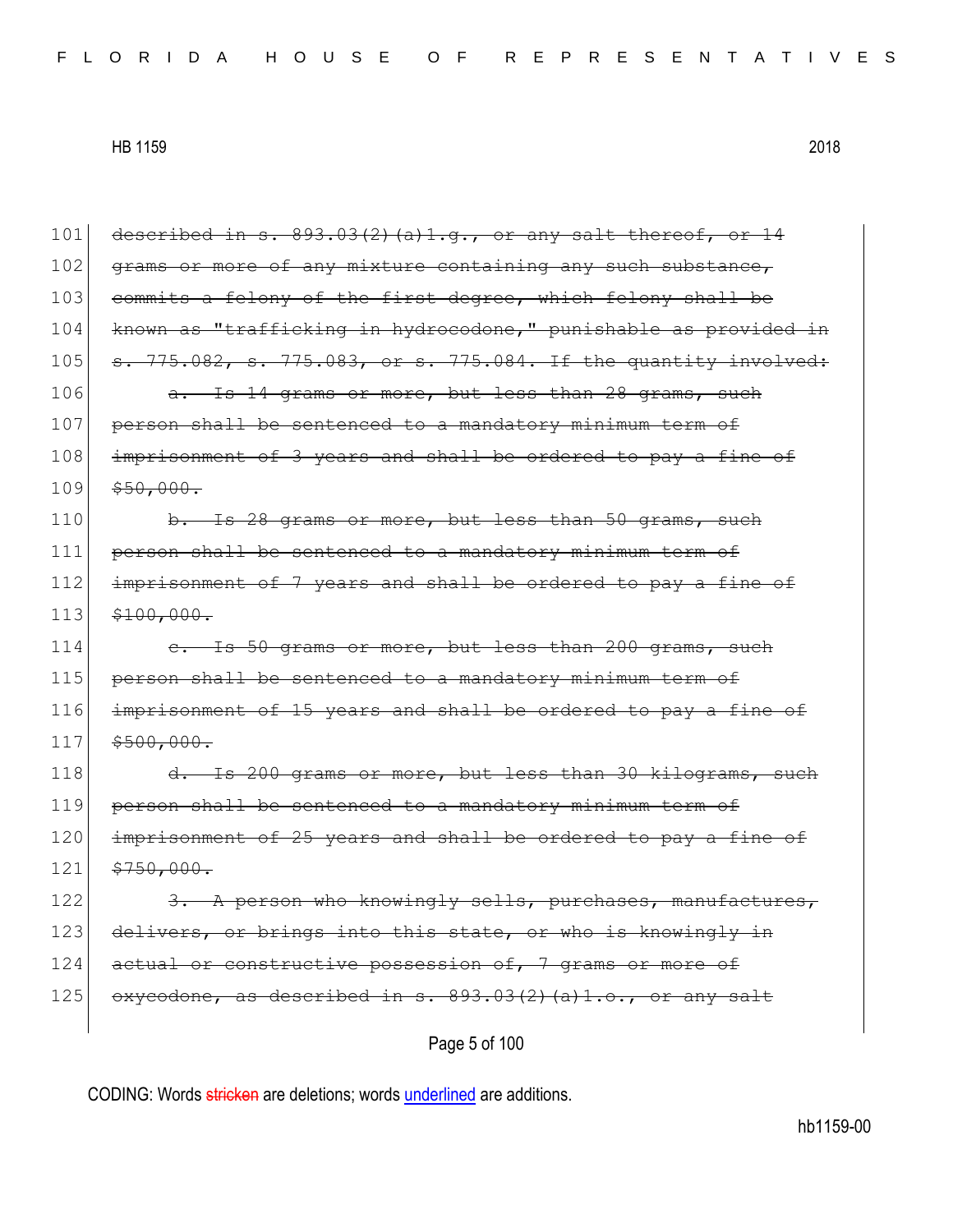| 126 | thereof, or 7 grams or more of any mixture containing any such |
|-----|----------------------------------------------------------------|
| 127 | substance, commits a felony of the first degree, which felony  |
| 128 | shall be known as "trafficking in oxycodone," punishable as    |
| 129 | provided in s. 775.082, s. 775.083, or s. 775.084. If the      |
| 130 | quantity involved:                                             |
| 131 | a. Is 7 grams or more, but less than 14 grams, such person     |
| 132 | shall be sentenced to a mandatory minimum term of imprisonment |
| 133 | of 3 years and shall be ordered to pay a fine of \$50,000.     |
| 134 | b. Is 14 grams or more, but less than 25 grams, such           |
| 135 | person shall be sentenced to a mandatory minimum term of       |
| 136 | imprisonment of 7 years and shall be ordered to pay a fine of  |
| 137 | \$100,000.                                                     |
| 138 | e. Is 25 grams or more, but less than 100 grams, such          |
| 139 | person shall be sentenced to a mandatory minimum term of       |
| 140 | imprisonment of 15 years and shall be ordered to pay a fine of |
| 141 | \$500,000.                                                     |
| 142 | d. Is 100 grams or more, but less than 30 kilograms, such      |
| 143 | person shall be sentenced to a mandatory minimum term of       |
| 144 | imprisonment of 25 years and shall be ordered to pay a fine of |
| 145 | \$750,000.                                                     |
| 146 | 4.a. A person who knowingly sells, purchases,                  |
| 147 | manufactures, delivers, or brings into this state, or who is   |
| 148 | knowingly in actual or constructive possession of, 4 grams or  |
| 149 | more of:                                                       |
| 150 | Alfentanil, as described in s. 893.03(2)(b)1.;                 |
|     | Page 6 of 100                                                  |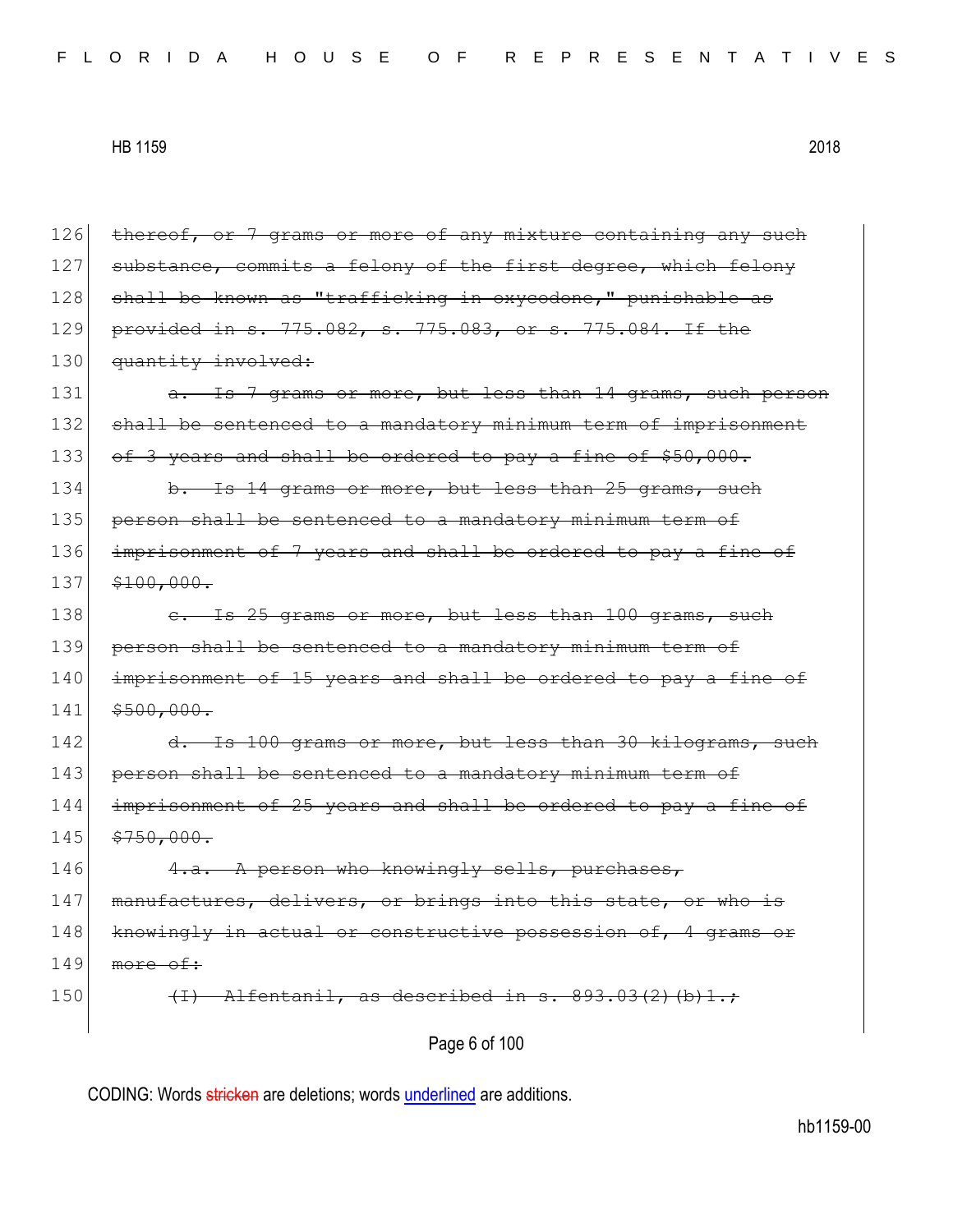Page 7 of 100 151  $\left\{\text{II}\right\}$  Carfentanil, as described in s. 893.03(2)(b)6.; 152  $(152)$   $(111)$  Fentanyl, as described in s. 893.03(2)(b)9.; 153  $(IV)$  Sufentanil, as described in s.  $893.03(2)(b)29.$ ; 154  $\left\langle V\right\rangle$  A fentanyl derivative, as described in s.  $155 \mid 893.03(1)(a)62.$ ; 156  $($   $($ VI $)$   $\Lambda$  controlled substance analog, as described in s. 157 893.0356, of any substance described in sub-sub-subparagraphs 158  $(\text{I}-\text{I})-(\text{V})$ ; or 159 (VII) A mixture containing any substance described in sub- $160$  sub-subparagraphs  $(I) - (VI)$ , 161 162 commits a felony of the first degree, which felony shall be 163 known as "trafficking in fentanyl," punishable as provided in s. 164 775.082, s. 775.083, or s. 775.084.  $165$  b. If the quantity involved under sub-subparagraph a.: 166  $(1)$  Is 4 grams or more, but less than 14 grams, such 167 person shall be sentenced to a mandatory minimum term of 168 imprisonment of 3 years, and shall be ordered to pay a fine of  $169$   $$50,000.$  $170$  (II) Is 14 grams or more, but less than 28 grams, such 171 person shall be sentenced to a mandatory minimum term of 172 imprisonment of 15 years, and shall be ordered to pay a fine of  $173$   $$100,000.$ 174 (III) Is 28 grams or more, such person shall be sentenced 175 to a mandatory minimum term of imprisonment of 25 years, and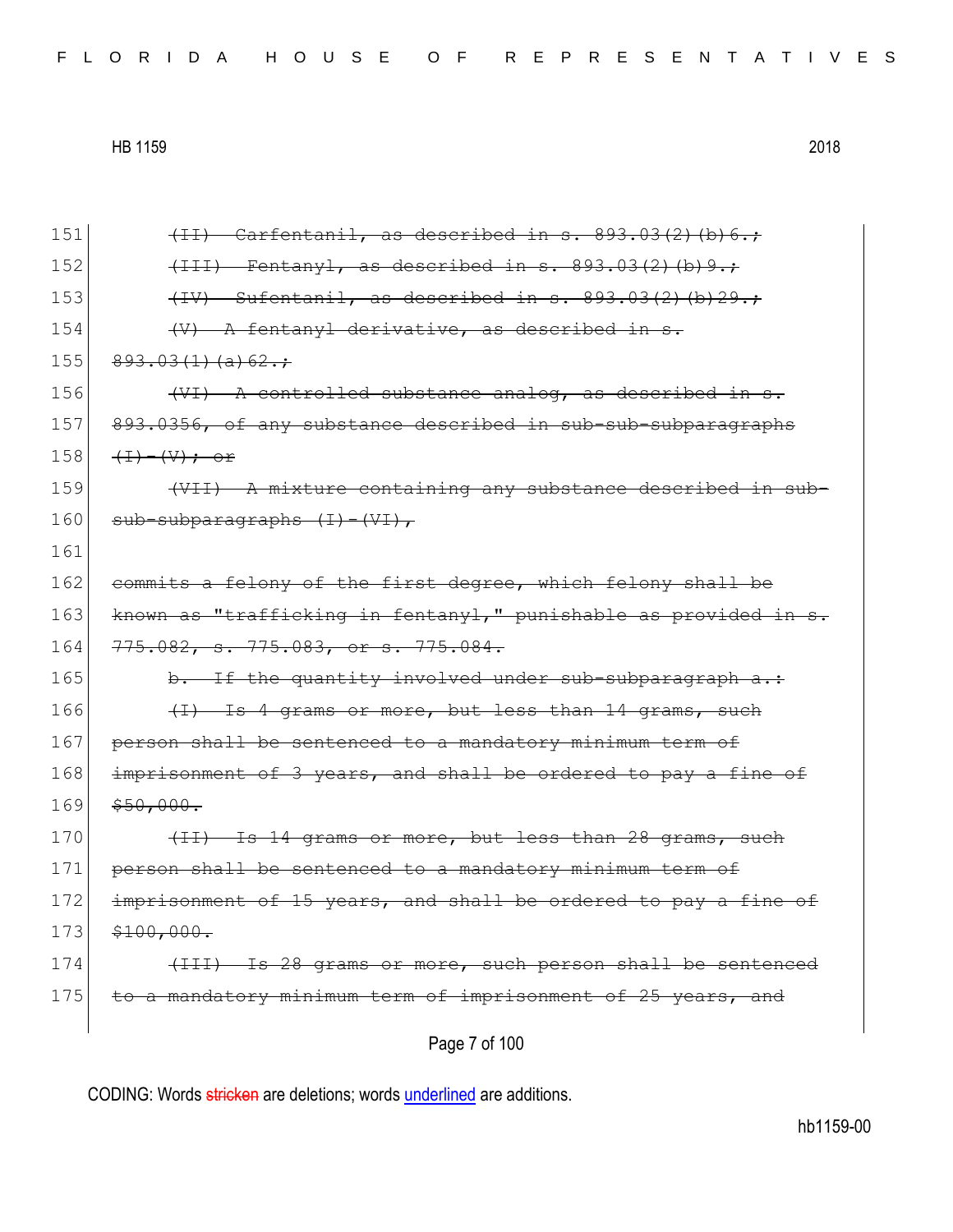176 shall be ordered to pay a fine of \$500,000. 177 2.<del>5.</del> A person who knowingly sells, purchases, 178 manufactures, delivers, or brings into this state, or who is 179 knowingly in actual or constructive possession of, 30 kilograms 180 or more of any controlled substance specified in s. 181 893.03(1)(a)62., (1)(b), (2)(a)1., (2)(a)2., (2)(a)3., or 182 (2)(b), or a controlled substance analog, as described in s. 183 893.0356, of any such substance, morphine, opium, oxycodone, 184 hydrocodone, codeine, hydromorphone, or any salt, derivative, 185 isomer, or salt of an isomer thereof, including heroin, as 186 described in s. 893.03(1)(b), (2)(a), (3)(c)3., or (3)(c)4., or 187 30 kilograms or more of any mixture containing any such 188 substance, commits the first degree felony of trafficking in 189 illegal drugs. A person who has been convicted of the first 190 degree felony of trafficking in illegal drugs under this 191 subparagraph shall be punished by life imprisonment and is 192 ineligible for any form of discretionary early release except 193 pardon or executive clemency or conditional medical release 194 under s. 947.149. However, if the court determines that, in 195 addition to committing any act specified in this paragraph: 196 a. The person intentionally killed an individual or 197 counseled, commanded, induced, procured, or caused the 198 intentional killing of an individual and such killing was the 199 result; or 200 b. The person's conduct in committing that act led to a

# Page 8 of 100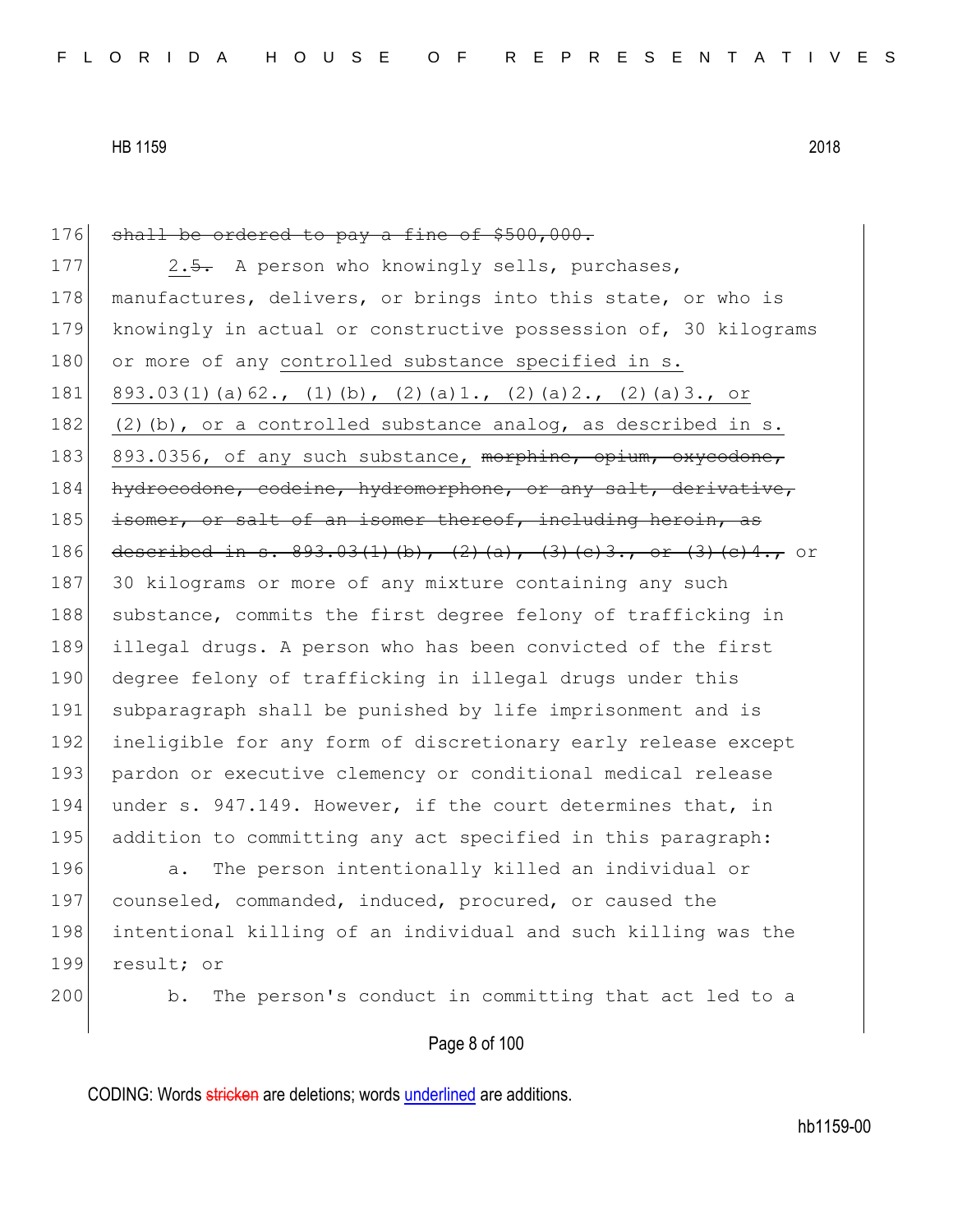201 natural, though not inevitable, lethal result, 202 203 such person commits the capital felony of trafficking in illegal 204 drugs, punishable as provided in ss. 775.082 and 921.142. A 205 person sentenced for a capital felony under this paragraph shall 206 also be sentenced to pay the maximum fine provided under 207 subparagraph 1. 208 3.6. A person who knowingly brings into this state 60 209 kilograms or more of any controlled substance specified in s. 210 893.03(1)(a)62., (1)(b), (2)(a)1., (2)(a)2., (2)(a)3., or 211 (2)(b), or a controlled substance analog, as described in s. 212 893.0356, of any such substance,  $m$ orphine, opium, oxycodone, 213 hydrocodone, codeine, hydromorphone, or any salt, derivative,  $214$  isomer, or salt of an isomer thereof, including heroin, as 215 described in s.  $893.03(1)(b)$ ,  $(2)(a)$ ,  $(3)(e)3$ , or  $(3)(e)4$ , or 216 60 kilograms or more of any mixture containing any such 217 substance, and who knows that the probable result of such  $218$  importation would be the death of a person, commits capital 219 importation of illegal drugs, a capital felony punishable as 220 provided in ss.  $775.082$  and  $921.142$ . A person sentenced for a 221 capital felony under this paragraph shall also be sentenced to 222 pay the maximum fine provided under subparagraph 1. 223 4.a. Notwithstanding any other law, the sale, purchase, 224 manufacture, delivery, or actual or constructive possession of

225 fewer than 100 pills, tablets, or capsules that contain any

Page 9 of 100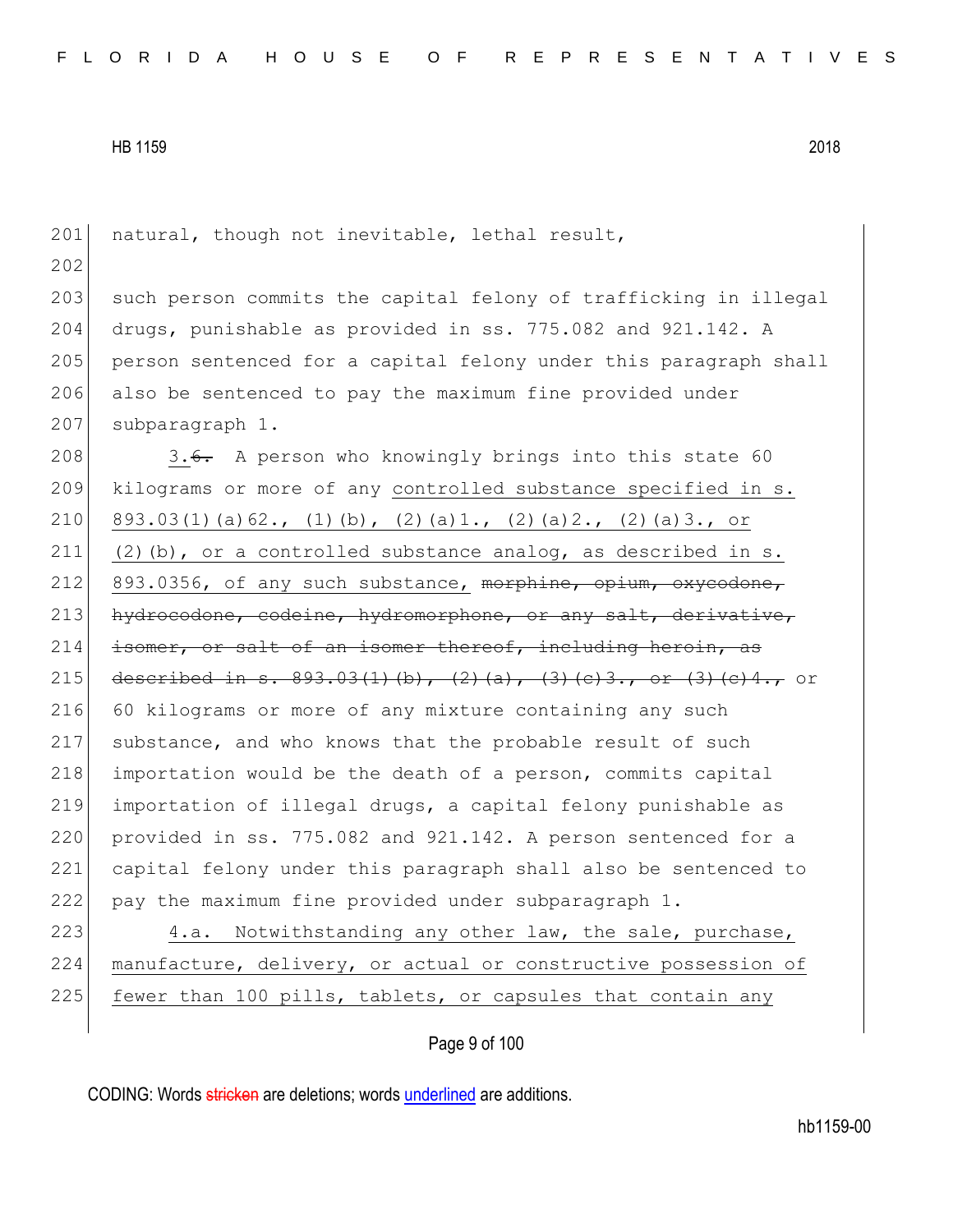| 226 | controlled substance specified in s. $893.03(1)(a)62.$ , $(1)(b)$ ,     |
|-----|-------------------------------------------------------------------------|
| 227 | $(2)$ (a) 1., $(2)$ (a) 2., $(2)$ (a) 3., or $(2)$ (b), or a controlled |
| 228 | substance analog, as described in s. 893.0356, of any such              |
| 229 | substance, is not a violation of any other provision of this            |
| 230 | section.                                                                |
| 231 | b. A person who knowingly sells, purchases, manufactures,               |
| 232 | delivers, or brings into this state, or who is knowingly in             |
| 233 | actual or constructive possession of 100 pills or more, but less        |
| 234 | than 2,000 pills, tablets, or capsules that contain any                 |
| 235 | controlled substance specified in s. $893.03(1)$ (a) $62.$ , (1) (b),   |
| 236 | $(2)$ (a) 1., $(2)$ (a) 2., $(2)$ (a) 3., or $(2)$ (b), or a controlled |
| 237 | substance analog, as described in s. 893.0356, of any such              |
| 238 | substance, commits a felony of the first degree, which felony           |
| 239 | shall be known as "trafficking in prescription drugs,"                  |
| 240 | punishable as provided in s. 775.082, s. 775.083, or s. 775.084.        |
| 241 | If the quantity involved:                                               |
| 242 | (I) Is 100 or more pills, tablets, or capsules, but less                |
| 243 | than 300 pills, tablets, or capsules, such person shall be              |
| 244 | sentenced to a mandatory minimum term of imprisonment of 3 years        |
| 245 | and may be ordered to pay a fine of up to \$25,000.                     |
| 246 | (II) Is 300 or more pills, tablets, or capsules, but less               |
| 247 | than 700 pills, tablets, or capsules, such person shall be              |
| 248 | sentenced to a mandatory minimum term of imprisonment of 7 years        |
| 249 | and may be ordered to pay a fine of up to \$50,000.                     |
| 250 | Is 700 or more pills, tablets, or capsules, but less<br>(III)           |
|     |                                                                         |

Page 10 of 100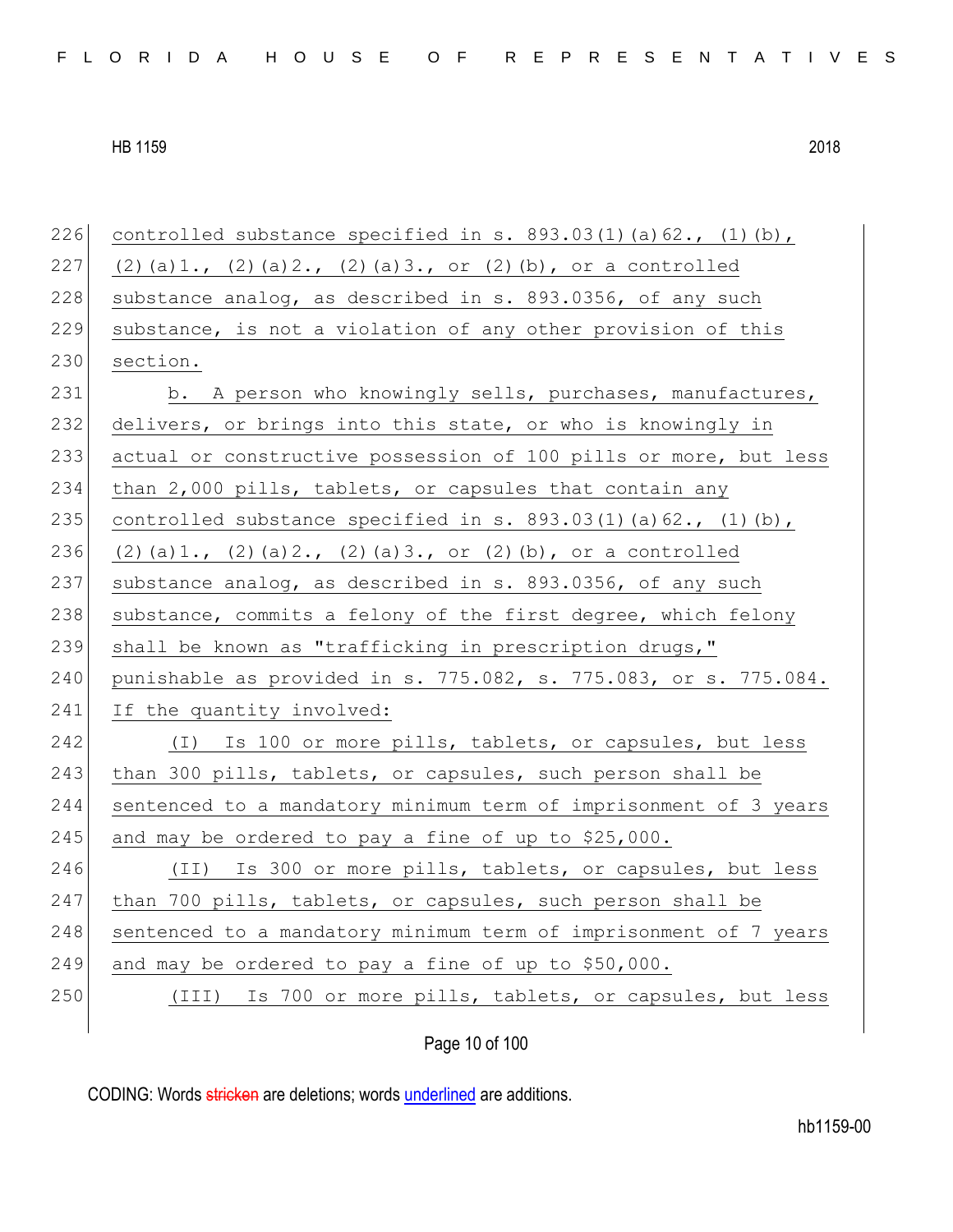Page 11 of 100 251 than 1,000 pills, tablets, or capsules, such person shall be 252 sentenced to a mandatory minimum term of imprisonment of 10 253 years and may be ordered to pay a fine of up to \$100,000. 254 (IV) Is 1,000 or more pills, tablets, or capsules, but 255 less than 2,000 pills, tablets, or capsules, such person shall 256 be sentenced to a mandatory minimum term of imprisonment of 15 257 years and may be ordered to pay a fine of up to  $$250,000$ . 258 (2) A person acts knowingly under subsection (1) if that 259 person intends to sell, purchase, manufacture, deliver, or bring 260 into this state, or to actually or constructively possess, any 261 of the controlled substances listed in subsection  $(1)$ , 262 regardless of which controlled substance listed in subsection 263 (1) is in fact sold, purchased, manufactured, delivered, or 264 brought into this state, or actually or constructively 265 possessed. 266 (5) Any person who agrees, conspires, combines, or 267 confederates with another person to commit any act prohibited by 268 subsection (1) commits a felony of the first degree and is 269 punishable as if he or she had actually committed such 270 prohibited act. Nothing in this subsection shall be construed to 271 prohibit separate convictions and sentences for a violation of 272 this subsection and any violation of subsection (1). 273 Section 4. Paragraph (b) of subsection (1) of section 274 921.0024, Florida Statutes, is amended to read: 275 921.0024 Criminal Punishment Code; worksheet computations;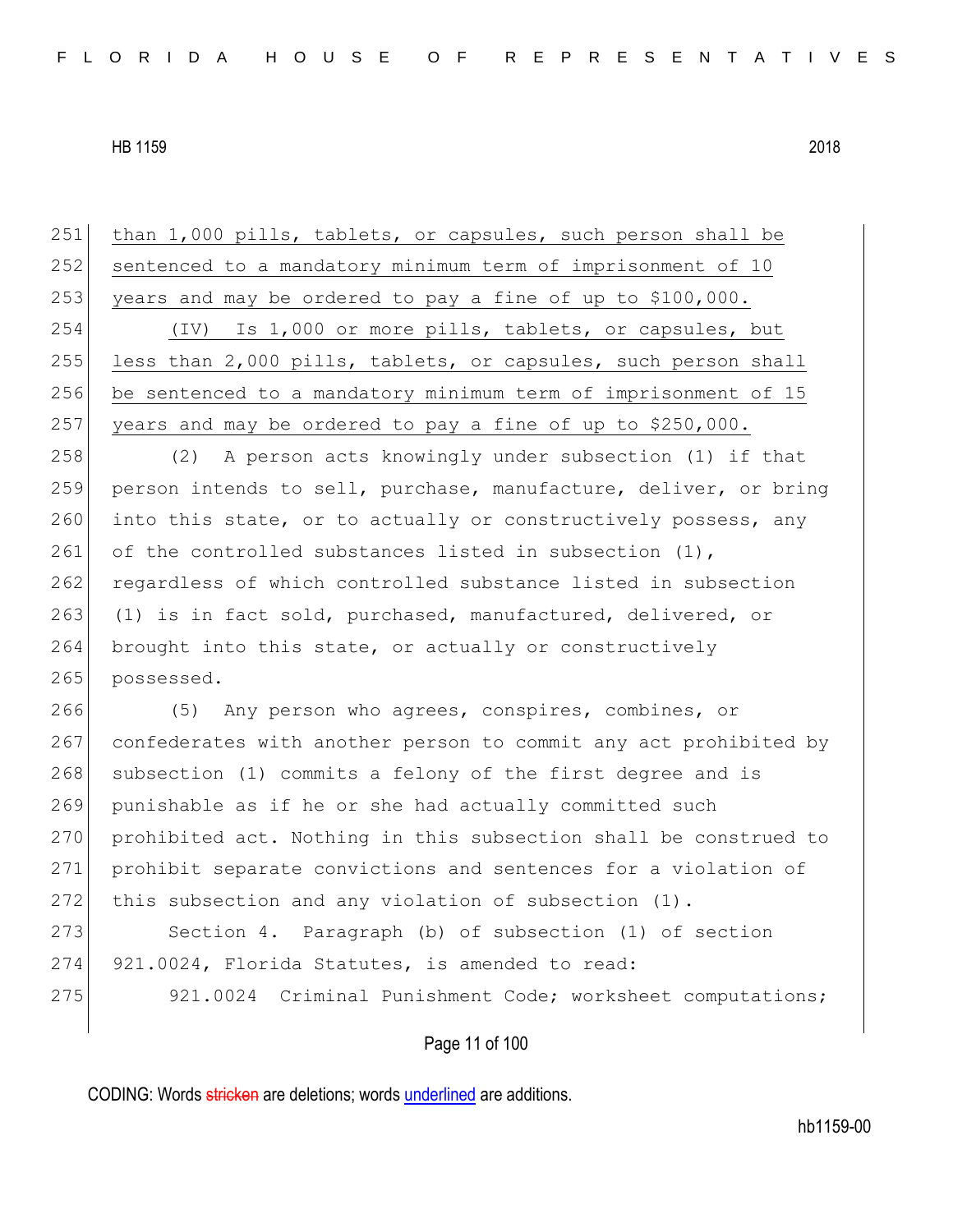276 scoresheets.-

 $277$  (1)

278 (b) WORKSHEET KEY:

279 Legal status points are assessed when any form of legal status 280 existed at the time the offender committed an offense before the 281 court for sentencing. Four (4) sentence points are assessed for 282 an offender's legal status.

283 Community sanction violation points are assessed when a 284 community sanction violation is before the court for sentencing.  $285$  Six (6) sentence points are assessed for each community sanction 286 violation and each successive community sanction violation, 287 unless any of the following apply:

288 1. If the community sanction violation includes a new 289 felony conviction before the sentencing court, twelve  $(12)$ 290 community sanction violation points are assessed for the 291 violation, and for each successive community sanction violation 292 involving a new felony conviction.

293 2012. If the community sanction violation is committed by a 294 violent felony offender of special concern as defined in s. 295 948.06:

296 a. Twelve (12) community sanction violation points are 297 assessed for the violation and for each successive violation of 298 felony probation or community control where:

299 I. The violation does not include a new felony conviction;

## Page 12 of 100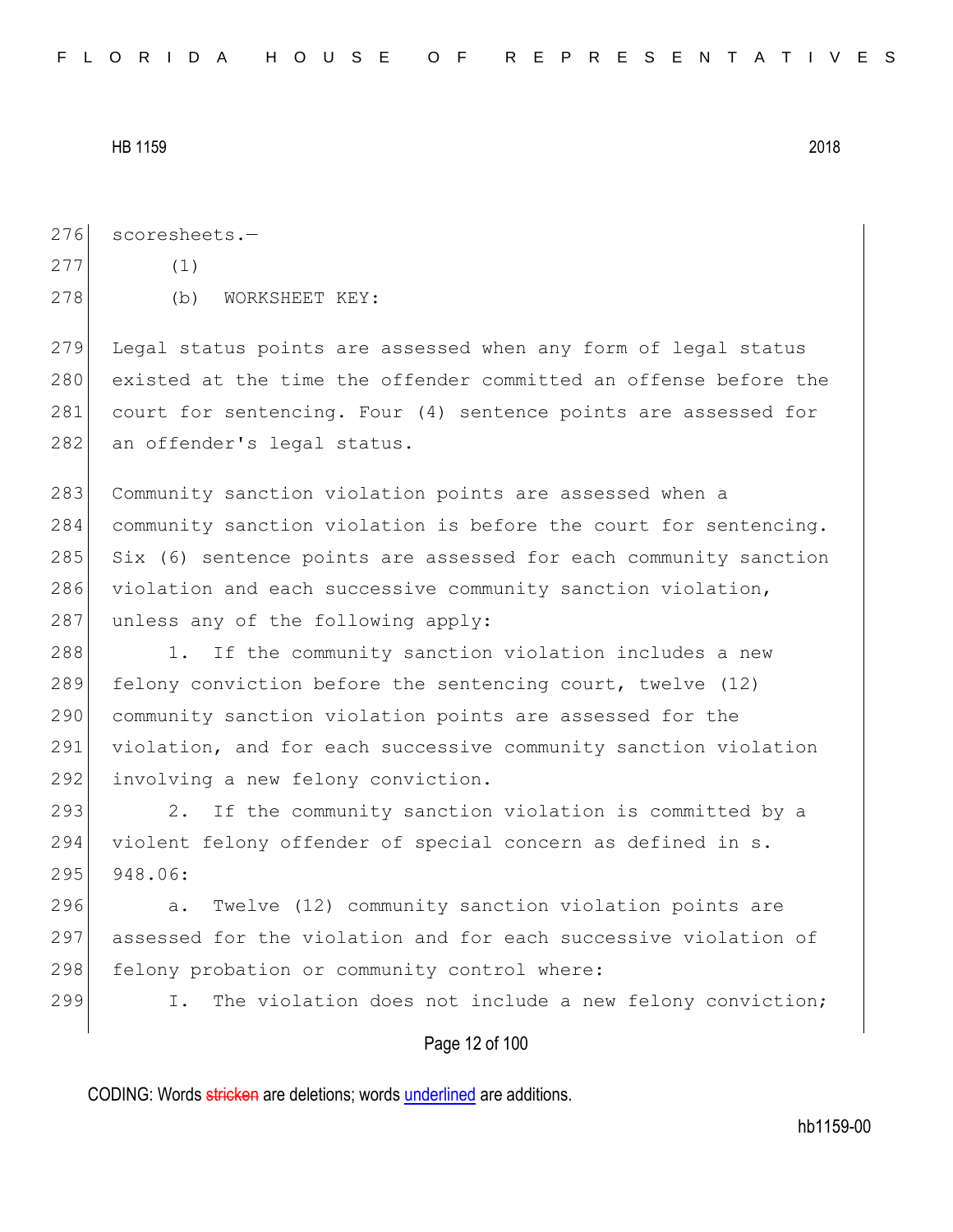and

 II. The community sanction violation is not based solely on the probationer or offender's failure to pay costs or fines 303 or make restitution payments. b. Twenty-four (24) community sanction violation points are assessed for the violation and for each successive violation of felony probation or community control where the violation includes a new felony conviction. Multiple counts of community sanction violations before the sentencing court shall not be a basis for multiplying the assessment of community sanction violation points. Prior serious felony points: If the offender has a primary offense or any additional offense ranked in level 8, level 9, or level 10, and one or more prior serious felonies, a single assessment of thirty (30) points shall be added. For purposes of this section, a prior serious felony is an offense in the offender's prior record that is ranked in level 8, level 9, or level 10 under s. 921.0022 or s. 921.0023 and for which the offender is serving a sentence of confinement, supervision, or other sanction or for which the offender's date of release from confinement, supervision, or other sanction, whichever is later, is within 3 years before the date the primary offense or any additional offense was committed. 323 Prior capital felony points: If the offender has one or more

Page 13 of 100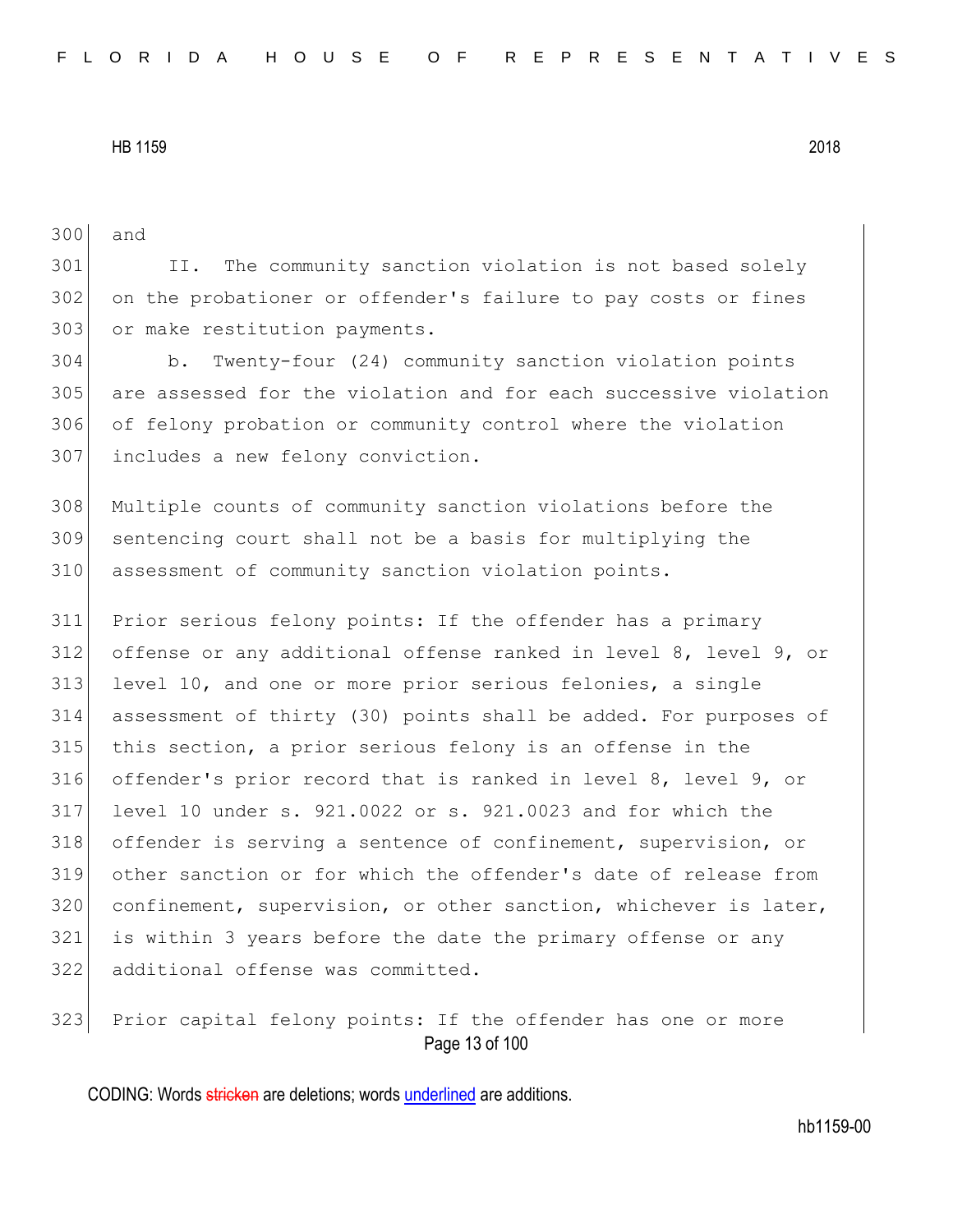prior capital felonies in the offender's criminal record, points shall be added to the subtotal sentence points of the offender equal to twice the number of points the offender receives for the primary offense and any additional offense. A prior capital felony in the offender's criminal record is a previous capital felony offense for which the offender has entered a plea of nolo 330 contendere or quilty or has been found quilty; or a felony in another jurisdiction which is a capital felony in that jurisdiction, or would be a capital felony if the offense were committed in this state.

 Possession of a firearm, semiautomatic firearm, or machine gun: If the offender is convicted of committing or attempting to commit any felony other than those enumerated in s. 775.087(2) while having in his or her possession: a firearm as defined in 338 s. 790.001 $(6)$ , an additional eighteen  $(18)$  sentence points are assessed; or if the offender is convicted of committing or attempting to commit any felony other than those enumerated in s. 775.087(3) while having in his or her possession a semiautomatic firearm as defined in s. 775.087(3) or a machine 343 gun as defined in s. 790.001(9), an additional twenty-five (25) sentence points are assessed.

345 Sentencing multipliers:

Page 14 of 100 Drug trafficking: If the primary offense is drug trafficking under s. 893.135, the subtotal sentence points are multiplied,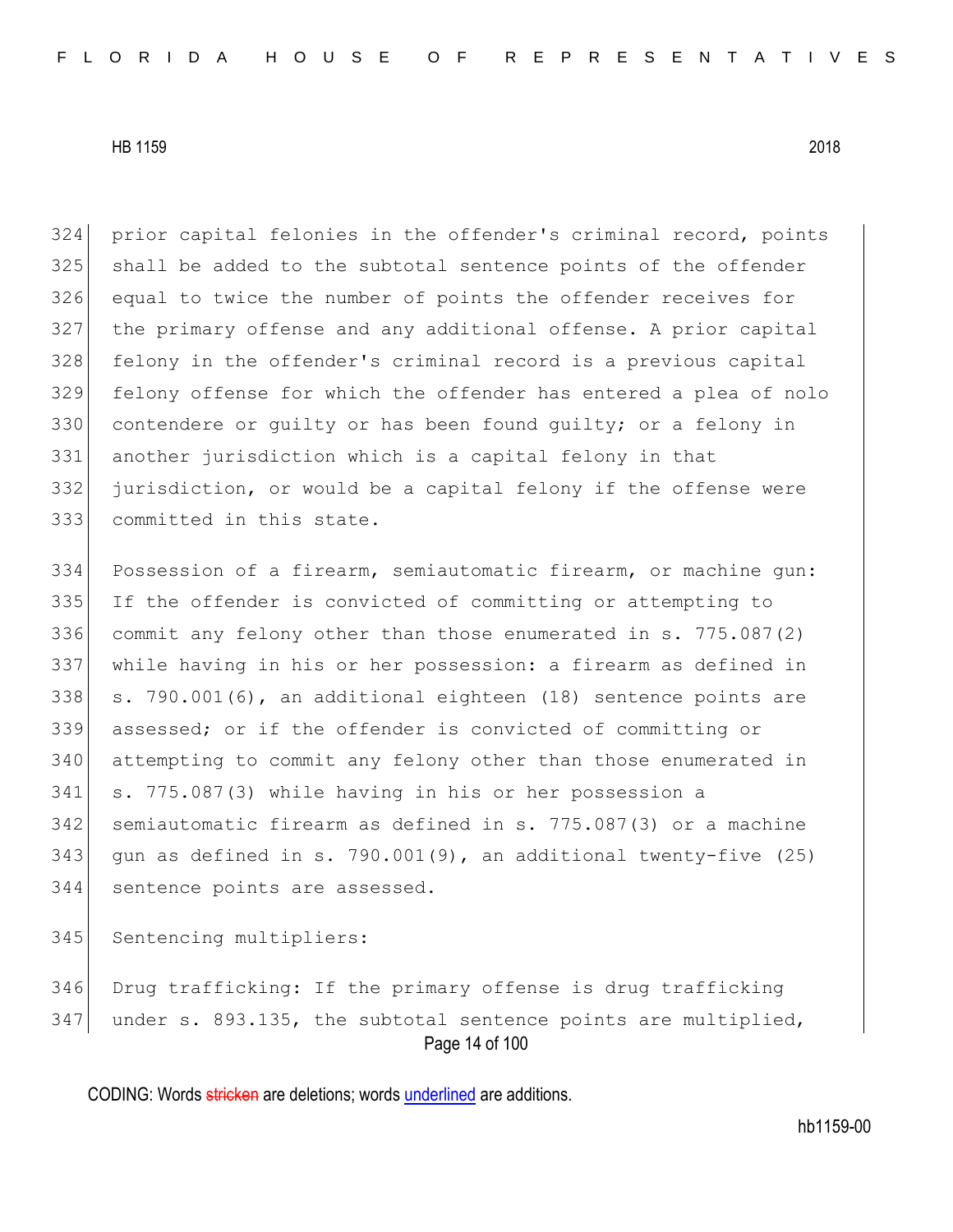348 at the discretion of the court, for a level 7 or level 8 349 offense, by 2.0  $\frac{1}{1.5}$ . The state attorney may move the sentencing 350 court to reduce or suspend the sentence of a person convicted of  $351$  a level 7 or level 8 offense, if the offender provides 352 substantial assistance as described in s. 893.135(4).

353 Law enforcement protection: If the primary offense is a 354 violation of the Law Enforcement Protection Act under s. 355 775.0823(2), (3), or  $(4)$ , the subtotal sentence points are 356 multiplied by 2.5. If the primary offense is a violation of s. 357 775.0823(5), (6), (7), (8), or (9), the subtotal sentence points 358 are multiplied by 2.0. If the primary offense is a violation of 359 s. 784.07(3) or s. 775.0875(1), or of the Law Enforcement 360 Protection Act under s.  $775.0823(10)$  or  $(11)$ , the subtotal 361 sentence points are multiplied by 1.5.

 Grand theft of a motor vehicle: If the primary offense is grand theft of the third degree involving a motor vehicle and in the offender's prior record, there are three or more grand thefts of the third degree involving a motor vehicle, the subtotal 366 sentence points are multiplied by 1.5.

Page 15 of 100 Offense related to a criminal gang: If the offender is convicted of the primary offense and committed that offense for the purpose of benefiting, promoting, or furthering the interests of a criminal gang as defined in s.  $874.03$ , the subtotal sentence points are multiplied by 1.5. If applying the multiplier results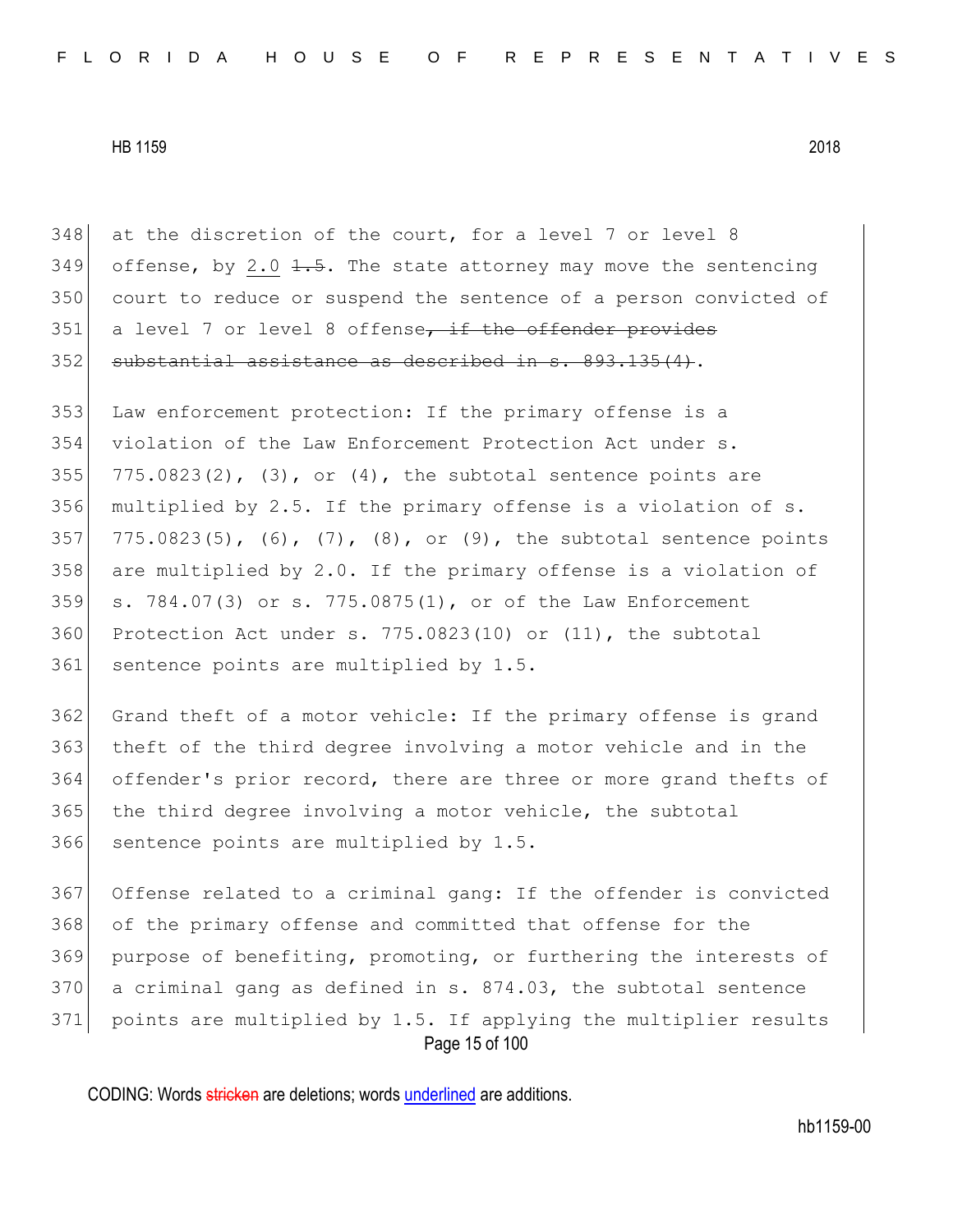in the lowest permissible sentence exceeding the statutory maximum sentence for the primary offense under chapter 775, the court may not apply the multiplier and must sentence the 375 defendant to the statutory maximum sentence.

376 Domestic violence in the presence of a child: If the offender is 377 convicted of the primary offense and the primary offense is a 378 crime of domestic violence, as defined in s. 741.28, which was 379 committed in the presence of a child under 16 years of age who 380 is a family or household member as defined in s. 741.28(3) with 381 the victim or perpetrator, the subtotal sentence points are 382 multiplied by 1.5.

383 Adult-on-minor sex offense: If the offender was 18 years of age 384 or older and the victim was younger than 18 years of age at the 385 time the offender committed the primary offense, and if the 386 primary offense was an offense committed on or after October 1, 387 2014, and is a violation of s. 787.01(2) or s. 787.02(2), if the 388 violation involved a victim who was a minor and, in the course 389 of committing that violation, the defendant committed a sexual 390 battery under chapter 794 or a lewd act under s. 800.04 or s. 391 847.0135(5) against the minor; s. 787.01(3)(a)2. or 3.; s. 392 787.02(3)(a) 2. or 3.; s. 794.011, excluding s. 794.011(10); s. 393 800.04; or s.  $847.0135(5)$ , the subtotal sentence points are 394 multiplied by 2.0. If applying the multiplier results in the 395 lowest permissible sentence exceeding the statutory maximum

Page 16 of 100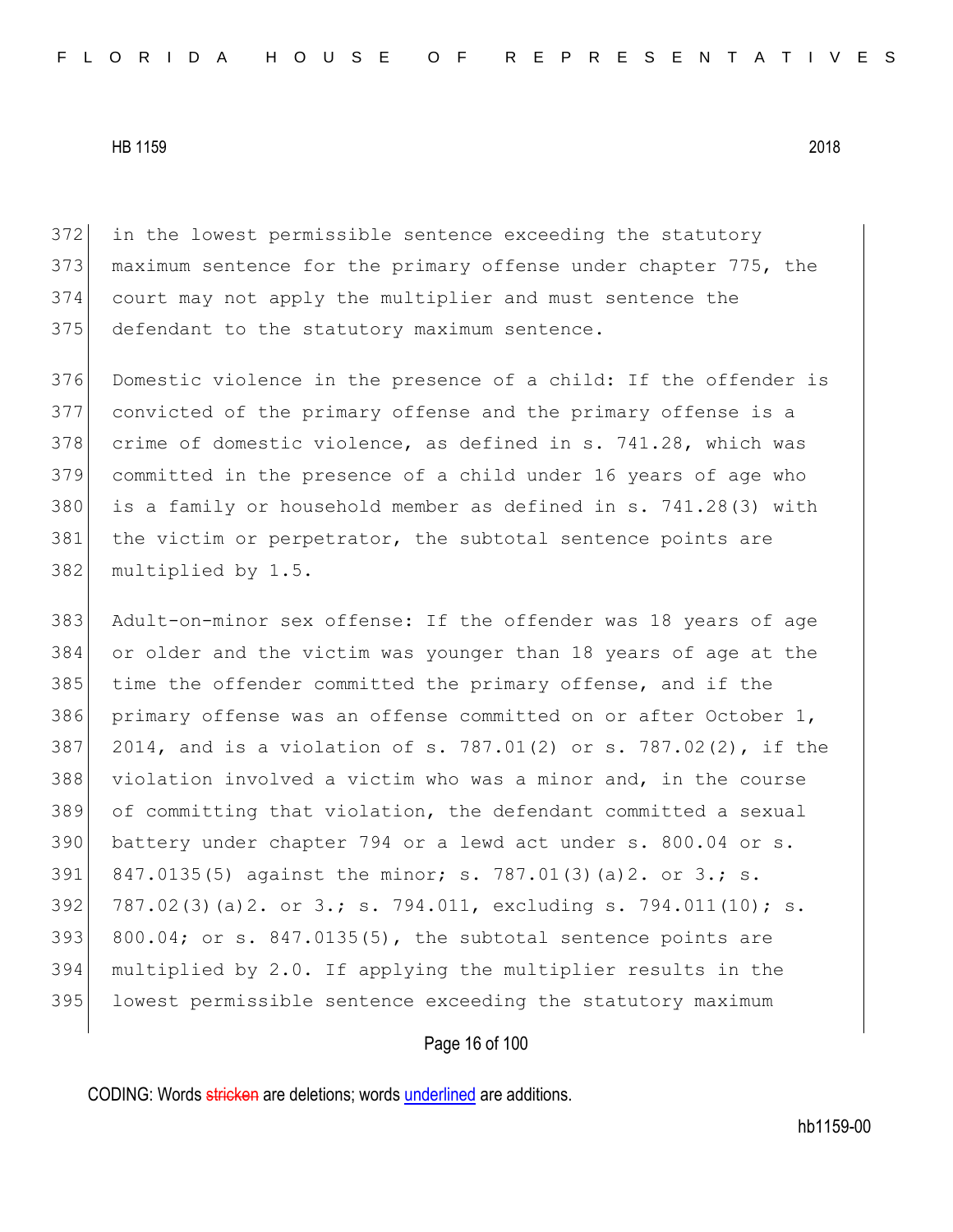|  |  |  |  |  |  |  |  |  |  |  |  |  | FLORIDA HOUSE OF REPRESENTATIVES |  |  |  |  |  |  |  |  |  |  |  |  |  |  |  |  |
|--|--|--|--|--|--|--|--|--|--|--|--|--|----------------------------------|--|--|--|--|--|--|--|--|--|--|--|--|--|--|--|--|
|--|--|--|--|--|--|--|--|--|--|--|--|--|----------------------------------|--|--|--|--|--|--|--|--|--|--|--|--|--|--|--|--|

396 sentence for the primary offense under chapter 775, the court 397 may not apply the multiplier and must sentence the defendant to 398 the statutory maximum sentence. 399 Section 5. Paragraphs  $(g)$ ,  $(h)$ , and  $(i)$  of subsection  $(3)$ 400 of section 921.0022, Florida Statutes, are amended to read: 401 921.0022 Criminal Punishment Code; offense severity 402 ranking chart.-403 (3) OFFENSE SEVERITY RANKING CHART 404 (g) LEVEL 7 405 Florida Statute Felony Degree Description 406 316.027(2)(c) 1st Accident involving death, failure to stop; leaving scene. 407 316.193(3)(c)2. 3rd DUI resulting in serious bodily injury. 408 316.1935(3)(b) 1st Causing serious bodily injury or death to another person; driving at high speed or with

Page 17 of 100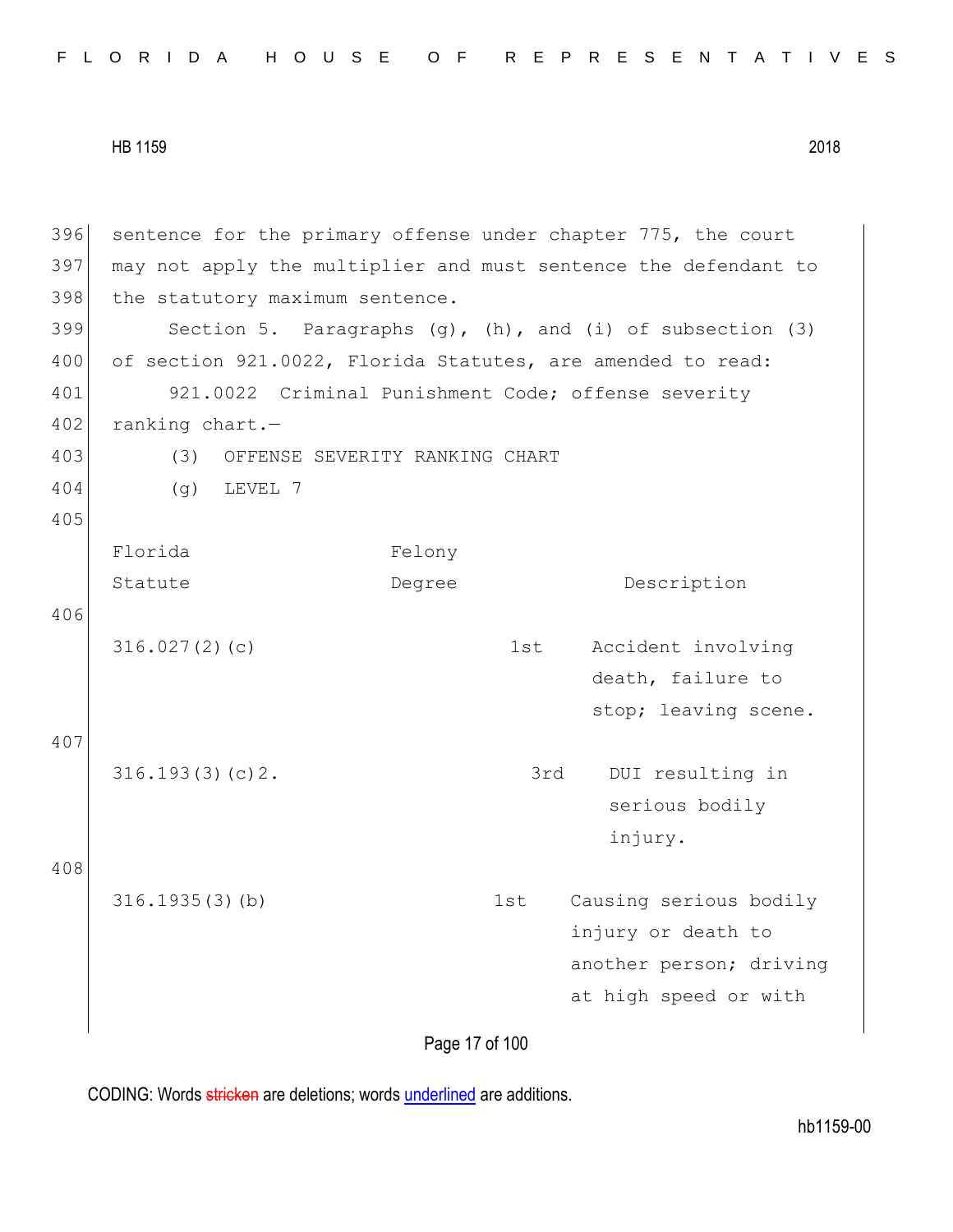|     |                  |     |     | wanton disregard for             |
|-----|------------------|-----|-----|----------------------------------|
|     |                  |     |     | safety while fleeing or          |
|     |                  |     |     | attempting to elude law          |
|     |                  |     |     | enforcement officer who          |
|     |                  |     |     | is in a patrol vehicle           |
|     |                  |     |     | with siren and lights            |
|     |                  |     |     | activated.                       |
| 409 |                  |     |     |                                  |
|     | 327.35(3)(c)2.   |     | 3rd | Vessel BUI resulting             |
|     |                  |     |     | in serious bodily                |
|     |                  |     |     | injury.                          |
| 410 |                  |     |     |                                  |
|     | 402.319(2)       | 2nd |     | Misrepresentation and negligence |
|     |                  |     |     | or intentional act resulting in  |
|     |                  |     |     | great bodily harm, permanent     |
|     |                  |     |     | disfiguration, permanent         |
|     |                  |     |     | disability, or death.            |
| 411 |                  |     |     |                                  |
|     | 409.920          |     | 3rd | Medicaid provider                |
|     | $(2)$ (b) $1.a.$ |     |     | fraud; \$10,000 or less.         |
| 412 |                  |     |     |                                  |
|     | 409.920          |     | 2nd | Medicaid provider                |
|     | $(2)$ (b) $1.b.$ |     |     | fraud; more than                 |
|     |                  |     |     | \$10,000, but less than          |
|     |                  |     |     | \$50,000.                        |
|     |                  |     |     |                                  |

Page 18 of 100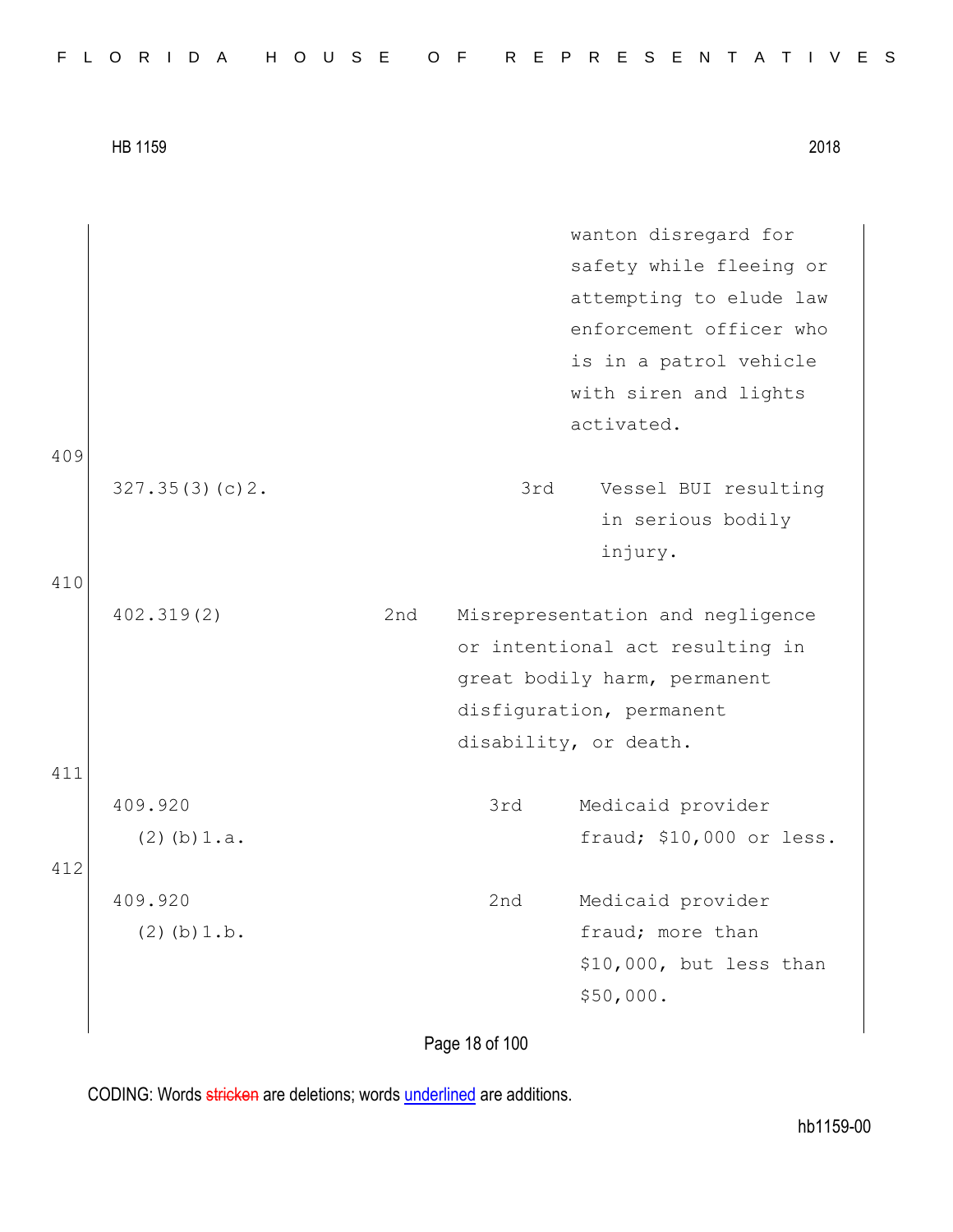Page 19 of 100 413 456.065(2) 3rd Practicing a health care profession without a license. 414 456.065(2) 2nd Practicing a health care profession without a license which results in serious bodily injury. 415 458.327(1) 3rd Practicing medicine without a license. 416 459.013(1) 3rd Practicing osteopathic medicine without a license. 417 460.411(1) 3rd Practicing chiropractic medicine without a license. 418 461.012(1) 3rd Practicing podiatric medicine without a license. 419 462.17 3rd Practicing naturopathy without a license.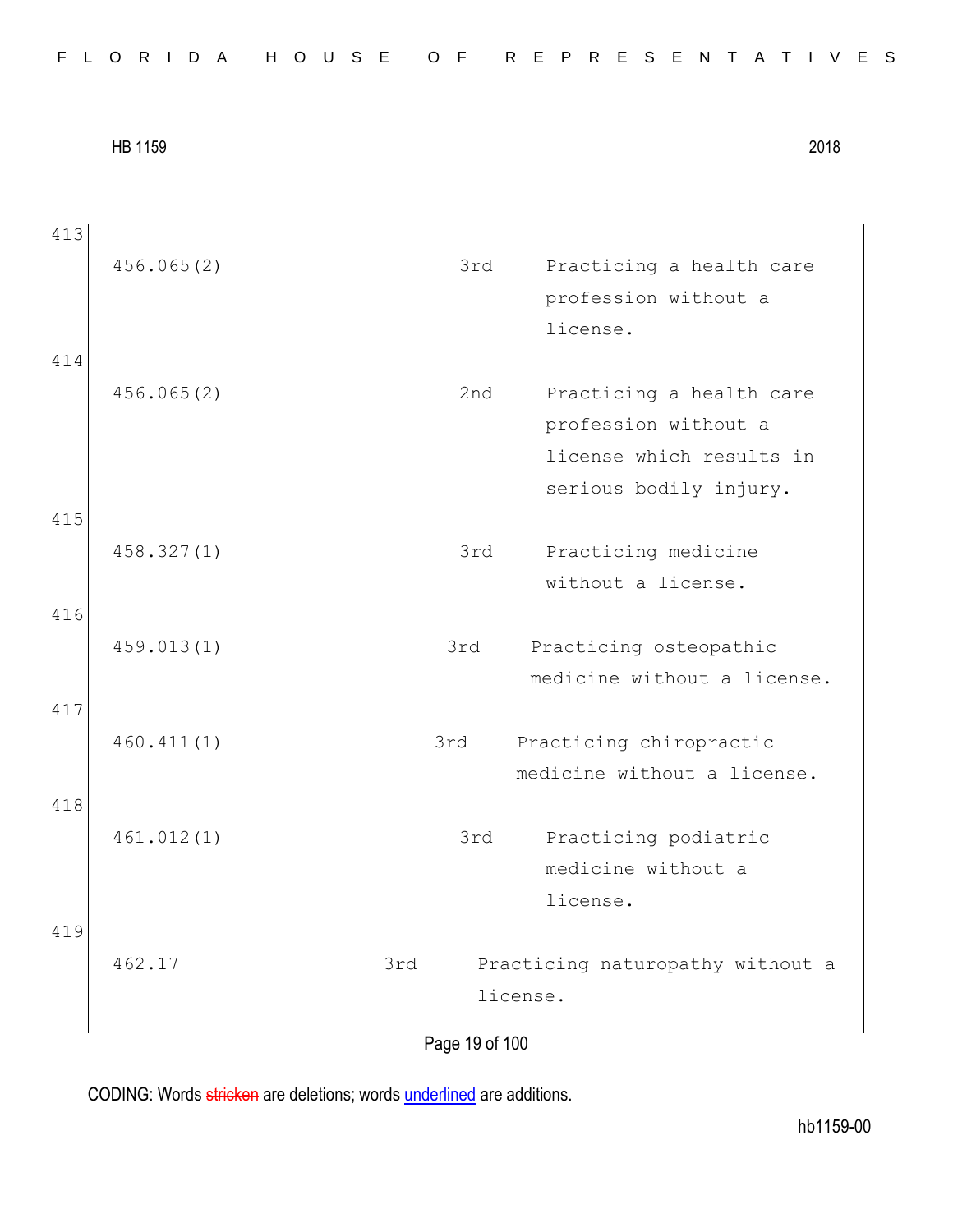| 420        | 463.015(1) | 3rd                   | Practicing optometry<br>without a license.                           |
|------------|------------|-----------------------|----------------------------------------------------------------------|
| 421        | 464.016(1) | 3rd                   | Practicing nursing without<br>a license.                             |
| 422        | 465.015(2) | 3rd                   | Practicing pharmacy<br>without a license.                            |
| 423        | 466.026(1) | 3rd                   | Practicing dentistry or<br>dental hygiene without a<br>license.      |
| 424<br>425 | 467.201    | 3rd                   | Practicing midwifery without<br>a license.                           |
|            | 468.366    | 3rd                   | Delivering respiratory care<br>services without a license.           |
| 426        | 483.828(1) | 3rd                   | Practicing as clinical<br>laboratory personnel<br>without a license. |
| 427        | 483.901(7) | 3rd<br>Page 20 of 100 | Practicing medical physics                                           |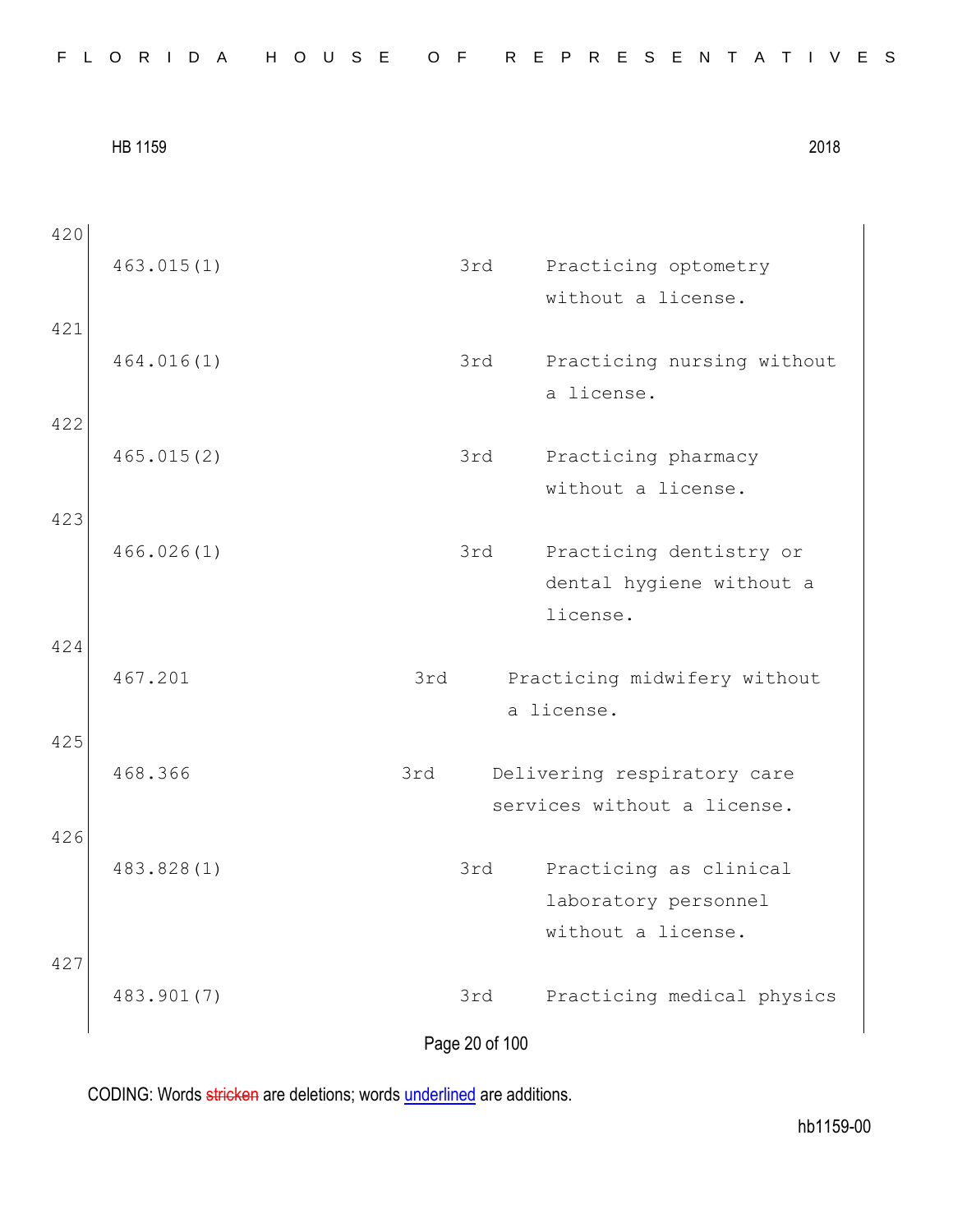|            | HB 1159         |                       | 2018                                                                                                                                                                          |
|------------|-----------------|-----------------------|-------------------------------------------------------------------------------------------------------------------------------------------------------------------------------|
| 428        |                 |                       | without a license.                                                                                                                                                            |
| 429        | 484.013(1)(c)   | 3rd                   | Preparing or dispensing<br>optical devices without a<br>prescription.                                                                                                         |
|            | 484.053         | 3rd                   | Dispensing hearing aids<br>without a license.                                                                                                                                 |
| 430        | 494.0018(2)     | 1st                   | Conviction of any<br>violation of chapter 494<br>in which the total money<br>and property unlawfully<br>obtained exceeded \$50,000<br>and there were five or<br>more victims. |
| 431<br>432 | 560.123(8)(b)1. | 3rd                   | Failure to report<br>currency or payment<br>instruments exceeding<br>\$300 but less than<br>\$20,000 by a money<br>services business.                                         |
|            | 560.125(5)(a)   | 3rd<br>Page 21 of 100 | Money services business by                                                                                                                                                    |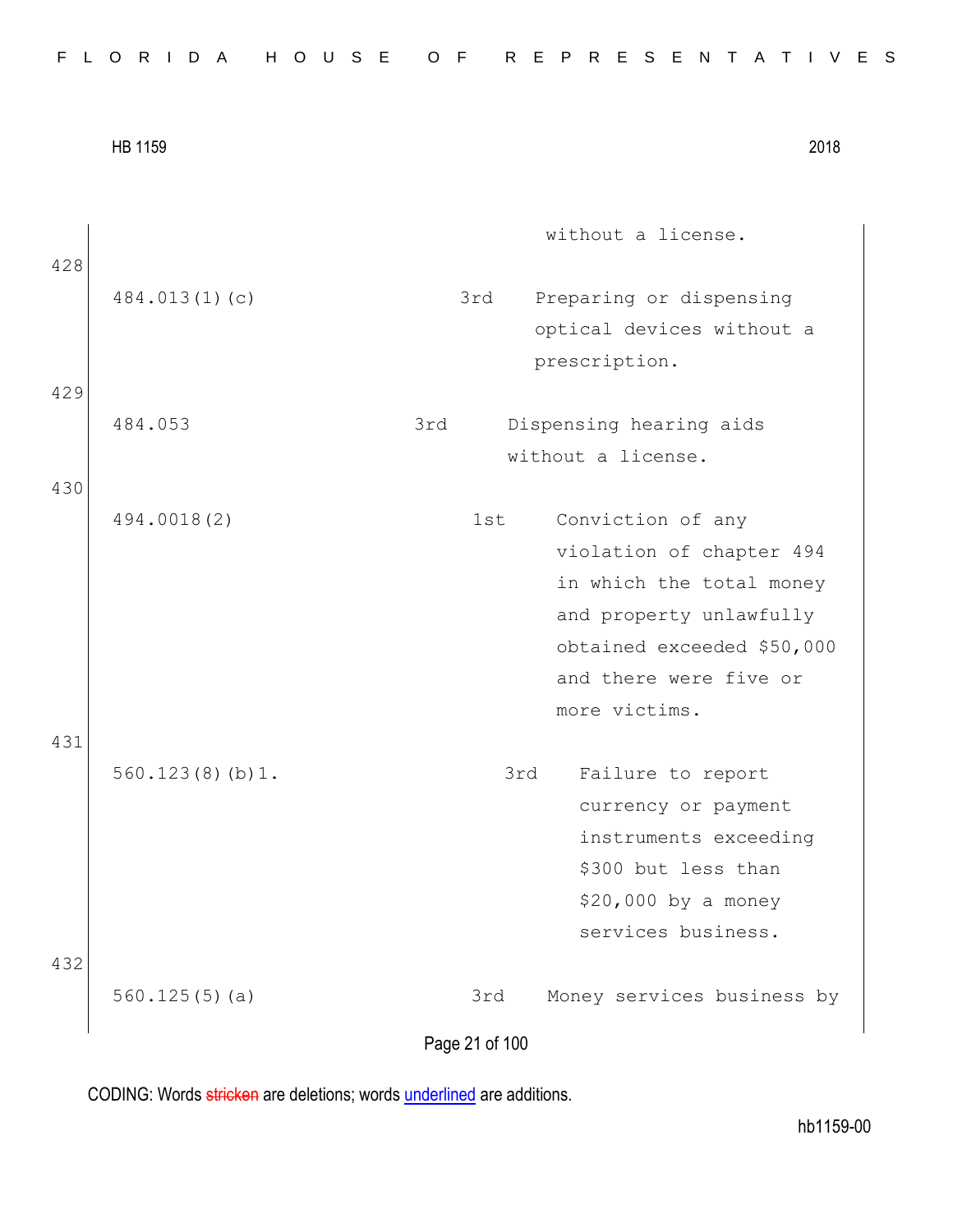|     | HB 1159         |                | 2018                        |
|-----|-----------------|----------------|-----------------------------|
|     |                 |                | unauthorized person,        |
|     |                 |                | currency or payment         |
|     |                 |                | instruments exceeding \$300 |
|     |                 |                | but less than \$20,000.     |
| 433 |                 |                |                             |
|     | 655.50(10)(b)1. | 3rd            | Failure to report           |
|     |                 |                | financial transactions      |
|     |                 |                | exceeding \$300 but less    |
|     |                 |                | than \$20,000 by            |
|     |                 |                | financial institution.      |
| 434 |                 |                |                             |
|     | 775.21(10)(a)   | 3rd            | Sexual predator; failure to |
|     |                 |                | register; failure to renew  |
|     |                 |                | driver license or           |
|     |                 |                | identification card; other  |
|     |                 |                | registration violations.    |
| 435 |                 |                |                             |
|     | 775.21(10)(b)   | 3rd            | Sexual predator working     |
|     |                 |                | where children regularly    |
|     |                 |                | congregate.                 |
| 436 |                 |                |                             |
|     | 775.21(10)(g)   | 3rd            | Failure to report or        |
|     |                 |                | providing false             |
|     |                 |                | information about a         |
|     |                 |                | sexual predator; harbor     |
|     |                 |                |                             |
|     |                 | Page 22 of 100 |                             |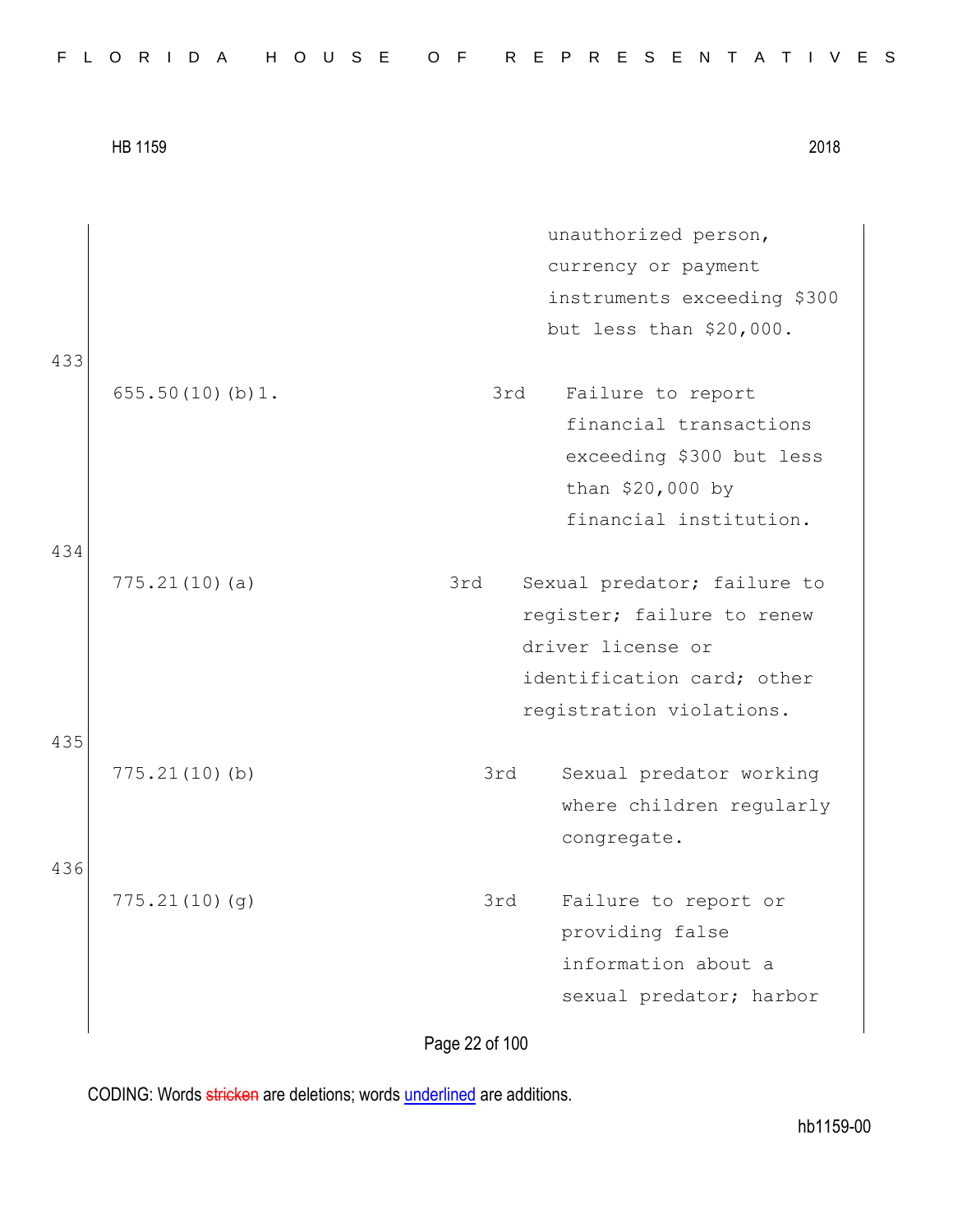|  |  |  |  |  |  |  |  |  |  |  |  |  | FLORIDA HOUSE OF REPRESENTATIVES |  |  |  |  |  |  |  |  |  |  |  |  |  |  |  |  |  |  |  |  |  |
|--|--|--|--|--|--|--|--|--|--|--|--|--|----------------------------------|--|--|--|--|--|--|--|--|--|--|--|--|--|--|--|--|--|--|--|--|--|
|--|--|--|--|--|--|--|--|--|--|--|--|--|----------------------------------|--|--|--|--|--|--|--|--|--|--|--|--|--|--|--|--|--|--|--|--|--|

|     | <b>HB 1159</b> |                | 2018                                                                                                                   |
|-----|----------------|----------------|------------------------------------------------------------------------------------------------------------------------|
|     |                |                | or conceal a sexual<br>predator.                                                                                       |
| 437 | 782.051(3)     | 2nd            | Attempted felony murder of<br>a person by a person other<br>than the perpetrator or the<br>perpetrator of an attempted |
| 438 | 782.07(1)      | 2nd            | felony.<br>Killing of a human being by the                                                                             |
|     |                |                | act, procurement, or culpable<br>negligence of another<br>(manslaughter).                                              |
| 439 | 782.071        | 2nd            | Killing of a human being or<br>unborn child by the operation<br>of a motor vehicle in a                                |
| 440 |                |                | reckless manner (vehicular<br>homicide).                                                                               |
|     | 782.072        | 2nd            | Killing of a human being by<br>the operation of a vessel in<br>a reckless manner (vessel<br>homicide).                 |
| 441 |                | Page 23 of 100 |                                                                                                                        |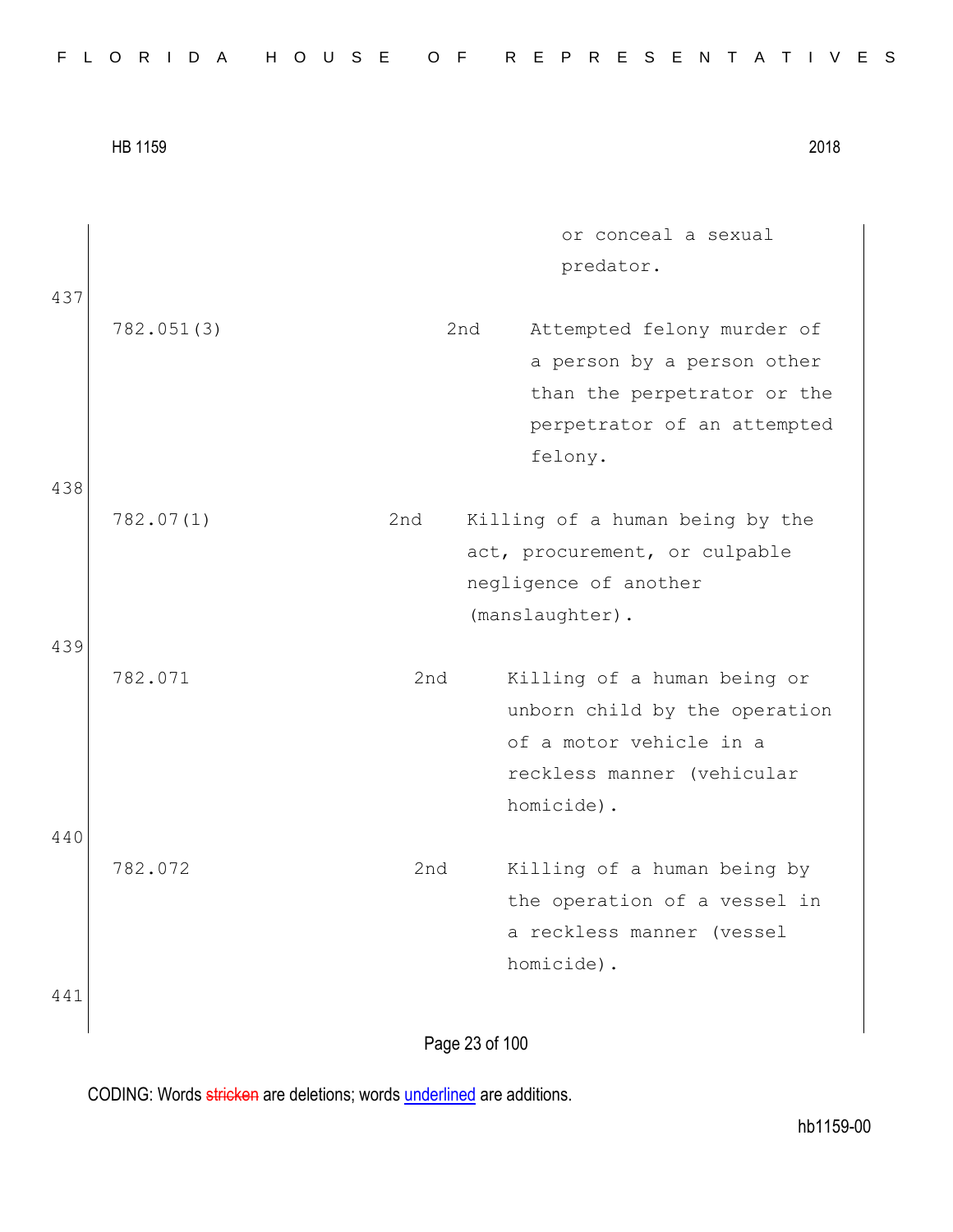|  |  |  |  |  |  |  |  |  |  |  |  |  |  | FLORIDA HOUSE OF REPRESENTATIVES |  |  |  |  |  |  |  |  |  |  |  |  |  |  |  |  |  |  |
|--|--|--|--|--|--|--|--|--|--|--|--|--|--|----------------------------------|--|--|--|--|--|--|--|--|--|--|--|--|--|--|--|--|--|--|
|--|--|--|--|--|--|--|--|--|--|--|--|--|--|----------------------------------|--|--|--|--|--|--|--|--|--|--|--|--|--|--|--|--|--|--|

|            | $784.045(1)$ (a) 1. | 2nd | Aggravated battery;<br>intentionally causing<br>great bodily harm or<br>disfigurement. |
|------------|---------------------|-----|----------------------------------------------------------------------------------------|
| 442<br>443 | 784.045(1)(a)2.     | 2nd | Aggravated battery;<br>using deadly weapon.                                            |
| 444        | 784.045(1)(b)       | 2nd | Aggravated battery;<br>perpetrator aware victim<br>pregnant.                           |
| 445        | 784.048(4)          | 3rd | Aggravated stalking;<br>violation of injunction or<br>court order.                     |
| 446        | 784.048(7)          | 3rd | Aggravated stalking;<br>violation of court order.                                      |
| 447        | 784.07(2)(d)        | 1st | Aggravated battery on law<br>enforcement officer.                                      |
|            | 784.074(1)(a)       | 1st | Aggravated battery on<br>sexually violent<br>predators facility                        |

Page 24 of 100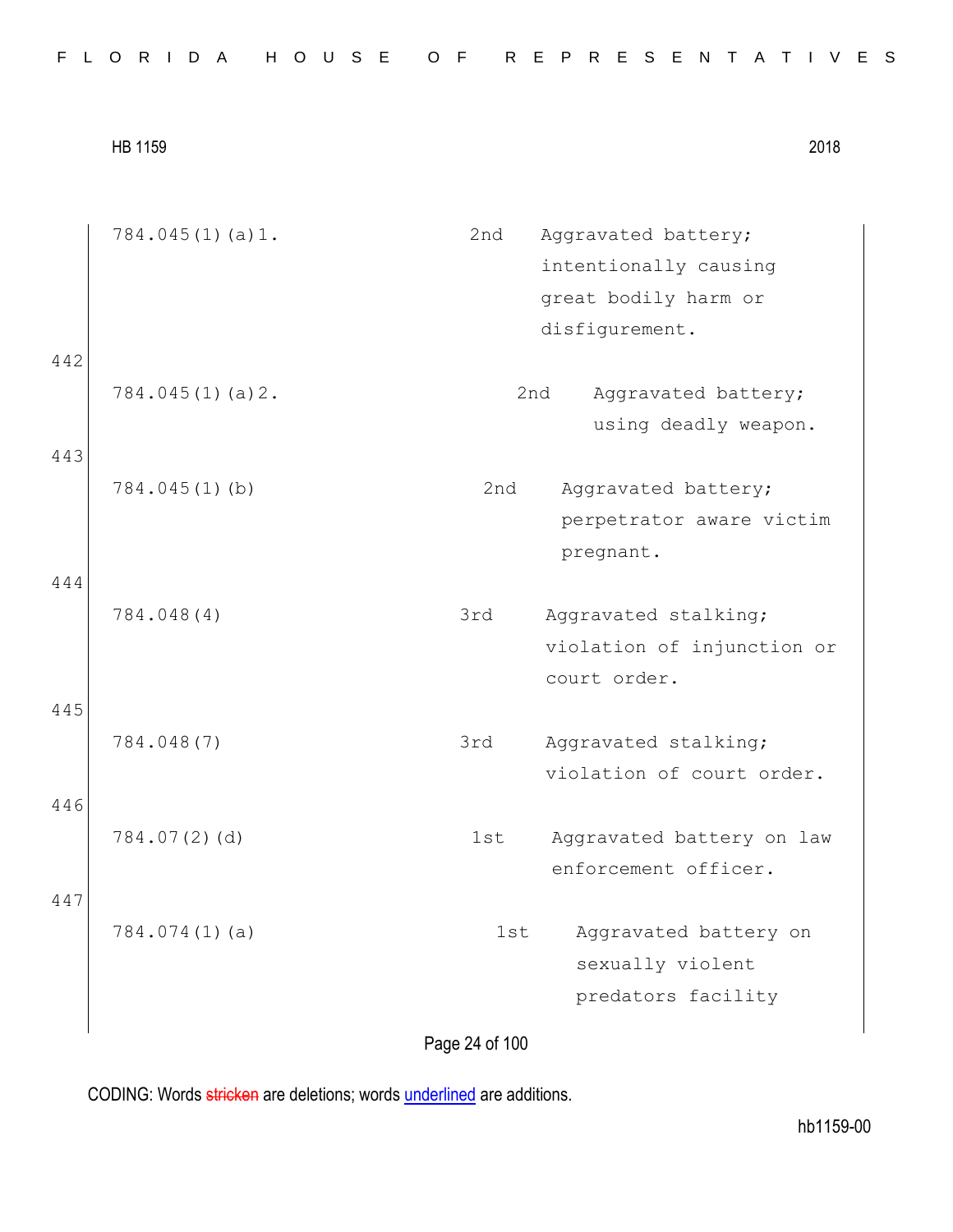|            |                |     | staff.                                                                                                    |
|------------|----------------|-----|-----------------------------------------------------------------------------------------------------------|
| 448        | 784.08(2)(a)   | 1st | Aggravated battery on a<br>person 65 years of age<br>or older.                                            |
| 449        | 784.081(1)     | 1st | Aggravated battery on<br>specified official or<br>employee.                                               |
| 450        | 784.082(1)     | 1st | Aggravated battery by<br>detained person on visitor<br>or other detainee.                                 |
| 451<br>452 | 784.083(1)     | 1st | Aggravated battery on code<br>inspector.                                                                  |
|            | 787.06(3)(a)2. | 1st | Human trafficking using<br>coercion for labor and<br>services of an adult.                                |
| 453        | 787.06(3)(e)2. | 1st | Human trafficking using<br>coercion for labor and<br>services by the transfer<br>or transport of an adult |
|            |                |     |                                                                                                           |

Page 25 of 100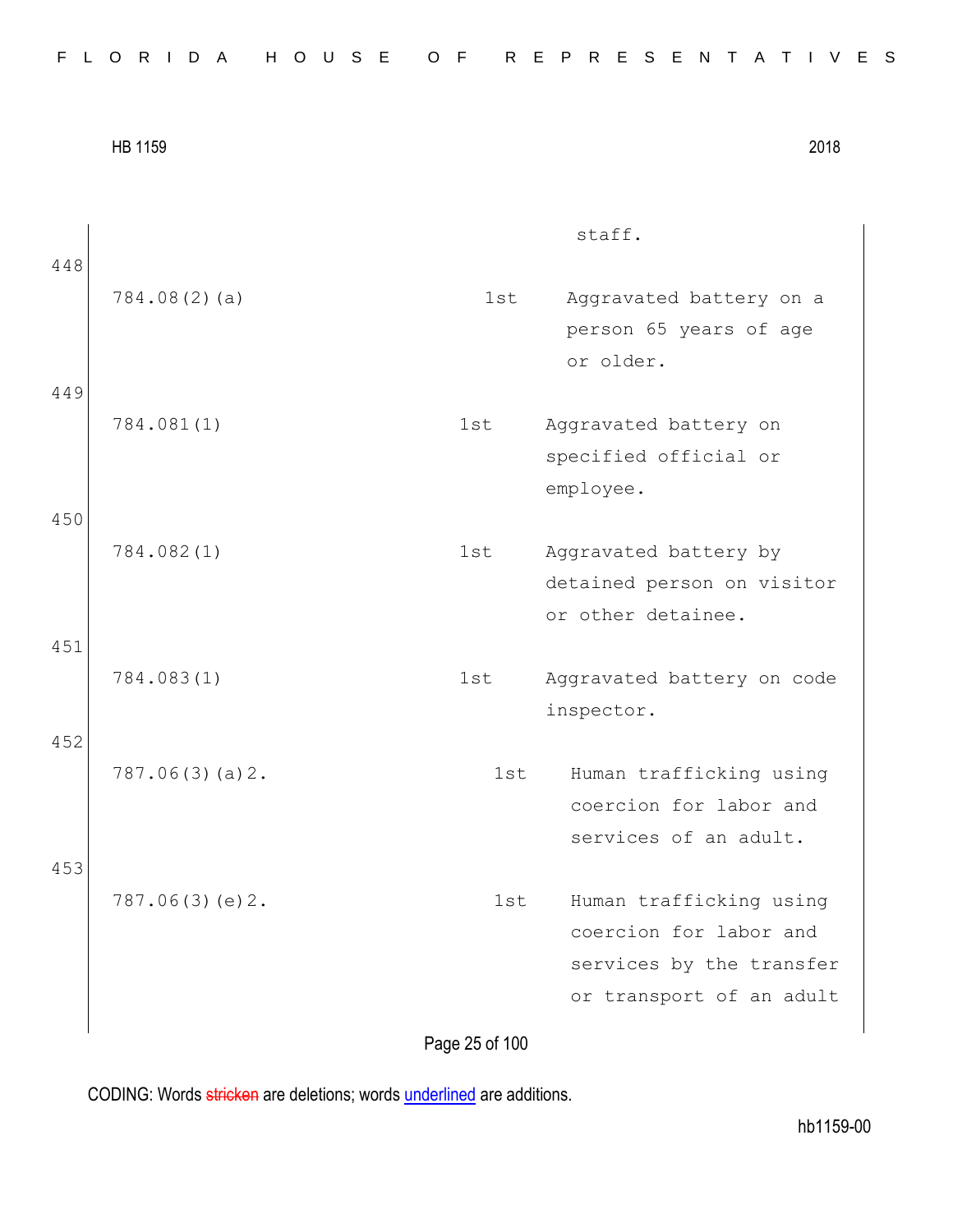|  |  |  |  |  |  |  |  | FLORIDA HOUSE OF REPRESENTATIVES |  |  |  |  |  |  |  |  |  |  |  |  |  |  |  |  |  |  |  |  |  |  |  |  |  |  |
|--|--|--|--|--|--|--|--|----------------------------------|--|--|--|--|--|--|--|--|--|--|--|--|--|--|--|--|--|--|--|--|--|--|--|--|--|--|
|--|--|--|--|--|--|--|--|----------------------------------|--|--|--|--|--|--|--|--|--|--|--|--|--|--|--|--|--|--|--|--|--|--|--|--|--|--|

|     | <b>HB 1159</b> |                | 2018                                                                                                                       |
|-----|----------------|----------------|----------------------------------------------------------------------------------------------------------------------------|
| 454 |                |                | from outside Florida to<br>within the state.                                                                               |
|     | 790.07(4)      | 1st            | Specified weapons violation<br>subsequent to previous<br>conviction of s. 790.07(1)<br>or $(2)$ .                          |
| 455 |                |                |                                                                                                                            |
|     | 790.16(1)      | 1st            | Discharge of a machine gun under<br>specified circumstances.                                                               |
| 456 |                |                |                                                                                                                            |
|     | 790.165(2)     | 2nd            | Manufacture, sell, possess,<br>or deliver hoax bomb.                                                                       |
| 457 | 790.165(3)     | 2nd            | Possessing, displaying, or<br>threatening to use any hoax<br>bomb while committing or<br>attempting to commit a<br>felony. |
| 458 | 790.166(3)     | 2nd            | Possessing, selling, using,<br>or attempting to use a hoax<br>weapon of mass destruction.                                  |
| 459 | 790.166(4)     | 2nd            | Possessing, displaying, or                                                                                                 |
|     |                | Page 26 of 100 |                                                                                                                            |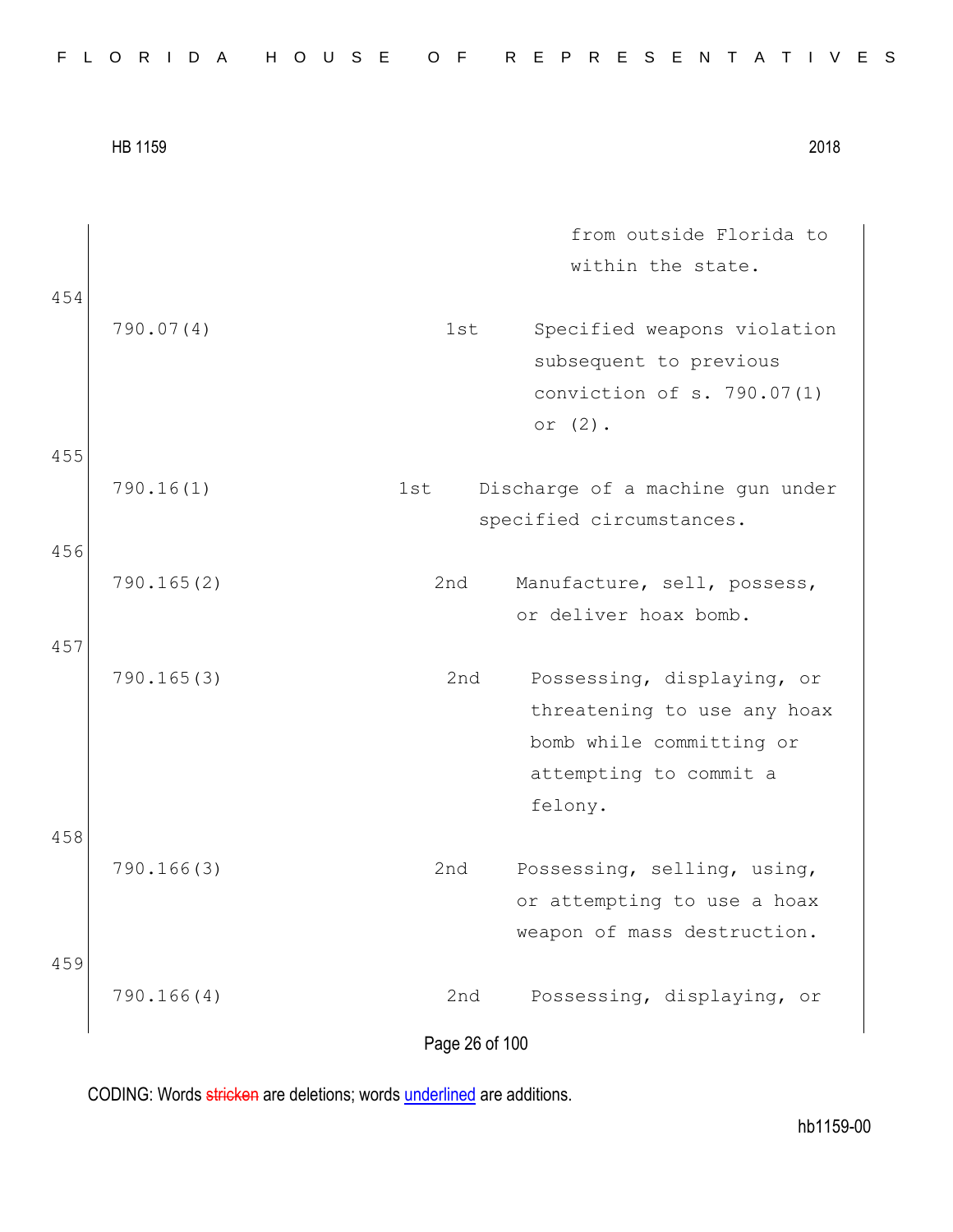| FLORIDA HOUSE OF REPRESENTATIVES |  |  |  |  |  |  |  |  |  |  |  |  |  |  |  |  |  |  |  |  |  |  |  |  |  |  |  |  |  |  |  |
|----------------------------------|--|--|--|--|--|--|--|--|--|--|--|--|--|--|--|--|--|--|--|--|--|--|--|--|--|--|--|--|--|--|--|
|----------------------------------|--|--|--|--|--|--|--|--|--|--|--|--|--|--|--|--|--|--|--|--|--|--|--|--|--|--|--|--|--|--|--|

|     |           |                | threatening to use a hoax    |
|-----|-----------|----------------|------------------------------|
|     |           |                | weapon of mass destruction   |
|     |           |                | while committing or          |
|     |           |                | attempting to commit a       |
|     |           |                | felony.                      |
| 460 |           |                |                              |
|     | 790.23    | 1st, PBL       | Possession of a firearm by a |
|     |           |                | person who qualifies for the |
|     |           |                | penalty enhancements         |
|     |           |                | provided for in s. 874.04.   |
| 461 |           |                |                              |
|     | 794.08(4) | 3rd            | Female genital mutilation;   |
|     |           |                | consent by a parent,         |
|     |           |                | guardian, or a person in     |
|     |           |                | custodial authority to a     |
|     |           |                | victim younger than 18 years |
|     |           |                | of age.                      |
| 462 |           |                |                              |
|     | 796.05(1) | 1st            | Live on earnings of a        |
|     |           |                | prostitute; 2nd offense.     |
| 463 |           |                |                              |
|     | 796.05(1) | 1st            | Live on earnings of a        |
|     |           |                | prostitute; 3rd and          |
|     |           |                | subsequent offense.          |
| 464 |           |                |                              |
|     |           |                |                              |
|     |           | Page 27 of 100 |                              |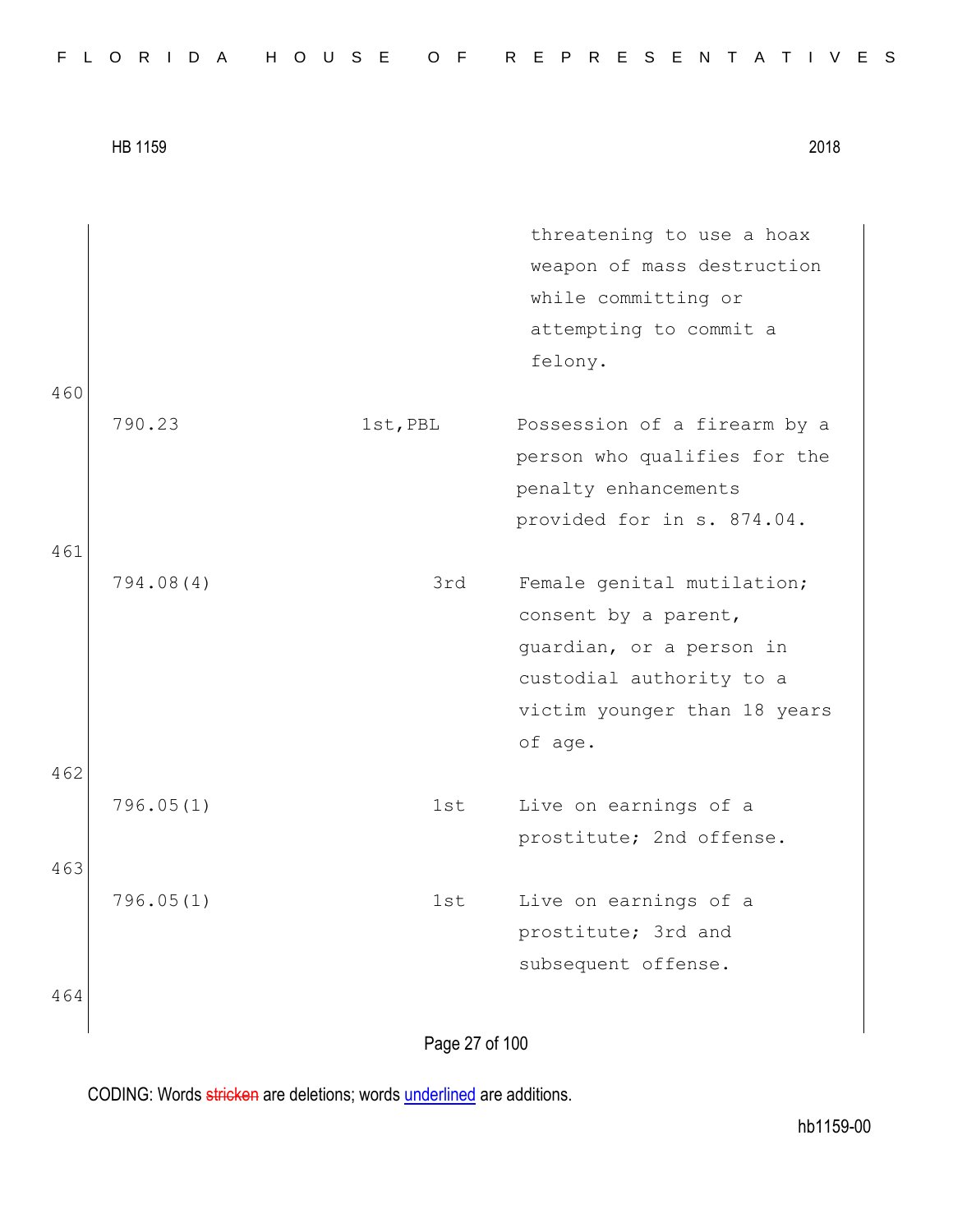|  |  | FLORIDA HOUSE OF REPRESENTATIVES |
|--|--|----------------------------------|
|--|--|----------------------------------|

|     | 800.04(5)(c)1. | 2nd<br>Lewd or lascivious           |
|-----|----------------|-------------------------------------|
|     |                | molestation; victim                 |
|     |                | younger than 12 years of            |
|     |                | age; offender younger               |
|     |                | than 18 years of age.               |
| 465 |                |                                     |
|     | 800.04(5)(c)2. | Lewd or lascivious<br>2nd           |
|     |                | molestation; victim 12              |
|     |                | years of age or older but           |
|     |                | younger than 16 years of            |
|     |                | age; offender 18 years of           |
|     |                | age or older.                       |
| 466 |                |                                     |
|     | 800.04(5)(e)   | Lewd or lascivious<br>1st           |
|     |                | molestation; victim 12              |
|     |                | years of age or older but           |
|     |                | younger than 16 years;              |
|     |                | offender 18 years or                |
|     |                | older; prior conviction             |
|     |                | for specified sex offense.          |
| 467 |                |                                     |
|     | 806.01(2)      | 2nd<br>Maliciously damage structure |
|     |                | by fire or explosive.               |
| 468 |                |                                     |
|     | 810.02(3)(a)   | Burglary of occupied<br>2nd         |
|     |                |                                     |
|     |                | Page 28 of 100                      |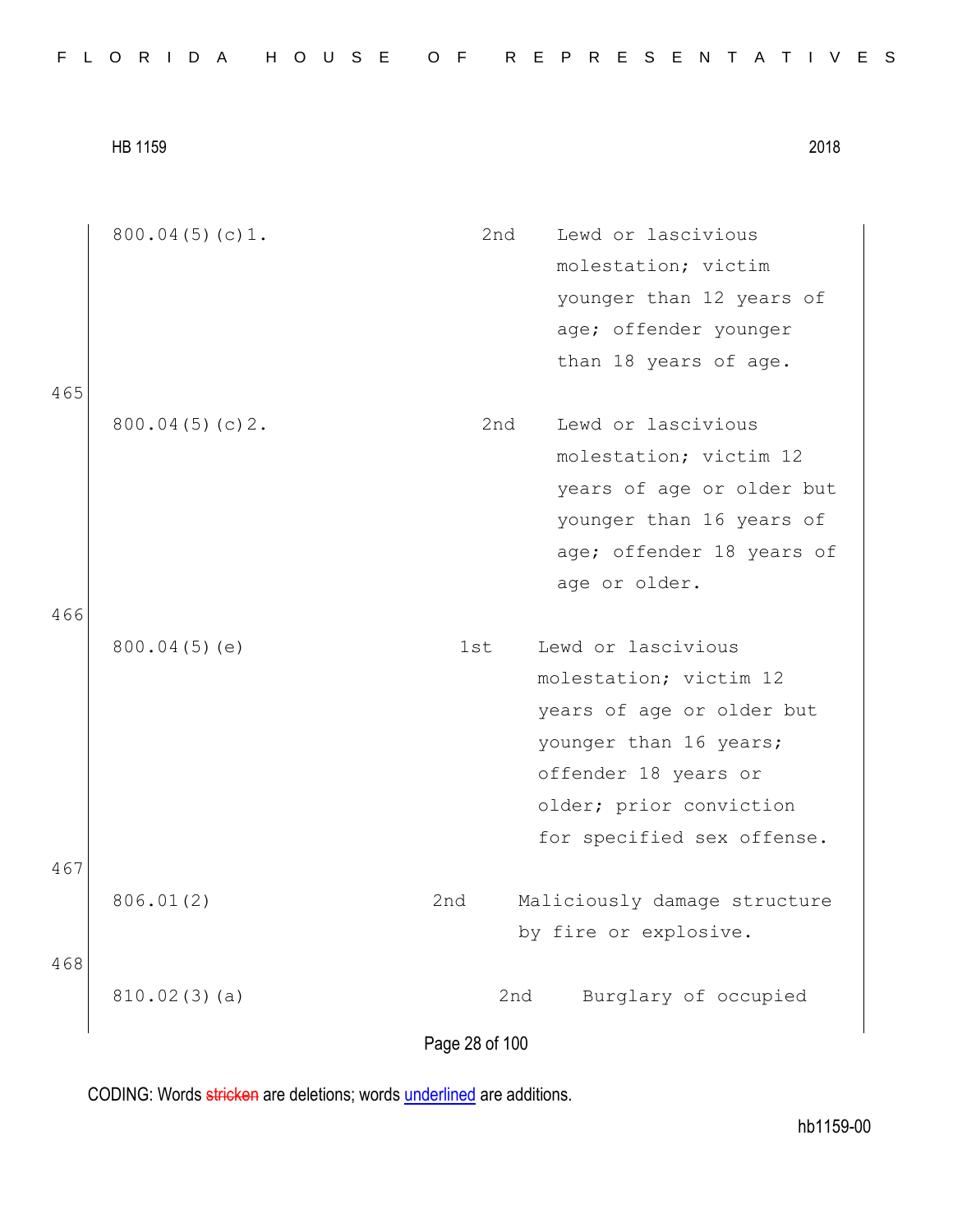|  |  | FLORIDA HOUSE OF REPRESENTATIVES |
|--|--|----------------------------------|
|--|--|----------------------------------|

| 2018 |
|------|
|      |

|     |                 | dwelling; unarmed; no          |
|-----|-----------------|--------------------------------|
|     |                 | assault or battery.            |
| 469 |                 |                                |
|     | 810.02(3)(b)    | 2nd<br>Burglary of unoccupied  |
|     |                 | dwelling; unarmed; no          |
|     |                 | assault or battery.            |
| 470 |                 |                                |
|     | 810.02(3)(d)    | Burglary of occupied<br>2nd    |
|     |                 | conveyance; unarmed; no        |
|     |                 | assault or battery.            |
| 471 |                 |                                |
|     | 810.02(3)(e)    | 2nd<br>Burglary of authorized  |
|     |                 | emergency vehicle.             |
| 472 |                 |                                |
|     | 812.014(2)(a)1. | 1st<br>Property stolen, valued |
|     |                 | at \$100,000 or more or        |
|     |                 | a semitrailer deployed         |
|     |                 | by a law enforcement           |
|     |                 | officer; property              |
|     |                 | stolen while causing           |
|     |                 | other property damage;         |
|     |                 | 1st degree grand theft.        |
| 473 |                 |                                |
|     | 812.014(2)(b)2. | 2nd<br>Property stolen,        |
|     |                 | cargo valued at                |
|     |                 |                                |

Page 29 of 100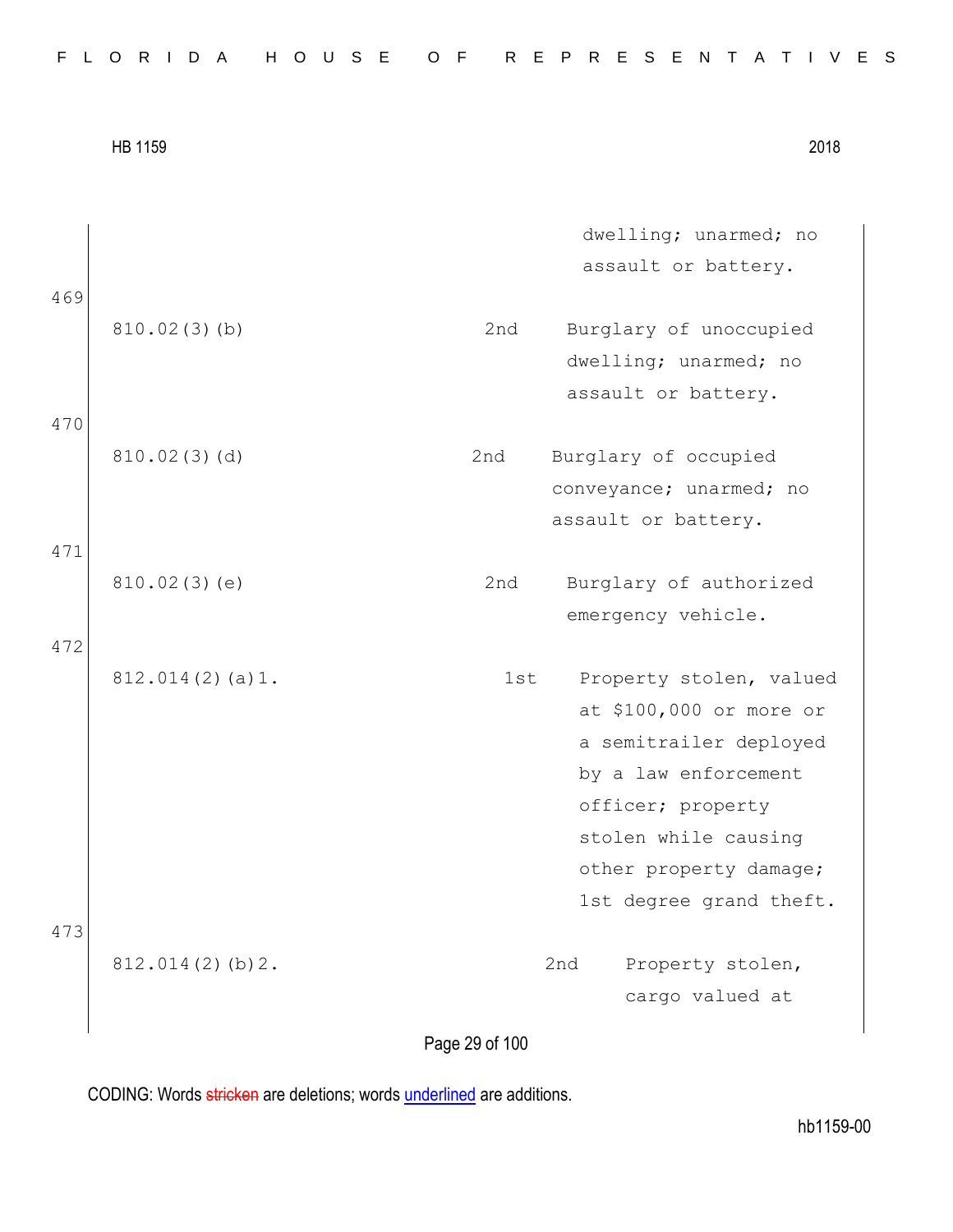| 2018 |
|------|
|      |

less than \$50,000, grand theft in 2nd degree. 474 812.014(2)(b)3. 2nd Property stolen, emergency medical equipment; 2nd degree grand theft. 475 812.014(2)(b)4. 2nd Property stolen, law enforcement equipment from authorized emergency vehicle. 476 812.0145(2)(a) 1st Theft from person 65 years of age or older; \$50,000 or more. 477 812.019(2) 1st Stolen property; initiates, organizes, plans, etc., the theft of property and traffics in stolen property. 478

Page 30 of 100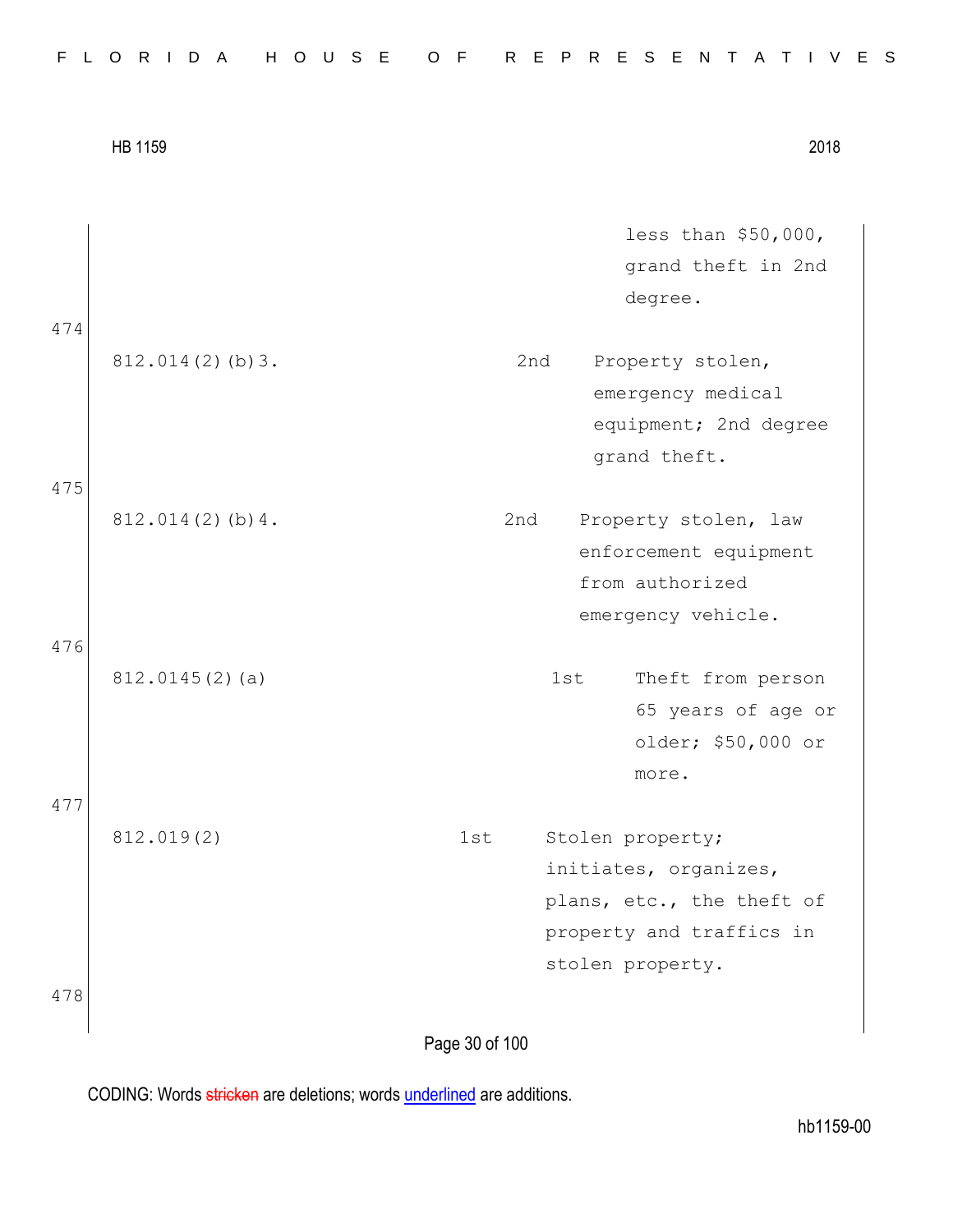|  |  |  |  |  |  |  |  |  |  |  |  |  |  | FLORIDA HOUSE OF REPRESENTATIVES |  |  |  |  |  |  |  |  |  |  |  |  |  |  |  |  |  |  |
|--|--|--|--|--|--|--|--|--|--|--|--|--|--|----------------------------------|--|--|--|--|--|--|--|--|--|--|--|--|--|--|--|--|--|--|
|--|--|--|--|--|--|--|--|--|--|--|--|--|--|----------------------------------|--|--|--|--|--|--|--|--|--|--|--|--|--|--|--|--|--|--|

| 479 | 812.131(2)(a)   | 2nd                   | Robbery by sudden<br>snatching.                                              |
|-----|-----------------|-----------------------|------------------------------------------------------------------------------|
|     | 812.133(2)(b)   | 1st                   | Carjacking; no firearm,<br>deadly weapon, or other<br>weapon.                |
| 480 | 817.034(4)(a)1. | 1st                   | Communications fraud,<br>value greater than<br>\$50,000.                     |
| 481 | 817.234(8)(a)   | 2nd                   | Solicitation of motor<br>vehicle accident victims<br>with intent to defraud. |
| 482 | 817.234(9)      | 2nd                   | Organizing, planning, or<br>participating in an<br>intentional motor vehicle |
| 483 | 817.234(11)(c)  | collision.<br>1st     | Insurance fraud;<br>property value<br>\$100,000 or more.                     |
| 484 | 817.2341        | 1st<br>Page 31 of 100 | Making false entries of                                                      |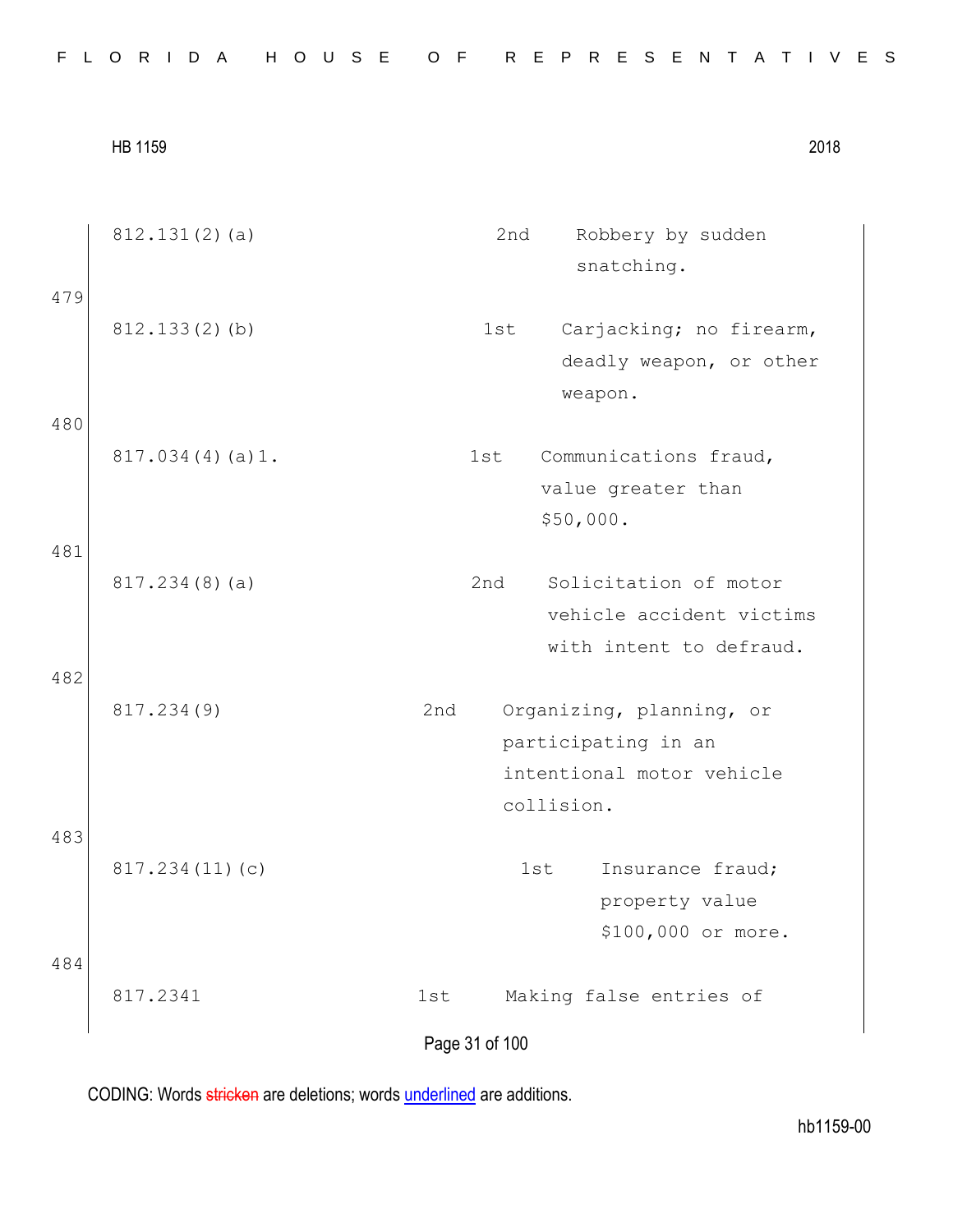|  |  |  |  |  |  |  |  | FLORIDA HOUSE OF REPRESENTATIVES |  |  |  |  |  |  |  |  |  |  |  |  |  |  |  |  |  |  |  |  |  |  |  |  |  |  |
|--|--|--|--|--|--|--|--|----------------------------------|--|--|--|--|--|--|--|--|--|--|--|--|--|--|--|--|--|--|--|--|--|--|--|--|--|--|
|--|--|--|--|--|--|--|--|----------------------------------|--|--|--|--|--|--|--|--|--|--|--|--|--|--|--|--|--|--|--|--|--|--|--|--|--|--|

|     | $(2)$ (b) & $(3)$ (b) | material fact or false              |
|-----|-----------------------|-------------------------------------|
|     |                       | statements regarding property       |
|     |                       | values relating to the              |
|     |                       | solvency of an insuring             |
|     |                       | entity which are a                  |
|     |                       | significant cause of the            |
|     |                       | insolvency of that entity.          |
| 485 |                       |                                     |
|     | 817.535(2)(a)         | 3rd<br>Filing false lien or other   |
|     |                       | unauthorized document.              |
| 486 |                       |                                     |
|     | $817.611(2)$ (b)      | 2nd<br>Traffic in or possess 15     |
|     |                       | to 49 counterfeit credit            |
|     |                       | cards or related                    |
|     |                       | documents.                          |
| 487 |                       |                                     |
|     | 825.102(3)(b)         | 2nd<br>Neglecting an elderly person |
|     |                       | or disabled adult causing           |
|     |                       | great bodily harm,                  |
|     |                       | disability, or                      |
|     |                       | disfigurement.                      |
| 488 |                       |                                     |
|     | 825.103(3)(b)         | Exploiting an elderly<br>2nd        |
|     |                       | person or disabled                  |
|     |                       | adult and property is               |
|     |                       |                                     |

Page 32 of 100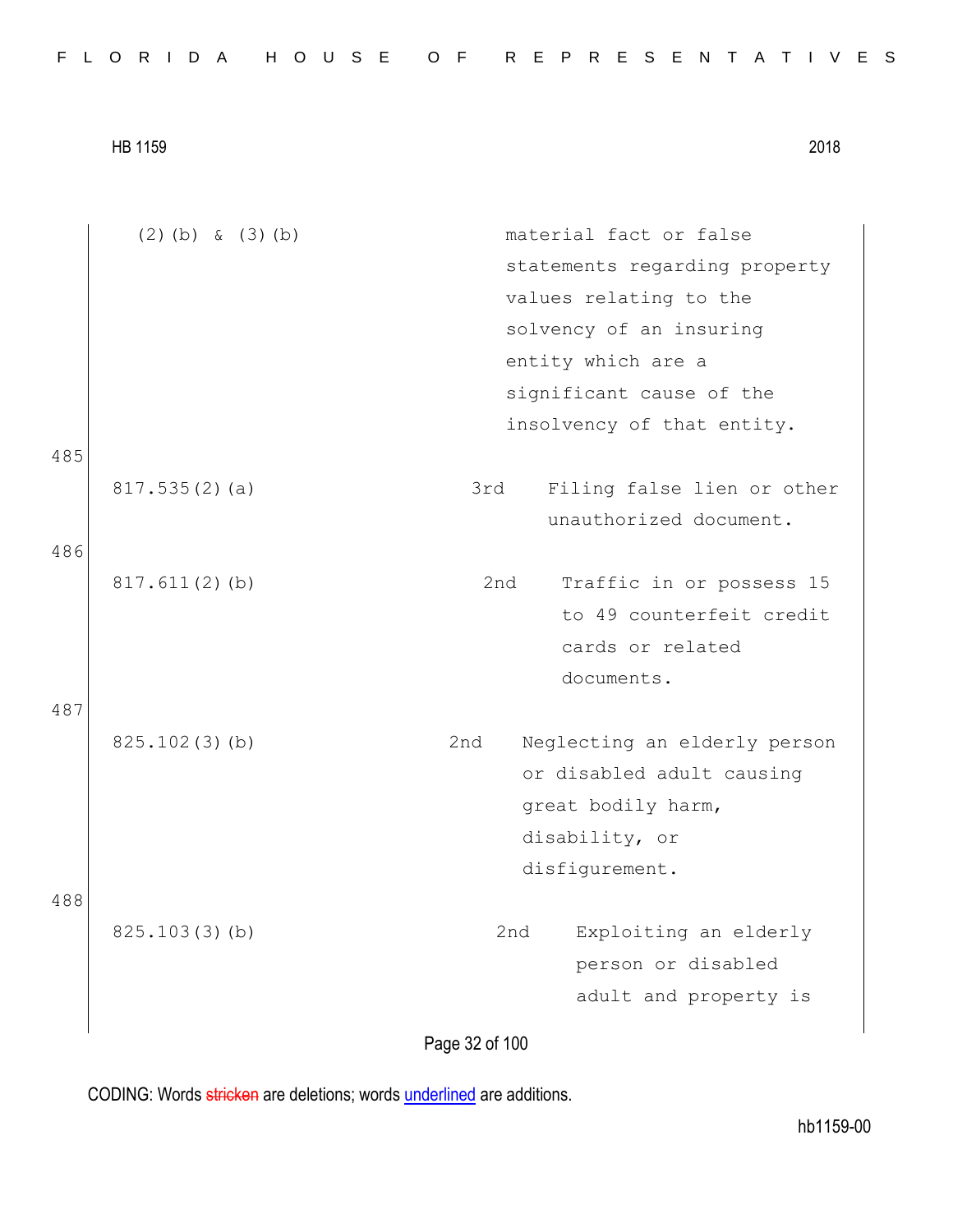| FLORIDA HOUSE OF REPRESENTATIVES |  |  |  |  |  |  |  |  |  |  |  |  |  |  |  |  |  |  |  |  |  |  |  |  |  |  |  |  |  |  |  |
|----------------------------------|--|--|--|--|--|--|--|--|--|--|--|--|--|--|--|--|--|--|--|--|--|--|--|--|--|--|--|--|--|--|--|
|----------------------------------|--|--|--|--|--|--|--|--|--|--|--|--|--|--|--|--|--|--|--|--|--|--|--|--|--|--|--|--|--|--|--|

|     |               | valued at \$10,000 or                  |
|-----|---------------|----------------------------------------|
|     |               | more, but less than                    |
|     |               | \$50,000.                              |
| 489 |               |                                        |
|     | 827.03(2)(b)  | 2nd<br>Neglect of a child causing      |
|     |               | great bodily harm,                     |
|     |               | disability, or disfigurement.          |
| 490 |               |                                        |
|     | 827.04(3)     | 3rd<br>Impregnation of a child under   |
|     |               | 16 years of age by person 21           |
|     |               | years of age or older.                 |
| 491 |               |                                        |
|     | 837.05(2)     | Giving false information<br>3rd        |
|     |               | about alleged capital felony           |
|     |               | to a law enforcement                   |
|     |               | officer.                               |
| 492 |               |                                        |
|     | 838.015       | Bribery.<br>2nd                        |
| 493 |               |                                        |
|     | 838.016       | 2nd<br>Unlawful compensation or reward |
|     |               | for official behavior.                 |
| 494 |               |                                        |
|     | 838.021(3)(a) | 2nd<br>Unlawful harm to a              |
|     |               | public servant.                        |
| 495 |               |                                        |
|     |               |                                        |
|     |               | Page 33 of 100                         |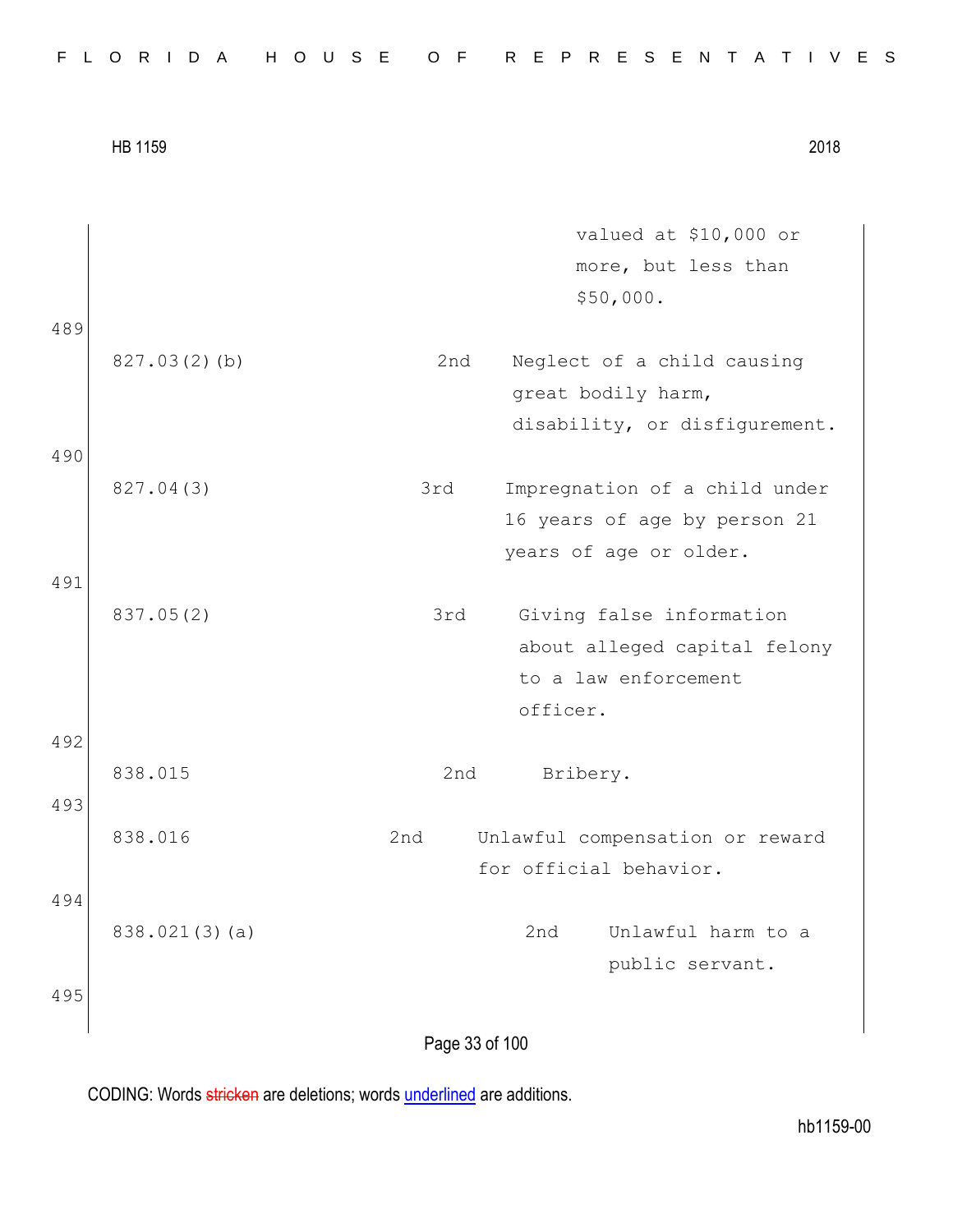Page 34 of 100 838.22 2nd Bid tampering. 496 843.0855(2) 3rd Impersonation of a public officer or employee. 497 843.0855(3) 3rd Unlawful simulation of legal process. 498 843.0855(4) 3rd Intimidation of a public officer or employee. 499 847.0135(3) 3rd Solicitation of a child, via a computer service, to commit an unlawful sex act. 500 847.0135(4) 2nd Traveling to meet a minor to commit an unlawful sex act. 501 872.06 2nd Abuse of a dead human body. 502 874.05(2)(b) 1st Encouraging or recruiting person under 13 to join a criminal gang; second or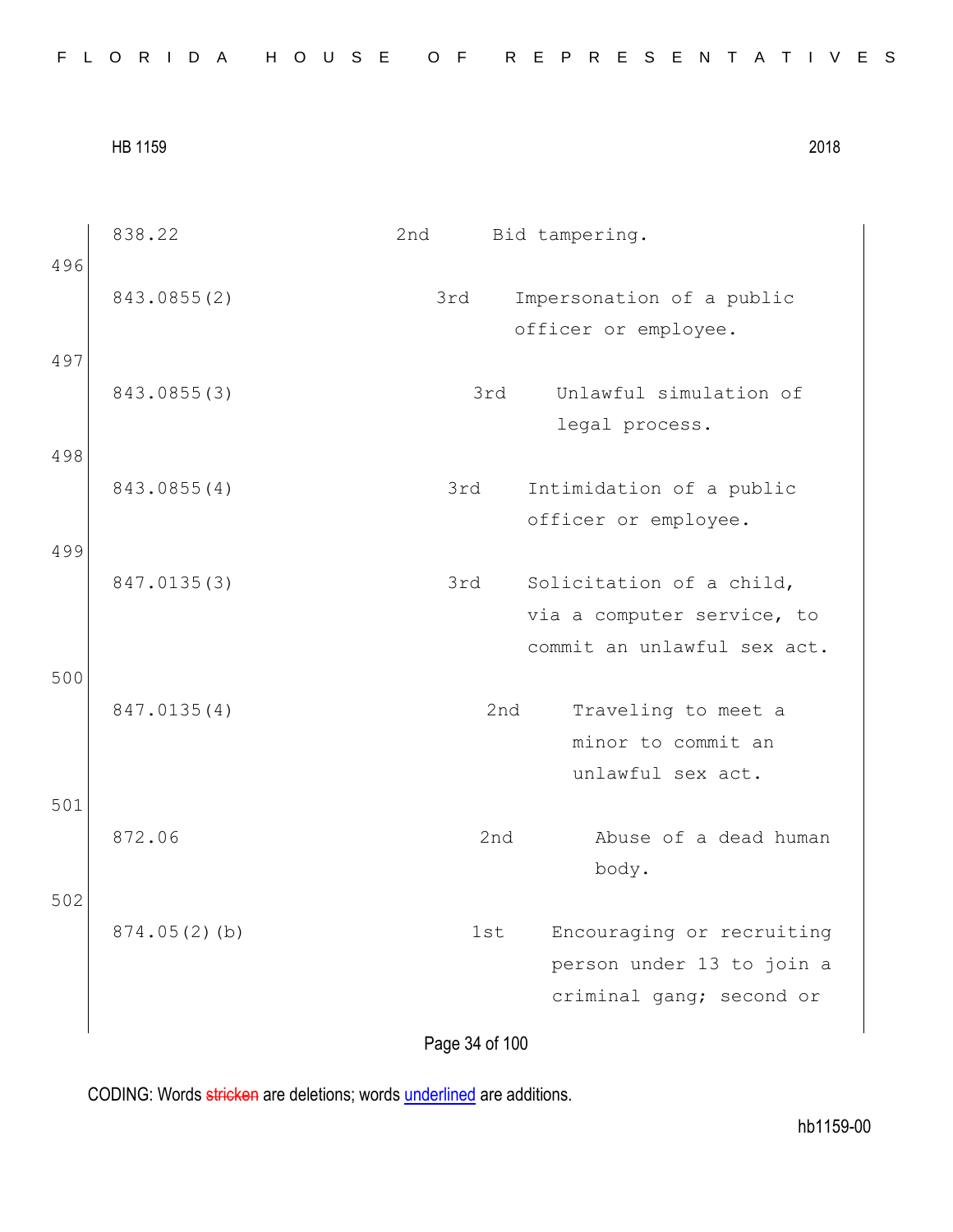|     | HB 1159        |                | 2018                                                                                                                                                                                                                                                                                                                                                        |
|-----|----------------|----------------|-------------------------------------------------------------------------------------------------------------------------------------------------------------------------------------------------------------------------------------------------------------------------------------------------------------------------------------------------------------|
| 503 |                |                | subsequent offense.                                                                                                                                                                                                                                                                                                                                         |
|     | 874.10         | 1st, PBL       | Knowingly initiates,<br>organizes, plans,<br>finances, directs,<br>manages, or supervises<br>criminal gang-related<br>activity.                                                                                                                                                                                                                             |
| 504 |                |                |                                                                                                                                                                                                                                                                                                                                                             |
|     | 893.13(1)(c)1. | 1st            | Sell, manufacture, or<br>deliver cocaine (or other<br>drug prohibited under s.<br>$893.03(1)(a)$ , $(1)(b)$ ,<br>$(1)$ $(d)$ , $(2)$ $(a)$ , $(2)$ $(b)$ , or<br>$(2) (c) 4.$ ) within $1,000$<br>feet of a child care<br>facility, school, or<br>state, county, or<br>municipal park or publicly<br>owned recreational<br>facility or community<br>center. |
| 505 |                |                |                                                                                                                                                                                                                                                                                                                                                             |
|     | 893.13(1)(e)1. | 1st            | Sell, manufacture, or<br>deliver cocaine or other                                                                                                                                                                                                                                                                                                           |
|     |                | Page 35 of 100 |                                                                                                                                                                                                                                                                                                                                                             |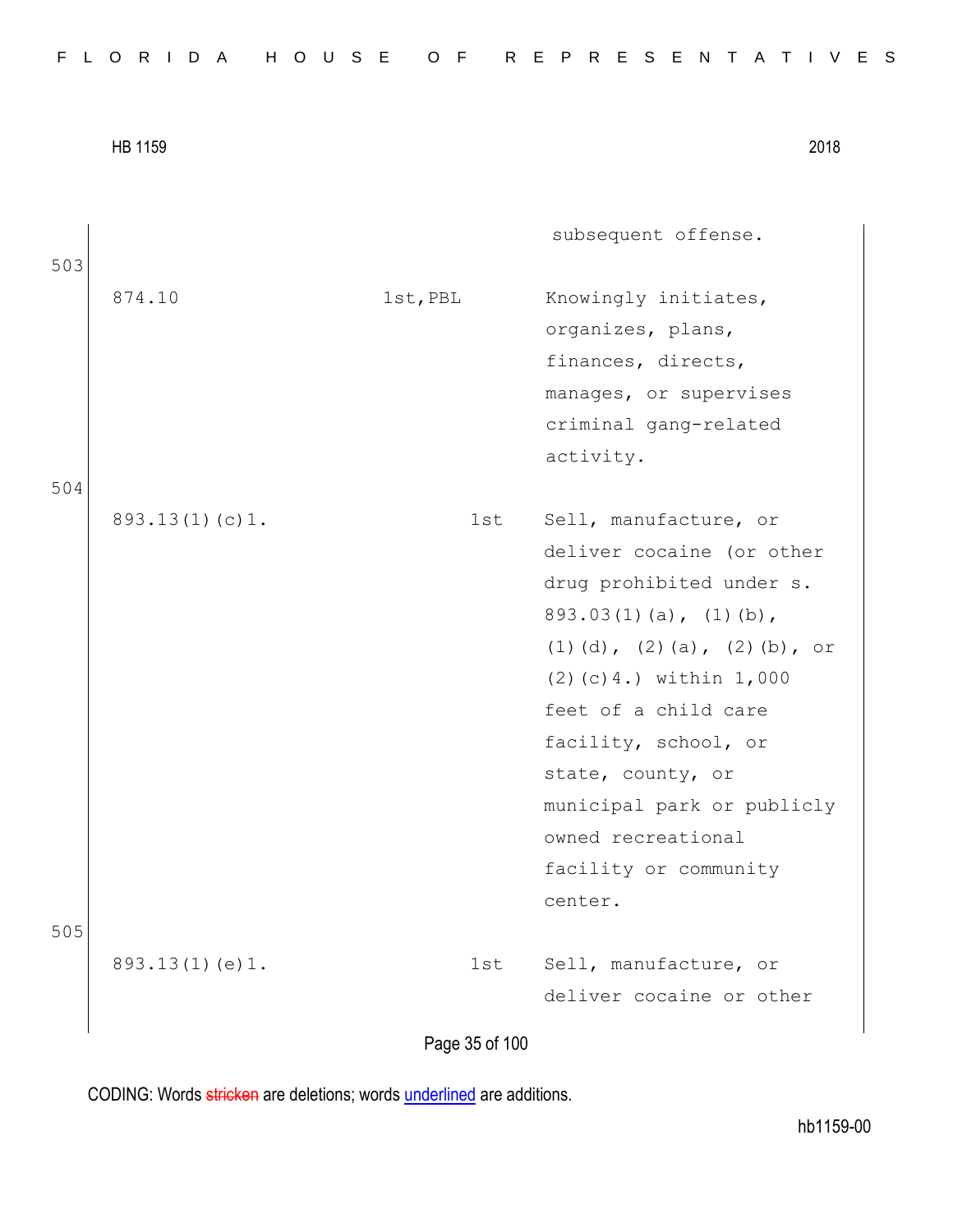| FLORIDA HOUSE OF REPRESENTATIVES |  |  |  |  |  |  |  |  |  |  |  |  |  |  |  |  |  |  |  |  |  |  |  |  |  |  |  |  |  |  |
|----------------------------------|--|--|--|--|--|--|--|--|--|--|--|--|--|--|--|--|--|--|--|--|--|--|--|--|--|--|--|--|--|--|
|----------------------------------|--|--|--|--|--|--|--|--|--|--|--|--|--|--|--|--|--|--|--|--|--|--|--|--|--|--|--|--|--|--|

|     |                  | drug prohibited under s.                     |
|-----|------------------|----------------------------------------------|
|     |                  | $893.03(1)(a)$ , $(1)(b)$ ,                  |
|     |                  | $(1)$ $(d)$ , $(2)$ $(a)$ , $(2)$ $(b)$ , or |
|     |                  | $(2)$ (c) 4., within 1,000                   |
|     |                  | feet of property used for                    |
|     |                  | religious services or a                      |
|     |                  | specified business site.                     |
| 506 |                  |                                              |
|     | 893.13(4)(a)     | Use or hire of minor;<br>1st                 |
|     |                  | deliver to minor other                       |
|     |                  | controlled substance.                        |
| 507 |                  |                                              |
|     | 893.135(1)(a)1.  | Trafficking in<br>1st                        |
|     |                  | cannabis, more than 25                       |
|     |                  | lbs., less than 2,000                        |
|     |                  | lbs.                                         |
| 508 |                  |                                              |
|     | 893.135          | Trafficking in cocaine,<br>1st               |
|     | $(1)$ (b) $1.a.$ | more than 28 grams, less                     |
|     |                  | than 200 grams.                              |
| 509 |                  |                                              |
|     | 893.135          | Trafficking in illegal<br>1st                |
|     | $(1)$ (c) $1.a.$ | drugs, more than 4 grams,                    |
|     |                  | less than 14 grams.                          |
| 510 |                  |                                              |
|     |                  |                                              |

Page 36 of 100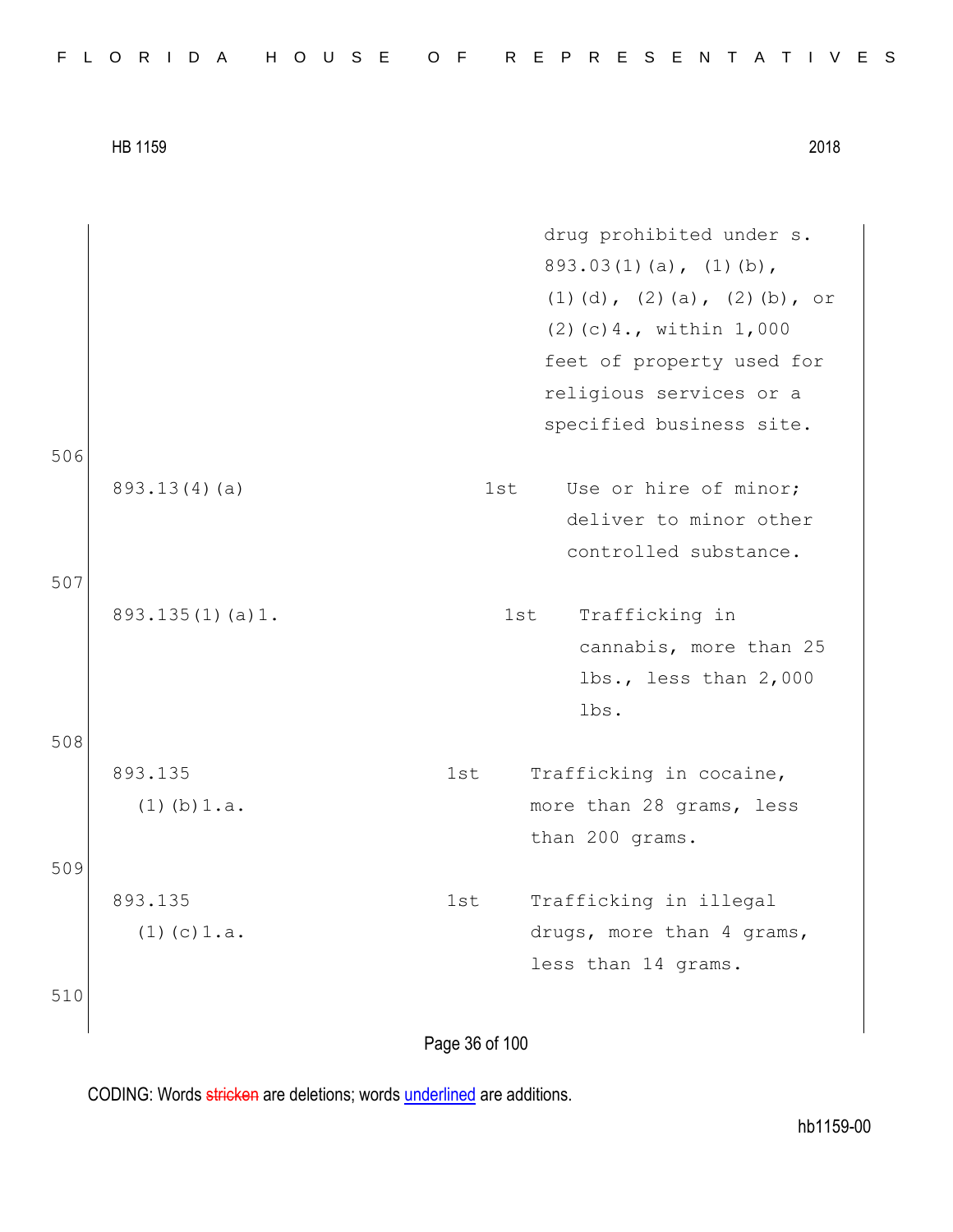| FLORIDA HOUSE OF REPRESENTATIVES |  |  |  |  |  |  |  |  |  |  |  |  |  |  |  |  |  |  |  |  |  |  |  |  |  |  |  |  |  |  |
|----------------------------------|--|--|--|--|--|--|--|--|--|--|--|--|--|--|--|--|--|--|--|--|--|--|--|--|--|--|--|--|--|--|
|----------------------------------|--|--|--|--|--|--|--|--|--|--|--|--|--|--|--|--|--|--|--|--|--|--|--|--|--|--|--|--|--|--|

893.135  $(1)(e)2.a.$ 1st Trafficking in hydrocodone, 14 grams or more, less than 28 grams. 511 893.135  $(1)(e)2.b.$ 1st Trafficking in hydrocodone, 28 grams or more, less than 50 grams. 512 893.135  $(1)(e)3.a.$ 1st Trafficking in oxycodone, 7 grams or more, less than 14 grams. 513 893.135  $(1)(c)3.b.$ 1st Trafficking in oxycodone, 14 grams or more, less than 25 grams. 514 893.135  $(1)(c)$  4.b. $(1)$ 1st Trafficking in fentanyl, 4 grams or more, less than 14 grams. 515 893.135 (1)(d)1.a. 1st Trafficking in phencyclidine, 28 grams or more, less than 200 grams. 516 893.135(1)(e)1. 1st Trafficking in

Page 37 of 100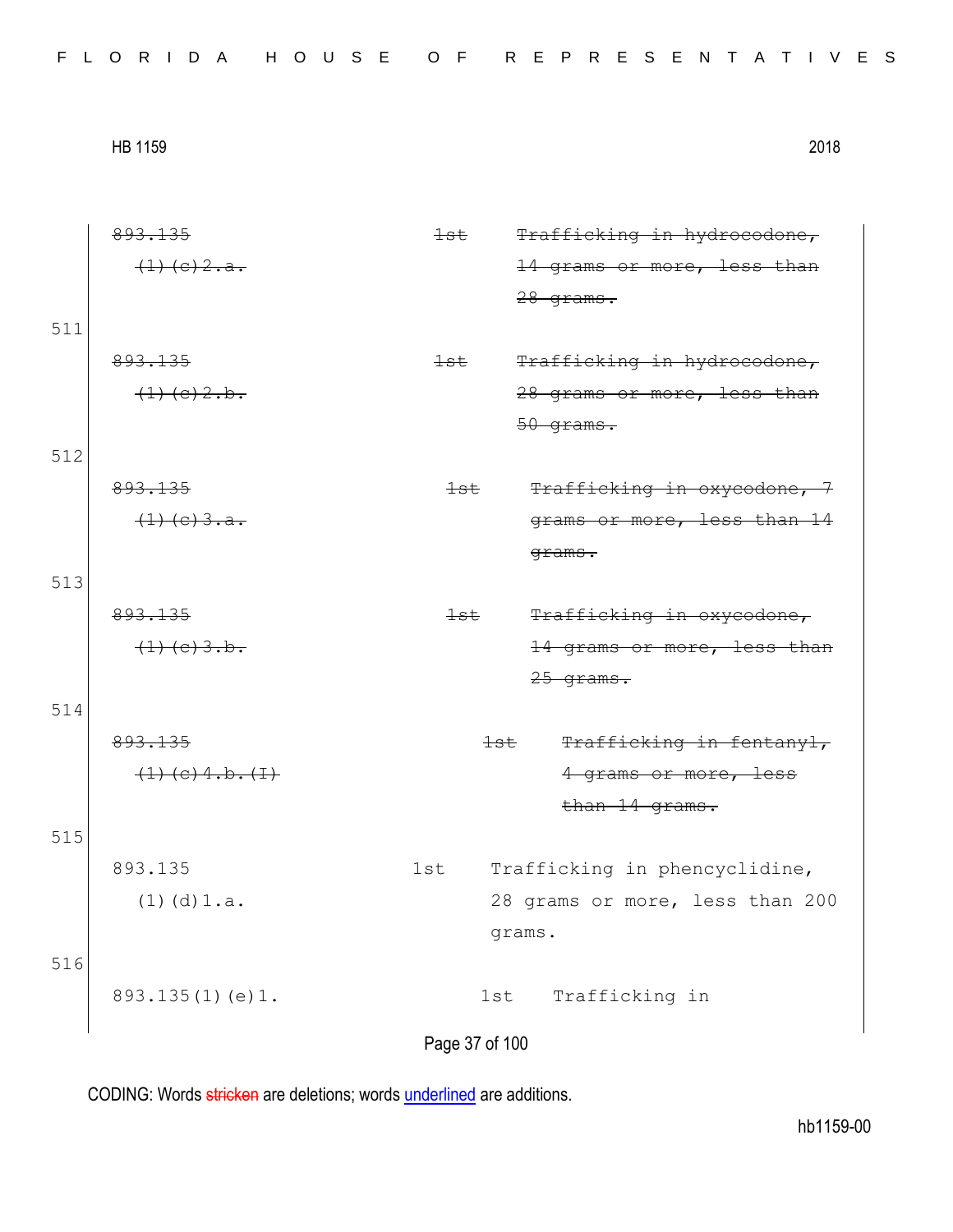|  |  |  |  |  |  |  |  | FLORIDA HOUSE OF REPRESENTATIVES |  |  |  |  |  |  |  |  |  |  |  |  |  |  |  |  |  |  |  |  |  |  |  |  |  |  |
|--|--|--|--|--|--|--|--|----------------------------------|--|--|--|--|--|--|--|--|--|--|--|--|--|--|--|--|--|--|--|--|--|--|--|--|--|--|
|--|--|--|--|--|--|--|--|----------------------------------|--|--|--|--|--|--|--|--|--|--|--|--|--|--|--|--|--|--|--|--|--|--|--|--|--|--|

517

519

520

521

methaqualone, 200 grams or more, less than 5 kilograms.

893.135(1)(f)1. 1st Trafficking in amphetamine, 14 grams or more, less than 28 grams. 518

893.135 (1)(g)1.a. 1st Trafficking in flunitrazepam, 4 grams or more, less than 14 grams.

- 893.135  $(1)$  (h)  $1.a.$ 1st Trafficking in gammahydroxybutyric acid (GHB), 1 kilogram or more, less than 5 kilograms.
- 893.135 (1)(j)1.a. 1st Trafficking in 1,4- Butanediol, 1 kilogram or more, less than 5 kilograms.

893.135  $(1)(k)2.a.$ 1st Trafficking in Phenethylamines, 10 grams or more, less than 200

Page 38 of 100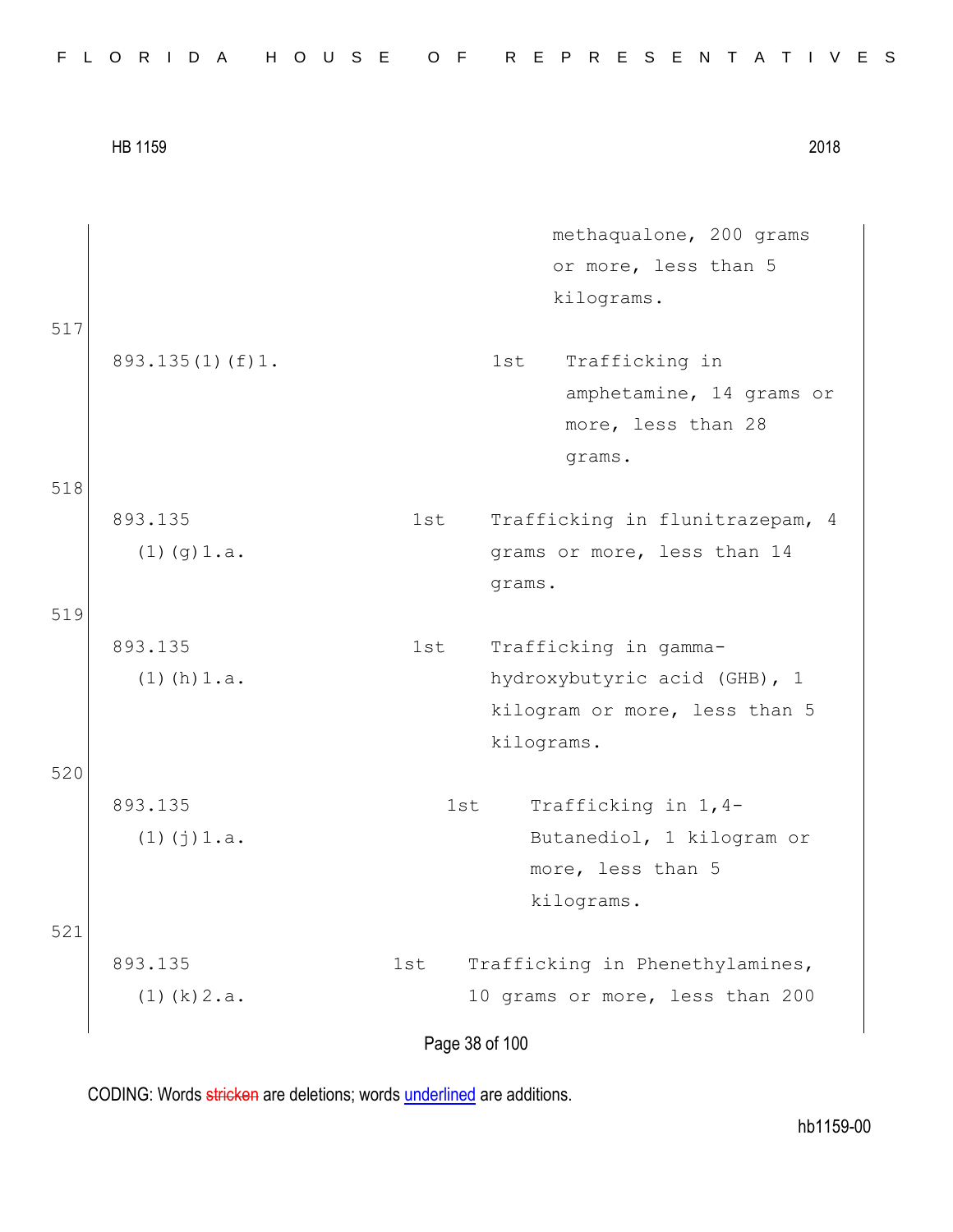|  |  |  |  |  |  |  |  |  |  | FLORIDA HOUSE OF REPRESENTATIVES |  |  |  |  |  |  |  |  |  |  |  |  |  |  |  |  |
|--|--|--|--|--|--|--|--|--|--|----------------------------------|--|--|--|--|--|--|--|--|--|--|--|--|--|--|--|--|
|--|--|--|--|--|--|--|--|--|--|----------------------------------|--|--|--|--|--|--|--|--|--|--|--|--|--|--|--|--|

grams. 522 893.135  $(1)$  (m)  $2.a.$ 1st Trafficking in synthetic cannabinoids, 280 grams or more, less than 500 grams. 523 893.135  $(1)$  (m)  $2.b$ . 1st Trafficking in synthetic cannabinoids, 500 grams or more, less than 1,000 grams. 524 893.135 (1)(n)2.a. 1st Trafficking in n-benzyl phenethylamines, 14 grams or more, less than 100 grams. 525 893.1351(2) 2nd Possession of place for trafficking in or manufacturing of controlled substance. 526 896.101(5)(a) 3rd Money laundering, financial transactions exceeding \$300 but less than \$20,000. 527 896.104(4)(a)1. 3rd Structuring transactions

Page 39 of 100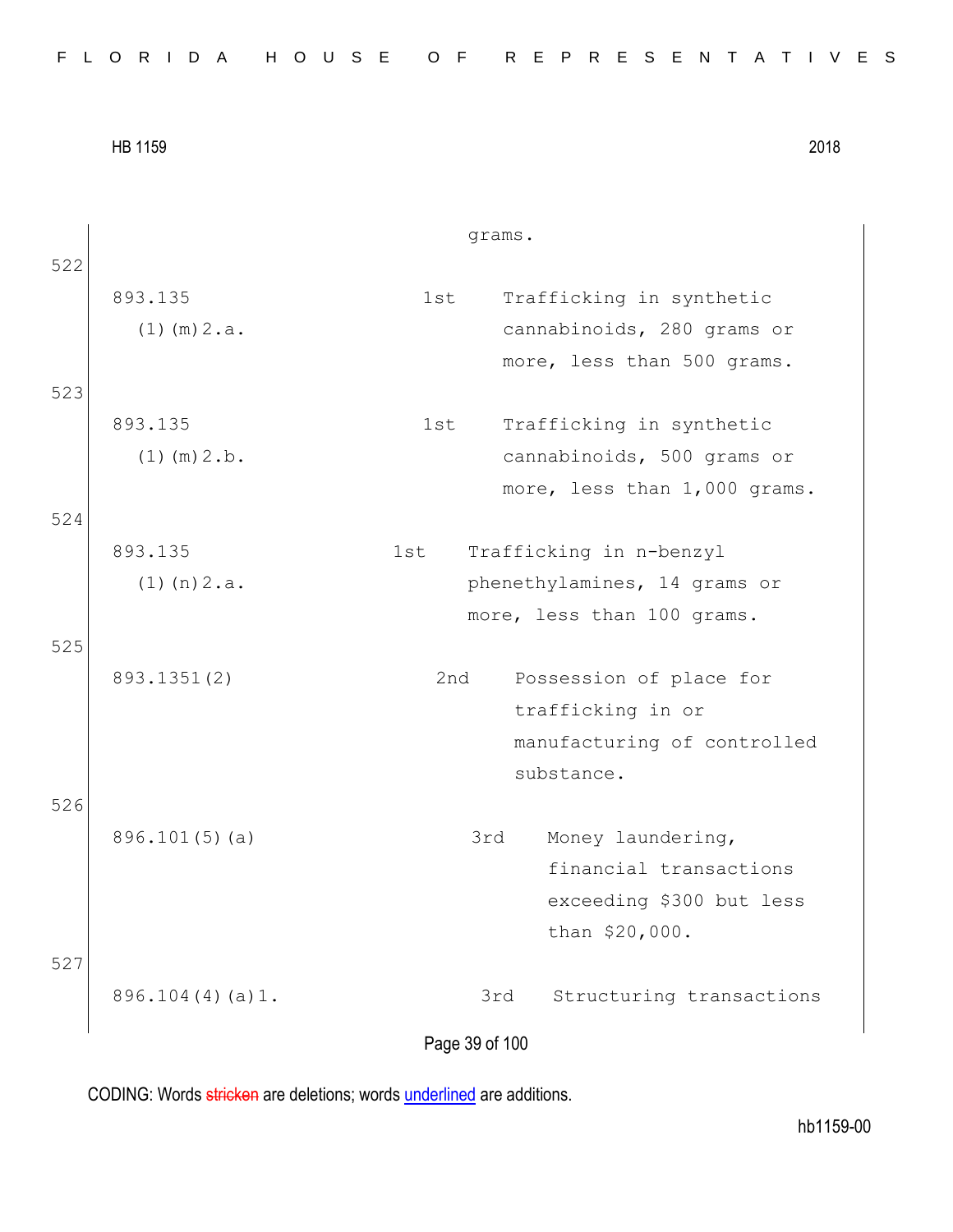to evade reporting or registration requirements, financial transactions exceeding \$300 but less than \$20,000. 528 943.0435(4)(c) 2nd Sexual offender vacating permanent residence; failure to comply with reporting requirements. 529 943.0435(8) 2nd Sexual offender; remains in state after indicating intent to leave; failure to comply with reporting requirements. 530 943.0435(9)(a) 3rd Sexual offender; failure to comply with reporting requirements. 531 943.0435(13) 3rd Failure to report or providing false information about a sexual offender; harbor

Page 40 of 100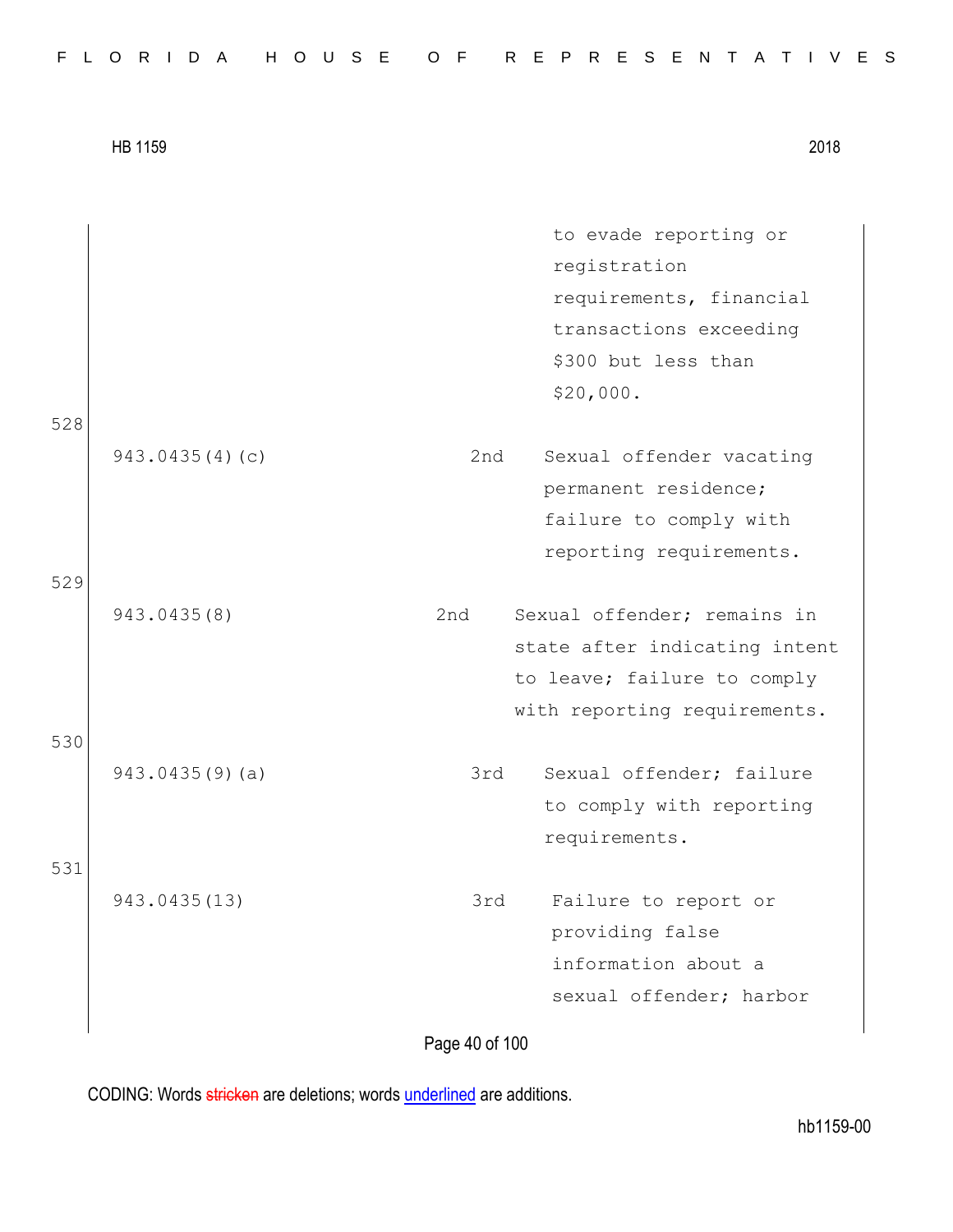|     | HB 1159        |                | 2018                                                                                                                                                    |
|-----|----------------|----------------|---------------------------------------------------------------------------------------------------------------------------------------------------------|
| 532 |                |                | or conceal a sexual<br>offender.                                                                                                                        |
|     | 943.0435(14)   | 3rd            | Sexual offender: failure to<br>report and reregister;<br>failure to respond to<br>address verification;<br>providing false registration<br>information. |
| 533 | 944.607(9)     | 3rd            | Sexual offender; failure to<br>comply with reporting<br>requirements.                                                                                   |
| 534 | 944.607(10)(a) |                | 3rd<br>Sexual offender; failure<br>to submit to the taking<br>of a digitized<br>photograph.                                                             |
| 535 | 944.607(12)    | 3rd            | Failure to report or<br>providing false<br>information about a sexual<br>offender; harbor or<br>conceal a sexual offender.                              |
| 536 |                | Page 41 of 100 |                                                                                                                                                         |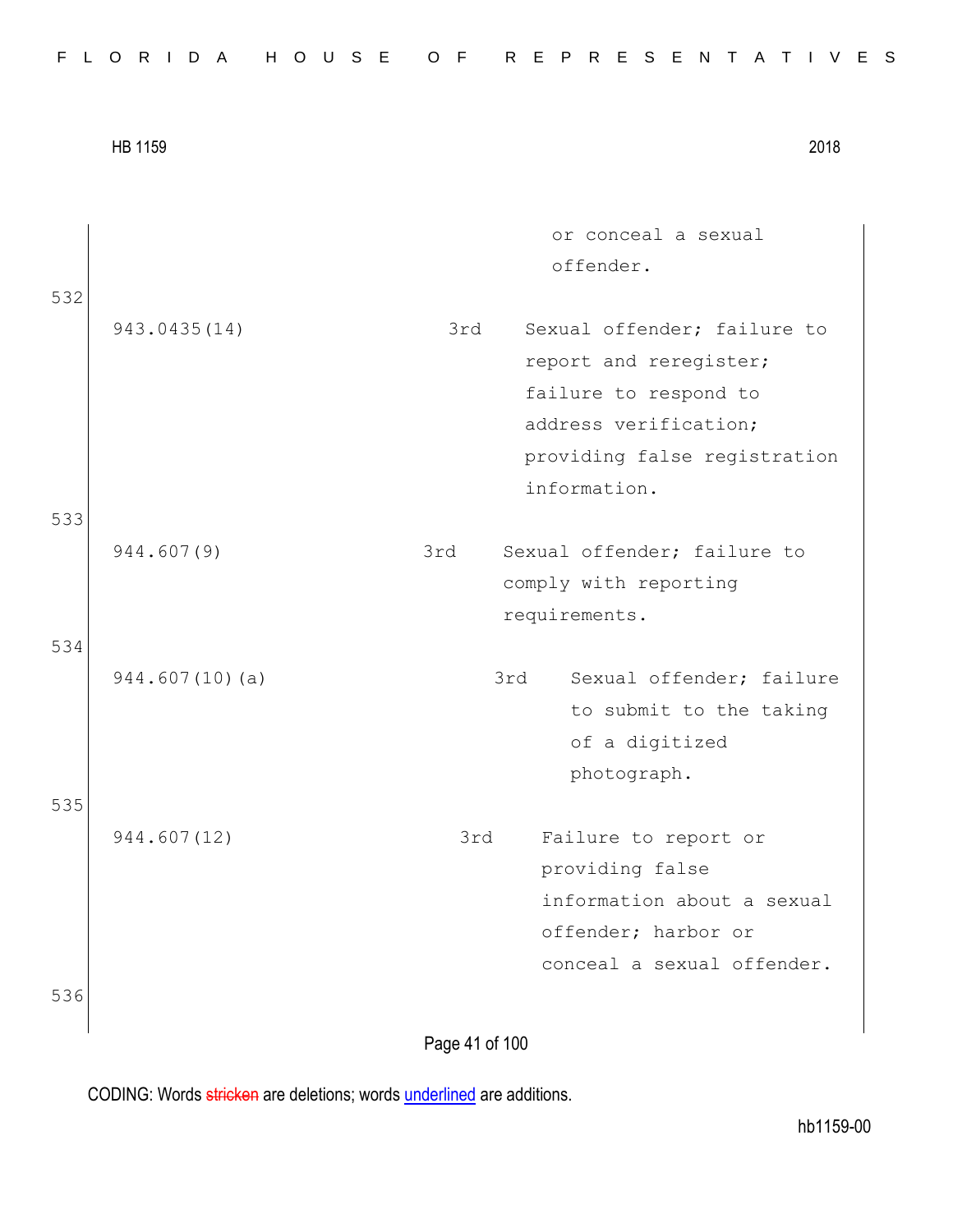|  |  |  |  |  |  |  |  |  |  |  |  |  |  | FLORIDA HOUSE OF REPRESENTATIVES |  |  |  |  |  |  |  |  |  |  |  |  |  |  |  |  |  |  |
|--|--|--|--|--|--|--|--|--|--|--|--|--|--|----------------------------------|--|--|--|--|--|--|--|--|--|--|--|--|--|--|--|--|--|--|
|--|--|--|--|--|--|--|--|--|--|--|--|--|--|----------------------------------|--|--|--|--|--|--|--|--|--|--|--|--|--|--|--|--|--|--|

|     | 944.607(13)  | 3rd | Sexual offender; failure to   |
|-----|--------------|-----|-------------------------------|
|     |              |     | report and reregister;        |
|     |              |     | failure to respond to address |
|     |              |     | verification; providing false |
|     |              |     | registration information.     |
| 537 |              |     |                               |
|     | 985.4815(10) | 3rd | Sexual offender; failure      |
|     |              |     | to submit to the taking       |
|     |              |     | of a digitized                |
|     |              |     | photograph.                   |
| 538 |              |     |                               |
|     | 985.4815(12) | 3rd | Failure to report or          |
|     |              |     | providing false               |
|     |              |     | information about a           |
|     |              |     | sexual offender; harbor       |
|     |              |     | or conceal a sexual           |
|     |              |     | offender.                     |
| 539 |              |     |                               |
|     | 985.4815(13) | 3rd | Sexual offender; failure to   |
|     |              |     | report and reregister;        |
|     |              |     | failure to respond to         |
|     |              |     | address verification;         |
|     |              |     | providing false registration  |
|     |              |     | information.                  |
| 540 |              |     |                               |
|     |              |     |                               |

Page 42 of 100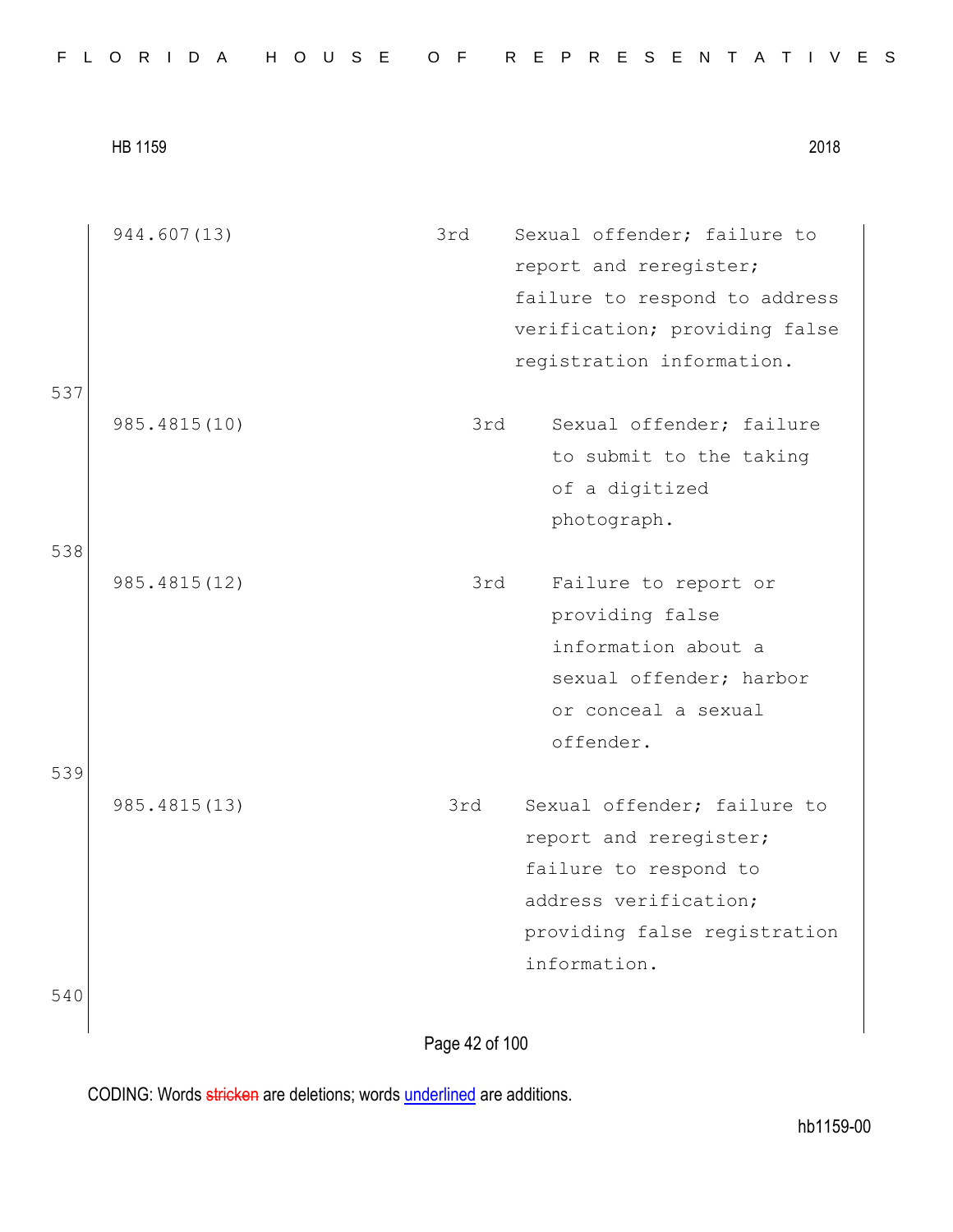|  |  |  |  |  |  |  |  |  |  | FLORIDA HOUSE OF REPRESENTATIVES |  |  |  |  |  |  |  |  |  |  |  |  |  |  |  |  |
|--|--|--|--|--|--|--|--|--|--|----------------------------------|--|--|--|--|--|--|--|--|--|--|--|--|--|--|--|--|
|--|--|--|--|--|--|--|--|--|--|----------------------------------|--|--|--|--|--|--|--|--|--|--|--|--|--|--|--|--|

| 541 | LEVEL 8<br>(h)    |                                 |  |
|-----|-------------------|---------------------------------|--|
| 542 |                   |                                 |  |
|     | Florida           | Felony                          |  |
|     | Statute           | Description<br>Degree           |  |
| 543 |                   |                                 |  |
|     | 316.193           | DUI manslaughter.<br>2nd        |  |
|     | (3)(c)3.a.        |                                 |  |
| 544 |                   |                                 |  |
|     | $316.1935(4)$ (b) | 1st<br>Aggravated fleeing or    |  |
|     |                   | attempted eluding with          |  |
|     |                   | serious bodily injury           |  |
|     |                   | or death.                       |  |
| 545 |                   |                                 |  |
|     | 327.35(3)(c)3.    | Vessel BUI manslaughter.<br>2nd |  |
| 546 |                   |                                 |  |
|     | 499.0051(6)       | Knowing trafficking in<br>1st   |  |
|     |                   | contraband prescription         |  |
|     |                   | drugs.                          |  |
| 547 |                   |                                 |  |
|     | 499.0051(7)       | Knowing forgery of<br>1st       |  |
|     |                   | prescription labels or          |  |
|     |                   | prescription drug labels.       |  |
| 548 |                   |                                 |  |
|     | 560.123(8)(b)2.   | Failure to report<br>2nd        |  |
|     |                   | currency or payment             |  |
|     |                   |                                 |  |

Page 43 of 100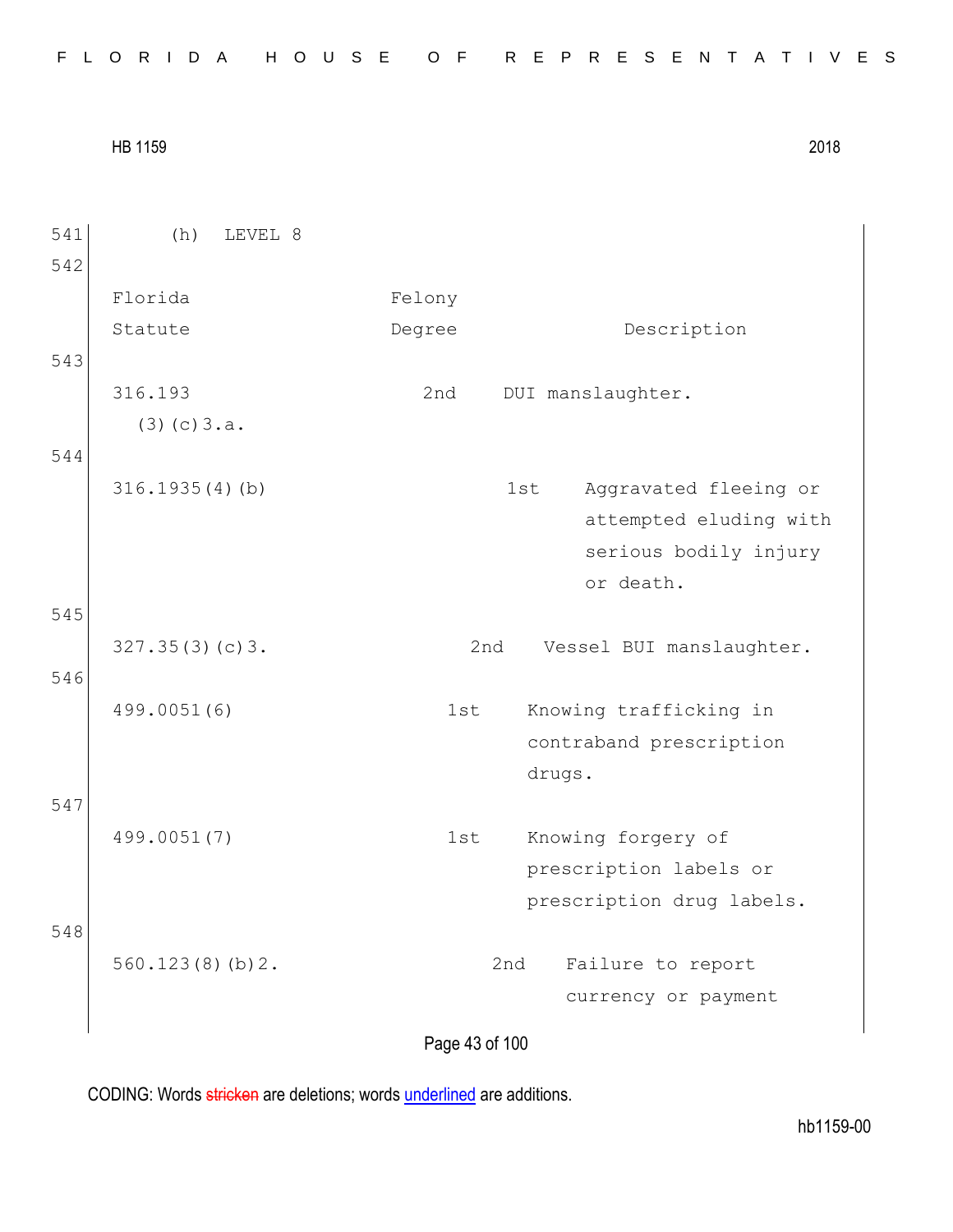|     | HB 1159         |                | 2018                       |
|-----|-----------------|----------------|----------------------------|
|     |                 |                |                            |
|     |                 |                | instruments totaling or    |
|     |                 |                | exceeding \$20,000, but    |
|     |                 |                | less than \$100,000 by     |
|     |                 |                | money transmitter.         |
| 549 |                 |                |                            |
|     | 560.125(5)(b)   | 2nd            | Money transmitter business |
|     |                 |                | by unauthorized person,    |
|     |                 |                | currency or payment        |
|     |                 |                | instruments totaling or    |
|     |                 |                | exceeding \$20,000, but    |
|     |                 |                | less than \$100,000.       |
| 550 |                 |                |                            |
|     | 655.50(10)(b)2. | 2nd            | Failure to report          |
|     |                 |                | financial transactions     |
|     |                 |                | totaling or exceeding      |
|     |                 |                | \$20,000, but less than    |
|     |                 |                | \$100,000 by financial     |
|     |                 |                | institutions.              |
| 551 |                 |                |                            |
|     | 777.03(2)(a)    | 1st            | Accessory after the        |
|     |                 |                | fact, capital felony.      |
| 552 |                 |                |                            |
|     | 782.04(4)       | 2nd            | Killing of human without   |
|     |                 |                | design when engaged in act |
|     |                 |                | or attempt of any felony   |
|     |                 | Page 44 of 100 |                            |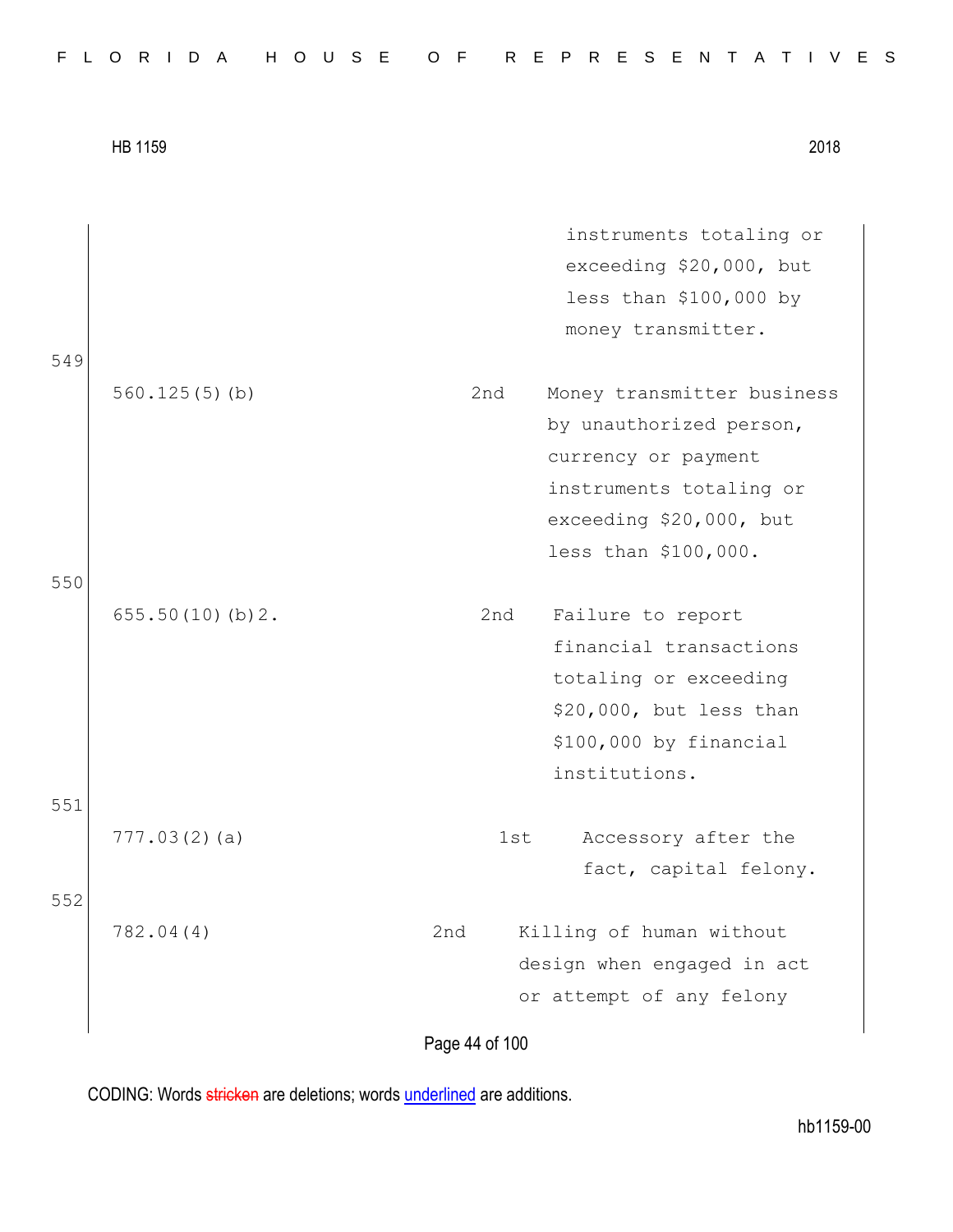| FLORIDA HOUSE OF REPRESENTATIVES |  |  |  |  |  |  |  |  |  |  |  |  |  |  |  |  |  |  |  |  |  |  |  |  |
|----------------------------------|--|--|--|--|--|--|--|--|--|--|--|--|--|--|--|--|--|--|--|--|--|--|--|--|
|----------------------------------|--|--|--|--|--|--|--|--|--|--|--|--|--|--|--|--|--|--|--|--|--|--|--|--|

|     |                | other than arson, sexual<br>battery, robbery, burglary,<br>kidnapping, aggravated<br>fleeing or eluding with<br>serious bodily injury or<br>death, aircraft piracy, or<br>unlawfully discharging bomb. |
|-----|----------------|--------------------------------------------------------------------------------------------------------------------------------------------------------------------------------------------------------|
| 553 |                |                                                                                                                                                                                                        |
|     | 782.051(2)     | 1st<br>Attempted felony murder<br>while perpetrating or<br>attempting to perpetrate a<br>felony not enumerated in s.<br>$782.04(3)$ .                                                                  |
| 554 | 782.071(1)(b)  | Committing vehicular<br>1st<br>homicide and failing to<br>render aid or give<br>information.                                                                                                           |
| 555 | 782.072(2)     | Committing vessel homicide<br>1st<br>and failing to render aid or<br>give information.                                                                                                                 |
| 556 | 787.06(3)(a)1. | Human trafficking for<br>1st<br>labor and services of a                                                                                                                                                |
|     |                | Page 45 of 100                                                                                                                                                                                         |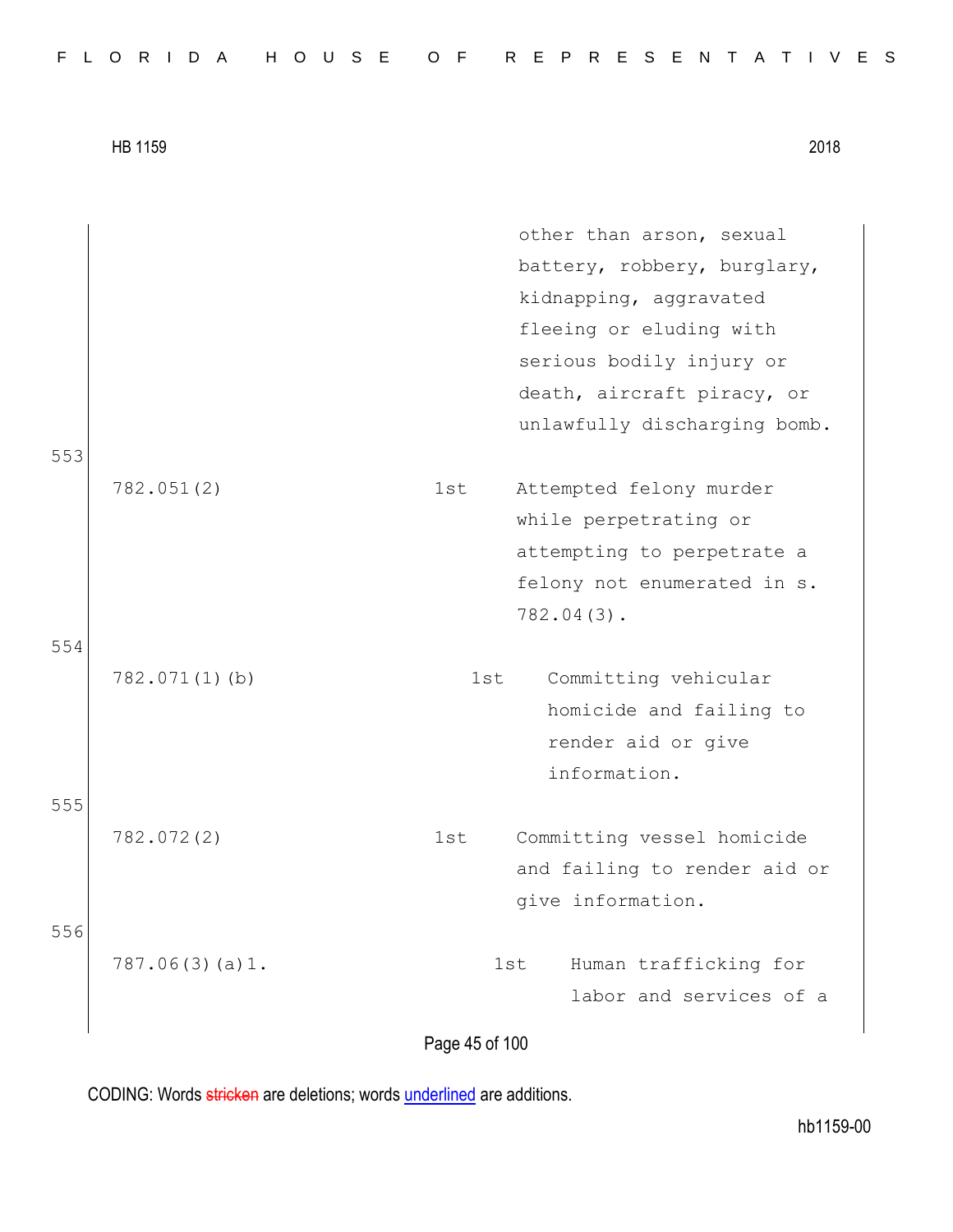|  |  |  | FLORIDA HOUSE OF REPRESENTATIVES |  |  |
|--|--|--|----------------------------------|--|--|
|--|--|--|----------------------------------|--|--|

| 2018 |
|------|
|      |

| 557 |                |     | child.                                                                                                                                                      |
|-----|----------------|-----|-------------------------------------------------------------------------------------------------------------------------------------------------------------|
|     | 787.06(3)(b)   | 1st | Human trafficking using<br>coercion for commercial<br>sexual activity of an                                                                                 |
| 558 |                |     | adult.                                                                                                                                                      |
|     | 787.06(3)(c)2. | 1st | Human trafficking using<br>coercion for labor and<br>services of an<br>unauthorized alien adult.                                                            |
| 559 | 787.06(3)(e)1. | 1st | Human trafficking for<br>labor and services by<br>the transfer or<br>transport of a child<br>from outside Florida to                                        |
| 560 |                |     | within the state.                                                                                                                                           |
|     | 787.06(3)(f)2. | 1st | Human trafficking using<br>coercion for commercial<br>sexual activity by the<br>transfer or transport of<br>any adult from outside<br>Florida to within the |
|     |                |     |                                                                                                                                                             |

Page 46 of 100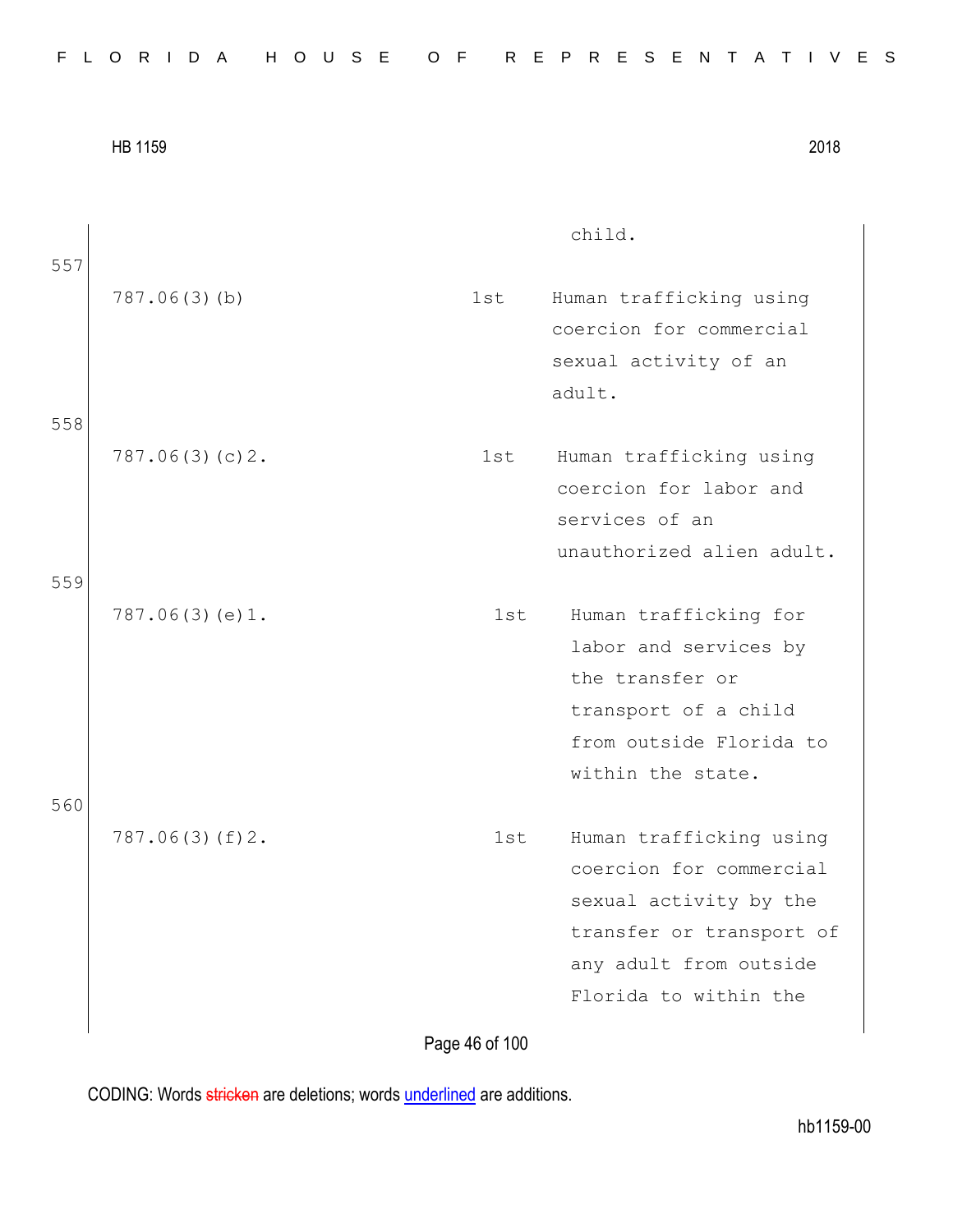|  |  |  |  |  |  |  |  |  |  | FLORIDA HOUSE OF REPRESENTATIVES |  |  |  |  |  |  |  |  |  |  |  |  |  |  |  |  |
|--|--|--|--|--|--|--|--|--|--|----------------------------------|--|--|--|--|--|--|--|--|--|--|--|--|--|--|--|--|
|--|--|--|--|--|--|--|--|--|--|----------------------------------|--|--|--|--|--|--|--|--|--|--|--|--|--|--|--|--|

| 2018 |
|------|
|      |

| 561 |                  |     |         | state.                                                                                                                                       |
|-----|------------------|-----|---------|----------------------------------------------------------------------------------------------------------------------------------------------|
|     | 790.161(3)       | 1st | damage. | Discharging a destructive<br>device which results in<br>bodily harm or property                                                              |
| 562 | $794.011(5)$ (a) |     | 1st     | Sexual battery;<br>victim 12 years of<br>age or older but                                                                                    |
|     |                  |     |         | younger than 18<br>years; offender 18<br>years or older;<br>offender does not<br>use physical force<br>likely to cause<br>serious injury.    |
| 563 | 794.011(5)(b)    |     | 2nd     | Sexual battery;<br>victim and offender<br>18 years of age or<br>older; offender does<br>not use physical<br>force likely to<br>cause serious |

Page 47 of 100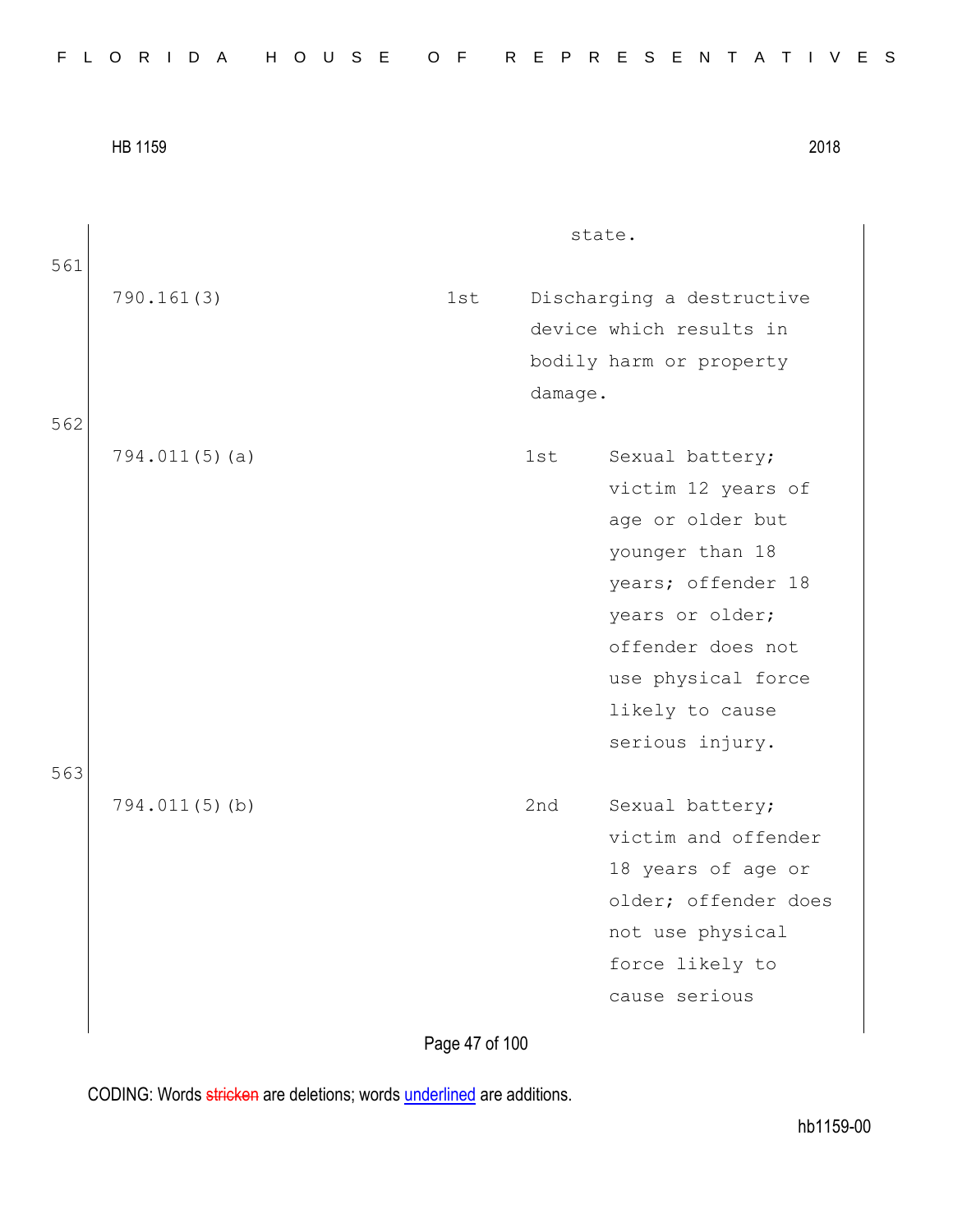|     |               |                | injury.                     |
|-----|---------------|----------------|-----------------------------|
| 564 |               |                |                             |
|     | 794.011(5)(c) |                | 2nd<br>Sexual battery;      |
|     |               |                | victim 12 years of          |
|     |               |                | age or older;               |
|     |               |                | offender younger            |
|     |               |                | than 18 years;              |
|     |               |                | offender does not           |
|     |               |                | use physical force          |
|     |               |                | likely to cause             |
|     |               |                | injury.                     |
| 565 |               |                |                             |
|     | 794.011(5)(d) | 1st            | Sexual battery; victim      |
|     |               |                | 12 years of age or          |
|     |               |                | older; offender does        |
|     |               |                | not use physical force      |
|     |               |                | likely to cause serious     |
|     |               |                | injury; prior               |
|     |               |                | conviction for              |
|     |               |                | specified sex offense.      |
| 566 |               |                |                             |
|     | 794.08(3)     | 2nd            | Female genital mutilation,  |
|     |               |                | removal of a victim younger |
|     |               |                | than 18 years of age from   |
|     |               |                | this state.                 |
|     |               |                |                             |
|     |               | Page 48 of 100 |                             |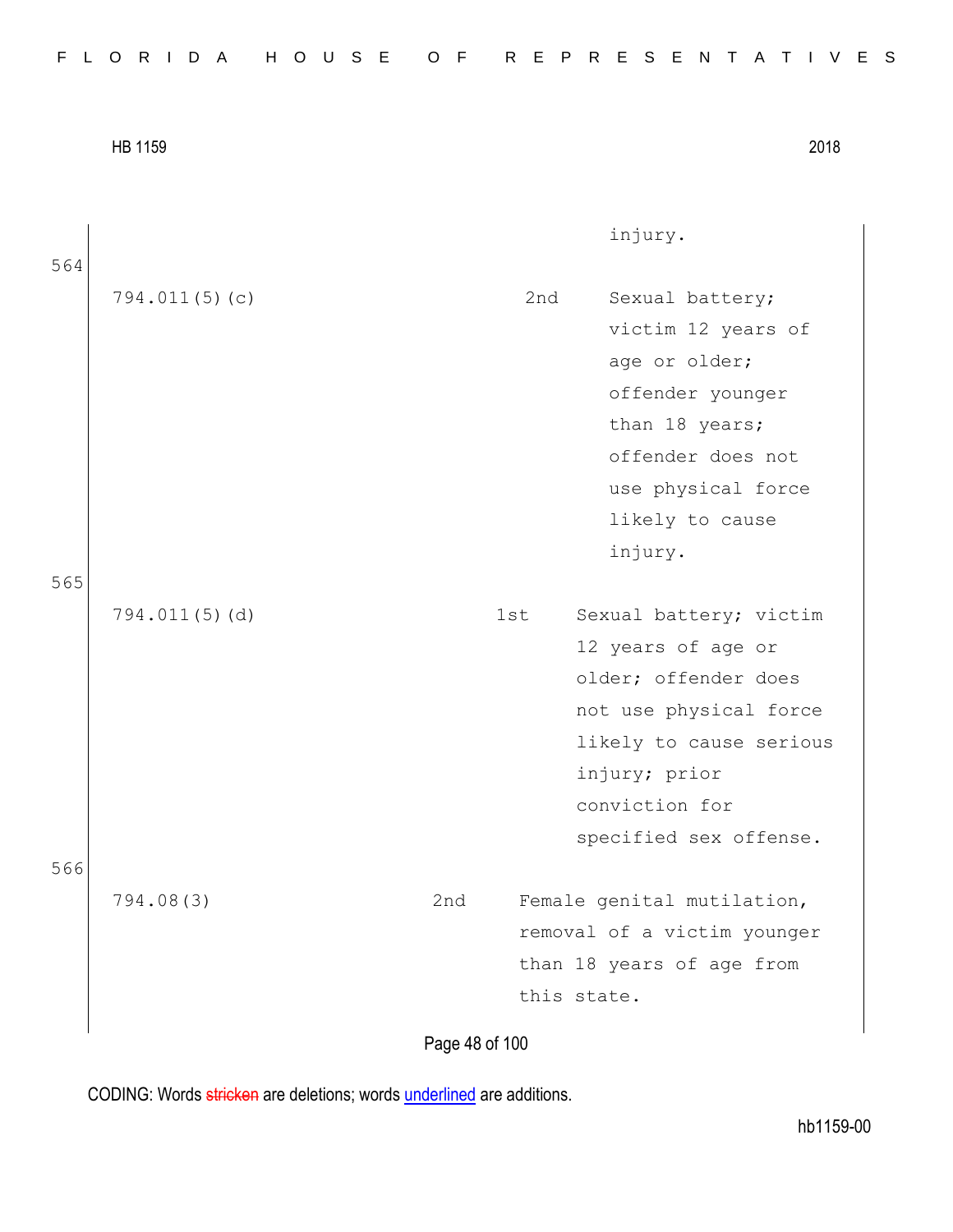|  |  |  |  |  |  |  |  |  |  | FLORIDA HOUSE OF REPRESENTATIVES |  |  |  |  |  |  |  |  |  |  |  |  |  |  |  |  |
|--|--|--|--|--|--|--|--|--|--|----------------------------------|--|--|--|--|--|--|--|--|--|--|--|--|--|--|--|--|
|--|--|--|--|--|--|--|--|--|--|----------------------------------|--|--|--|--|--|--|--|--|--|--|--|--|--|--|--|--|

Page 49 of 100 567 800.04(4)(b) 2nd Lewd or lascivious battery. 568 800.04(4)(c) 1st Lewd or lascivious battery; offender 18 years of age or older; prior conviction for specified sex offense. 569 806.01(1) 1st Maliciously damage dwelling or structure by fire or explosive, believing person in structure. 570 810.02(2)(a) 1st, PBL Burglary with assault or battery. 571 810.02(2)(b) 1st, PBL Burglary; armed with explosives or dangerous weapon. 572 810.02(2)(c) 1st Burglary of a dwelling or structure causing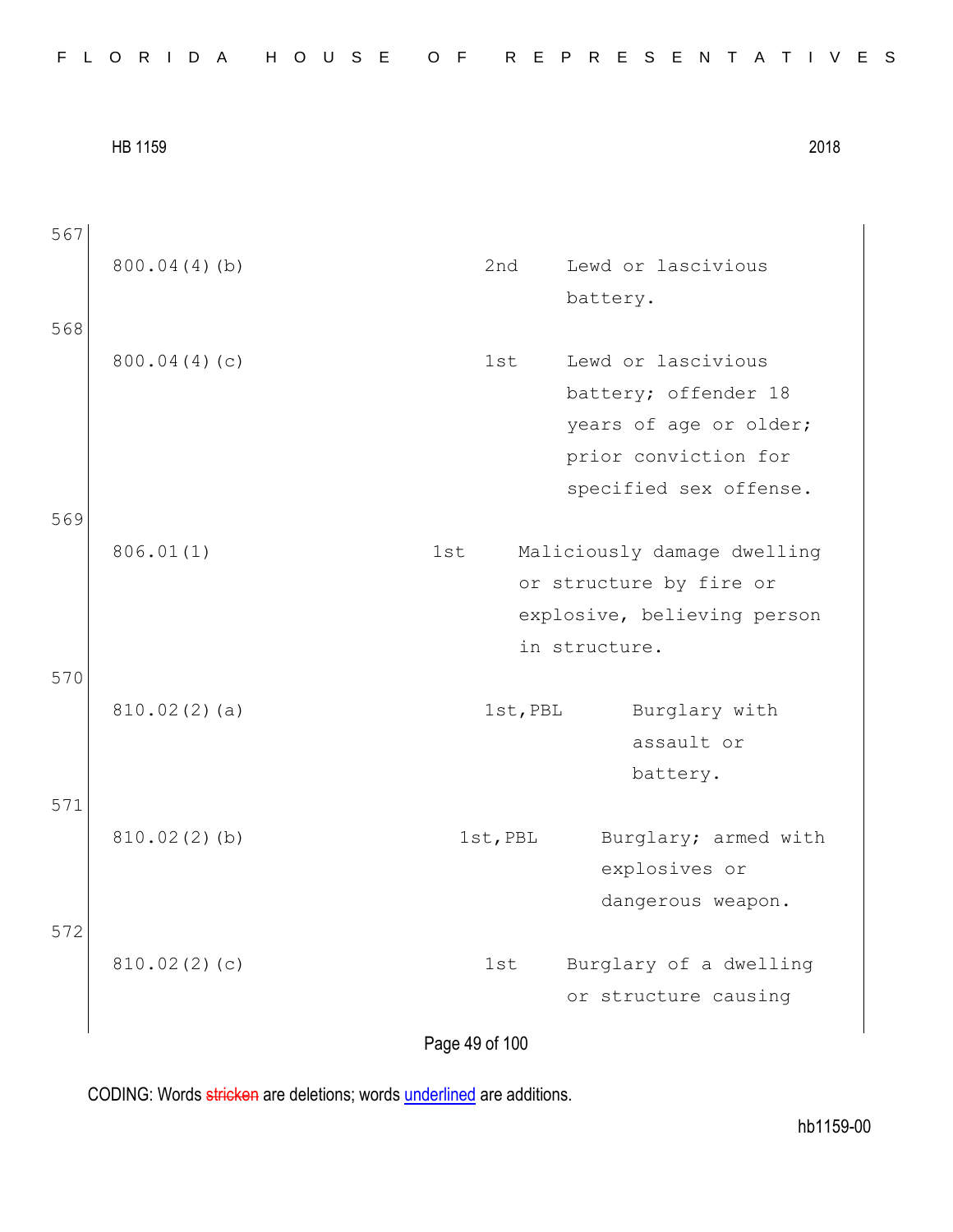| 2018 |
|------|
|      |

structural damage or \$1,000 or more property damage. 573 812.014(2)(a)2. 1st Property stolen; cargo valued at \$50,000 or more, grand theft in 1st degree. 574 812.13(2)(b) 1st Robbery with a weapon. 575 812.135(2)(c) 1st Home-invasion robbery, no firearm, deadly weapon, or other weapon. 576 817.505(4)(c) 1st Patient brokering; 20 or more patients. 577 817.535(2)(b) 2nd Filing false lien or other unauthorized document; second or subsequent offense.

Page 50 of 100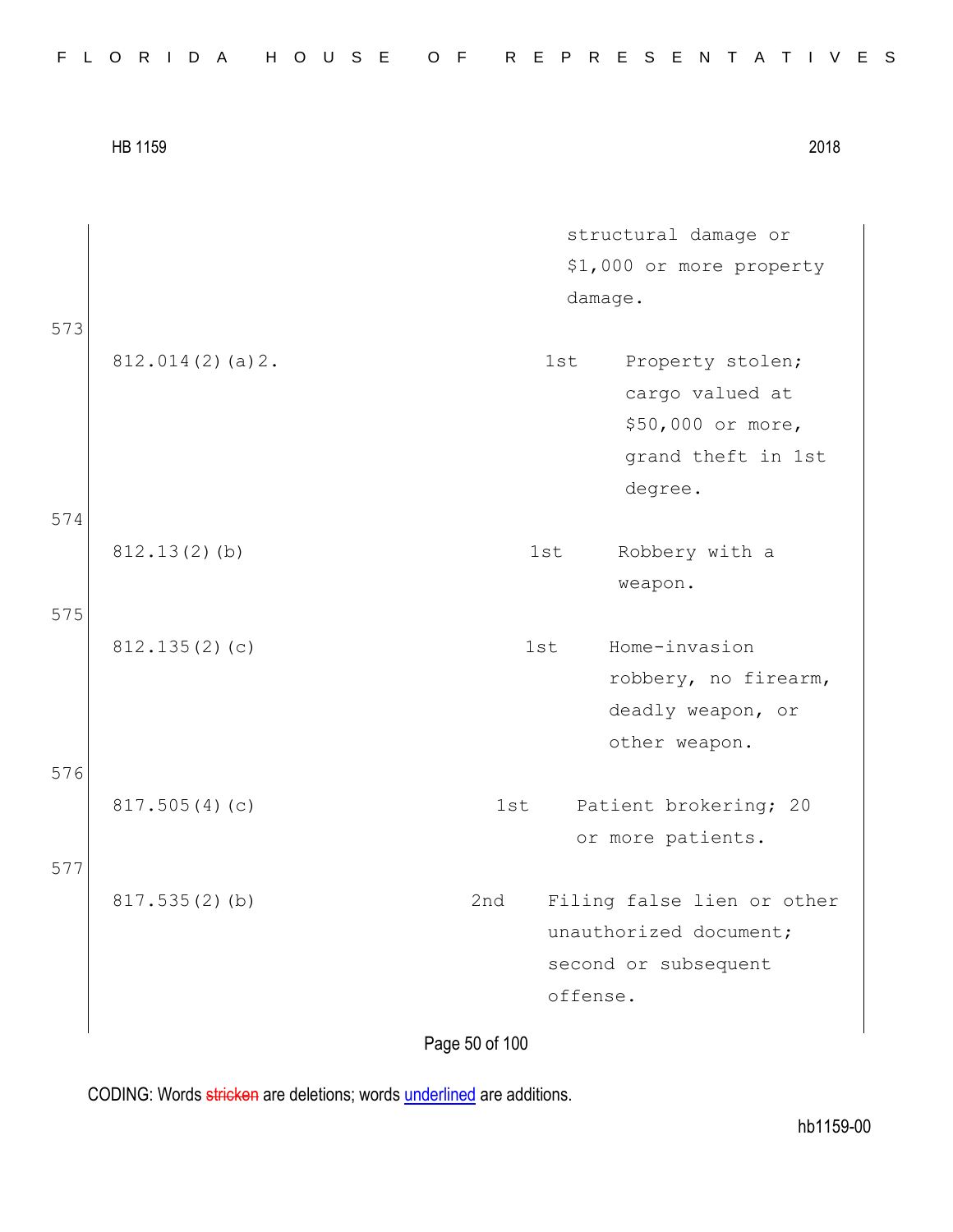|  |  |  |  |  |  |  |  |  |  | FLORIDA HOUSE OF REPRESENTATIVES |  |  |  |  |  |  |  |  |  |  |  |  |  |  |  |  |
|--|--|--|--|--|--|--|--|--|--|----------------------------------|--|--|--|--|--|--|--|--|--|--|--|--|--|--|--|--|
|--|--|--|--|--|--|--|--|--|--|----------------------------------|--|--|--|--|--|--|--|--|--|--|--|--|--|--|--|--|

| Filing false lien or other<br>817.535(3)(a)<br>2nd<br>unauthorized document;<br>property owner is a public<br>officer or employee.<br>579<br>817.535(4)(a)1.<br>Filing false lien or<br>2nd<br>other unauthorized<br>document; defendant is<br>incarcerated or under<br>supervision.<br>580<br>817.535(5)(a)<br>2nd<br>Filing false lien or other<br>unauthorized document;<br>owner of the property<br>incurs financial loss as a<br>result of the false<br>instrument.<br>581<br>817.568(6)<br>2nd<br>Fraudulent use of personal<br>identification information of<br>an individual under the age of<br>18.<br>582<br>Traffic in or possess 50<br>817.611(2)(c)<br>1st<br>Page 51 of 100 | 578 |  |  |
|-------------------------------------------------------------------------------------------------------------------------------------------------------------------------------------------------------------------------------------------------------------------------------------------------------------------------------------------------------------------------------------------------------------------------------------------------------------------------------------------------------------------------------------------------------------------------------------------------------------------------------------------------------------------------------------------|-----|--|--|
|                                                                                                                                                                                                                                                                                                                                                                                                                                                                                                                                                                                                                                                                                           |     |  |  |
|                                                                                                                                                                                                                                                                                                                                                                                                                                                                                                                                                                                                                                                                                           |     |  |  |
|                                                                                                                                                                                                                                                                                                                                                                                                                                                                                                                                                                                                                                                                                           |     |  |  |
|                                                                                                                                                                                                                                                                                                                                                                                                                                                                                                                                                                                                                                                                                           |     |  |  |
|                                                                                                                                                                                                                                                                                                                                                                                                                                                                                                                                                                                                                                                                                           |     |  |  |
|                                                                                                                                                                                                                                                                                                                                                                                                                                                                                                                                                                                                                                                                                           |     |  |  |
|                                                                                                                                                                                                                                                                                                                                                                                                                                                                                                                                                                                                                                                                                           |     |  |  |
|                                                                                                                                                                                                                                                                                                                                                                                                                                                                                                                                                                                                                                                                                           |     |  |  |
|                                                                                                                                                                                                                                                                                                                                                                                                                                                                                                                                                                                                                                                                                           |     |  |  |
|                                                                                                                                                                                                                                                                                                                                                                                                                                                                                                                                                                                                                                                                                           |     |  |  |
|                                                                                                                                                                                                                                                                                                                                                                                                                                                                                                                                                                                                                                                                                           |     |  |  |
|                                                                                                                                                                                                                                                                                                                                                                                                                                                                                                                                                                                                                                                                                           |     |  |  |
|                                                                                                                                                                                                                                                                                                                                                                                                                                                                                                                                                                                                                                                                                           |     |  |  |
|                                                                                                                                                                                                                                                                                                                                                                                                                                                                                                                                                                                                                                                                                           |     |  |  |
|                                                                                                                                                                                                                                                                                                                                                                                                                                                                                                                                                                                                                                                                                           |     |  |  |
|                                                                                                                                                                                                                                                                                                                                                                                                                                                                                                                                                                                                                                                                                           |     |  |  |
|                                                                                                                                                                                                                                                                                                                                                                                                                                                                                                                                                                                                                                                                                           |     |  |  |
|                                                                                                                                                                                                                                                                                                                                                                                                                                                                                                                                                                                                                                                                                           |     |  |  |
|                                                                                                                                                                                                                                                                                                                                                                                                                                                                                                                                                                                                                                                                                           |     |  |  |
|                                                                                                                                                                                                                                                                                                                                                                                                                                                                                                                                                                                                                                                                                           |     |  |  |
|                                                                                                                                                                                                                                                                                                                                                                                                                                                                                                                                                                                                                                                                                           |     |  |  |
|                                                                                                                                                                                                                                                                                                                                                                                                                                                                                                                                                                                                                                                                                           |     |  |  |
|                                                                                                                                                                                                                                                                                                                                                                                                                                                                                                                                                                                                                                                                                           |     |  |  |
|                                                                                                                                                                                                                                                                                                                                                                                                                                                                                                                                                                                                                                                                                           |     |  |  |
|                                                                                                                                                                                                                                                                                                                                                                                                                                                                                                                                                                                                                                                                                           |     |  |  |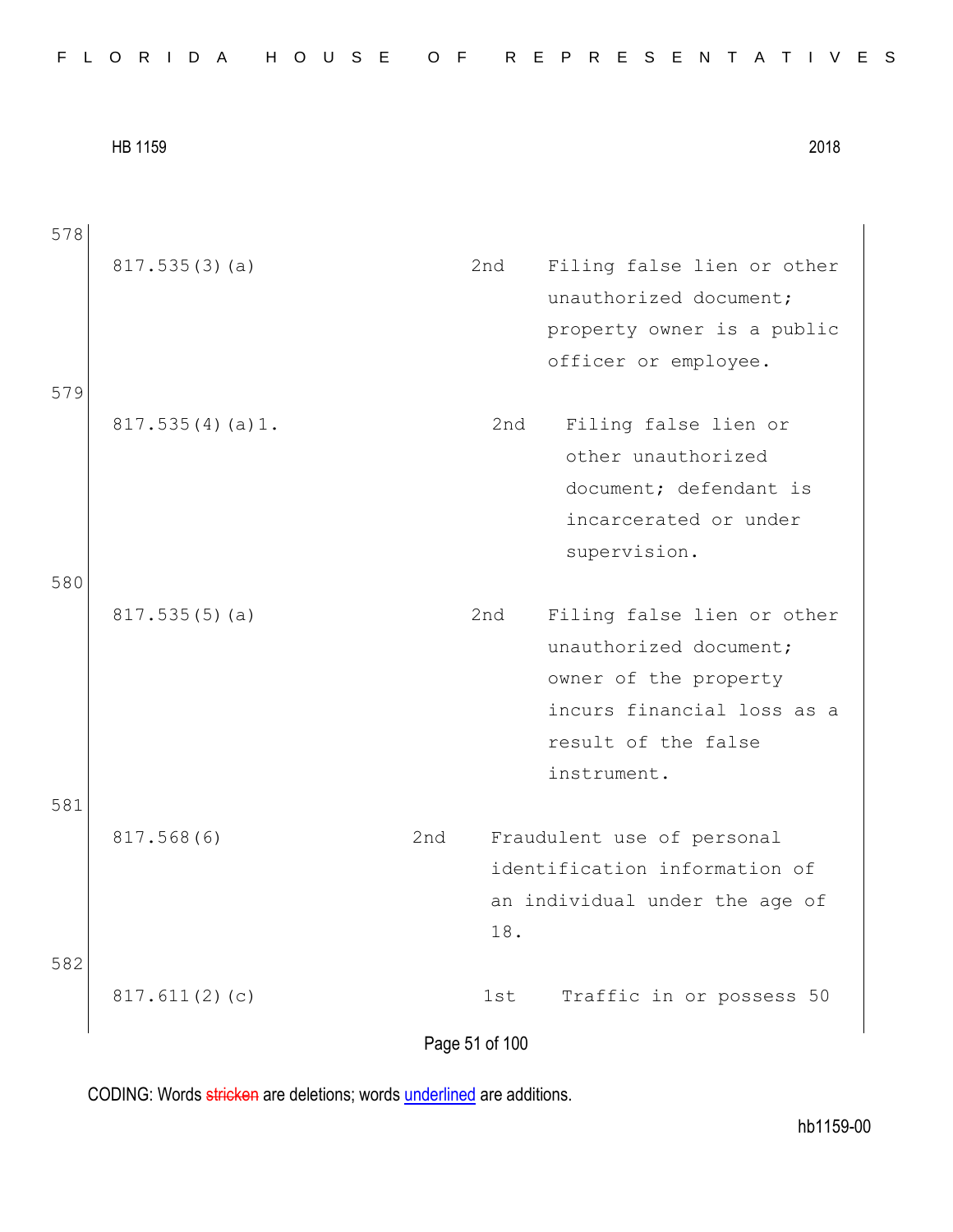|     | <b>HB 1159</b> |                       | 2018                                                                                                 |
|-----|----------------|-----------------------|------------------------------------------------------------------------------------------------------|
|     |                |                       | or more counterfeit<br>credit cards or related<br>documents.                                         |
| 583 | 825.102(2)     | 1st                   | Aggravated abuse of an<br>elderly person or disabled<br>adult.                                       |
| 584 | 825.1025(2)    | 2nd                   | Lewd or lascivious<br>battery upon an elderly<br>person or disabled adult.                           |
| 585 | 825.103(3)(a)  |                       | Exploiting an elderly<br>1st<br>person or disabled<br>adult and property is<br>valued at \$50,000 or |
| 586 | 837.02(2)      | 2nd                   | more.<br>Perjury in official<br>proceedings relating to<br>prosecution of a capital                  |
| 587 | 837.021(2)     | 2nd<br>Page 52 of 100 | felony.<br>Making contradictory<br>statements in official                                            |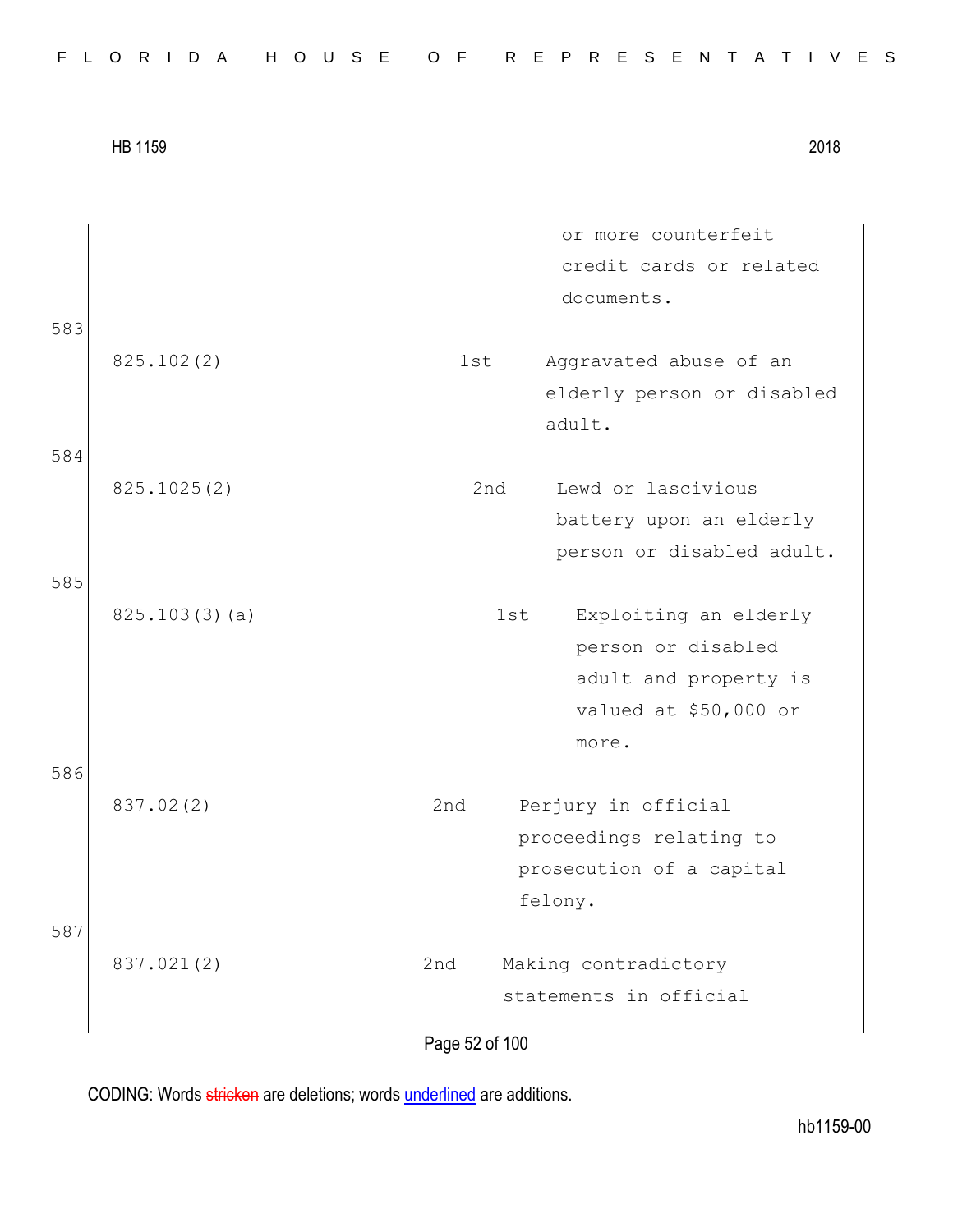| 588 |                 | proceedings relating to<br>prosecution of a capital<br>felony.                                                    |
|-----|-----------------|-------------------------------------------------------------------------------------------------------------------|
|     | 860.121(2)(c)   | Shooting at or<br>1st<br>throwing any object in<br>path of railroad<br>vehicle resulting in<br>great bodily harm. |
| 589 |                 |                                                                                                                   |
| 590 | 860.16          | 1st<br>Aircraft piracy.                                                                                           |
| 591 | $893.13(1)$ (b) | Sell or deliver in excess<br>1st<br>of 10 grams of any<br>substance specified in s.<br>893.03(1)(a) or (b).       |
| 592 | 893.13(2)(b)    | Purchase in excess of 10<br>1st<br>grams of any substance<br>specified in s.<br>893.03(1)(a) or (b).              |
|     | 893.13(6)(c)    | Possess in excess of 10<br>1st<br>grams of any substance<br>specified in s.                                       |

Page 53 of 100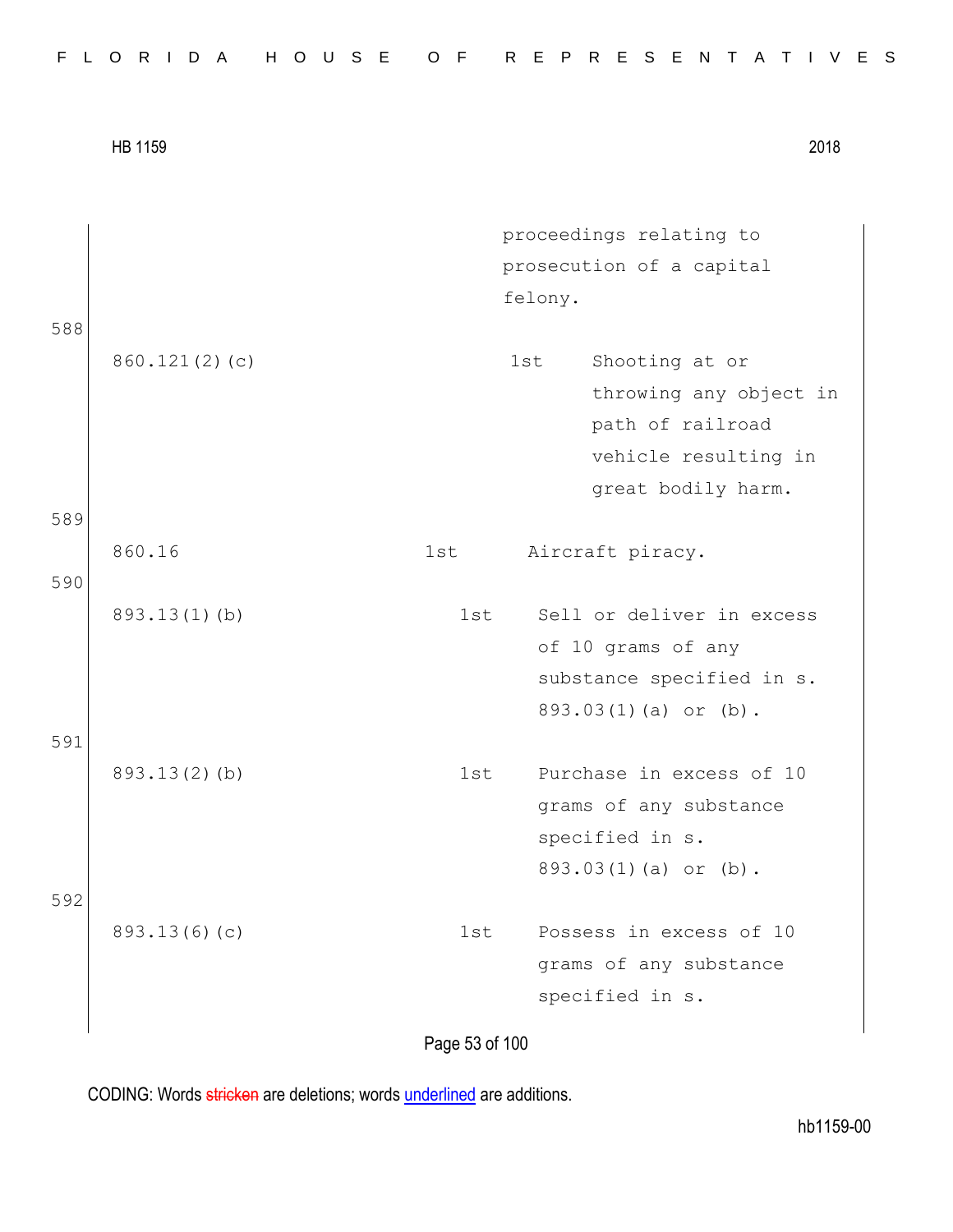|  |  | FLORIDA HOUSE OF REPRESENTATIVES |
|--|--|----------------------------------|
|--|--|----------------------------------|

893.03(1)(a) or (b).

- 893.135(1)(a)2. 1st Trafficking in cannabis, more than 2,000 lbs., less than 10,000 lbs. 594
	- 893.135  $(1)(b)1.b.$ 1st Trafficking in cocaine, more than 200 grams, less than 400 grams.
- 595

593

893.135  $(1)(c)1.b.$ 

596

893.135 (1)(c)2.c. 1st Trafficking in hydrocodone, 50 grams or more, less than 200 grams.

597

893.135  $(1)(e)3.e.$ 

598 893.135  $(11)$  1st Trafficking in oxycodone, 25 grams or more, less than

1st Trafficking in fentanyl, 14 grams or more, less

100 grams.

1st Trafficking in illegal

less than 28 grams.

drugs, more than 14 grams,

Page 54 of 100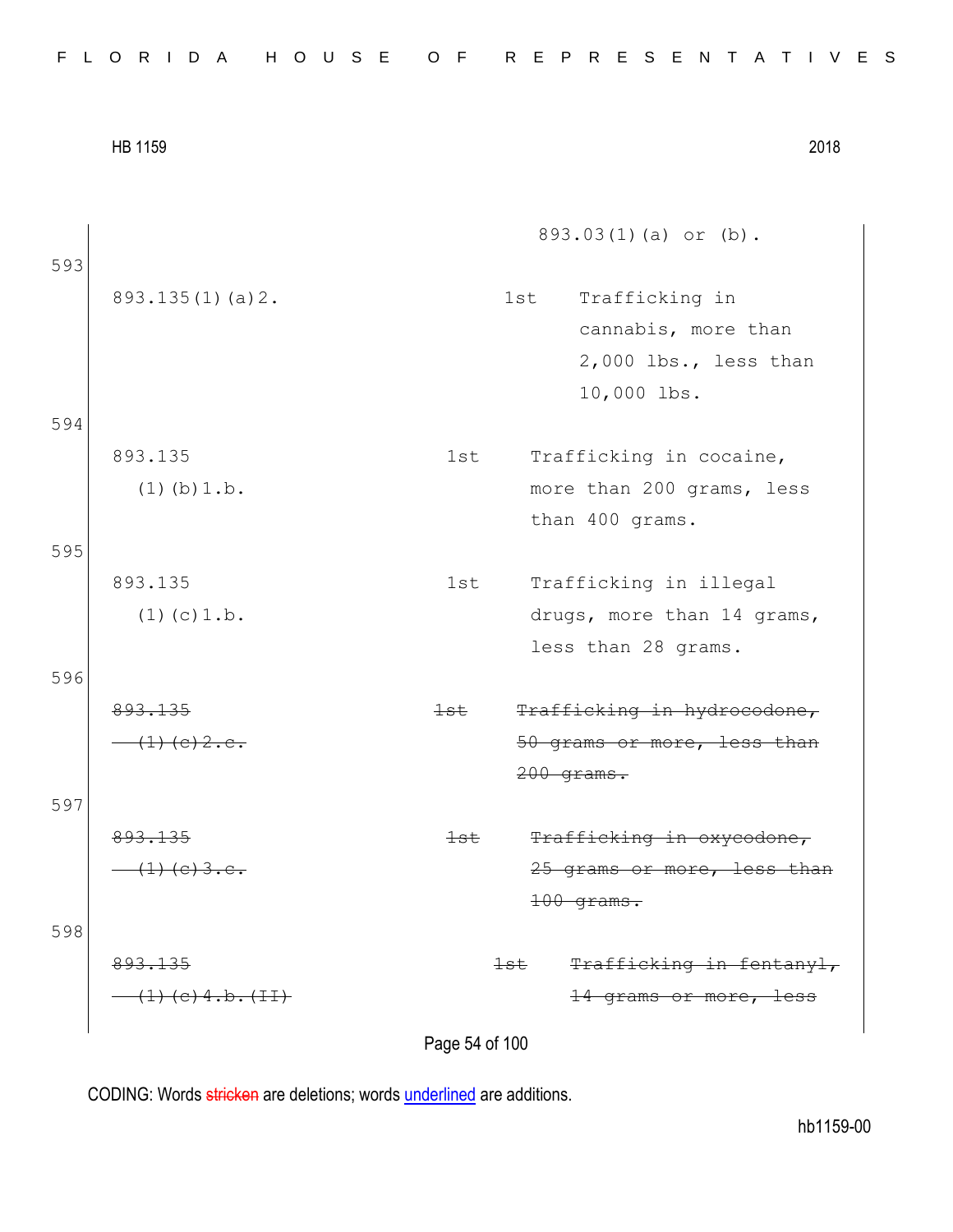| FLORIDA HOUSE OF REPRESENTATIVES |  |  |  |  |  |  |  |  |  |  |  |  |  |  |  |  |  |  |  |  |  |  |  |  |  |  |  |  |  |  |  |
|----------------------------------|--|--|--|--|--|--|--|--|--|--|--|--|--|--|--|--|--|--|--|--|--|--|--|--|--|--|--|--|--|--|--|
|----------------------------------|--|--|--|--|--|--|--|--|--|--|--|--|--|--|--|--|--|--|--|--|--|--|--|--|--|--|--|--|--|--|--|

than 28 grams. 599 893.135  $(1)(d)1.b.$ 1st Trafficking in phencyclidine, 200 grams or more, less than 400 grams. 600 893.135  $(1)(e)1.b.$ 1st Trafficking in methaqualone, 5 kilograms or more, less than 25 kilograms. 601 893.135  $(1)(f)1.b.$ 1st Trafficking in amphetamine, 28 grams or more, less than 200 grams. 602 893.135  $(1)(g)1.b.$ 1st Trafficking in flunitrazepam, 14 grams or more, less than 28 grams. 603 893.135  $(1)(h)1.b.$ 1st Trafficking in gammahydroxybutyric acid (GHB), 5 kilograms or more, less than 10 kilograms. 604 893.135  $(1)(j)1.b.$ 1st Trafficking in 1,4- Butanediol, 5 kilograms or

Page 55 of 100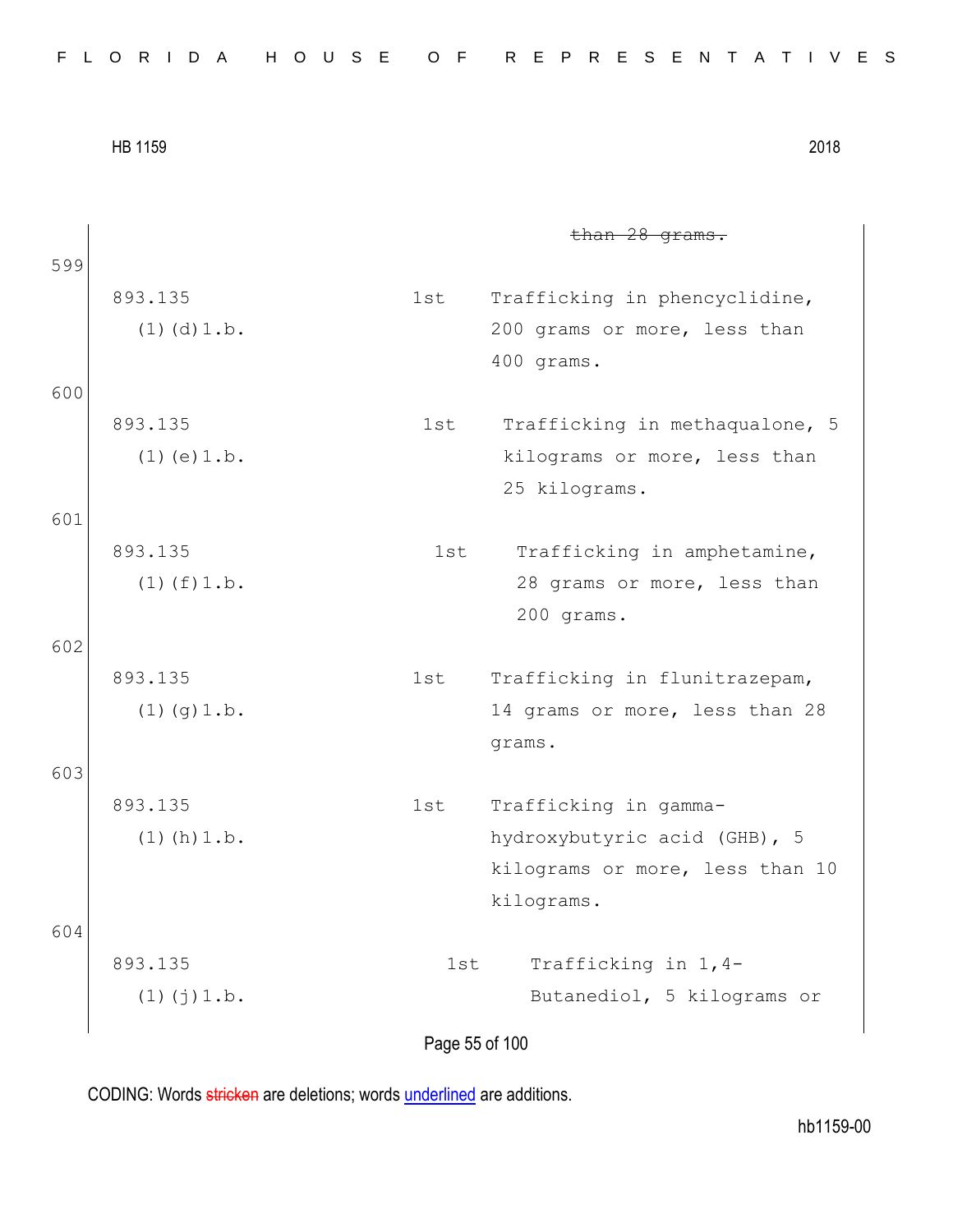| FLORIDA HOUSE OF REPRESENTATIVES |  |
|----------------------------------|--|
|----------------------------------|--|

Page 56 of 100 more, less than 10 kilograms. 605 893.135  $(1)(k)2.b.$ 1st Trafficking in Phenethylamines, 200 grams or more, less than 400 grams. 606 893.135  $(1)$  (m)  $2.c.$ 1st Trafficking in synthetic cannabinoids, 1,000 grams or more, less than 30 kilograms. 607 893.135  $(1)(n)2.b.$ 1st Trafficking in n-benzyl phenethylamines, 100 grams or more, less than 200 grams. 608 893.1351(3) 1st Possession of a place used to manufacture controlled substance when minor is present or resides there. 609 895.03(1) 1st Use or invest proceeds derived from pattern of racketeering activity. 610 895.03(2) 1st Acquire or maintain through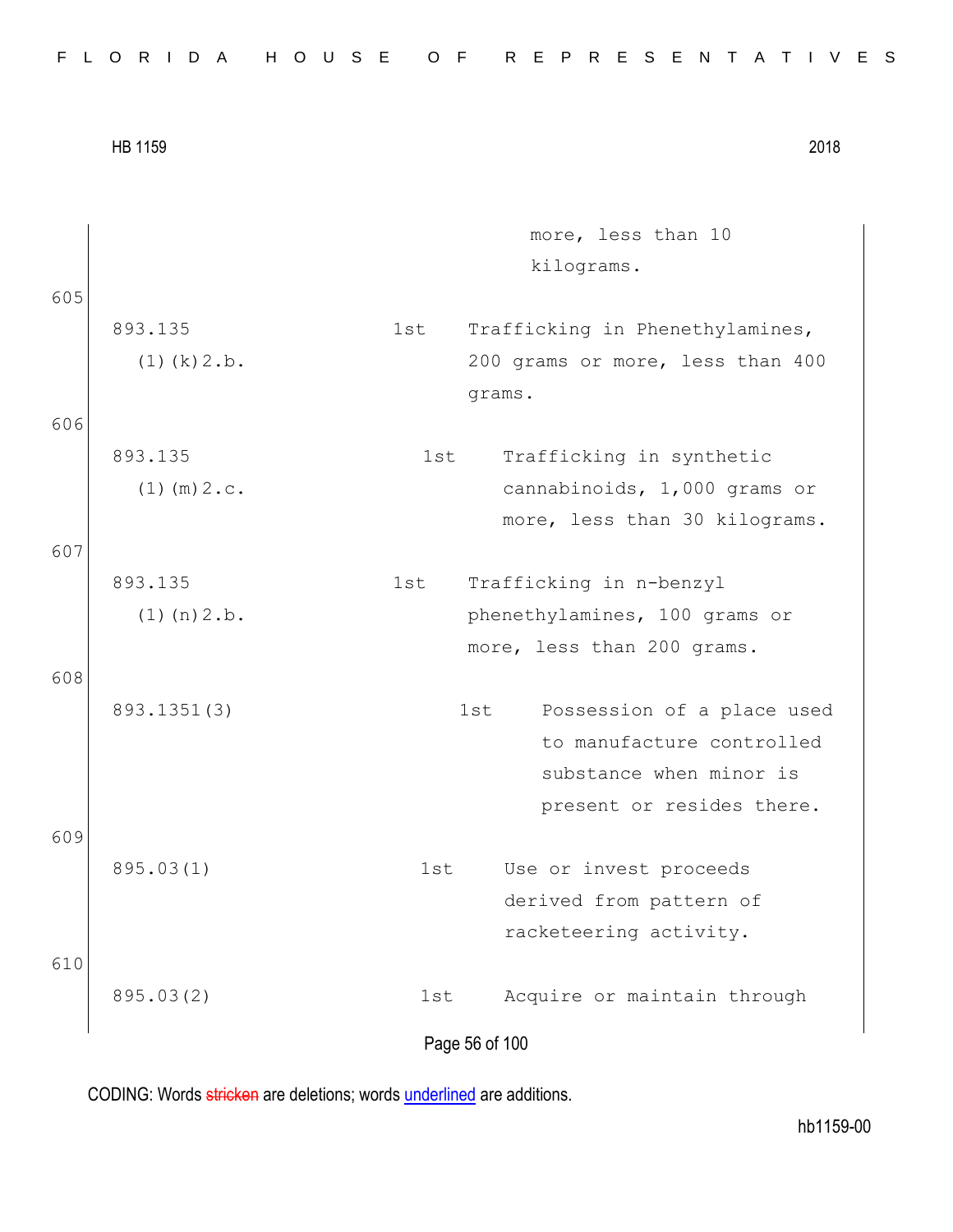| FLORIDA HOUSE OF REPRESENTATIVES |  |  |  |  |  |  |  |  |  |  |  |  |  |  |  |  |  |  |  |  |  |  |  |  |  |  |  |  |  |  |  |
|----------------------------------|--|--|--|--|--|--|--|--|--|--|--|--|--|--|--|--|--|--|--|--|--|--|--|--|--|--|--|--|--|--|--|
|----------------------------------|--|--|--|--|--|--|--|--|--|--|--|--|--|--|--|--|--|--|--|--|--|--|--|--|--|--|--|--|--|--|--|

|                   | HB 1159            |     |                | 2018                                                                                                                                                                       |
|-------------------|--------------------|-----|----------------|----------------------------------------------------------------------------------------------------------------------------------------------------------------------------|
|                   |                    |     |                | racketeering activity any<br>interest in or control of any<br>enterprise or real property.                                                                                 |
| 611               | 895.03(3)          | 1st |                | Conduct or participate in any<br>enterprise through pattern of<br>racketeering activity.                                                                                   |
| 612               | $896.101(5)$ (b)   |     | 2nd            | Money laundering,<br>financial transactions<br>totaling or exceeding<br>\$20,000, but less than<br>\$100,000.                                                              |
| 613               | $896.104(4)(a)$ 2. |     | 2nd            | Structuring transactions<br>to evade reporting or<br>registration<br>requirements, financial<br>transactions totaling or<br>exceeding \$20,000 but<br>less than \$100,000. |
| 614<br>615<br>616 | (i)<br>LEVEL 9     |     |                |                                                                                                                                                                            |
|                   |                    |     | Page 57 of 100 |                                                                                                                                                                            |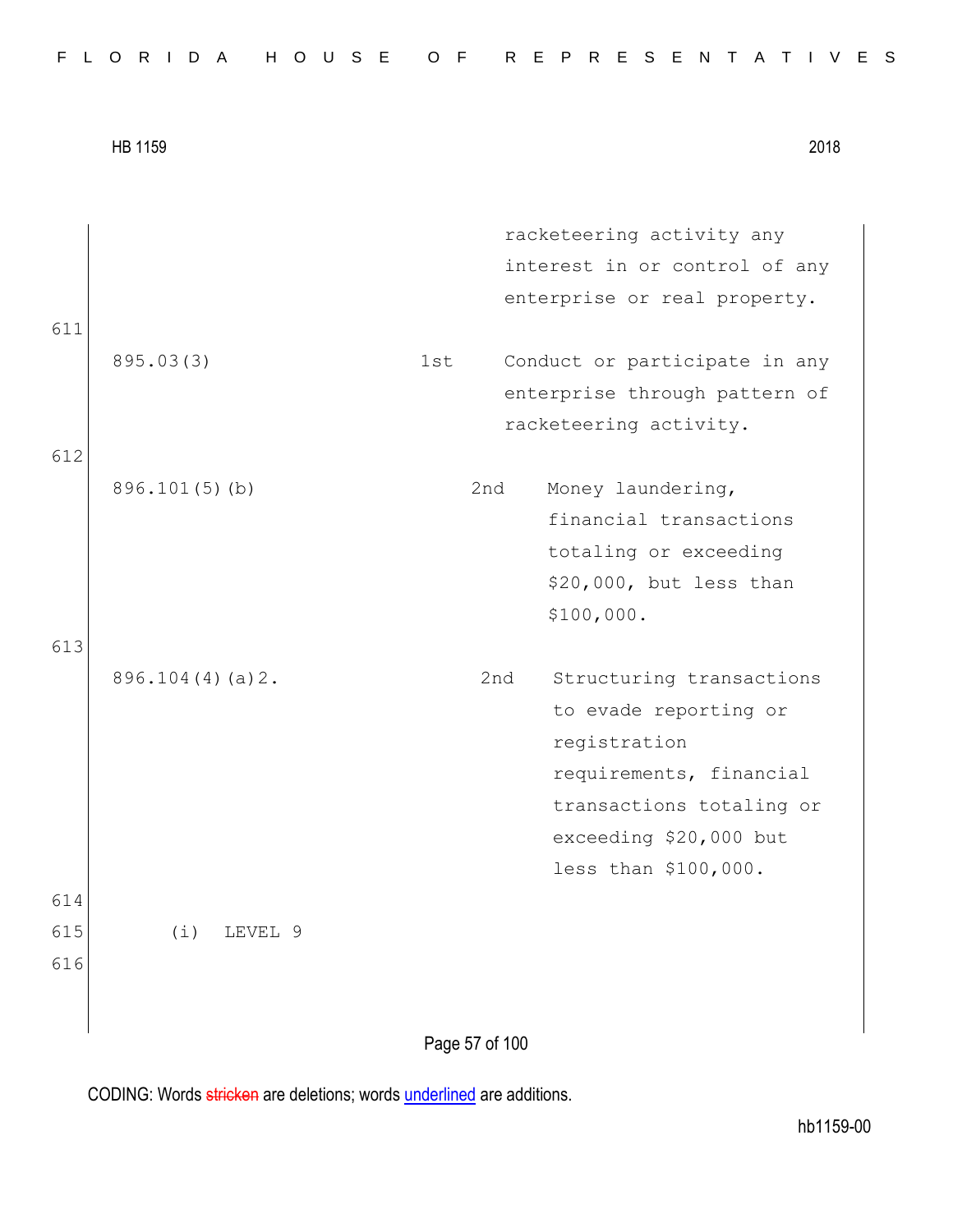|  |  |  |  |  |  |  |  |  |  |  |  |  |  | FLORIDA HOUSE OF REPRESENTATIVES |  |  |  |  |  |  |  |  |  |  |  |  |  |  |  |  |  |  |
|--|--|--|--|--|--|--|--|--|--|--|--|--|--|----------------------------------|--|--|--|--|--|--|--|--|--|--|--|--|--|--|--|--|--|--|
|--|--|--|--|--|--|--|--|--|--|--|--|--|--|----------------------------------|--|--|--|--|--|--|--|--|--|--|--|--|--|--|--|--|--|--|

|     | Florida          | Felony         |                              |
|-----|------------------|----------------|------------------------------|
|     | Statute          | Degree         | Description                  |
| 617 |                  |                |                              |
|     | 316.193          | 1st            | DUI manslaughter; failing to |
|     | (3)(c)3.b.       |                | render aid or give           |
|     |                  |                | information.                 |
| 618 |                  |                |                              |
|     | 327.35           | 1st            | BUI manslaughter; failing to |
|     | (3)(c)3.b.       |                | render aid or give           |
|     |                  |                | information.                 |
| 619 |                  |                |                              |
|     | 409.920          |                | 1st<br>Medicaid provider     |
|     | $(2)$ (b) $1.c.$ |                | fraud; \$50,000 or more.     |
| 620 |                  |                |                              |
|     | 499.0051(8)      | 1st            | Knowing sale or purchase of  |
|     |                  |                | contraband prescription      |
|     |                  |                | drugs resulting in great     |
|     |                  |                | bodily harm.                 |
| 621 |                  |                |                              |
|     | 560.123(8)(b)3.  |                | Failure to report<br>1st     |
|     |                  |                | currency or payment          |
|     |                  |                | instruments totaling or      |
|     |                  |                | exceeding \$100,000 by       |
|     |                  |                | money transmitter.           |
| 622 |                  |                |                              |
|     |                  |                |                              |
|     |                  | Page 58 of 100 |                              |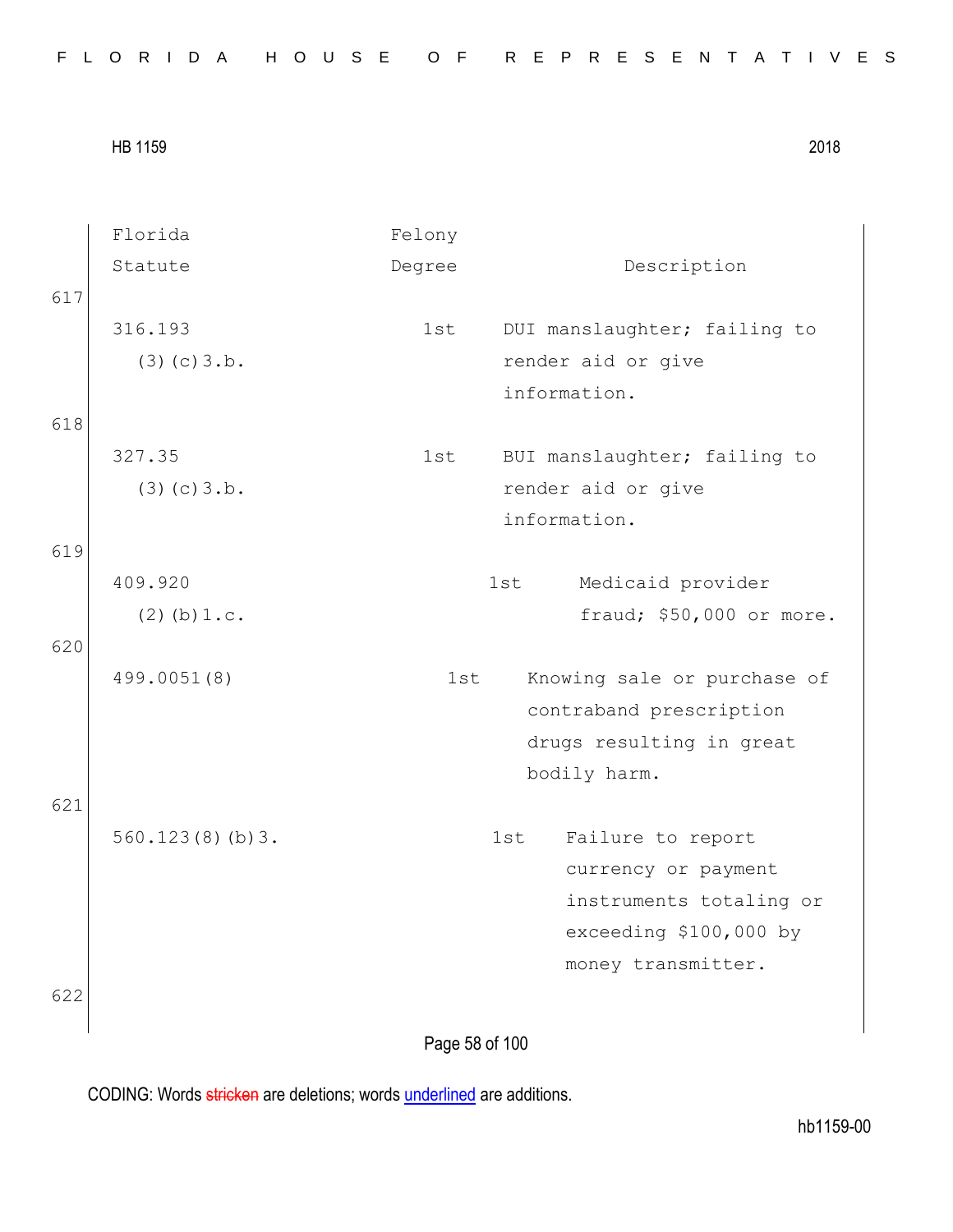|  |  |  |  |  |  |  |  |  | FLORIDA HOUSE OF REPRESENTATIVES |  |  |  |  |  |  |  |  |  |  |  |  |  |  |  |  |  |  |  |  |  |  |  |
|--|--|--|--|--|--|--|--|--|----------------------------------|--|--|--|--|--|--|--|--|--|--|--|--|--|--|--|--|--|--|--|--|--|--|--|
|--|--|--|--|--|--|--|--|--|----------------------------------|--|--|--|--|--|--|--|--|--|--|--|--|--|--|--|--|--|--|--|--|--|--|--|

|     | 560.125 $(5)(c)$ | 1st      | Money transmitter business    |
|-----|------------------|----------|-------------------------------|
|     |                  |          | by unauthorized person,       |
|     |                  |          | currency, or payment          |
|     |                  |          | instruments totaling or       |
|     |                  |          | exceeding \$100,000.          |
| 623 |                  |          |                               |
|     | 655.50(10)(b)3.  | 1st      | Failure to report             |
|     |                  |          | financial transactions        |
|     |                  |          | totaling or exceeding         |
|     |                  |          | \$100,000 by financial        |
|     |                  |          | institution.                  |
| 624 |                  |          |                               |
|     | 775.0844         | 1st      | Aggravated white collar       |
|     |                  |          | crime.                        |
| 625 |                  |          |                               |
|     | 782.04(1)        | 1st      | Attempt, conspire, or solicit |
|     |                  |          | to commit premeditated        |
|     |                  |          | murder.                       |
| 626 |                  |          |                               |
|     | 782.04(3)        | 1st, PBL | Accomplice to murder in       |
|     |                  |          | connection with arson,        |
|     |                  |          | sexual battery,               |
|     |                  |          | robbery, burglary,            |
|     |                  |          | aggravated fleeing or         |
|     |                  |          | eluding with serious          |
|     |                  |          |                               |

Page 59 of 100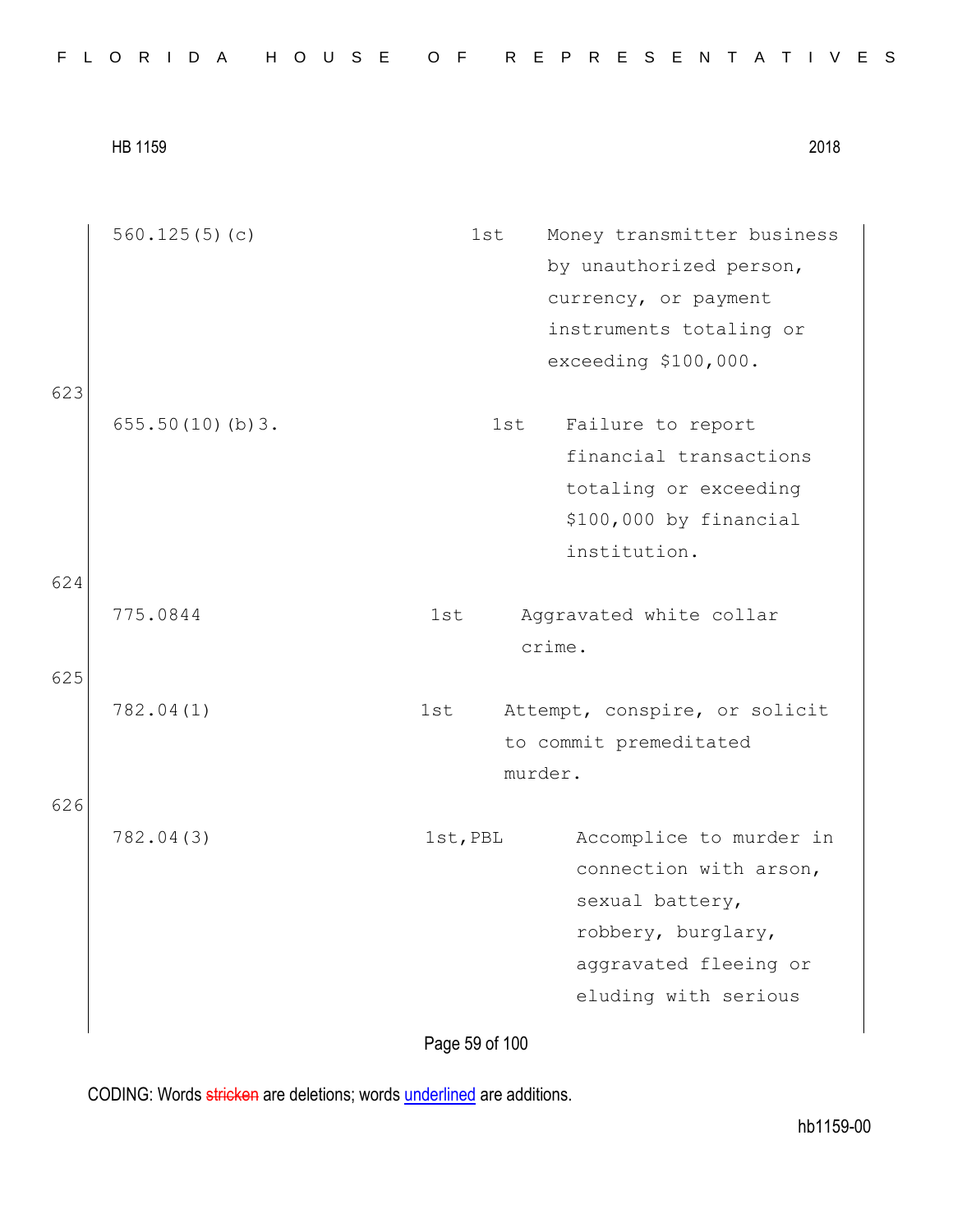|  |  |  | FLORIDA HOUSE OF REPRESENTATIVES |  |  |  |  |  |  |  |  |  |  |  |  |  |
|--|--|--|----------------------------------|--|--|--|--|--|--|--|--|--|--|--|--|--|
|  |  |  |                                  |  |  |  |  |  |  |  |  |  |  |  |  |  |

|            | HB 1159        |                |               |                                                                                                           | 2018 |
|------------|----------------|----------------|---------------|-----------------------------------------------------------------------------------------------------------|------|
| 627        |                |                |               | bodily injury or death,<br>and other specified<br>felonies.                                               |      |
|            | 782.051(1)     | 1st            | $782.04(3)$ . | Attempted felony murder<br>while perpetrating or<br>attempting to perpetrate a<br>felony enumerated in s. |      |
| 628<br>629 | 782.07(2)      | 1st            | adult.        | Aggravated manslaughter of an<br>elderly person or disabled                                               |      |
|            | 787.01(1)(a)1. |                | 1st, PBL      | Kidnapping; hold for<br>ransom or reward or<br>as a shield or<br>hostage.                                 |      |
| 630        | 787.01(1)(a)2. |                | 1st, PBL      | Kidnapping with<br>intent to commit or<br>facilitate<br>commission of any<br>felony.                      |      |
| 631        |                | Page 60 of 100 |               |                                                                                                           |      |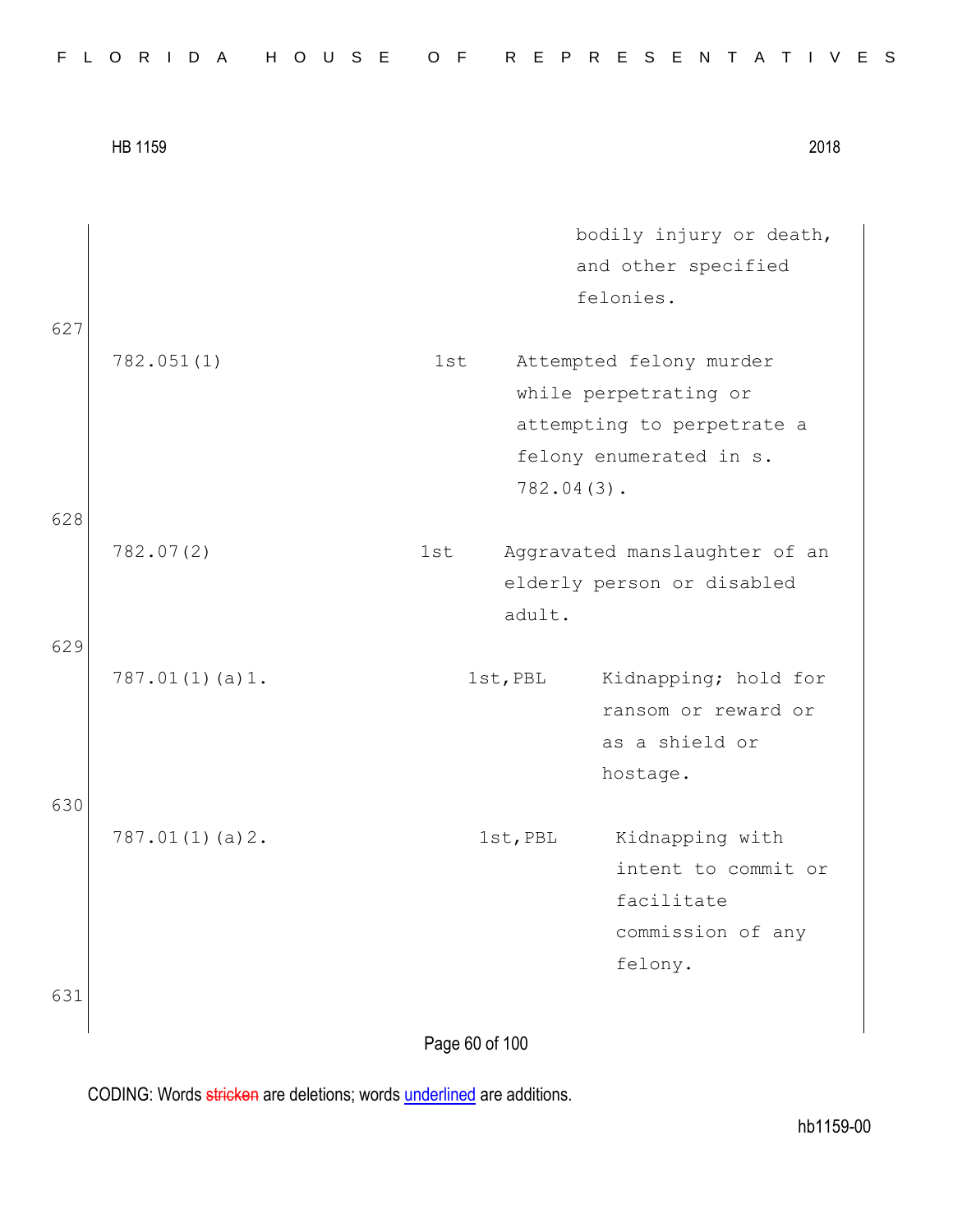|  |  |  |  |  |  | FLORIDA HOUSE OF REPRESENTATIVES |  |  |  |  |  |  |  |  |  |
|--|--|--|--|--|--|----------------------------------|--|--|--|--|--|--|--|--|--|
|  |  |  |  |  |  |                                  |  |  |  |  |  |  |  |  |  |

|     | 787.01(1)(a)4. | Kidnapping with intent<br>1st, PBL |  |
|-----|----------------|------------------------------------|--|
|     |                | to interfere with                  |  |
|     |                | performance of any                 |  |
|     |                | governmental or                    |  |
|     |                | political function.                |  |
| 632 |                |                                    |  |
|     | 787.02(3)(a)   | False imprisonment;<br>1st, PBL    |  |
|     |                | child under age 13;                |  |
|     |                | perpetrator also commits           |  |
|     |                | aggravated child abuse,            |  |
|     |                | sexual battery, or lewd            |  |
|     |                | or lascivious battery,             |  |
|     |                | molestation, conduct, or           |  |
|     |                | exhibition.                        |  |
| 633 |                |                                    |  |
|     | 787.06(3)(c)1. | 1st<br>Human trafficking for       |  |
|     |                | labor and services of an           |  |
|     |                | unauthorized alien child.          |  |
| 634 |                |                                    |  |
|     | 787.06(3)(d)   | Human trafficking using<br>1st     |  |
|     |                | coercion for commercial            |  |
|     |                | sexual activity of an              |  |
|     |                | unauthorized adult alien.          |  |
| 635 |                |                                    |  |
|     | 787.06(3)(f)1. | 1st, PBL<br>Human trafficking for  |  |
|     |                | Page 61 of 100                     |  |
|     |                |                                    |  |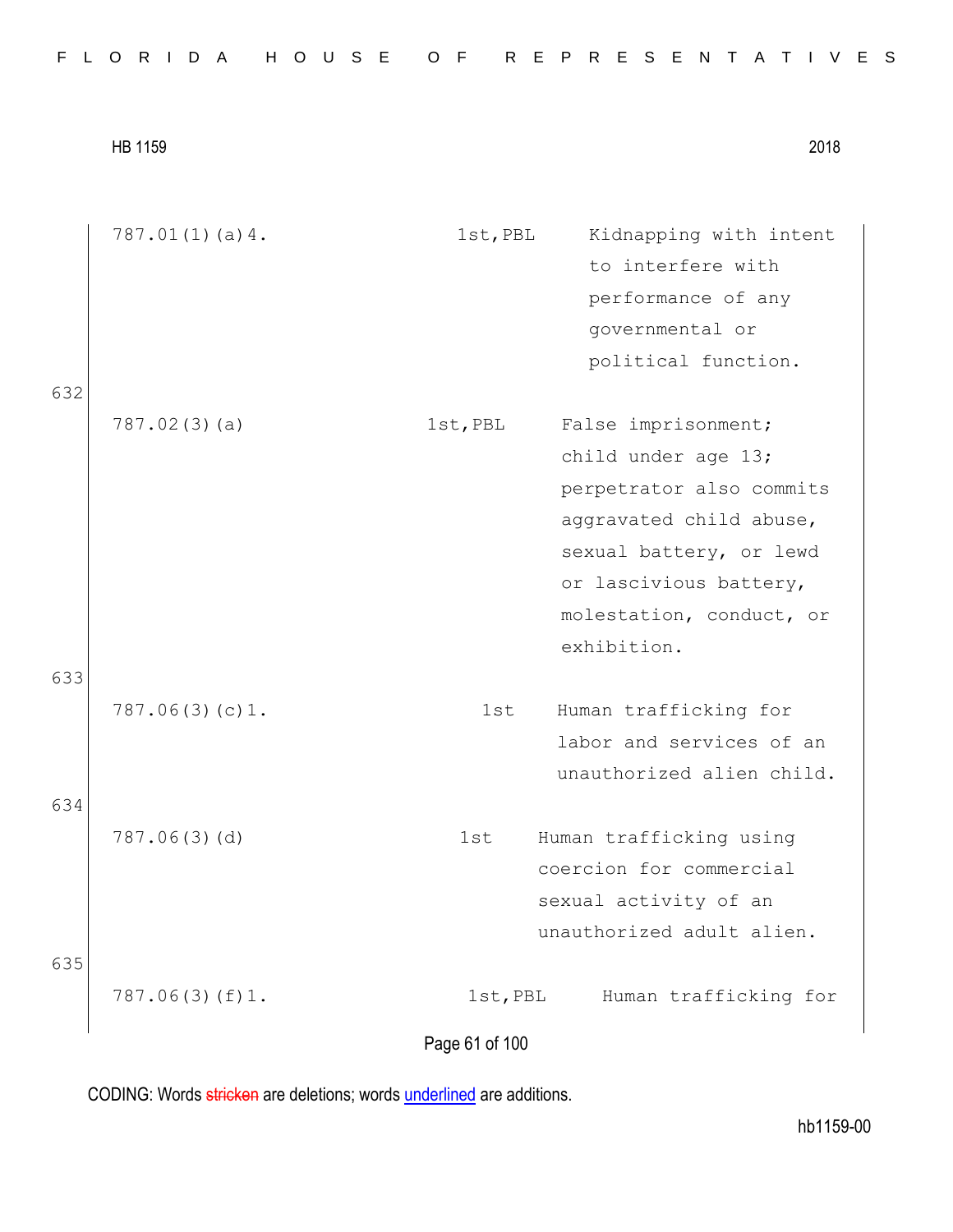|            |                       |     | commercial sexual             |
|------------|-----------------------|-----|-------------------------------|
|            |                       |     | activity by the               |
|            |                       |     | transfer or transport         |
|            |                       |     | of any child from             |
|            |                       |     | outside Florida to            |
|            |                       |     |                               |
|            |                       |     | within the state.             |
|            |                       |     |                               |
|            |                       |     | Attempted capital destructive |
|            |                       |     | device offense.               |
|            |                       |     |                               |
|            |                       |     | Possessing, selling,          |
|            |                       |     | using, or attempting to       |
|            |                       |     | use a weapon of mass          |
|            |                       |     | destruction.                  |
|            |                       |     |                               |
| 794.011(2) |                       |     | Attempted sexual              |
|            |                       |     | battery; victim less          |
|            |                       |     | than 12 years of age.         |
|            |                       |     |                               |
| 794.011(2) |                       |     | Sexual battery;               |
|            |                       |     | offender younger than         |
|            |                       |     | 18 years and commits          |
|            |                       |     | sexual battery on a           |
|            |                       |     | person less than 12           |
|            |                       |     | years.                        |
|            |                       |     |                               |
|            | 790.161<br>790.166(2) | 1st | 1st, PBL<br>1st<br>Life       |

Page 62 of 100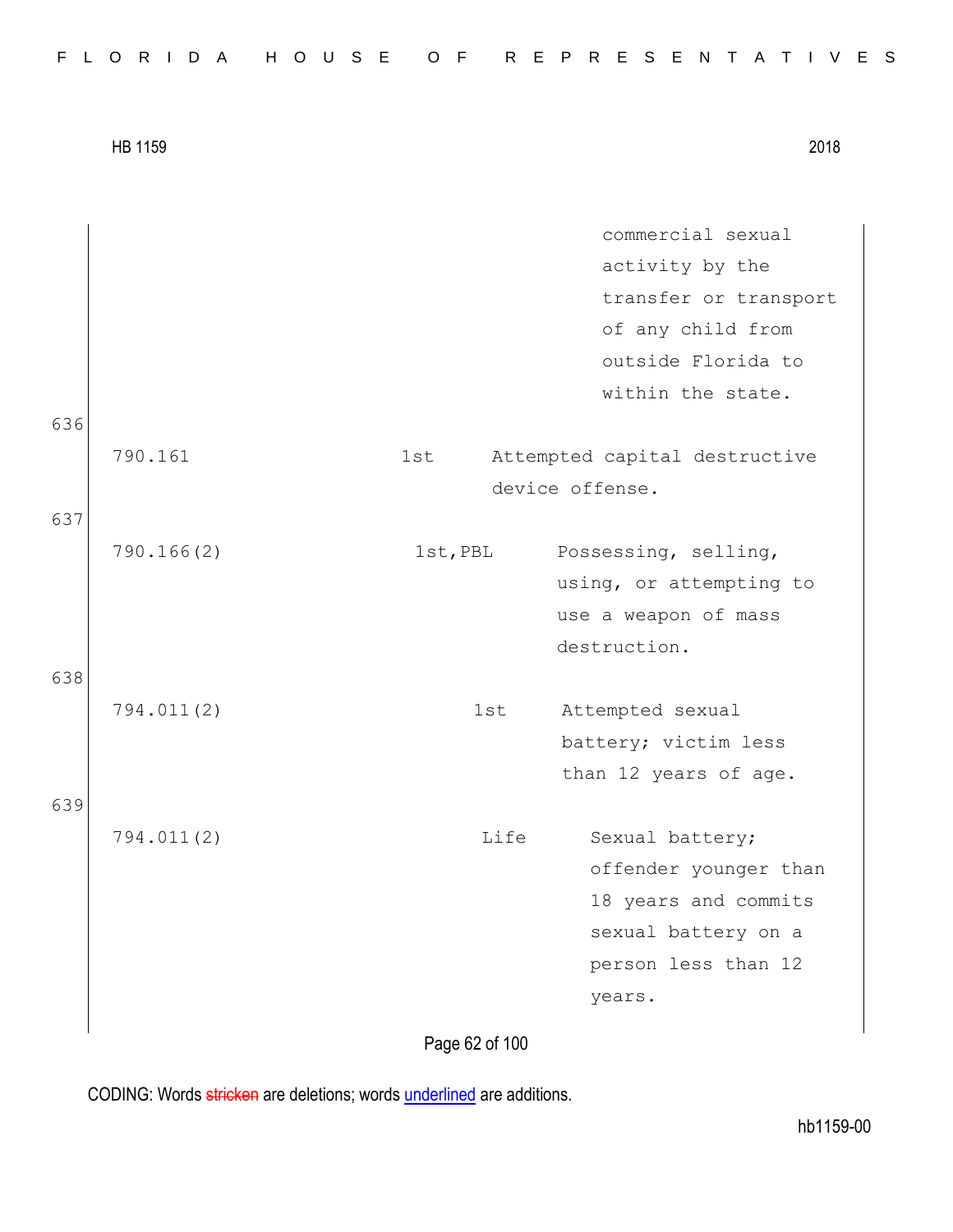| 640 |                  |                |                             |
|-----|------------------|----------------|-----------------------------|
|     | 794.011(4)(a)    | 1st, PBL       | Sexual battery, certain     |
|     |                  |                | circumstances; victim 12    |
|     |                  |                | years of age or older but   |
|     |                  |                | younger than 18 years;      |
|     |                  |                | offender 18 years or        |
|     |                  |                | older.                      |
| 641 |                  |                |                             |
|     | $794.011(4)$ (b) | 1st            | Sexual battery, certain     |
|     |                  |                | circumstances; victim and   |
|     |                  |                | offender 18 years of age or |
|     |                  |                | older.                      |
| 642 |                  |                |                             |
|     | 794.011(4)(c)    | lst            | Sexual battery, certain     |
|     |                  |                | circumstances; victim 12    |
|     |                  |                | years of age or older;      |
|     |                  |                | offender younger than 18    |
|     |                  |                | years.                      |
| 643 |                  |                |                             |
|     | 794.011(4)(d)    | 1st, PBL       | Sexual battery, certain     |
|     |                  |                | circumstances; victim 12    |
|     |                  |                | years of age or older;      |
|     |                  |                | prior conviction for        |
|     |                  |                | specified sex offenses.     |
| 644 |                  |                |                             |
|     |                  |                |                             |
|     |                  | Page 63 of 100 |                             |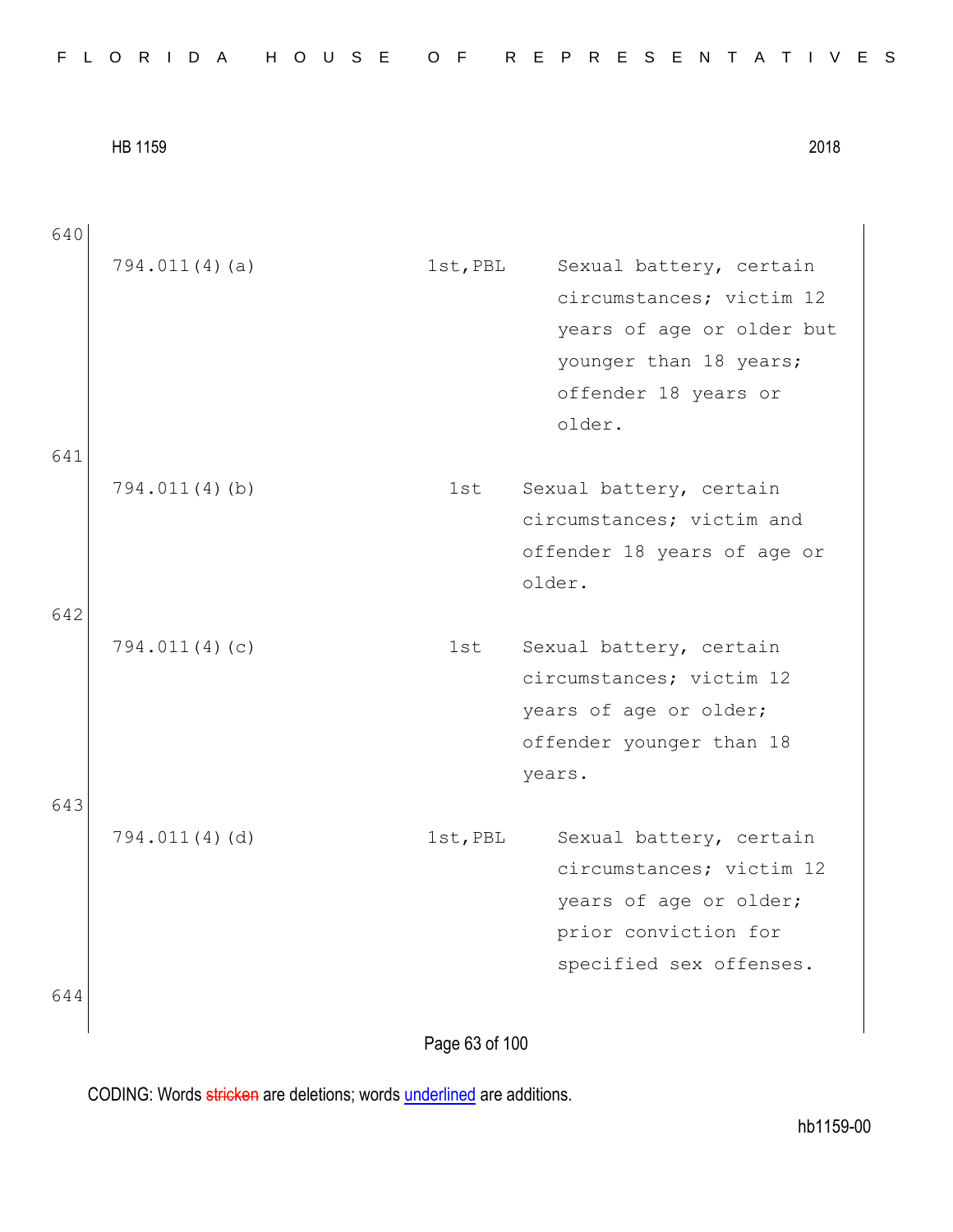|  |  |  |  |  |  |  |  |  |  |  |  |  |  | FLORIDA HOUSE OF REPRESENTATIVES |  |  |  |  |  |  |  |  |  |  |  |  |  |  |  |  |  |  |
|--|--|--|--|--|--|--|--|--|--|--|--|--|--|----------------------------------|--|--|--|--|--|--|--|--|--|--|--|--|--|--|--|--|--|--|
|--|--|--|--|--|--|--|--|--|--|--|--|--|--|----------------------------------|--|--|--|--|--|--|--|--|--|--|--|--|--|--|--|--|--|--|

645

646

647

648

649

794.011(8)(b) 1st, PBL Sexual battery; engage in sexual conduct with minor 12 to 18 years by person in familial or custodial authority. 794.08(2) 1st Female genital mutilation; victim younger than 18 years of age. 800.04(5)(b) Life Lewd or lascivious molestation; victim less than 12 years; offender 18 years or older. 812.13(2)(a) 1st, PBL Robbery with firearm or other deadly weapon. 812.133(2)(a) 1st, PBL Carjacking; firearm or other deadly weapon.

Page 64 of 100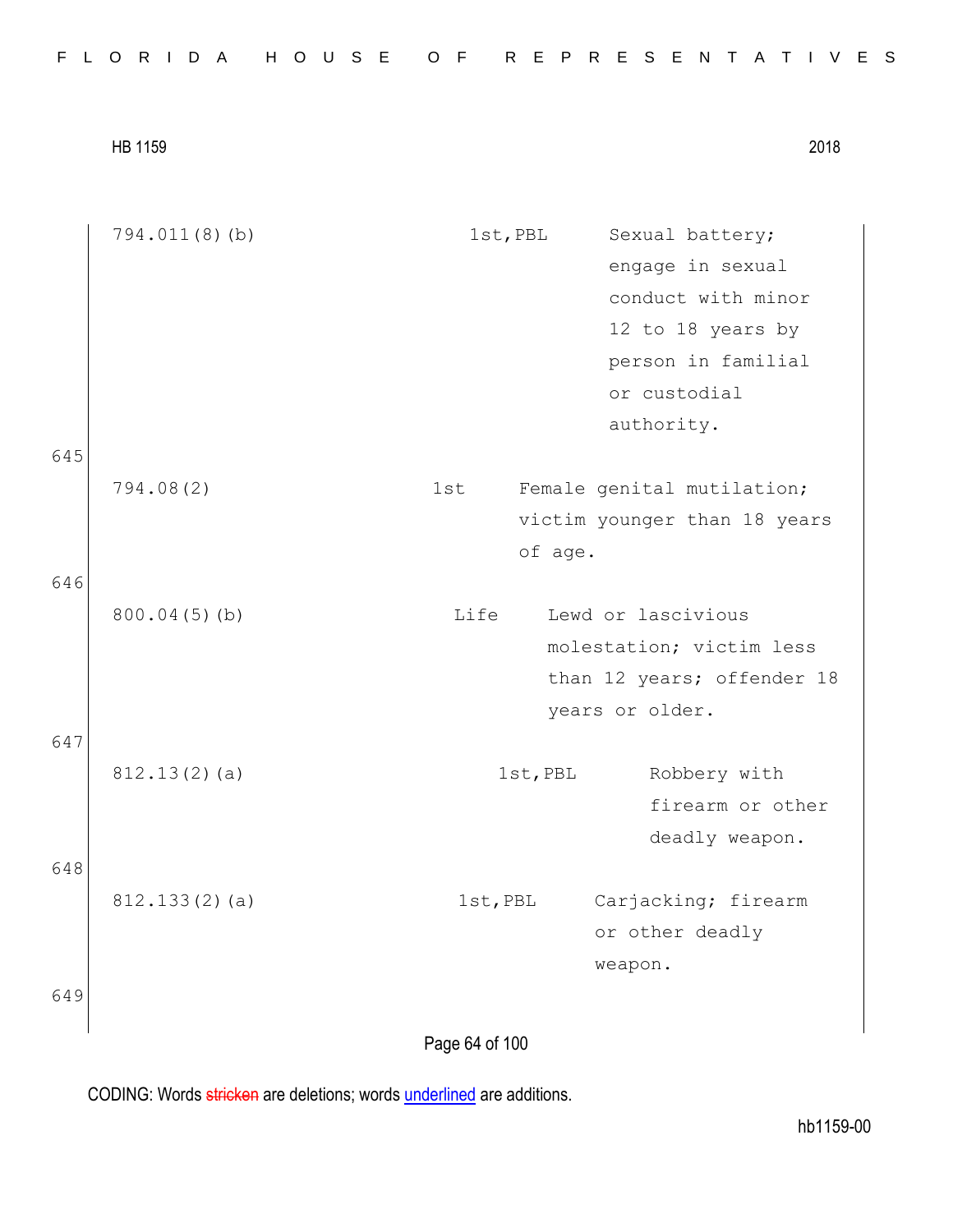|  |  |  |  |  |  |  |  |  |  |  |  |  |  | FLORIDA HOUSE OF REPRESENTATIVES |  |  |  |  |  |  |  |  |  |  |  |  |  |  |  |  |  |  |
|--|--|--|--|--|--|--|--|--|--|--|--|--|--|----------------------------------|--|--|--|--|--|--|--|--|--|--|--|--|--|--|--|--|--|--|
|--|--|--|--|--|--|--|--|--|--|--|--|--|--|----------------------------------|--|--|--|--|--|--|--|--|--|--|--|--|--|--|--|--|--|--|

|            | HB 1159          |                |     |           | 2018                                                                                                                                                                               |  |
|------------|------------------|----------------|-----|-----------|------------------------------------------------------------------------------------------------------------------------------------------------------------------------------------|--|
|            | $812.135(2)$ (b) |                |     | 1st       | Home-invasion<br>robbery with weapon.                                                                                                                                              |  |
| 650<br>651 | 817.535(3)(b)    |                | 1st | employee. | Filing false lien or other<br>unauthorized document;<br>second or subsequent<br>offense; property owner is<br>a public officer or                                                  |  |
|            | 817.535(4)(a)2.  |                | 1st |           | Filing false claim or<br>other unauthorized<br>document; defendant is<br>incarcerated or under<br>supervision.                                                                     |  |
| 652        | 817.535(5)(b)    |                | 1st |           | Filing false lien or other<br>unauthorized document;<br>second or subsequent<br>offense; owner of the<br>property incurs financial<br>loss as a result of the<br>false instrument. |  |
| 653        | 817.568(7)       | 2nd,           |     |           | Fraudulent use of personal                                                                                                                                                         |  |
|            |                  | Page 65 of 100 |     |           |                                                                                                                                                                                    |  |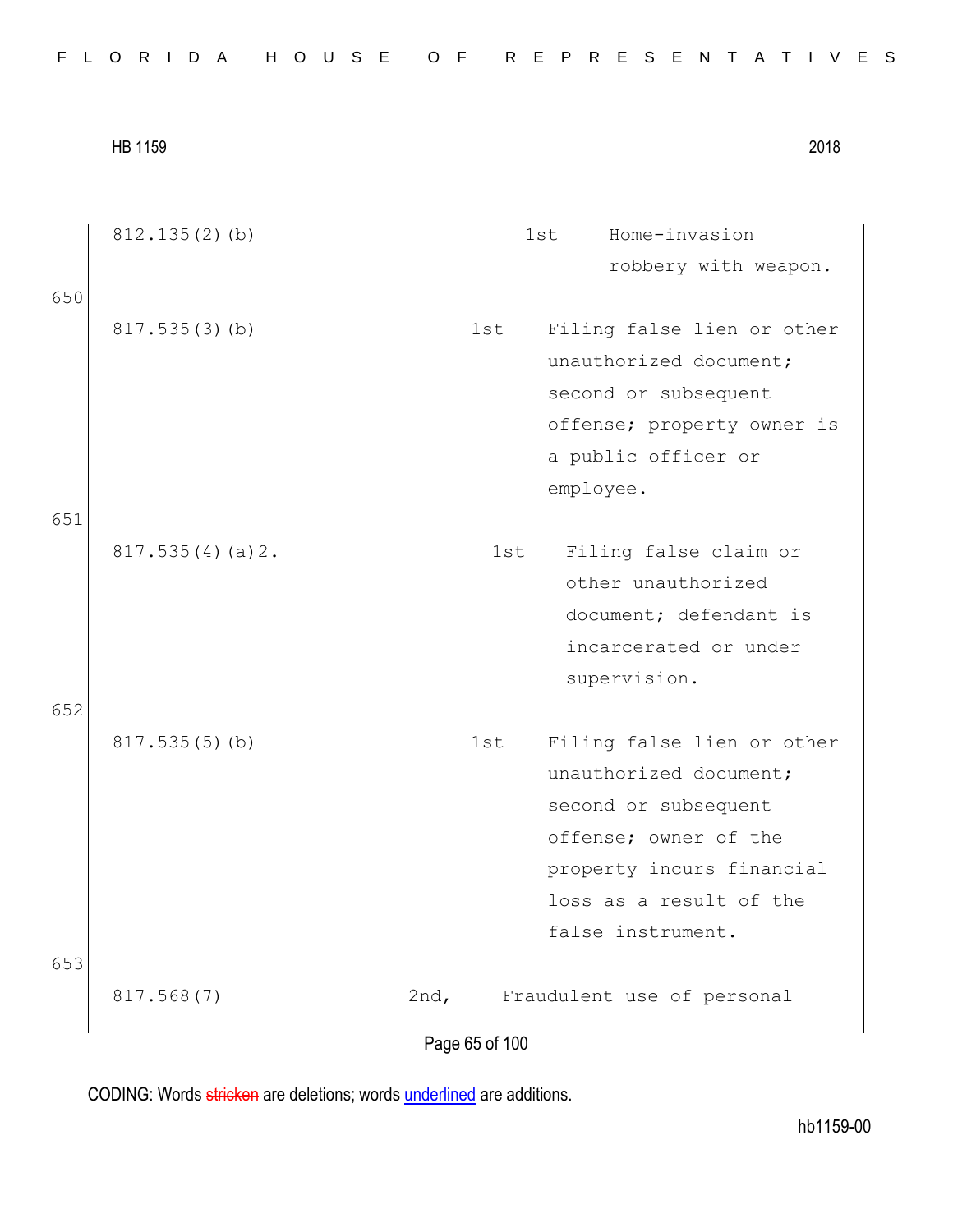| FLORIDA HOUSE OF REPRESENTATIVES |  |  |  |  |  |  |  |  |  |  |  |  |  |  |  |  |  |  |  |  |  |  |  |  |  |  |  |  |  |  |  |  |  |
|----------------------------------|--|--|--|--|--|--|--|--|--|--|--|--|--|--|--|--|--|--|--|--|--|--|--|--|--|--|--|--|--|--|--|--|--|
|----------------------------------|--|--|--|--|--|--|--|--|--|--|--|--|--|--|--|--|--|--|--|--|--|--|--|--|--|--|--|--|--|--|--|--|--|

Page 66 of 100 PBL identification information of an individual under the age of 18 by his or her parent, legal guardian, or person exercising custodial authority. 654 827.03(2)(a) 1st Aggravated child abuse. 655 847.0145(1) 1st Selling, or otherwise transferring custody or control, of a minor. 656 847.0145(2) 1st Purchasing, or otherwise obtaining custody or control, of a minor. 657 859.01 1st Poisoning or introducing bacteria, radioactive materials, viruses, or chemical compounds into food, drink, medicine, or water with intent to kill or injure another person. 658 893.135 1st Attempted capital trafficking offense.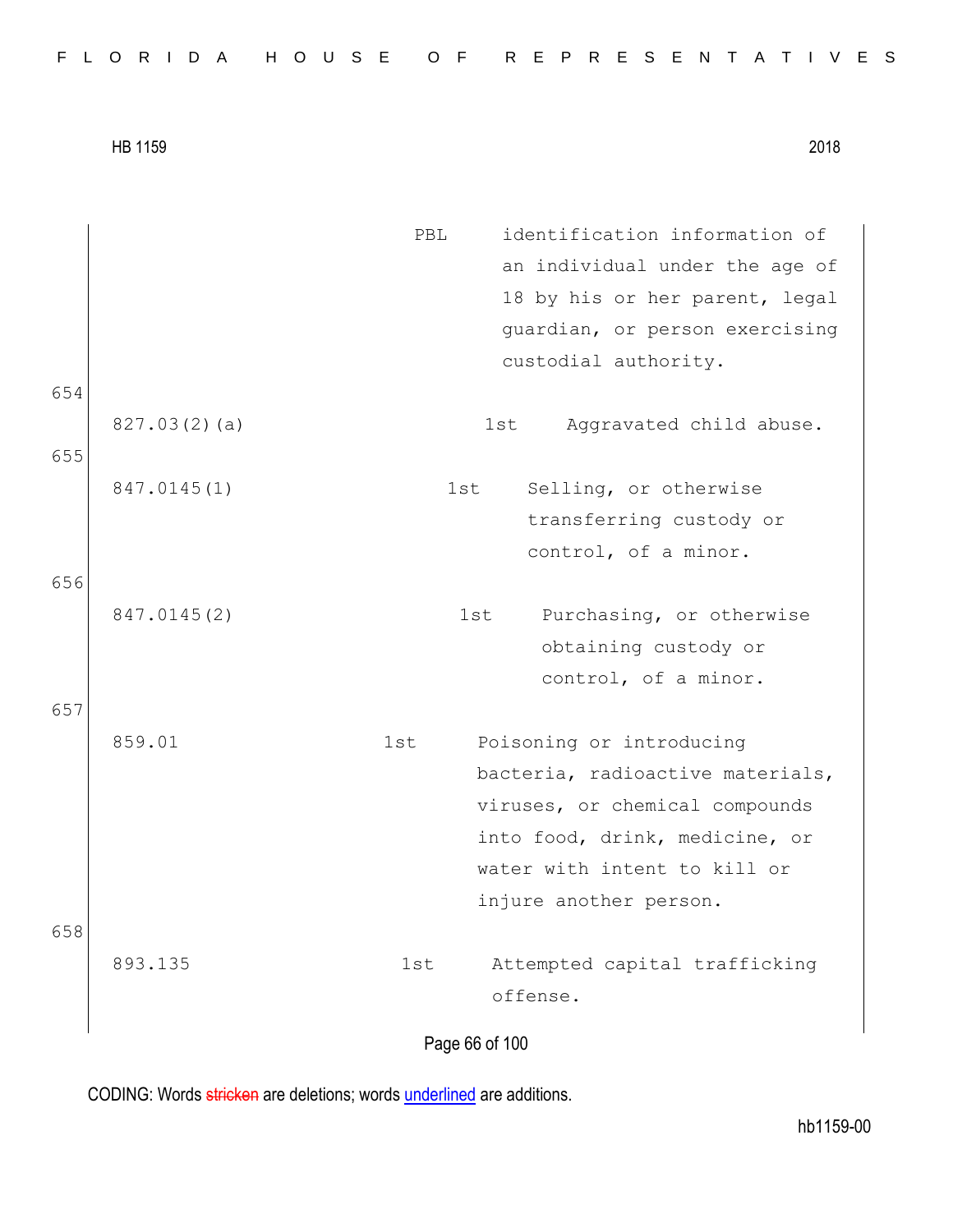|  |  |  |  |  |  |  |  |  |  | FLORIDA HOUSE OF REPRESENTATIVES |  |  |  |  |  |  |  |  |  |  |  |  |  |  |  |  |
|--|--|--|--|--|--|--|--|--|--|----------------------------------|--|--|--|--|--|--|--|--|--|--|--|--|--|--|--|--|
|--|--|--|--|--|--|--|--|--|--|----------------------------------|--|--|--|--|--|--|--|--|--|--|--|--|--|--|--|--|

| 659 |                                      |                |                |                              |
|-----|--------------------------------------|----------------|----------------|------------------------------|
|     | 893.135(1)(a)3.                      |                | 1st            | Trafficking in               |
|     |                                      |                |                | cannabis, more than          |
|     |                                      |                |                | 10,000 lbs.                  |
| 660 |                                      |                |                |                              |
|     | 893.135                              | 1st            |                | Trafficking in cocaine,      |
|     | $(1)$ (b) $1.c.$                     |                |                | more than 400 grams, less    |
|     |                                      |                |                | than 150 kilograms.          |
| 661 |                                      |                |                |                              |
|     | 893.135                              | 1st            |                | Trafficking in illegal       |
|     | $(1)$ (c) $1.c.$                     |                |                | drugs, more than 28 grams,   |
|     |                                      |                |                | less than 30 kilograms.      |
| 662 |                                      |                |                |                              |
|     | 893.135                              | $+$ st         |                | Trafficking in hydrocodone,  |
|     | $\frac{(1)(e)}{(2 \cdot 2 \cdot 4)}$ |                |                | 200 grams or more, less than |
|     |                                      |                |                | 30 kilograms.                |
| 663 |                                      |                |                |                              |
|     | 893.135                              | <del>lst</del> |                | Trafficking in oxycodone,    |
|     | $(1)$ (e) 3.d.                       |                |                | 100 grams or more, less      |
|     |                                      |                |                | than 30 kilograms.           |
| 664 |                                      |                |                |                              |
|     | 893.135                              |                | <del>lst</del> | Trafficking in               |
|     | $(1)$ (e) 4.b. (III)                 |                |                | fentanyl, 28 grams or        |
|     |                                      |                |                | $m$ ore.                     |
| 665 |                                      |                |                |                              |
|     |                                      |                |                |                              |

Page 67 of 100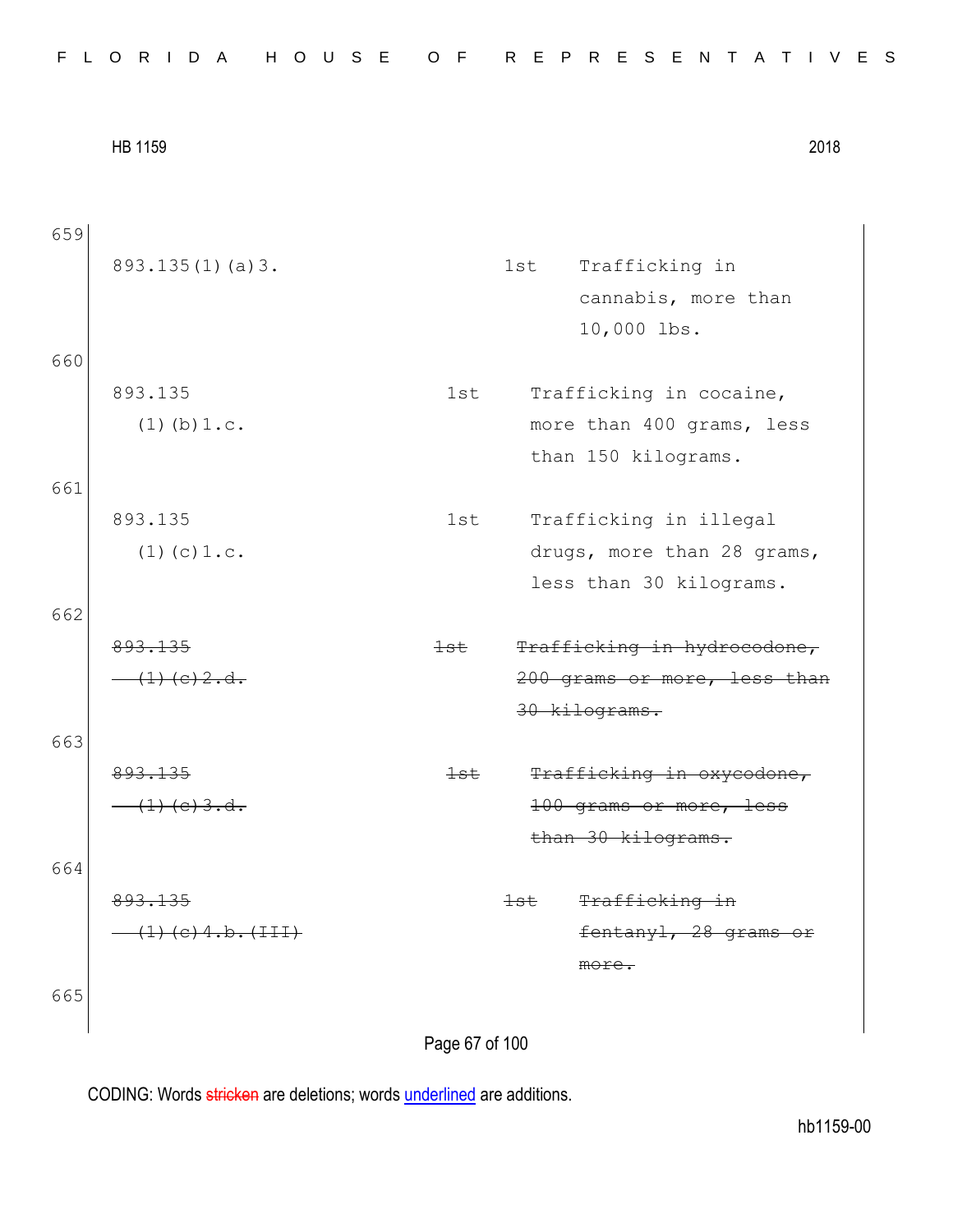| FLORIDA HOUSE OF REPRESENTATIVES |  |  |  |  |  |  |  |  |  |  |  |  |  |  |  |  |  |  |  |  |  |  |  |  |  |  |  |  |  |  |
|----------------------------------|--|--|--|--|--|--|--|--|--|--|--|--|--|--|--|--|--|--|--|--|--|--|--|--|--|--|--|--|--|--|
|----------------------------------|--|--|--|--|--|--|--|--|--|--|--|--|--|--|--|--|--|--|--|--|--|--|--|--|--|--|--|--|--|--|

Page 68 of 100 893.135  $(1)(d)1.c.$ 1st Trafficking in phencyclidine, 400 grams or more. 666 893.135  $(1)(e)1.c.$ 1st Trafficking in methaqualone, 25 kilograms or more. 667 893.135  $(1)(f)1.c.$ 1st Trafficking in amphetamine, 200 grams or more. 668 893.135  $(1)(h)1.c.$ 1st Trafficking in gammahydroxybutyric acid (GHB), 10 kilograms or more. 669 893.135 (1)(j)1.c. 1st Trafficking in 1,4- Butanediol, 10 kilograms or more. 670 893.135  $(1)(k)2.c.$ 1st Trafficking in Phenethylamines, 400 grams or more. 671 893.135 (1)(m)2.d. 1st Trafficking in synthetic cannabinoids, 30 kilograms or more. 672 893.135 1st Trafficking in n-benzyl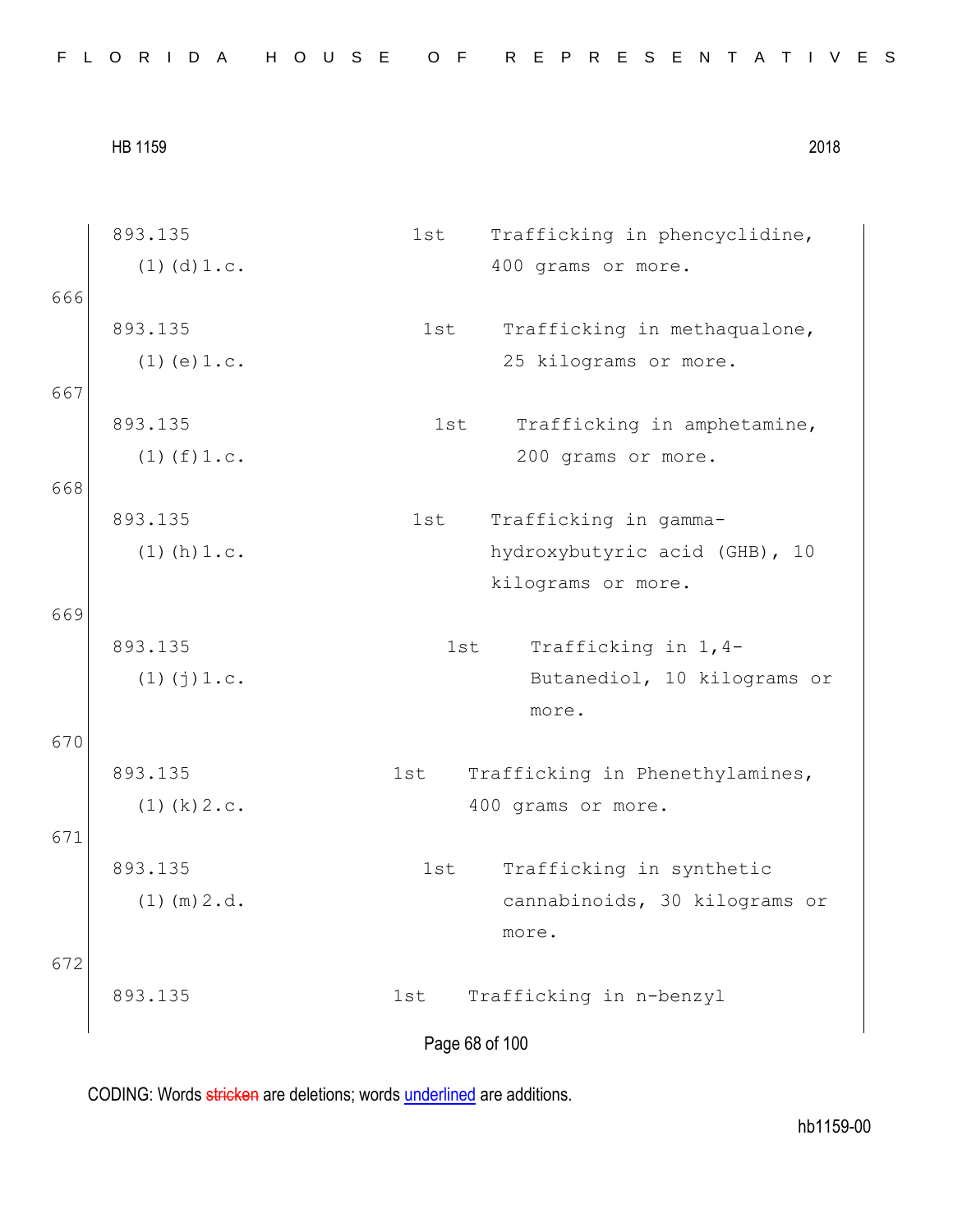| FLORIDA HOUSE OF REPRESENTATIVES |  |
|----------------------------------|--|
|----------------------------------|--|

|     | $(1)$ (n) $2.c.$<br>phenethylamines, 200 grams or               |  |
|-----|-----------------------------------------------------------------|--|
|     | more.                                                           |  |
| 673 |                                                                 |  |
|     | 896.101(5)(c)<br>Money laundering,<br>1st                       |  |
|     | financial instruments                                           |  |
|     | totaling or exceeding                                           |  |
|     | \$100,000.                                                      |  |
| 674 |                                                                 |  |
|     | $896.104(4)(a)$ 3.<br>Structuring transactions<br>1st           |  |
|     | to evade reporting or                                           |  |
|     | registration                                                    |  |
|     | requirements, financial                                         |  |
|     | transactions totaling or                                        |  |
|     | exceeding \$100,000.                                            |  |
| 675 |                                                                 |  |
| 676 | Section 6. For the purpose of incorporating the amendment       |  |
| 677 | made by this act to section 893.135, Florida Statutes, in a     |  |
| 678 | reference thereto, paragraph (c) of subsection (3) of section   |  |
| 679 | 373.6055, Florida Statutes, is reenacted to read:               |  |
| 680 | 373.6055 Criminal history checks for certain water              |  |
| 681 | management district employees and others.-                      |  |
| 682 | (3)                                                             |  |
| 683 | In addition to other requirements for employment or<br>(C)      |  |
| 684 | access established by any water management district pursuant to |  |
| 685 | its water management district's security plan for buildings,    |  |
|     | Page 69 of 100                                                  |  |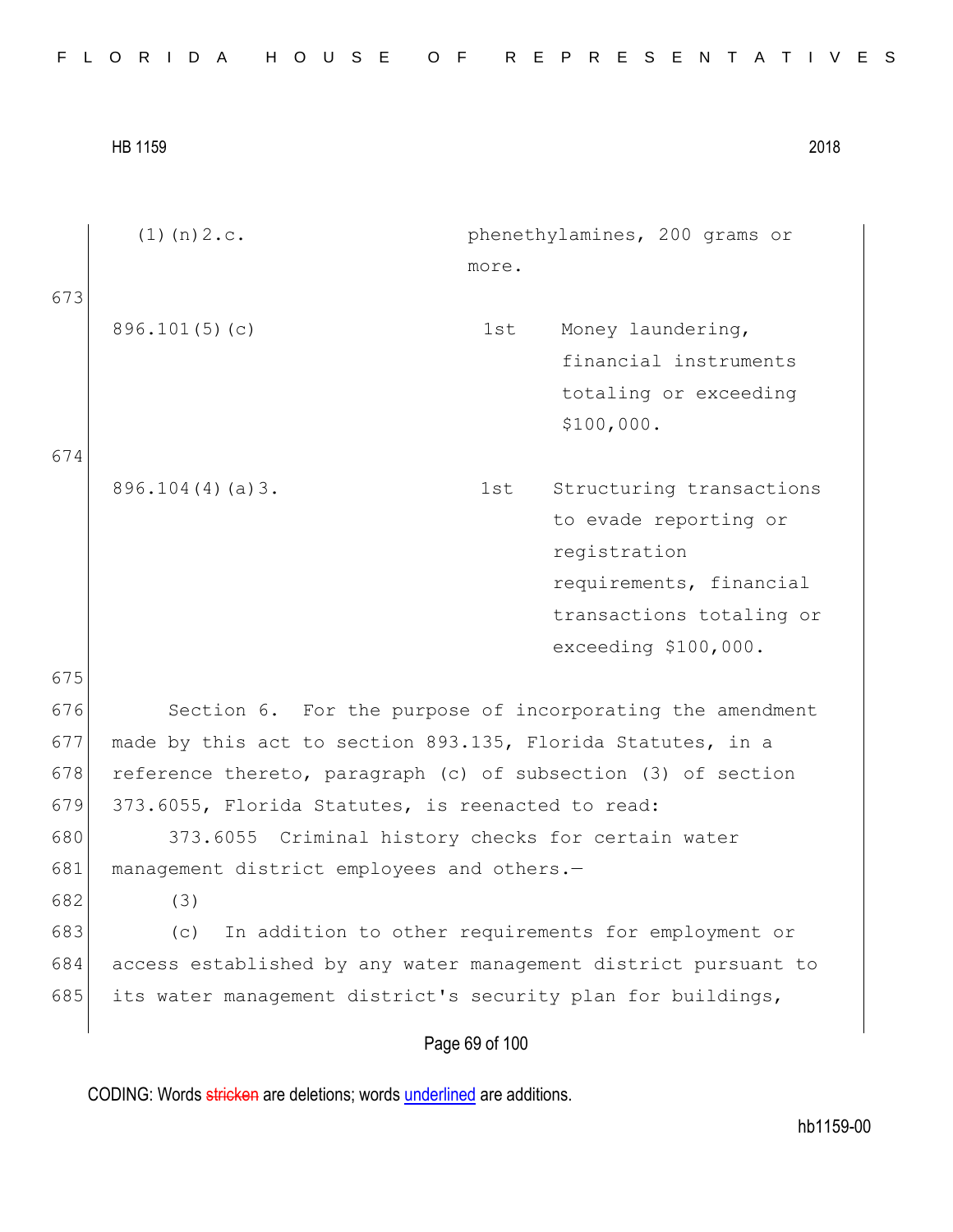686 facilities, and structures, each water management district's 687 security plan shall provide that:

688 1. Any person who has within the past 7 years been 689 convicted, regardless of whether adjudication was withheld, for 690 a forcible felony as defined in s. 776.08; an act of terrorism 691 as defined in s. 775.30; planting of a hoax bomb as provided in 692 s. 790.165; any violation involving the manufacture, possession, 693 sale, delivery, display, use, or attempted or threatened use of 694 a weapon of mass destruction or hoax weapon of mass destruction 695 as provided in s. 790.166; dealing in stolen property; any 696 violation of s. 893.135; any violation involving the sale, 697 manufacturing, delivery, or possession with intent to sell, 698 manufacture, or deliver a controlled substance; burglary; 699 robbery; any felony violation of s. 812.014; any violation of s. 700 790.07; any crime an element of which includes use or possession 701 of a firearm; any conviction for any similar offenses under the 702 laws of another jurisdiction; or conviction for conspiracy to 703 commit any of the listed offenses may not be qualified for 704 initial employment within or authorized regular access to 705 buildings, facilities, or structures defined in the water 706 management district's security plan as restricted access areas.

707 2. Any person who has at any time been convicted of any of 708 the offenses listed in subparagraph 1. may not be qualified for 709 initial employment within or authorized regular access to 710 buildings, facilities, or structures defined in the water

## Page 70 of 100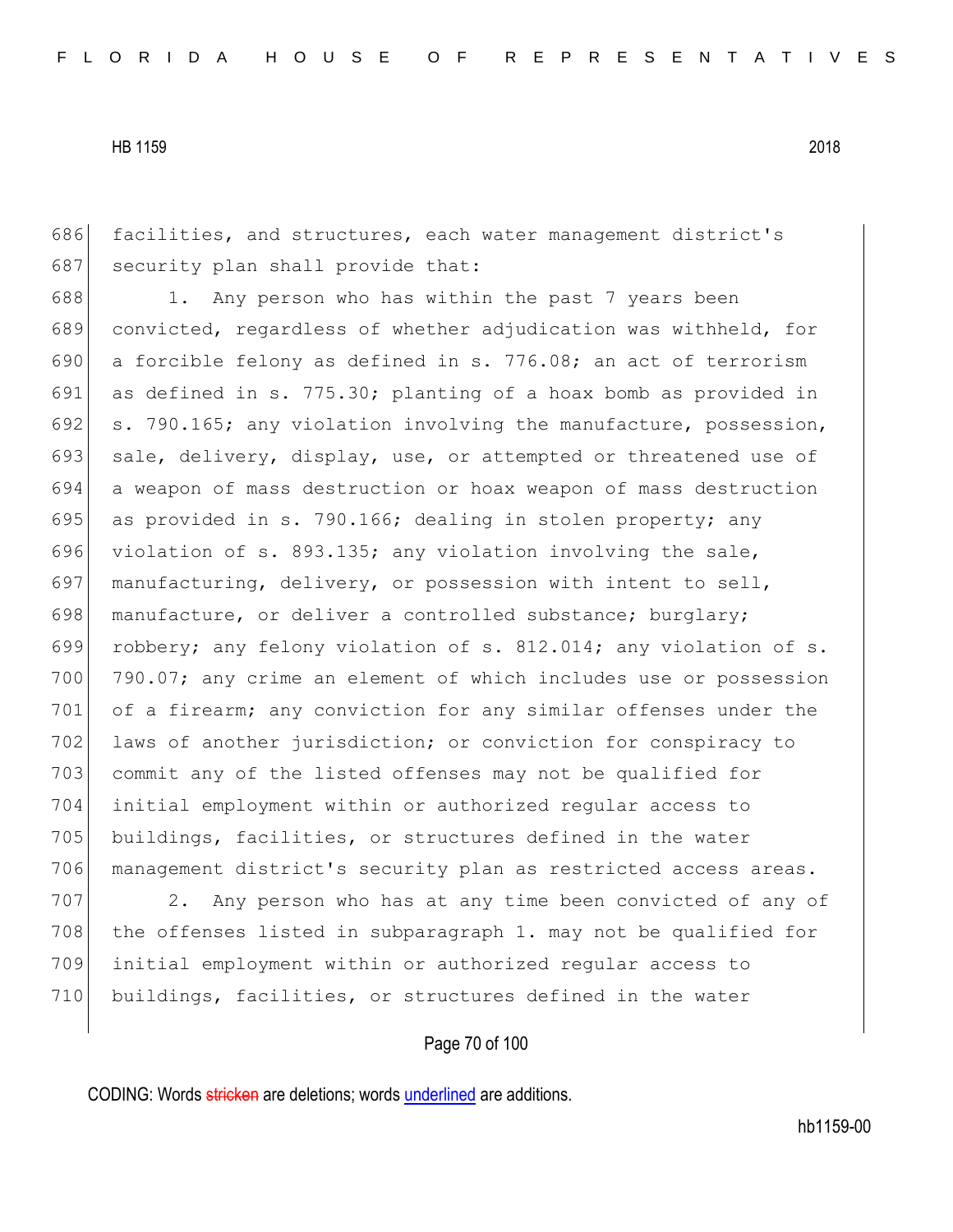management district's security plan as restricted access areas unless, after release from incarceration and any supervision imposed as a sentence, the person remained free from a subsequent conviction, regardless of whether adjudication was withheld, for any of the listed offenses for a period of at 716 least 7 years prior to the employment or access date under consideration.

718 Section 7. For the purpose of incorporating the amendment 719 made by this act to section 893.135, Florida Statutes, in a 720 reference thereto, subsection (6) of section 397.4073, Florida 721 Statutes, is reenacted to read:

722 397.4073 Background checks of service provider personnel.-723 (6) DISQUALIFICATION FROM RECEIVING STATE FUNDS.—State 724 funds may not be disseminated to any service provider owned or 725 operated by an owner, director, or chief financial officer who 726 has been convicted of, has entered a plea of guilty or nolo 727 contendere to, or has had adjudication withheld for, a violation 728 of s. 893.135 pertaining to trafficking in controlled 729 substances, or a violation of the law of another state, the 730 District of Columbia, the United States or any possession or 731 territory thereof, or any foreign jurisdiction which is 732 substantially similar in elements and penalties to a trafficking 733 offense in this state, unless the owner's or director's civil 734 rights have been restored.

735 Section 8. For the purpose of incorporating the amendment

Page 71 of 100

CODING: Words stricken are deletions; words underlined are additions.

hb1159-00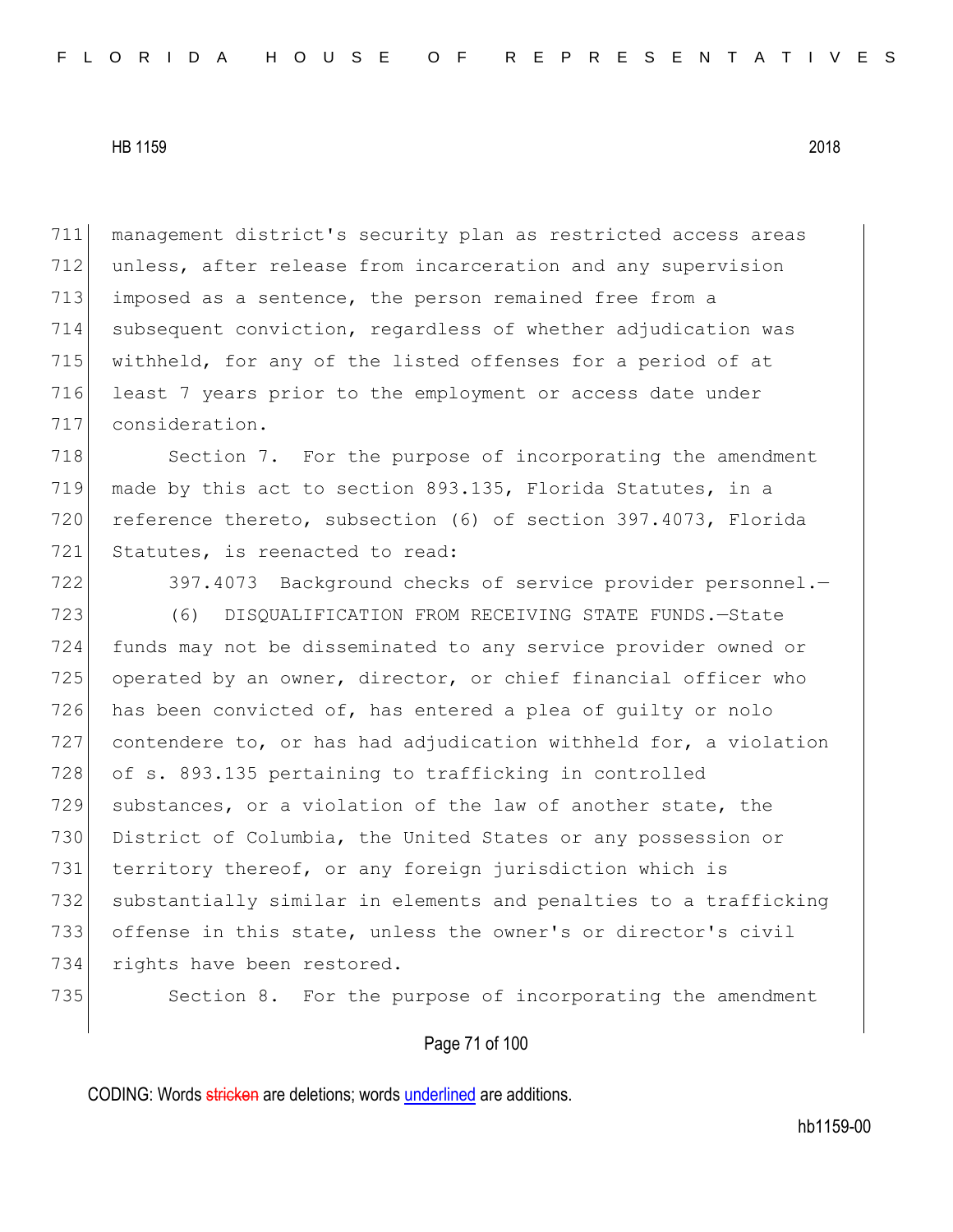736 made by this act to section 893.135, Florida Statutes, in a 737 reference thereto, subsection (1) of section 414.095, Florida 738 Statutes, is reenacted to read:

739 414.095 Determining eligibility for temporary cash 740 assistance.-

741 (1) ELIGIBILITY.—An applicant must meet eligibility 742 requirements of this section before receiving services or 743 temporary cash assistance under this chapter, except that an 744 applicant shall be required to register for work and engage in 745 work activities in accordance with s.  $445.024$ , as designated by 746 the local workforce development board, and may receive support 747 services or child care assistance in conjunction with such 748 requirement. The department shall make a determination of 749 eligibility based on the criteria listed in this chapter. The 750 department shall monitor continued eligibility for temporary 751 cash assistance through periodic reviews consistent with the 752 food assistance eligibility process. Benefits may not be denied 753 to an individual solely based on a felony drug conviction, 754 unless the conviction is for trafficking pursuant to s. 893.135. 755 To be eligible under this section, an individual convicted of a 756 drug felony must be satisfactorily meeting the requirements of 757 the temporary cash assistance program, including all substance 758 abuse treatment requirements. Within the limits specified in 759 this chapter, the state opts out of the provision of Pub. L. No. 760 104-193, s. 115, that eliminates eligibility for temporary cash

## Page 72 of 100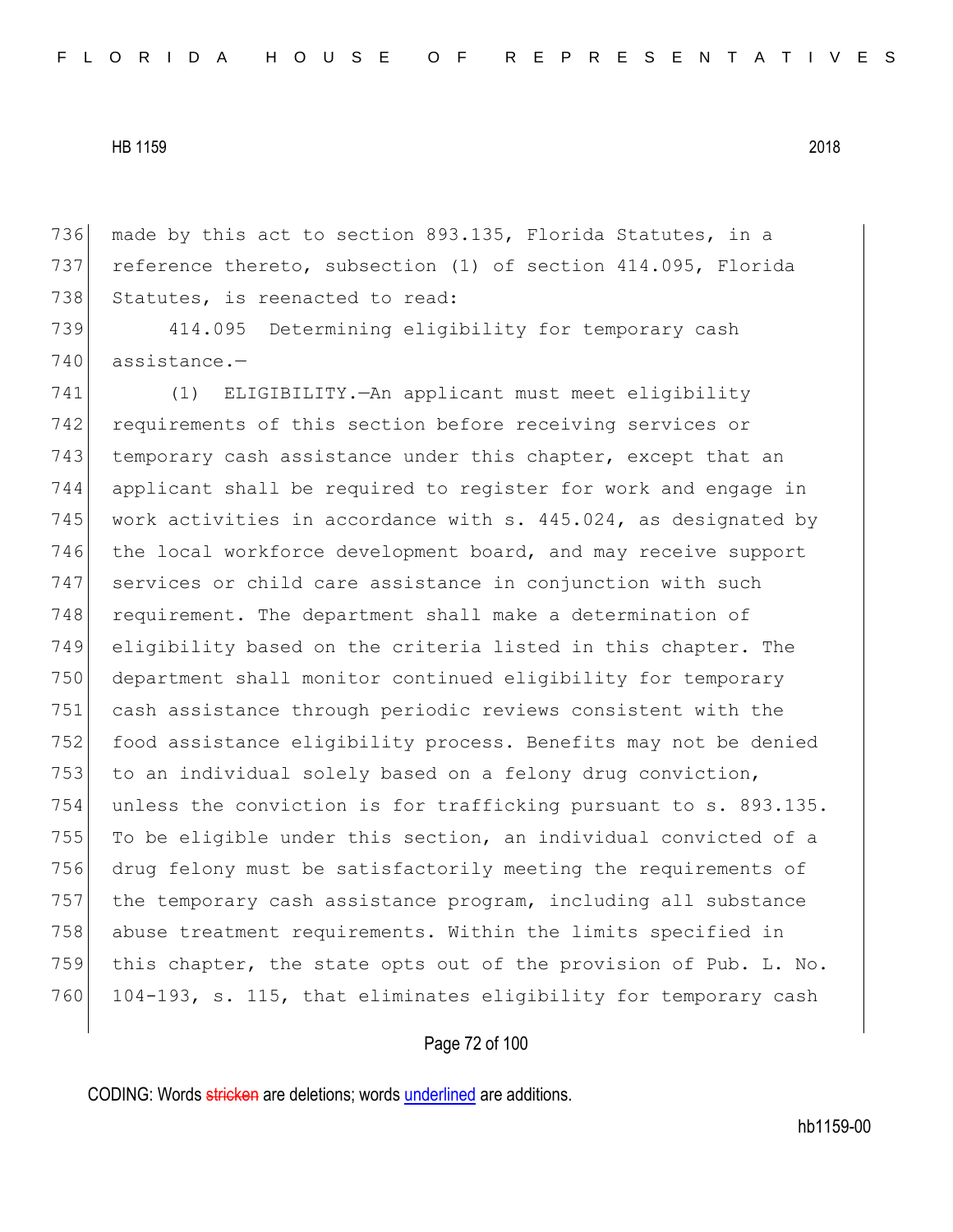761 assistance and food assistance for any individual convicted of a 762 controlled substance felony.

763 Section 9. For the purpose of incorporating the amendment 764 made by this act to section 893.135, Florida Statutes, in a 765 reference thereto, subsection (2) of section 772.12, Florida 766 Statutes, is reenacted to read:

767 772.12 Drug Dealer Liability Act.-

768 (2) A person, including any governmental entity, has a 769 cause of action for threefold the actual damages sustained and 770 is entitled to minimum damages in the amount of  $$1,000$  and 771 reasonable attorney's fees and court costs in the trial and 772 appellate courts, if the person proves by the greater weight of 773 the evidence that:

774 (a) The person was injured because of the defendant's 775 actions that resulted in the defendant's conviction for:

776 1. A violation of s. 893.13, except for a violation of s. 777 893.13(2)(a) or (b), (3), (5), (6)(a), (b), or (c), (7); or 778 2. A violation of s. 893.135; and

779 (b) The person was not injured by reason of his or her 780 participation in the same act or transaction that resulted in 781 the defendant's conviction for any offense described in 782 subparagraph (a) 1.

783 Section 10. For the purpose of incorporating the amendment 784 made by this act to section 893.135, Florida Statutes, in 785 references thereto, paragraph (a) of subsection (2) and

# Page 73 of 100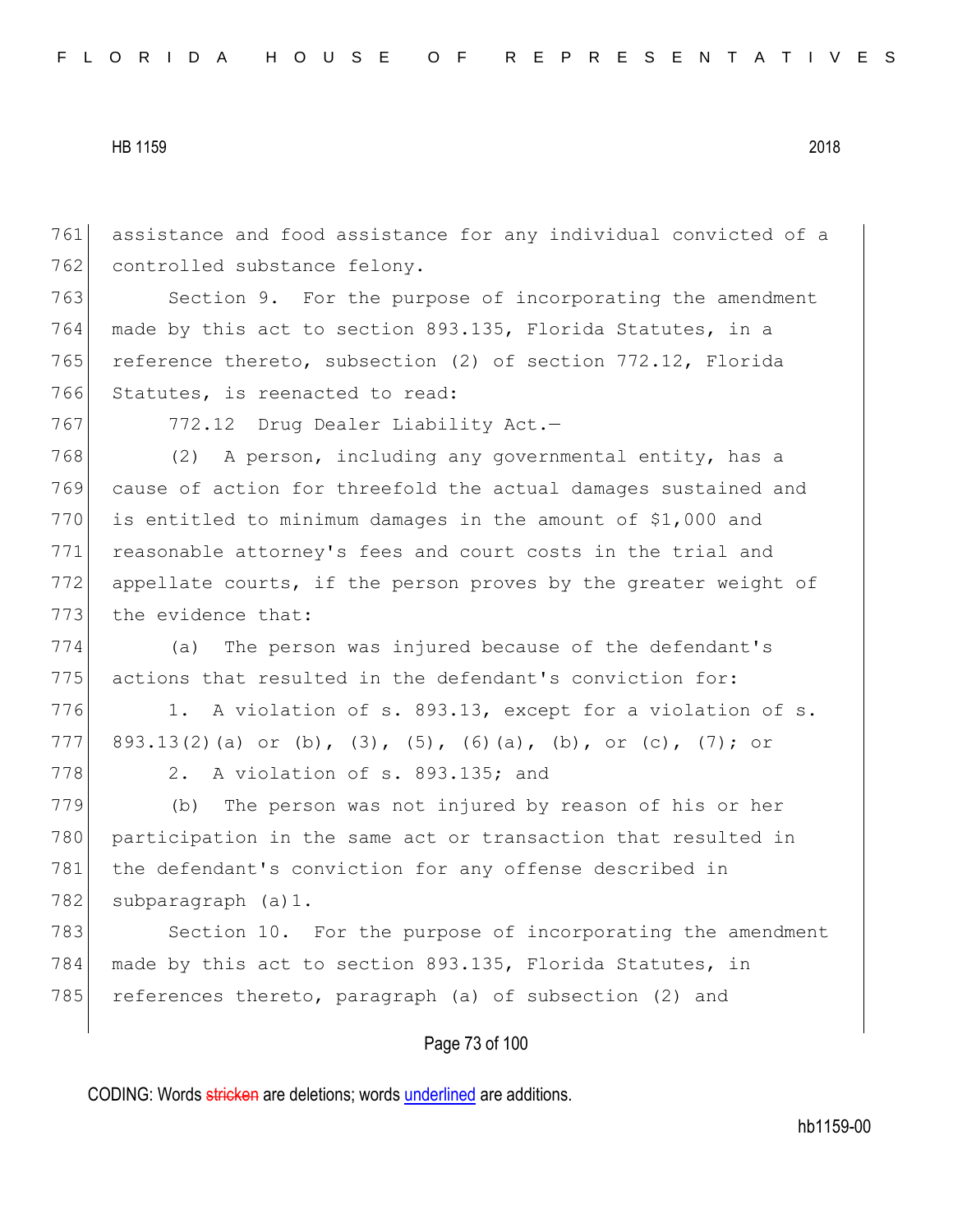786 paragraph (a) of subsection (3) of section 775.087, Florida 787 Statutes, are reenacted to read: 788 775.087 Possession or use of weapon; aggravated battery; 789 felony reclassification; minimum sentence.-790  $(2)(a)1$ . Any person who is convicted of a felony or an 791 attempt to commit a felony, regardless of whether the use of a 792 weapon is an element of the felony, and the conviction was for: 793 a. Murder; 794 b. Sexual battery; 795 c. Robbery; 796 d. Burglary; 797 e. Arson; 798 f. Aggravated battery; 799 g. Kidnapping; 800 h. Escape; 801 i. Aircraft piracy; 802 j. Aggravated child abuse; 803 k. Aggravated abuse of an elderly person or disabled 804 adult; 805 1. Unlawful throwing, placing, or discharging of a 806 destructive device or bomb; 807 m. Carjacking; 808 n. Home-invasion robbery; 809 o. Aggravated stalking; 810 p. Trafficking in cannabis, trafficking in cocaine,

Page 74 of 100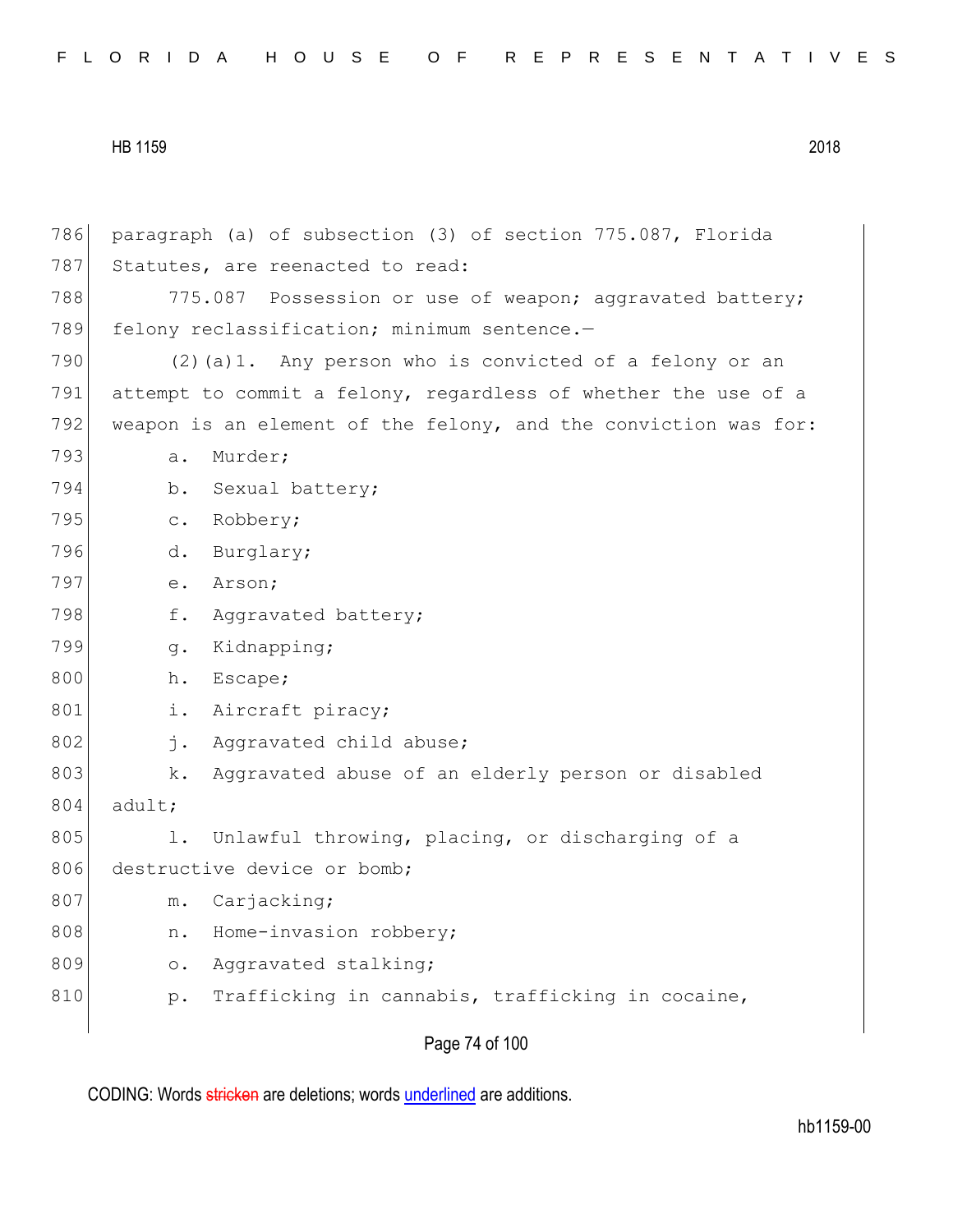811 capital importation of cocaine, trafficking in illegal drugs, 812 capital importation of illegal drugs, trafficking in 813 phencyclidine, capital importation of phencyclidine, trafficking 814 in methaqualone, capital importation of methaqualone, 815 trafficking in amphetamine, capital importation of amphetamine, 816 trafficking in flunitrazepam, trafficking in gamma-817 hydroxybutyric acid (GHB), trafficking in 1,4-Butanediol, 818 trafficking in Phenethylamines, or other violation of s. 819 893.135(1); or 820 q. Possession of a firearm by a felon 821 822 and during the commission of the offense, such person actually 823 possessed a "firearm" or "destructive device" as those terms are 824 defined in s. 790.001, shall be sentenced to a minimum term of 825 imprisonment of 10 years, except that a person who is convicted 826 for possession of a firearm by a felon or burglary of a 827 conveyance shall be sentenced to a minimum term of imprisonment 828 of 3 years if such person possessed a "firearm" or "destructive 829 device" during the commission of the offense. However, if an 830 offender who is convicted of the offense of possession of a 831 firearm by a felon has a previous conviction of committing or 832 attempting to commit a felony listed in s. 775.084(1)(b)1. and 833 actually possessed a firearm or destructive device during the 834 commission of the prior felony, the offender shall be sentenced 835 to a minimum term of imprisonment of 10 years.

# Page 75 of 100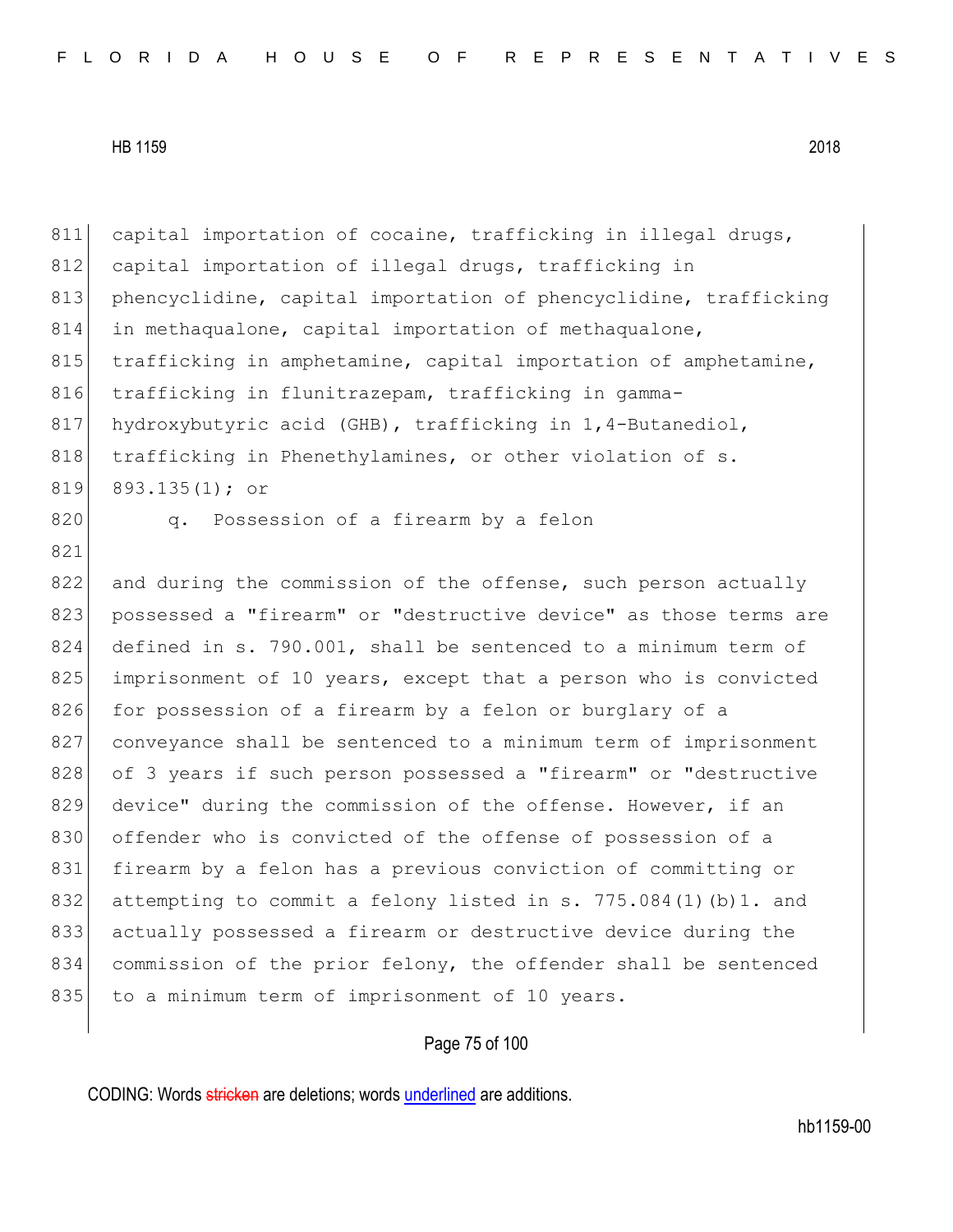836 2. Any person who is convicted of a felony or an attempt 837 to commit a felony listed in sub-subparagraphs  $(a) 1.a.-p.$ 838 regardless of whether the use of a weapon is an element of the 839 felony, and during the course of the commission of the felony 840 such person discharged a "firearm" or "destructive device" as 841 defined in s. 790.001 shall be sentenced to a minimum term of 842 imprisonment of 20 years.

843 3. Any person who is convicted of a felony or an attempt 844 to commit a felony listed in sub-subparagraphs  $(a) 1.a.-p.$ 845 regardless of whether the use of a weapon is an element of the 846 felony, and during the course of the commission of the felony 847 such person discharged a "firearm" or "destructive device" as 848 defined in s. 790.001 and, as the result of the discharge, death 849 or great bodily harm was inflicted upon any person, the 850 convicted person shall be sentenced to a minimum term of 851 imprisonment of not less than 25 years and not more than a term 852 of imprisonment of life in prison.

853 (3)(a)1. Any person who is convicted of a felony or an 854 attempt to commit a felony, regardless of whether the use of a 855 firearm is an element of the felony, and the conviction was for:

- 856 a. Murder;
- 857 b. Sexual battery;
- 858 c. Robbery;
- 859 d. Burglary;
- 860 e. Arson;

Page 76 of 100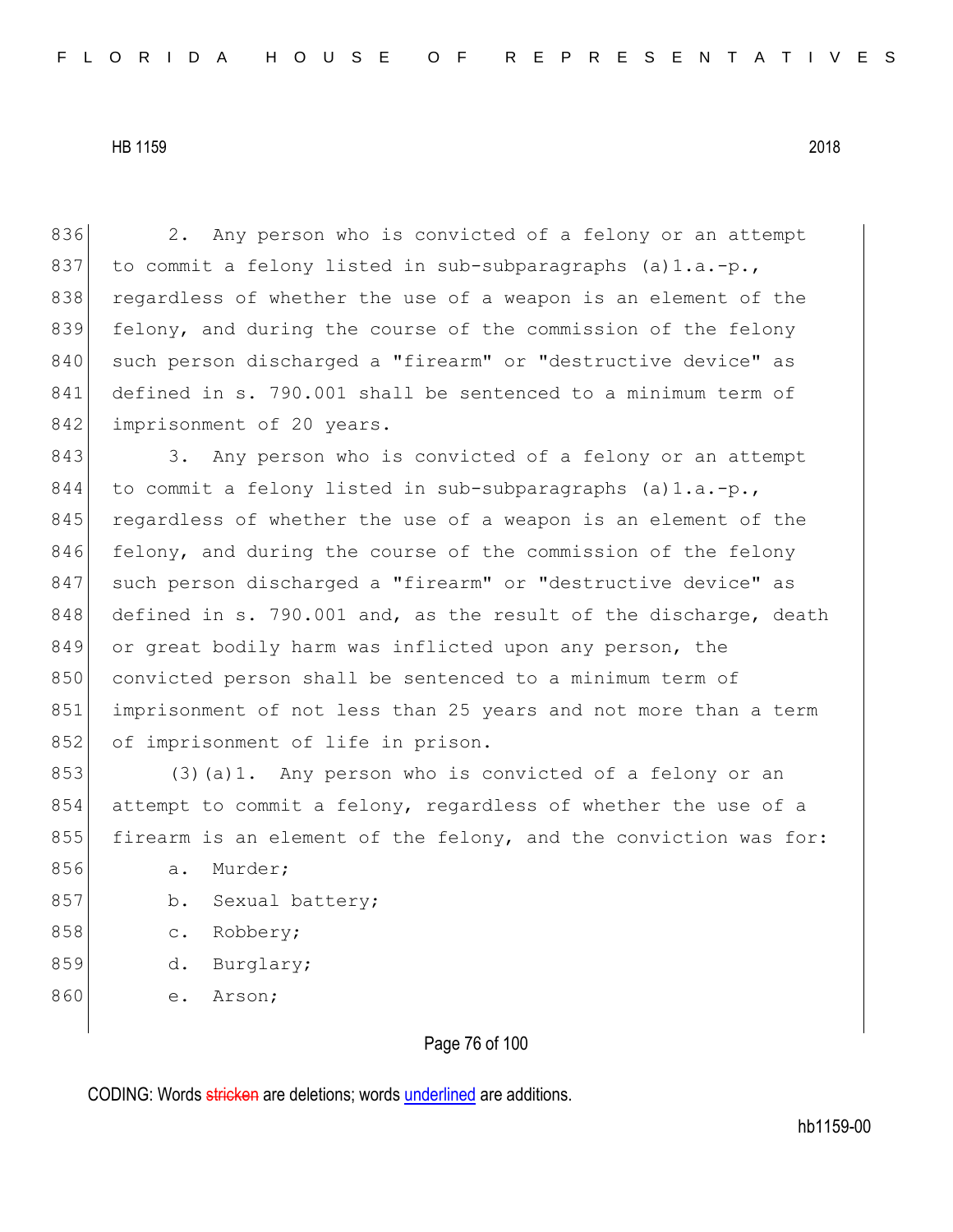| FLORIDA HOUSE OF REPRESENTATIVES |  |
|----------------------------------|--|
|----------------------------------|--|

| 861 | f.<br>Aggravated battery;                                        |
|-----|------------------------------------------------------------------|
| 862 | Kidnapping;<br>g.                                                |
| 863 | Escape;<br>h.                                                    |
| 864 | Sale, manufacture, delivery, or intent to sell,<br>i.            |
| 865 | manufacture, or deliver any controlled substance;                |
| 866 | Aircraft piracy;<br>j.                                           |
| 867 | Aggravated child abuse;<br>k.                                    |
| 868 | Aggravated abuse of an elderly person or disabled<br>l.          |
| 869 | adult;                                                           |
| 870 | Unlawful throwing, placing, or discharging of a<br>$m$ .         |
| 871 | destructive device or bomb;                                      |
| 872 | Carjacking;<br>n.                                                |
| 873 | Home-invasion robbery;<br>$\circ$ .                              |
| 874 | Aggravated stalking; or<br>$p$ .                                 |
| 875 | Trafficking in cannabis, trafficking in cocaine,<br>q.           |
| 876 | capital importation of cocaine, trafficking in illegal drugs,    |
| 877 | capital importation of illegal drugs, trafficking in             |
| 878 | phencyclidine, capital importation of phencyclidine, trafficking |
| 879 | in methaqualone, capital importation of methaqualone,            |
| 880 | trafficking in amphetamine, capital importation of amphetamine,  |
| 881 | trafficking in flunitrazepam, trafficking in gamma-              |
| 882 | hydroxybutyric acid (GHB), trafficking in 1,4-Butanediol,        |
| 883 | trafficking in Phenethylamines, or other violation of s.         |
| 884 | 893.135(1);                                                      |
| 885 |                                                                  |
|     |                                                                  |

# Page 77 of 100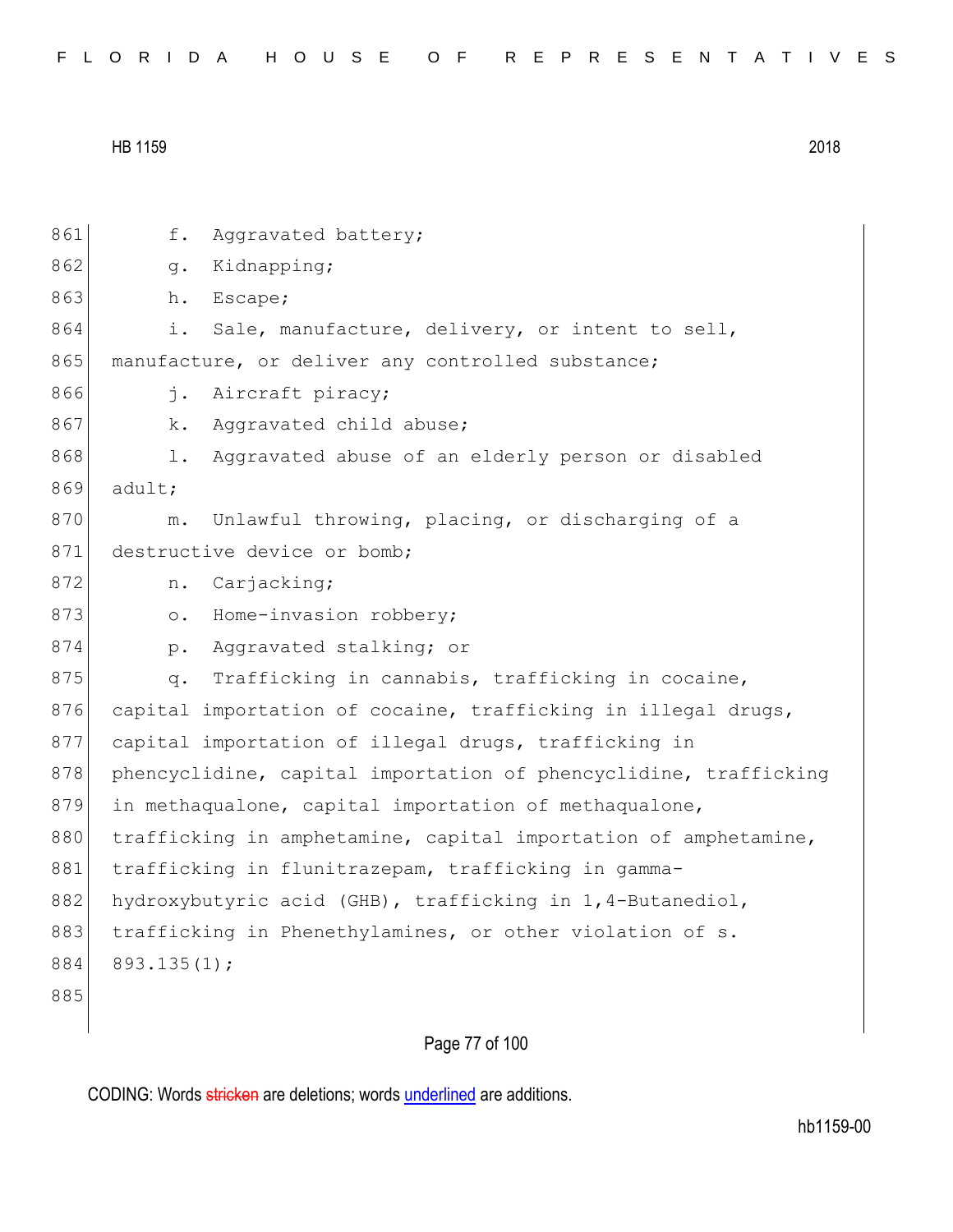886 and during the commission of the offense, such person possessed 887 a semiautomatic firearm and its high-capacity detachable box 888 magazine or a machine gun as defined in s. 790.001, shall be 889 sentenced to a minimum term of imprisonment of 15 years.

890 2. Any person who is convicted of a felony or an attempt 891 to commit a felony listed in subparagraph (a)1., regardless of 892 whether the use of a weapon is an element of the felony, and 893 during the course of the commission of the felony such person 894 discharged a semiautomatic firearm and its high-capacity box 895 magazine or a "machine gun" as defined in s. 790.001 shall be 896 sentenced to a minimum term of imprisonment of 20 years.

897 3. Any person who is convicted of a felony or an attempt 898 to commit a felony listed in subparagraph  $(a)$ 1., regardless of 899 whether the use of a weapon is an element of the felony, and 900 during the course of the commission of the felony such person 901 discharged a semiautomatic firearm and its high-capacity box 902 magazine or a "machine gun" as defined in s. 790.001 and, as the 903 result of the discharge, death or great bodily harm was 904 inflicted upon any person, the convicted person shall be 905 sentenced to a minimum term of imprisonment of not less than 25 906 years and not more than a term of imprisonment of life in 907 prison.

908 Section 11. For the purpose of incorporating the amendment 909 made by this act to section 893.135, Florida Statutes, in 910 references thereto, paragraph (a) of subsection  $(1)$ , paragraph

## Page 78 of 100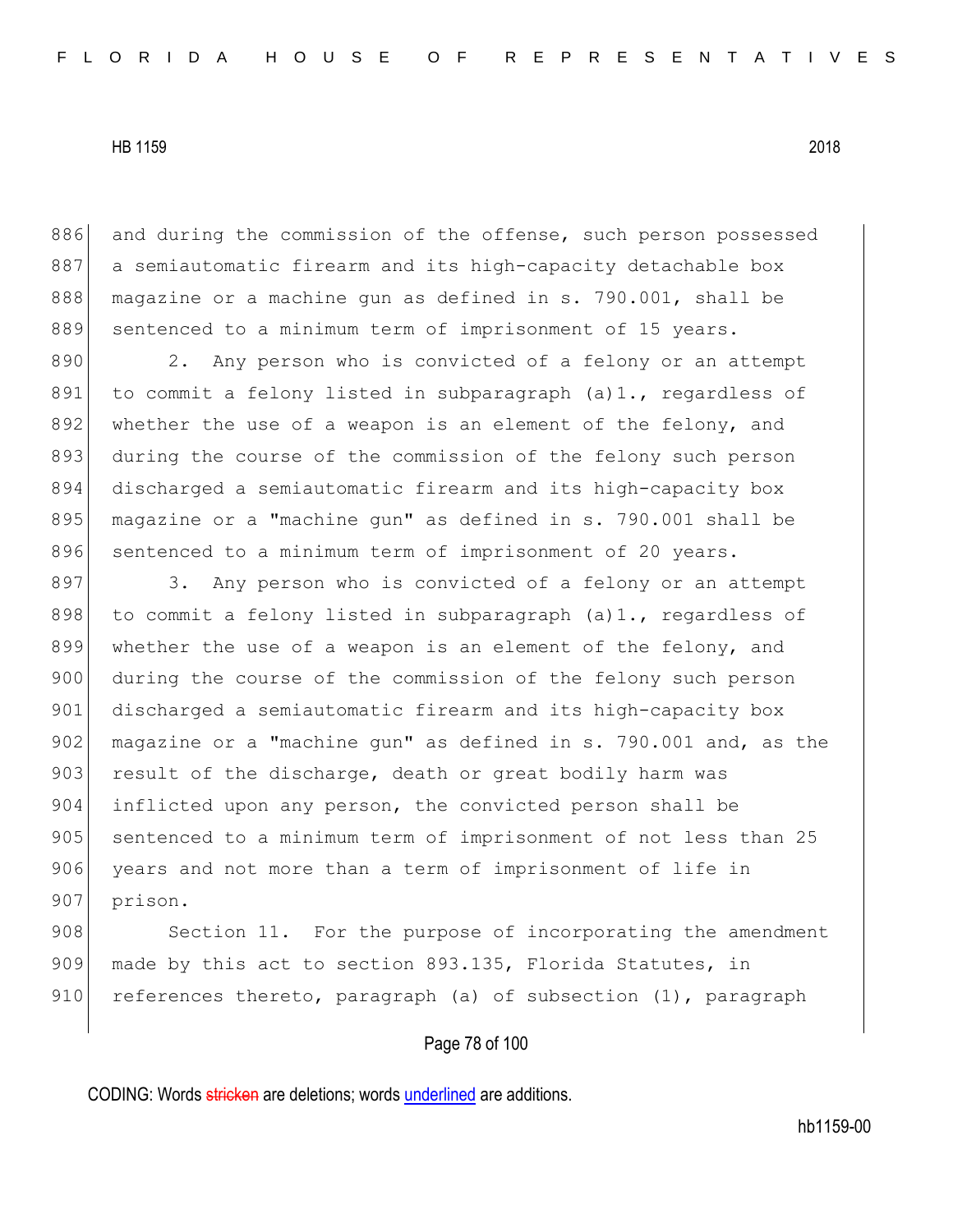|  |  |  |  |  |  |  |  |  |  | FLORIDA HOUSE OF REPRESENTATIVES |  |  |  |  |  |  |  |  |  |  |  |  |  |  |  |  |
|--|--|--|--|--|--|--|--|--|--|----------------------------------|--|--|--|--|--|--|--|--|--|--|--|--|--|--|--|--|
|--|--|--|--|--|--|--|--|--|--|----------------------------------|--|--|--|--|--|--|--|--|--|--|--|--|--|--|--|--|

| 911 | (a) of subsection $(3)$ , and paragraph (a) of subsection $(4)$ of |
|-----|--------------------------------------------------------------------|
| 912 | section 782.04, Florida Statutes, are reenacted to read:           |
| 913 | 782.04<br>Murder.-                                                 |
| 914 | (1) (a) The unlawful killing of a human being:                     |
| 915 | When perpetrated from a premeditated design to effect<br>1.        |
| 916 | the death of the person killed or any human being;                 |
| 917 | 2.<br>When committed by a person engaged in the perpetration       |
| 918 | of, or in the attempt to perpetrate, any:                          |
| 919 | Trafficking offense prohibited by s. 893.135(1),<br>a.             |
| 920 | b.<br>Arson,                                                       |
| 921 | Sexual battery,<br>$\mathtt{C}$ .                                  |
| 922 | Robbery,<br>d.                                                     |
| 923 | Burglary,<br>e.                                                    |
| 924 | Kidnapping,<br>f.                                                  |
| 925 | Escape,<br>g.                                                      |
| 926 | Aggravated child abuse,<br>h.                                      |
| 927 | Aggravated abuse of an elderly person or disabled<br>i.            |
| 928 | adult,                                                             |
| 929 | Aircraft piracy,<br>$\mathbf{i}$ .                                 |
| 930 | Unlawful throwing, placing, or discharging of a<br>k.              |
| 931 | destructive device or bomb,                                        |
| 932 | 1.<br>Carjacking,                                                  |
| 933 | Home-invasion robbery,<br>$m$ .                                    |
| 934 | Aggravated stalking,<br>n.                                         |
| 935 | Murder of another human being,<br>$\circ$ .                        |
|     |                                                                    |

Page 79 of 100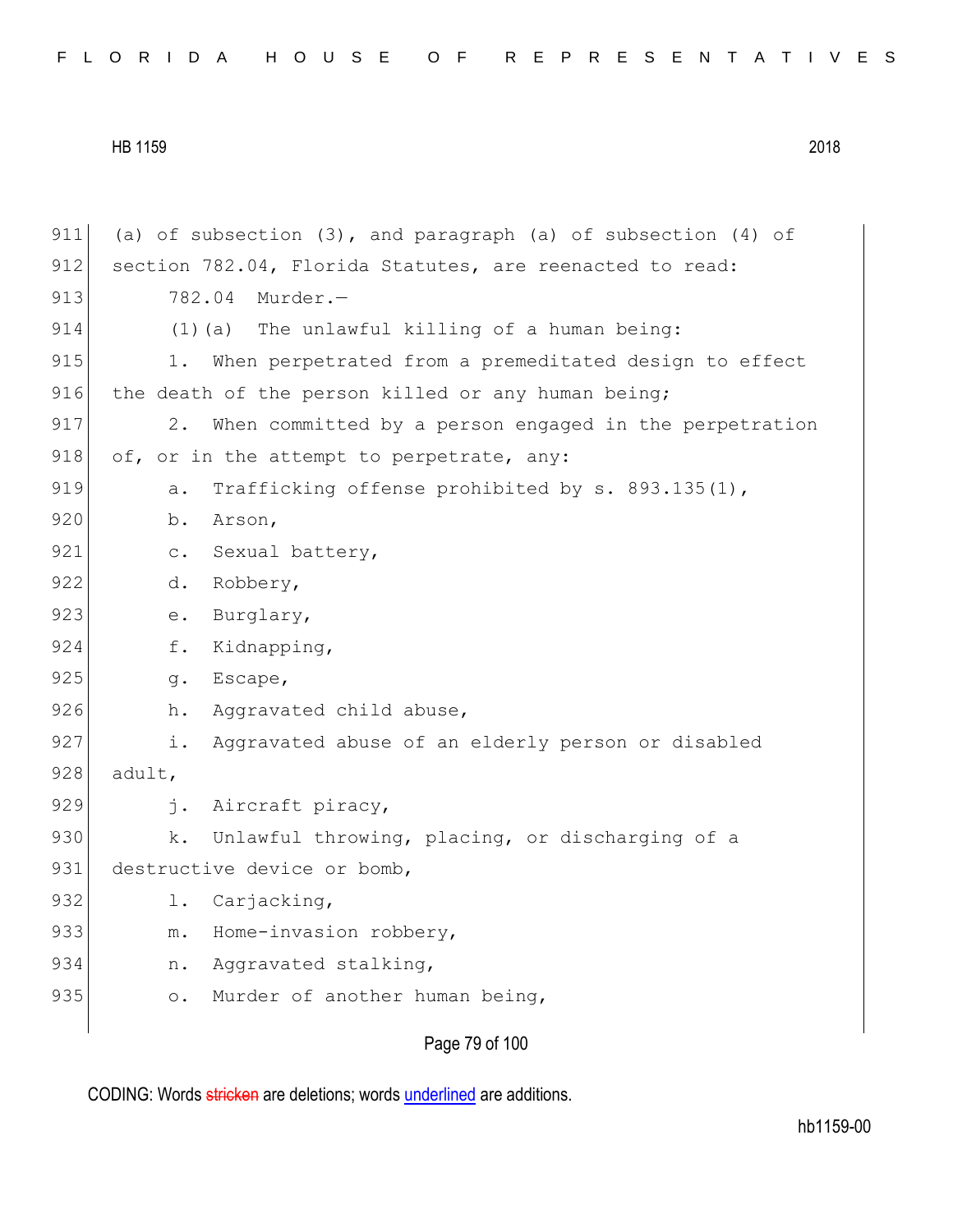| 936 | Resisting an officer with violence to his or her<br>$p$ .        |
|-----|------------------------------------------------------------------|
| 937 | person,                                                          |
| 938 | Aggravated fleeing or eluding with serious bodily<br>q.          |
| 939 | injury or death,                                                 |
| 940 | Felony that is an act of terrorism or is in furtherance<br>r.    |
| 941 | of an act of terrorism, including a felony under s. 775.30, s.   |
| 942 | 775.32, s. 775.33, s. 775.34, or s. 775.35, or                   |
| 943 | Human trafficking; or<br>s.                                      |
| 944 | Which resulted from the unlawful distribution by a<br>3.         |
| 945 | person 18 years of age or older of any of the following          |
| 946 | substances, or mixture containing any of the following           |
| 947 | substances, when such substance or mixture is proven to be the   |
| 948 | proximate cause of the death of the user:                        |
| 949 | A substance controlled under s. 893.03(1);<br>a.                 |
| 950 | Cocaine, as described in s. $893.03(2)(a)4.$ ;<br>$b$ .          |
| 951 | Opium or any synthetic or natural salt, compound,<br>$\circ$ .   |
| 952 | derivative, or preparation of opium;                             |
| 953 | d.<br>Methadone;                                                 |
| 954 | Alfentanil, as described in s. $893.03(2)(b)1.$ ;<br>е.          |
| 955 | Carfentanil, as described in s. 893.03(2)(b)6.;<br>f.            |
| 956 | Fentanyl, as described in s. $893.03(2)(b)9.$ ;<br>q.            |
| 957 | Sufentanil, as described in s. $893.03(2)$ (b) 29.; or<br>h.     |
| 958 | A controlled substance analog, as described in s.<br>i.          |
| 959 | 893.0356, of any substance specified in sub-subparagraphs a.-h., |
| 960 |                                                                  |
|     | Page 80 of 100                                                   |
|     |                                                                  |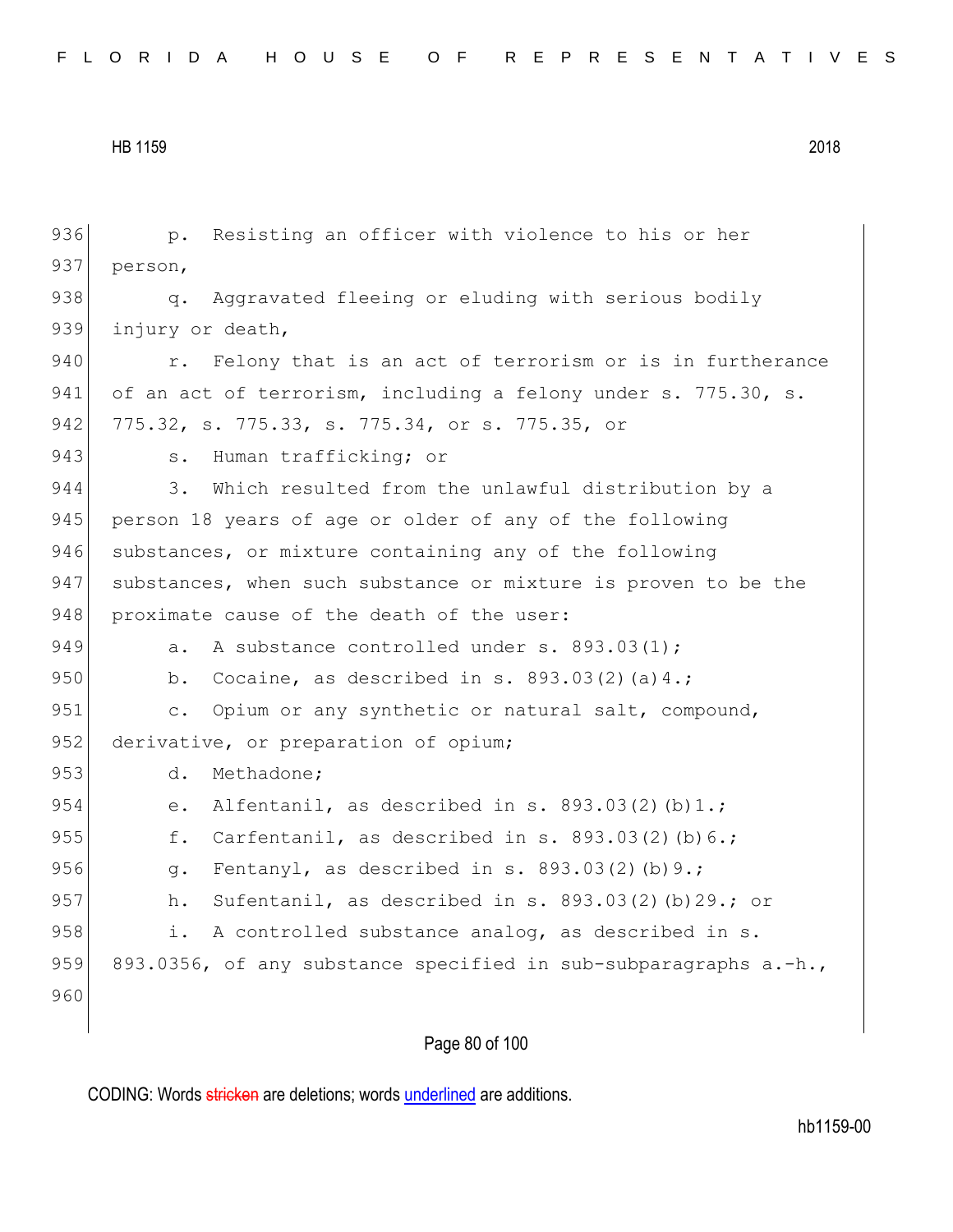961 is murder in the first degree and constitutes a capital felony, 962 punishable as provided in s. 775.082. 963 (3) When a human being is killed during the perpetration 964 of, or during the attempt to perpetrate, any: 965 (a) Trafficking offense prohibited by s. 893.135(1), 966 967 by a person other than the person engaged in the perpetration of 968 or in the attempt to perpetrate such felony, the person 969 perpetrating or attempting to perpetrate such felony commits 970 murder in the second degree, which constitutes a felony of the 971 first degree, punishable by imprisonment for a term of years not 972 exceeding life or as provided in s. 775.082, s. 775.083, or s. 973 775.084. 974 (4) The unlawful killing of a human being, when 975 perpetrated without any design to effect death, by a person 976 engaged in the perpetration of, or in the attempt to perpetrate, 977 any felony other than any: 978 (a) Trafficking offense prohibited by s. 893.135(1), 979 980 is murder in the third degree and constitutes a felony of the 981 second degree, punishable as provided in s. 775.082, s. 775.083, 982 or s. 775.084. 983 Section 12. For the purpose of incorporating the amendment 984 made by this act to section 893.135, Florida Statutes, in a 985 reference thereto, paragraph (f) of subsection (3) of section

# Page 81 of 100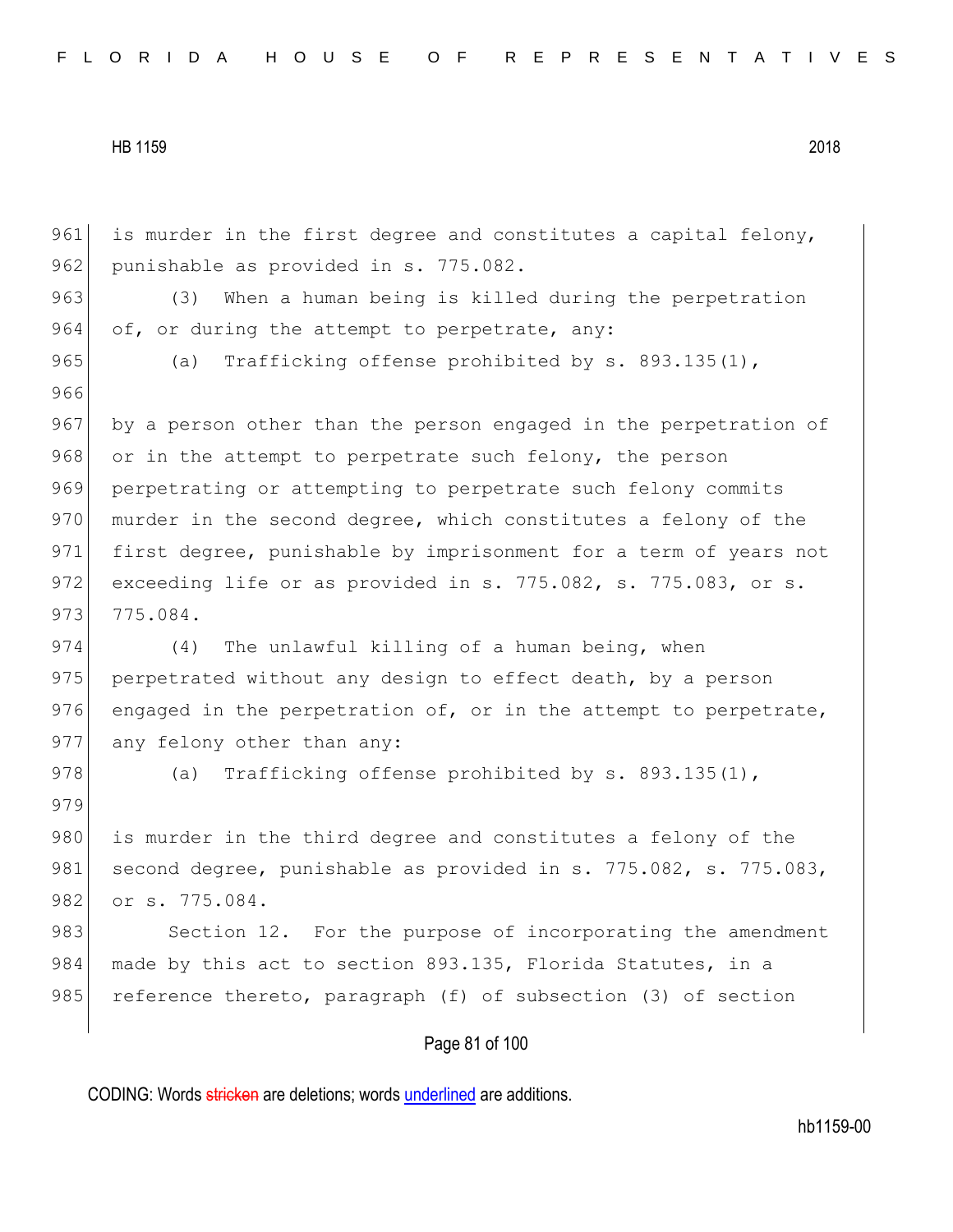1003

986 810.02, Florida Statutes, is reenacted to read: 987 810.02 Burglary.-

988 (3) Burglary is a felony of the second degree, punishable 989 as provided in s. 775.082, s. 775.083, or s. 775.084, if, in the 990 course of committing the offense, the offender does not make an 991 assault or battery and is not and does not become armed with a 992 dangerous weapon or explosive, and the offender enters or 993 remains in a:

994 (f) Structure or conveyance when the offense intended to 995 be committed therein is theft of a controlled substance as 996 defined in s. 893.02. Notwithstanding any other law, separate 997 judgments and sentences for burglary with the intent to commit 998 theft of a controlled substance under this paragraph and for any 999 applicable possession of controlled substance offense under s. 1000 893.13 or trafficking in controlled substance offense under s. 1001 893.135 may be imposed when all such offenses involve the same 1002 amount or amounts of a controlled substance.

1004 However, if the burglary is committed within a county that is 1005 subject to a state of emergency declared by the Governor under 1006 chapter 252 after the declaration of emergency is made and the 1007 perpetration of the burglary is facilitated by conditions 1008 arising from the emergency, the burglary is a felony of the 1009 first degree, punishable as provided in s. 775.082, s. 775.083, 1010 or s. 775.084. As used in this subsection, the term "conditions

## Page 82 of 100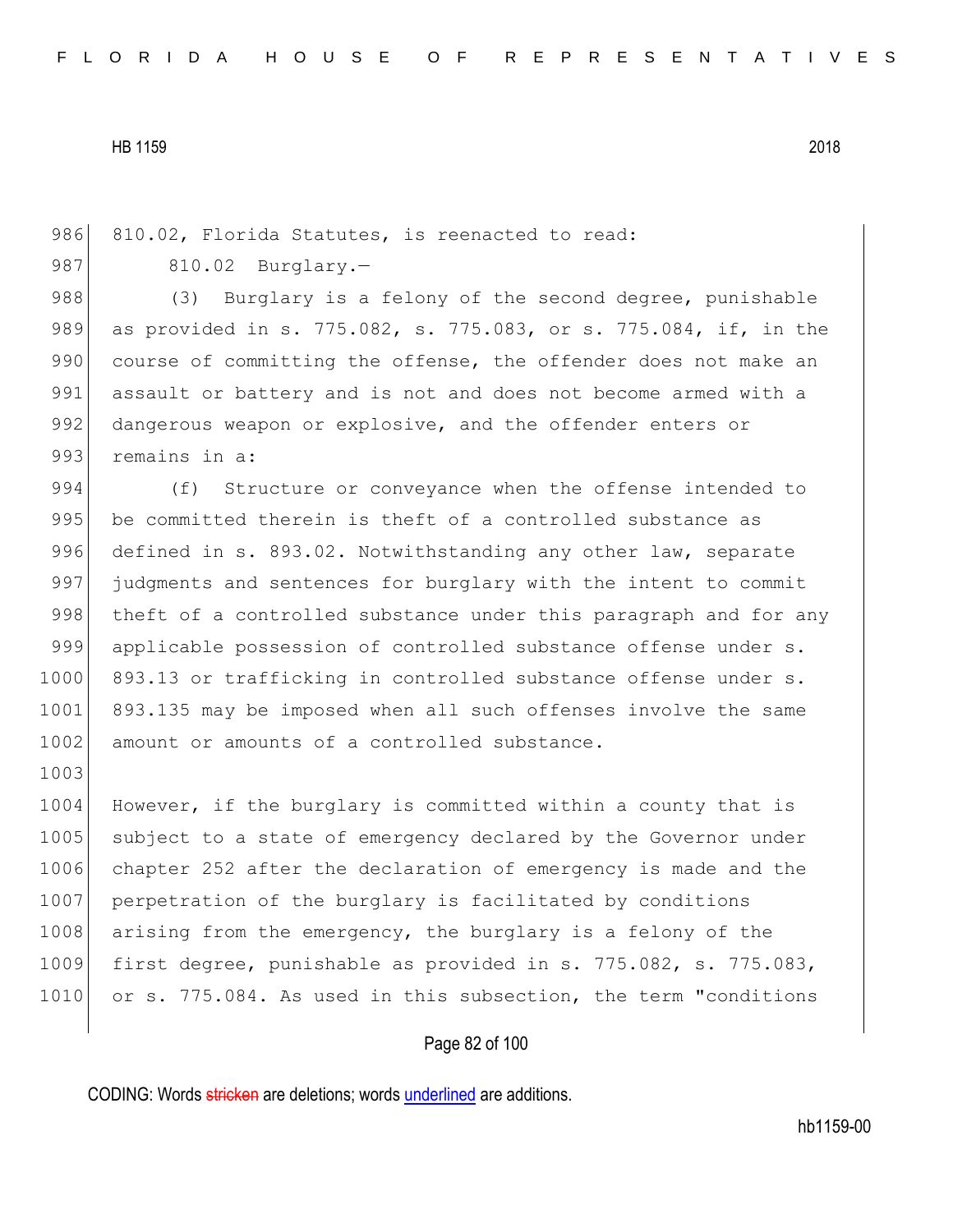1011 arising from the emergency" means civil unrest, power outages, 1012 curfews, voluntary or mandatory evacuations, or a reduction in 1013 the presence of or response time for first responders or 1014 homeland security personnel. A person arrested for committing a 1015 burglary within a county that is subject to such a state of 1016 emergency may not be released until the person appears before a 1017 committing magistrate at a first appearance hearing. For 1018 purposes of sentencing under chapter 921, a felony offense that 1019 is reclassified under this subsection is ranked one level above 1020 the ranking under s. 921.0022 or s. 921.0023 of the offense 1021 committed.

1022 Section 13. For the purpose of incorporating the amendment 1023 made by this act to section 893.135, Florida Statutes, in a 1024 reference thereto, paragraph (c) of subsection (2) of section 1025 812.014, Florida Statutes, is reenacted to read:

1026 812.014 Theft.-

1027 (2)

1028 (c) It is grand theft of the third degree and a felony of 1029 the third degree, punishable as provided in s. 775.082, s. 1030 775.083, or s. 775.084, if the property stolen is: 1031 1. Valued at \$300 or more, but less than \$5,000. 1032 2. Valued at \$5,000 or more, but less than \$10,000. 1033 3. Valued at \$10,000 or more, but less than \$20,000.

1034 4. A will, codicil, or other testamentary instrument.

1035 5. A firearm.

Page 83 of 100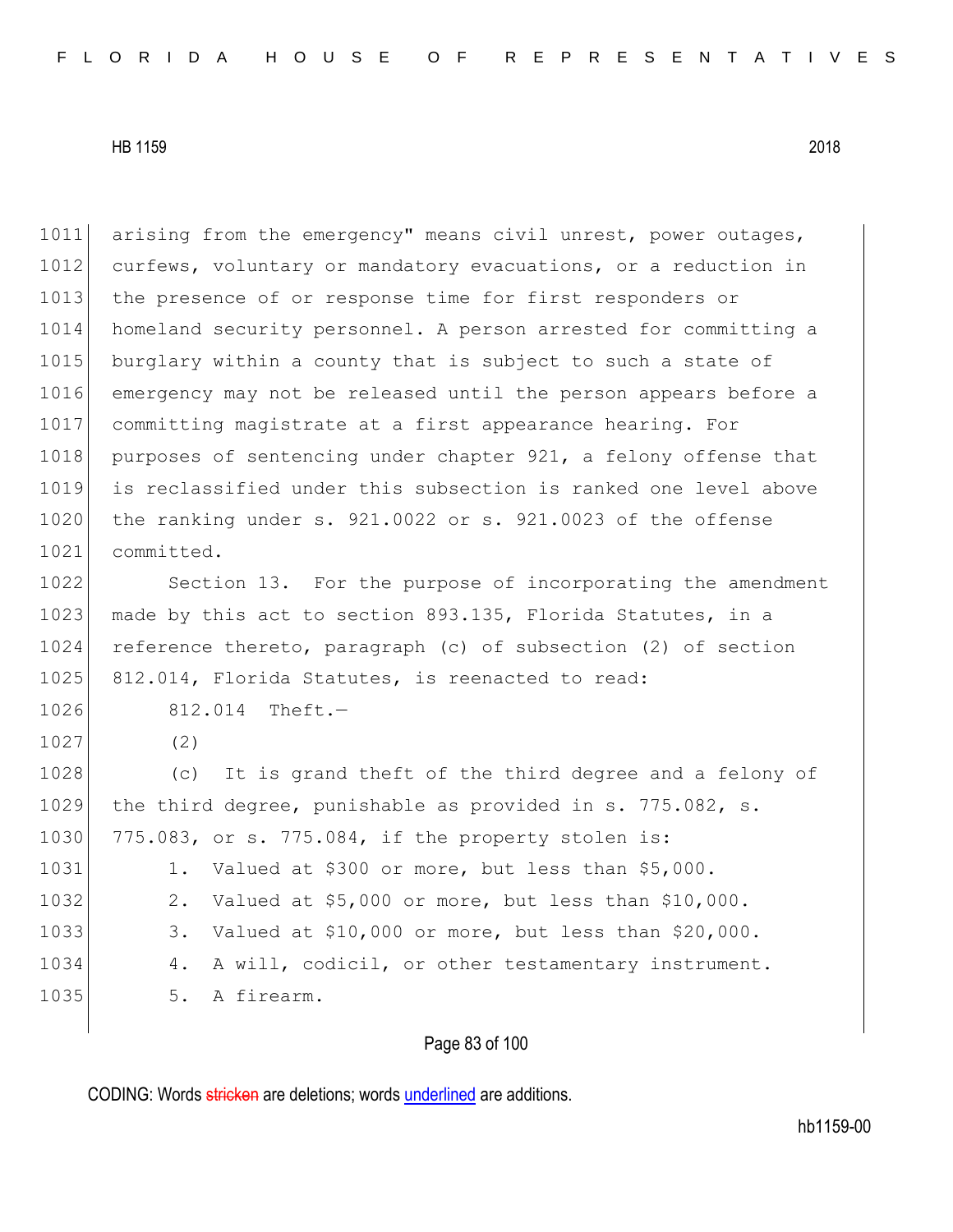| 1036 | A motor vehicle, except as provided in paragraph (a).<br>6.     |
|------|-----------------------------------------------------------------|
| 1037 | Any commercially farmed animal, including any animal of<br>7.   |
| 1038 | the equine, bovine, or swine class or other grazing animal; a   |
| 1039 | bee colony of a registered beekeeper; and aquaculture species   |
| 1040 | raised at a certified aquaculture facility. If the property     |
| 1041 | stolen is aquaculture species raised at a certified aquaculture |
| 1042 | facility, then a \$10,000 fine shall be imposed.                |
| 1043 | 8.<br>Any fire extinguisher.                                    |
| 1044 | Any amount of citrus fruit consisting of 2,000 or more<br>9.    |
| 1045 | individual pieces of fruit.                                     |
| 1046 | 10. Taken from a designated construction site identified        |
| 1047 | by the posting of a sign as provided for in s. $810.09(2)(d)$ . |
| 1048 | Any stop sign.<br>11.                                           |
| 1049 | Anhydrous ammonia.<br>12.                                       |
| 1050 | Any amount of a controlled substance as defined in s.<br>13.    |
| 1051 | 893.02. Notwithstanding any other law, separate judgments and   |
| 1052 | sentences for theft of a controlled substance under this        |
| 1053 | subparagraph and for any applicable possession of controlled    |
| 1054 | substance offense under s. 893.13 or trafficking in controlled  |
| 1055 | substance offense under s. 893.135 may be imposed when all such |
| 1056 | offenses involve the same amount or amounts of a controlled     |
| 1057 | substance.                                                      |
| 1058 |                                                                 |
| 1059 | However, if the property is stolen within a county that is      |
| 1060 | subject to a state of emergency declared by the Governor under  |
|      | Page 84 of 100                                                  |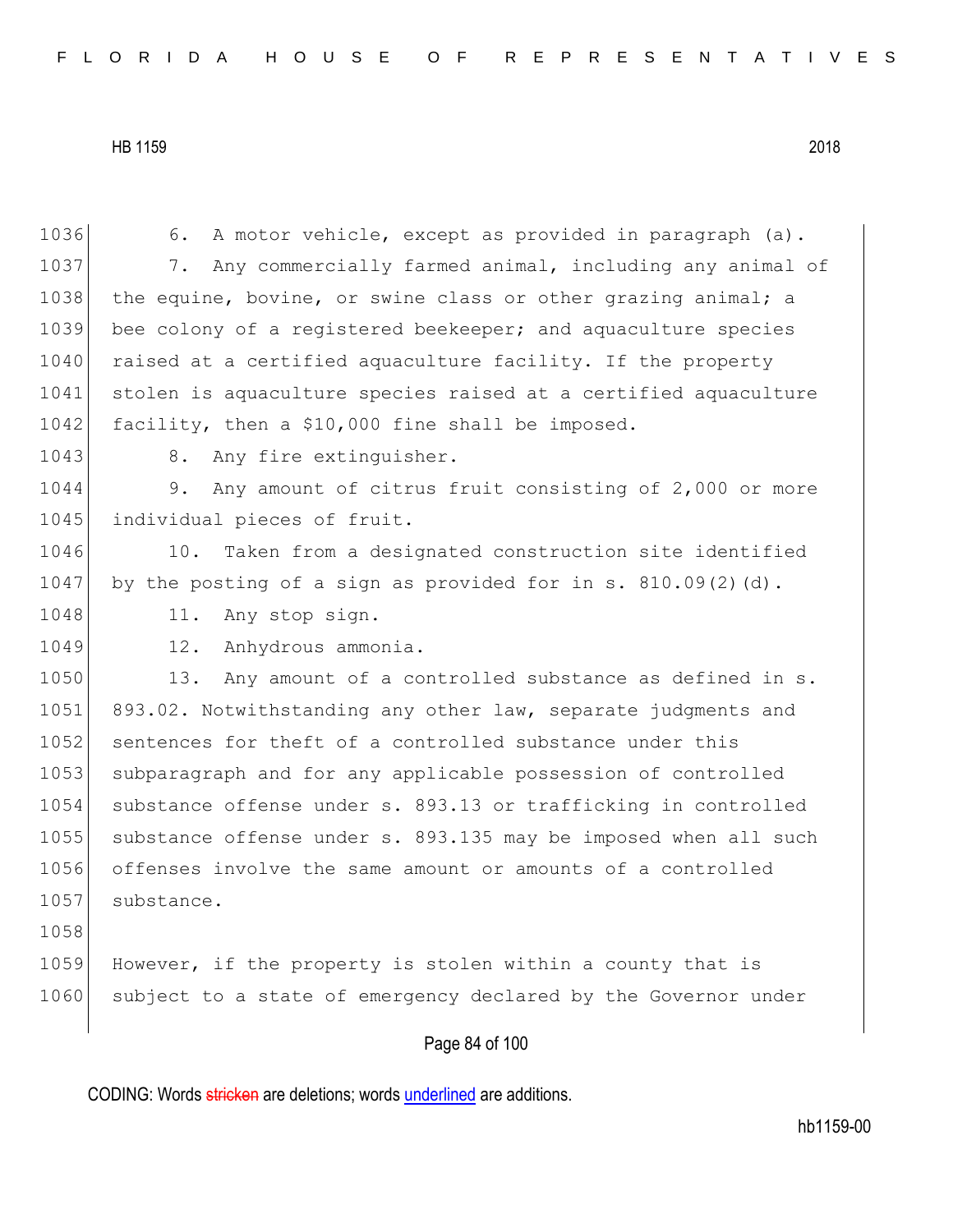1061 chapter 252, the property is stolen after the declaration of 1062 emergency is made, and the perpetration of the theft is 1063 facilitated by conditions arising from the emergency, the 1064 offender commits a felony of the second degree, punishable as 1065 provided in s. 775.082, s. 775.083, or s. 775.084, if the 1066 property is valued at \$5,000 or more, but less than \$10,000, as 1067 provided under subparagraph 2., or if the property is valued at 1068  $\mid$  \$10,000 or more, but less than \$20,000, as provided under 1069 subparagraph 3. As used in this paragraph, the term "conditions 1070 arising from the emergency" means civil unrest, power outages, 1071 curfews, voluntary or mandatory evacuations, or a reduction in 1072 the presence of or the response time for first responders or 1073 homeland security personnel. For purposes of sentencing under 1074 chapter 921, a felony offense that is reclassified under this 1075 paragraph is ranked one level above the ranking under s. 1076 921.0022 or s. 921.0023 of the offense committed.

1077 Section 14. For the purpose of incorporating the amendment 1078 made by this act to section 893.135, Florida Statutes, in 1079 references thereto, paragraph (c) of subsection (3) of section 1080 893.03, Florida Statutes, is reenacted to read:

1081 893.03 Standards and schedules.—The substances enumerated 1082 in this section are controlled by this chapter. The controlled 1083 substances listed or to be listed in Schedules I, II, III, IV, 1084 and V are included by whatever official, common, usual, 1085 chemical, trade name, or class designated. The provisions of

# Page 85 of 100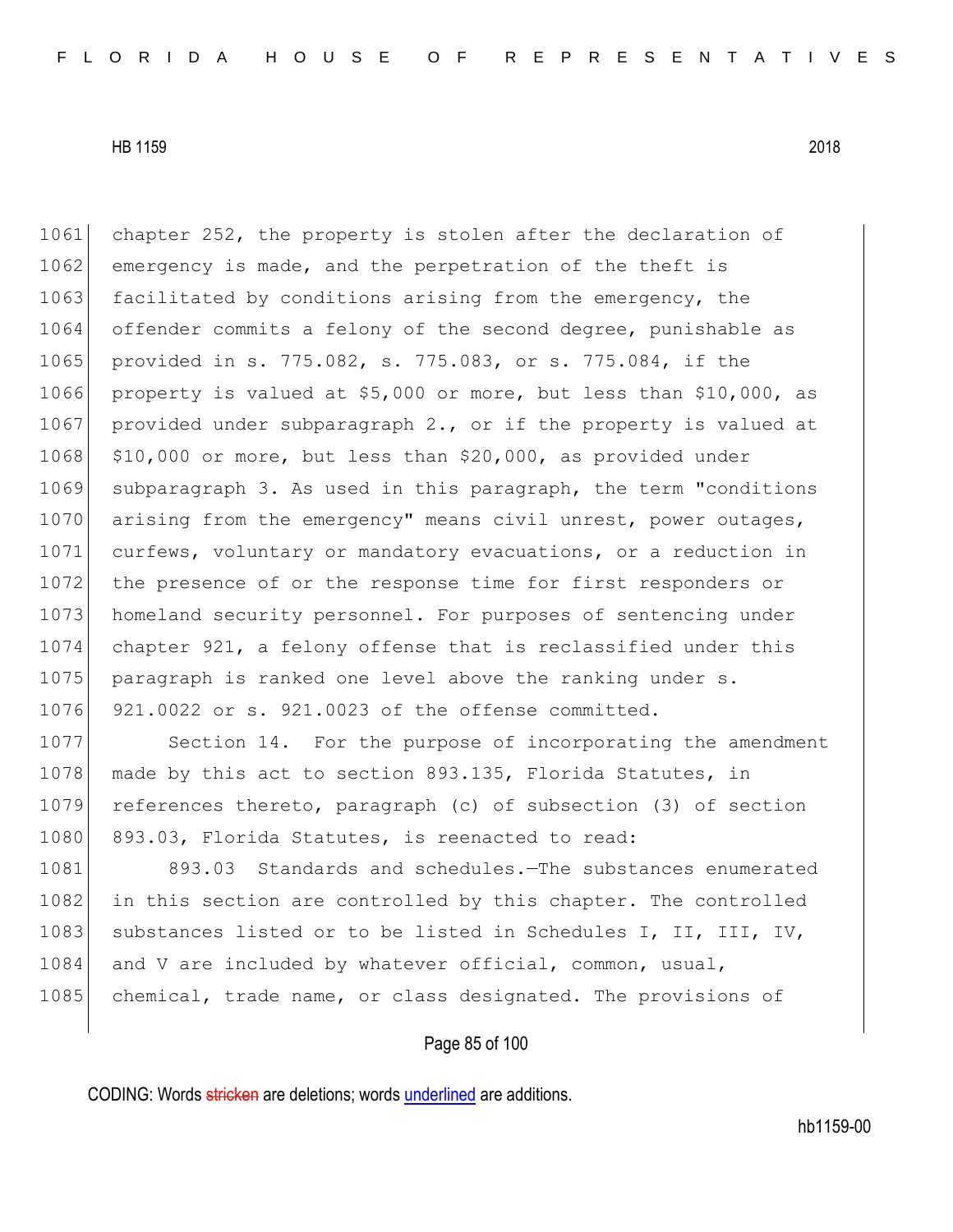1086 this section shall not be construed to include within any of the 1087 schedules contained in this section any excluded drugs listed 1088 within the purview of 21 C.F.R. s. 1308.22, styled "Excluded 1089 Substances"; 21 C.F.R. s. 1308.24, styled "Exempt Chemical 1090 Preparations"; 21 C.F.R. s. 1308.32, styled "Exempted" 1091 Prescription Products"; or 21 C.F.R. s. 1308.34, styled "Exempt 1092 Anabolic Steroid Products."

1093 (3) SCHEDULE III.—A substance in Schedule III has a 1094 potential for abuse less than the substances contained in 1095 Schedules I and II and has a currently accepted medical use in 1096 treatment in the United States, and abuse of the substance may 1097 lead to moderate or low physical dependence or high 1098 psychological dependence or, in the case of anabolic steroids, 1099 may lead to physical damage. The following substances are 1100 controlled in Schedule III:

1101 (c) Unless specifically excepted or unless listed in 1102 another schedule, any material, compound, mixture, or 1103 preparation containing limited quantities of any of the 1104 following controlled substances or any salts thereof:

1105 1. Not more than 1.8 grams of codeine per 100 milliliters 1106 or not more than 90 milligrams per dosage unit, with an equal or 1107 greater quantity of an isoquinoline alkaloid of opium.

1108 2. Not more than 1.8 grams of codeine per 100 milliliters 1109 or not more than 90 milligrams per dosage unit, with recognized 1110 therapeutic amounts of one or more active ingredients which are

# Page 86 of 100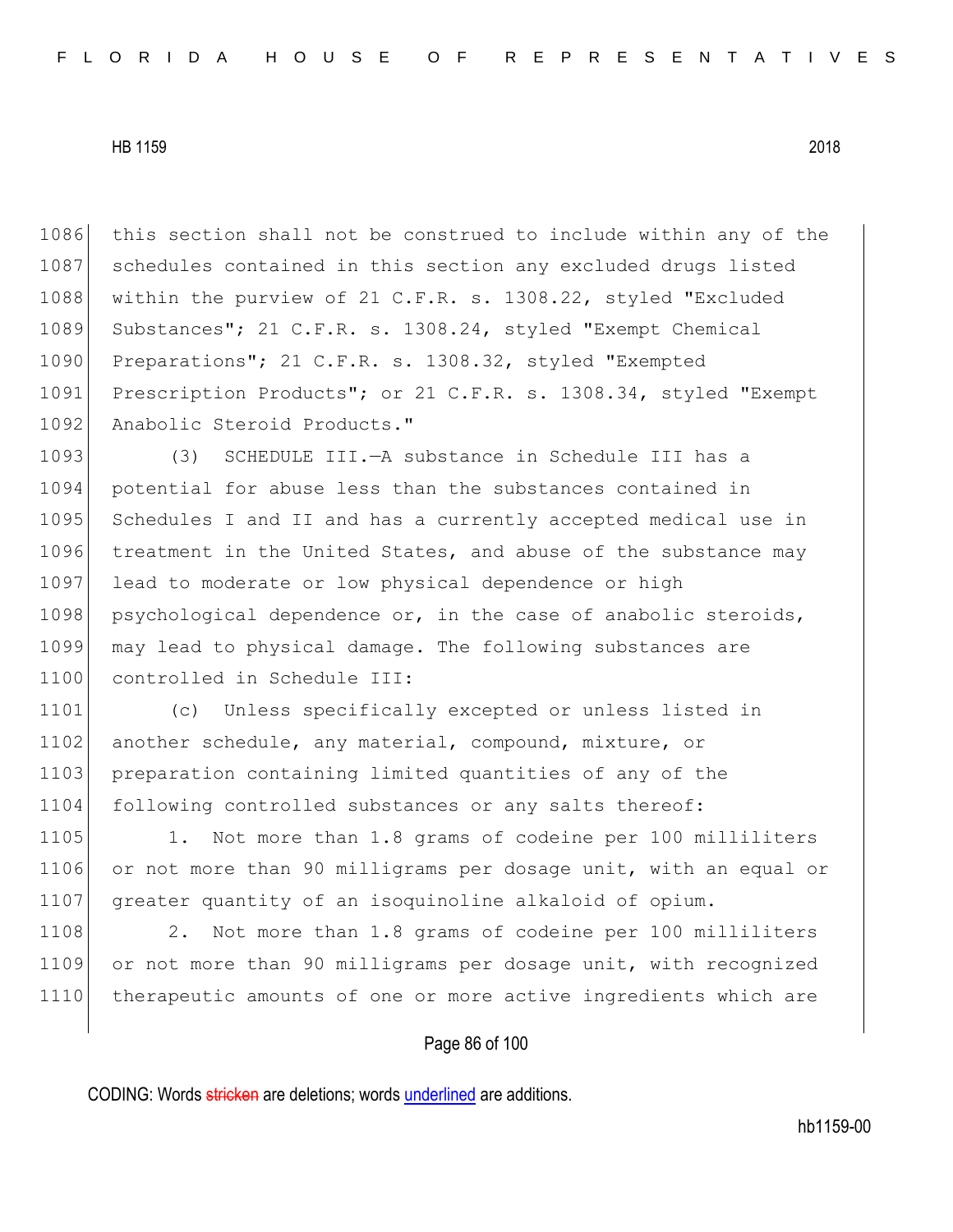1111 not controlled substances.

1112 3. Not more than 300 milligrams of hydrocodone per 100 1113 milliliters or not more than 15 milligrams per dosage unit, with 1114 a fourfold or greater quantity of an isoquinoline alkaloid of 1115 opium.

1116 4. Not more than 300 milligrams of hydrocodone per 100 1117 milliliters or not more than 15 milligrams per dosage unit, with 1118 recognized therapeutic amounts of one or more active ingredients 1119 that are not controlled substances.

1120 5. Not more than 1.8 grams of dihydrocodeine per 100 1121 milliliters or not more than 90 milligrams per dosage unit, with 1122 recognized therapeutic amounts of one or more active ingredients 1123 which are not controlled substances.

1124 6. Not more than 300 milligrams of ethylmorphine per 100 1125 milliliters or not more than 15 milligrams per dosage unit, with 1126 one or more active, nonnarcotic ingredients in recognized 1127 therapeutic amounts.

1128 7. Not more than 50 milligrams of morphine per 100 1129 milliliters or per 100 grams, with recognized therapeutic 1130 amounts of one or more active ingredients which are not 1131 controlled substances.

1132 1133 For purposes of charging a person with a violation of s. 893.135 1134 involving any controlled substance described in subparagraph 3. 1135 or subparagraph 4., the controlled substance is a Schedule III

# Page 87 of 100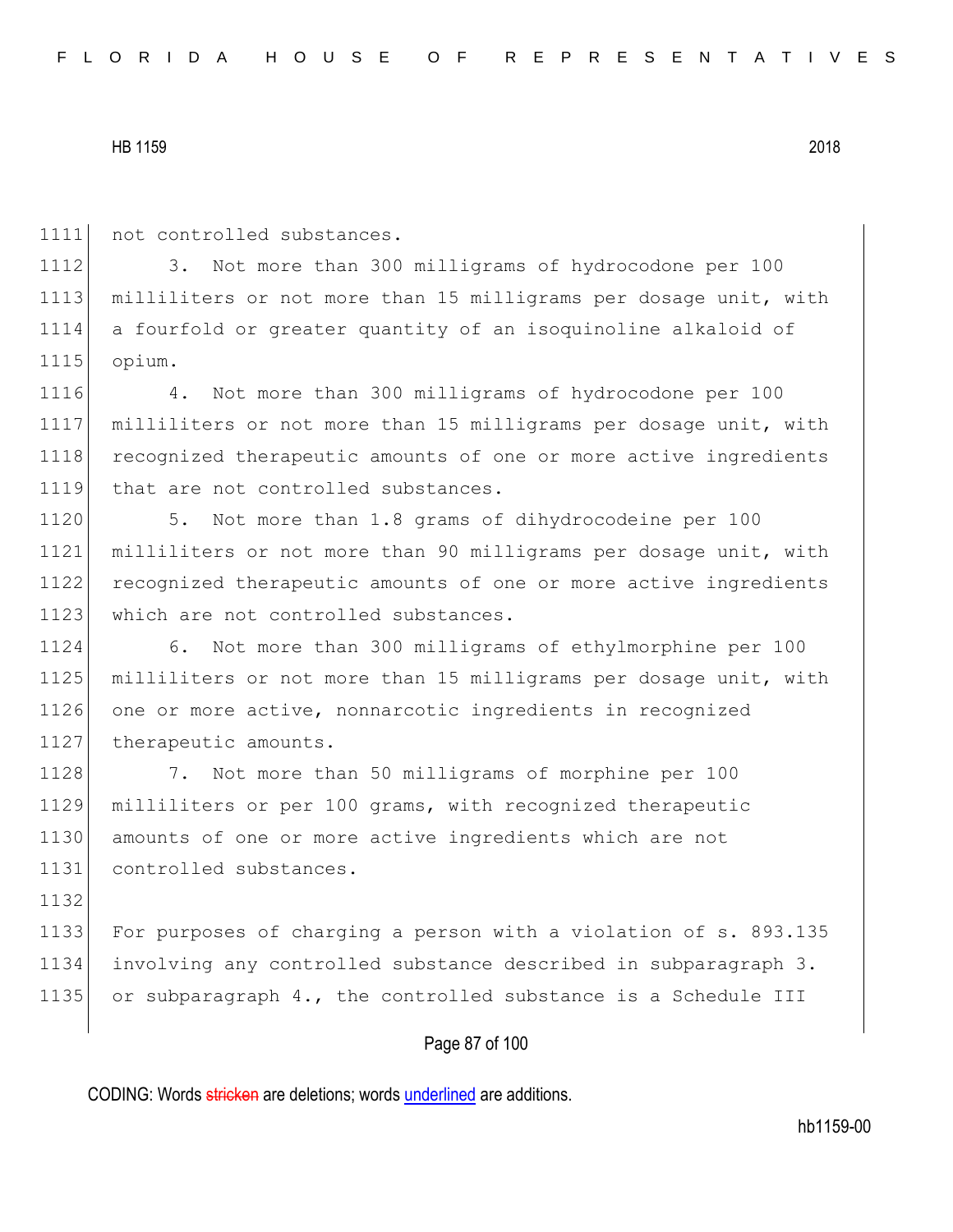1136 controlled substance pursuant to this paragraph but the weight 1137 of the controlled substance per milliliters or per dosage unit 1138 is not relevant to the charging of a violation of s. 893.135. 1139 The weight of the controlled substance shall be determined 1140 pursuant to s. 893.135(6). 1141 Section 15. For the purpose of incorporating the amendment 1142 made by this act to section 893.135, Florida Statutes, in 1143 references thereto, paragraph (d) of subsection (8) of section 1144 893.13, Florida Statutes, is reenacted to read: 1145 893.13 Prohibited acts; penalties.-1146 (8) 1147 (d) Notwithstanding paragraph (c), if a prescribing 1148 practitioner has violated paragraph (a) and received \$1,000 or 1149 more in payment for writing one or more prescriptions or, in the 1150 case of a prescription written for a controlled substance 1151 described in s. 893.135, has written one or more prescriptions 1152 for a quantity of a controlled substance which, individually or 1153 in the aggregate, meets the threshold for the offense of 1154 trafficking in a controlled substance under s. 893.135, the 1155 violation is reclassified as a felony of the second degree and 1156 ranked in level 4 of the Criminal Punishment Code. 1157 Section 16. For the purpose of incorporating the amendment 1158 made by this act to section 893.135, Florida Statutes, in 1159 references thereto, subsections (1) and (2) of section 893.1351, 1160 Florida Statutes, are reenacted to read:

## Page 88 of 100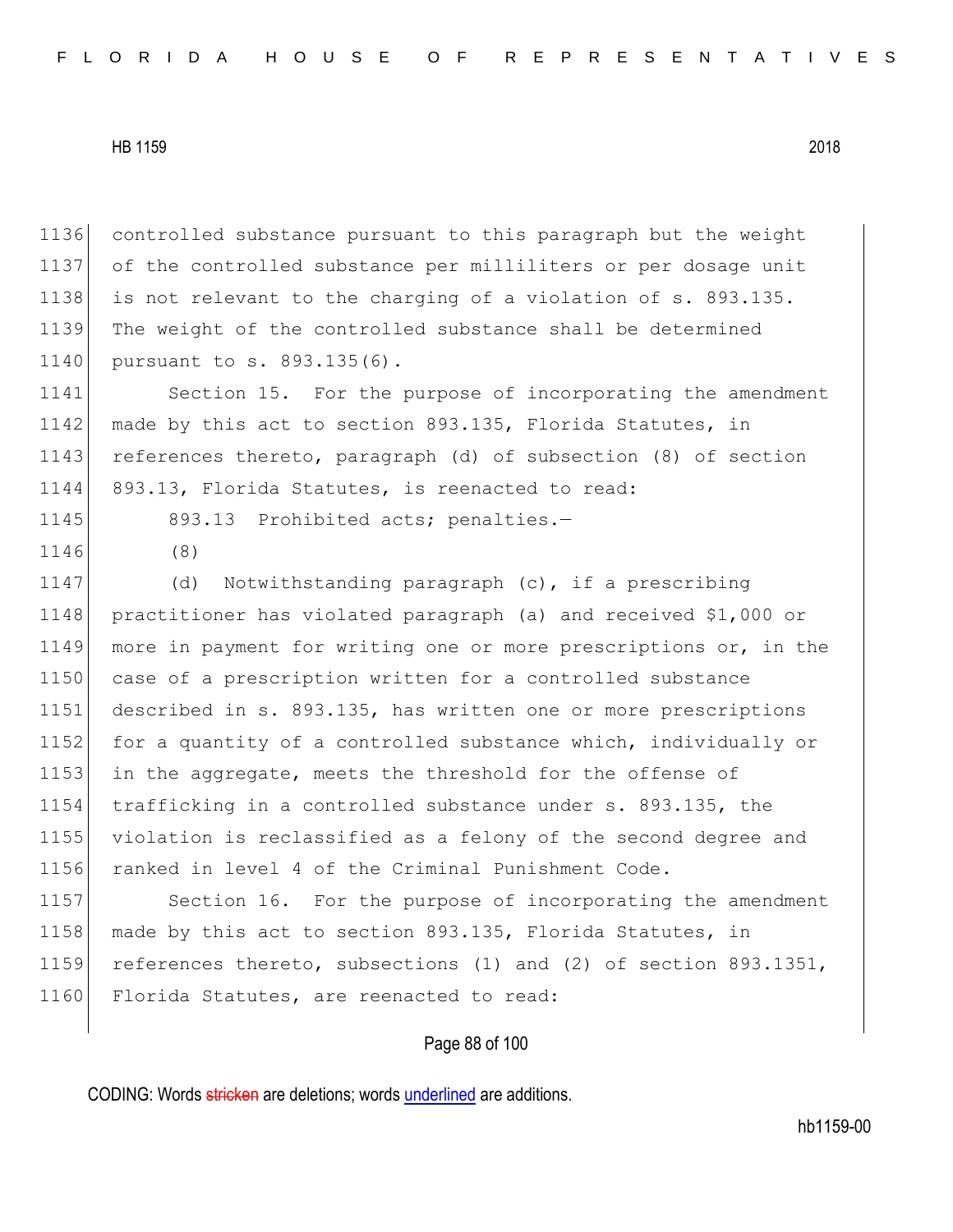1161 893.1351 Ownership, lease, rental, or possession for 1162  $\vert$  trafficking in or manufacturing a controlled substance.-

1163 (1) A person may not own, lease, or rent any place, 1164 structure, or part thereof, trailer, or other conveyance with 1165 the knowledge that the place, structure, trailer, or conveyance 1166 will be used for the purpose of trafficking in a controlled 1167 substance, as provided in s. 893.135; for the sale of a 1168 controlled substance, as provided in s. 893.13; or for the 1169 manufacture of a controlled substance intended for sale or 1170 distribution to another. A person who violates this subsection 1171 commits a felony of the third degree, punishable as provided in 1172 s. 775.082, s. 775.083, or s. 775.084.

1173 (2) A person may not knowingly be in actual or 1174 constructive possession of any place, structure, or part 1175 thereof, trailer, or other conveyance with the knowledge that 1176 the place, structure, or part thereof, trailer, or conveyance 1177 will be used for the purpose of trafficking in a controlled 1178 substance, as provided in s. 893.135; for the sale of a 1179 controlled substance, as provided in s. 893.13; or for the 1180 manufacture of a controlled substance intended for sale or 1181 distribution to another. A person who violates this subsection 1182 commits a felony of the second degree, punishable as provided in 1183 s. 775.082, s. 775.083, or s. 775.084.

1184 Section 17. For the purpose of incorporating the amendment 1185 made by this act to section 893.135, Florida Statutes, in a

# Page 89 of 100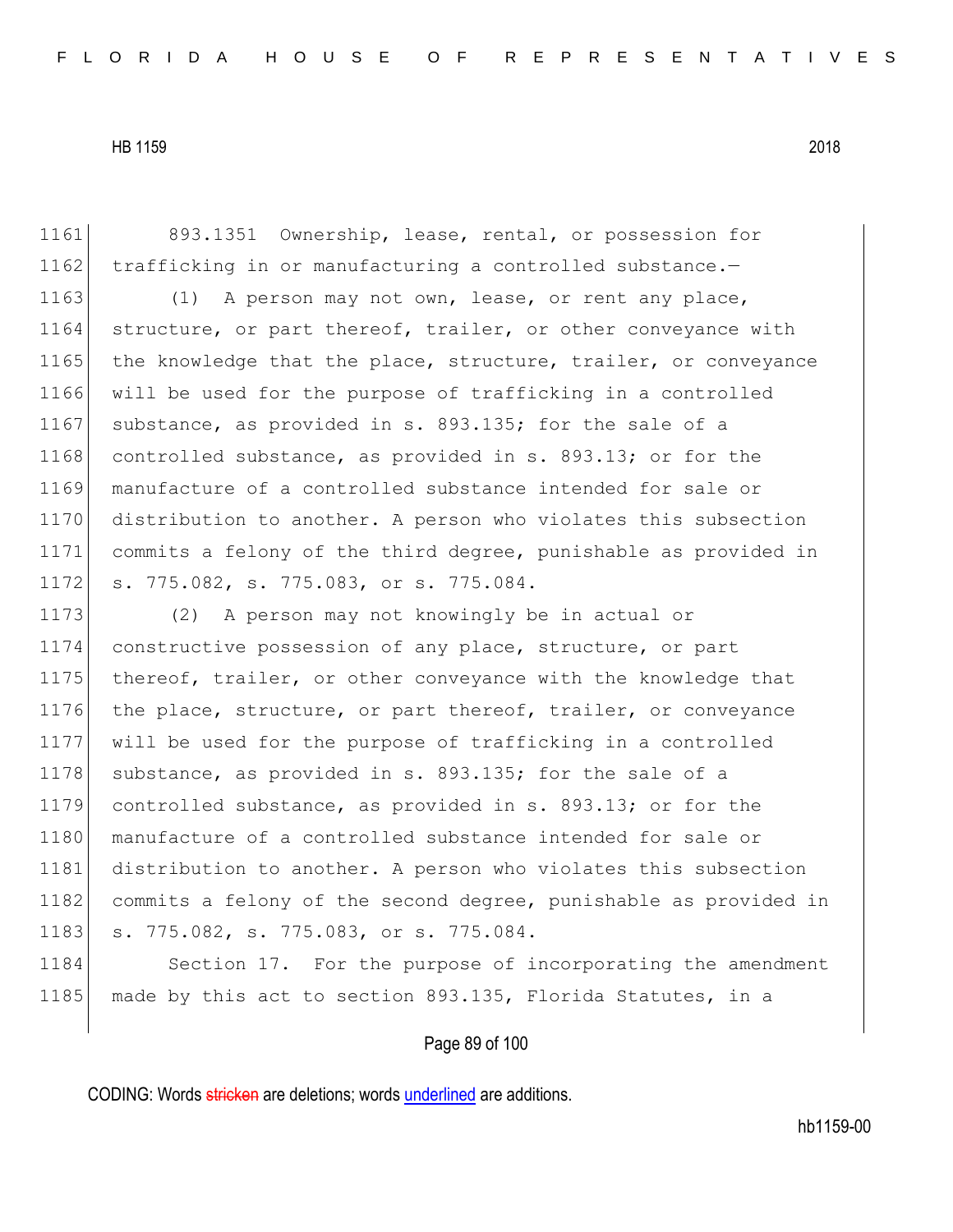1186 reference thereto, section 903.133, Florida Statutes, is 1187 reenacted to read: 1188 903.133 Bail on appeal; prohibited for certain felony 1189 convictions.—Notwithstanding the provisions of s. 903.132, no 1190 person adjudged quilty of a felony of the first degree for a 1191 violation of s. 782.04(2) or (3), s. 787.01, s. 794.011(4), s. 1192 806.01, s. 893.13, or s. 893.135, or adjudged guilty of a 1193 violation of s. 794.011(2) or  $(3)$ , shall be admitted to bail 1194 pending review either by posttrial motion or appeal. 1195 Section 18. For the purpose of incorporating the amendment 1196 made by this act to section 893.135, Florida Statutes, in a 1197 reference thereto, paragraph (c) of subsection (4) of section 1198 907.041, Florida Statutes, is reenacted to read: 1199 907.041 Pretrial detention and release.-1200 (4) PRETRIAL DETENTION.-1201 (c) The court may order pretrial detention if it finds a 1202 substantial probability, based on a defendant's past and present 1203 patterns of behavior, the criteria in s. 903.046, and any other 1204 relevant facts, that any of the following circumstances exist: 1205 1. The defendant has previously violated conditions of 1206 release and that no further conditions of release are reasonably 1207 likely to assure the defendant's appearance at subsequent 1208 proceedings; 1209 2. The defendant, with the intent to obstruct the judicial 1210 process, has threatened, intimidated, or injured any victim,

Page 90 of 100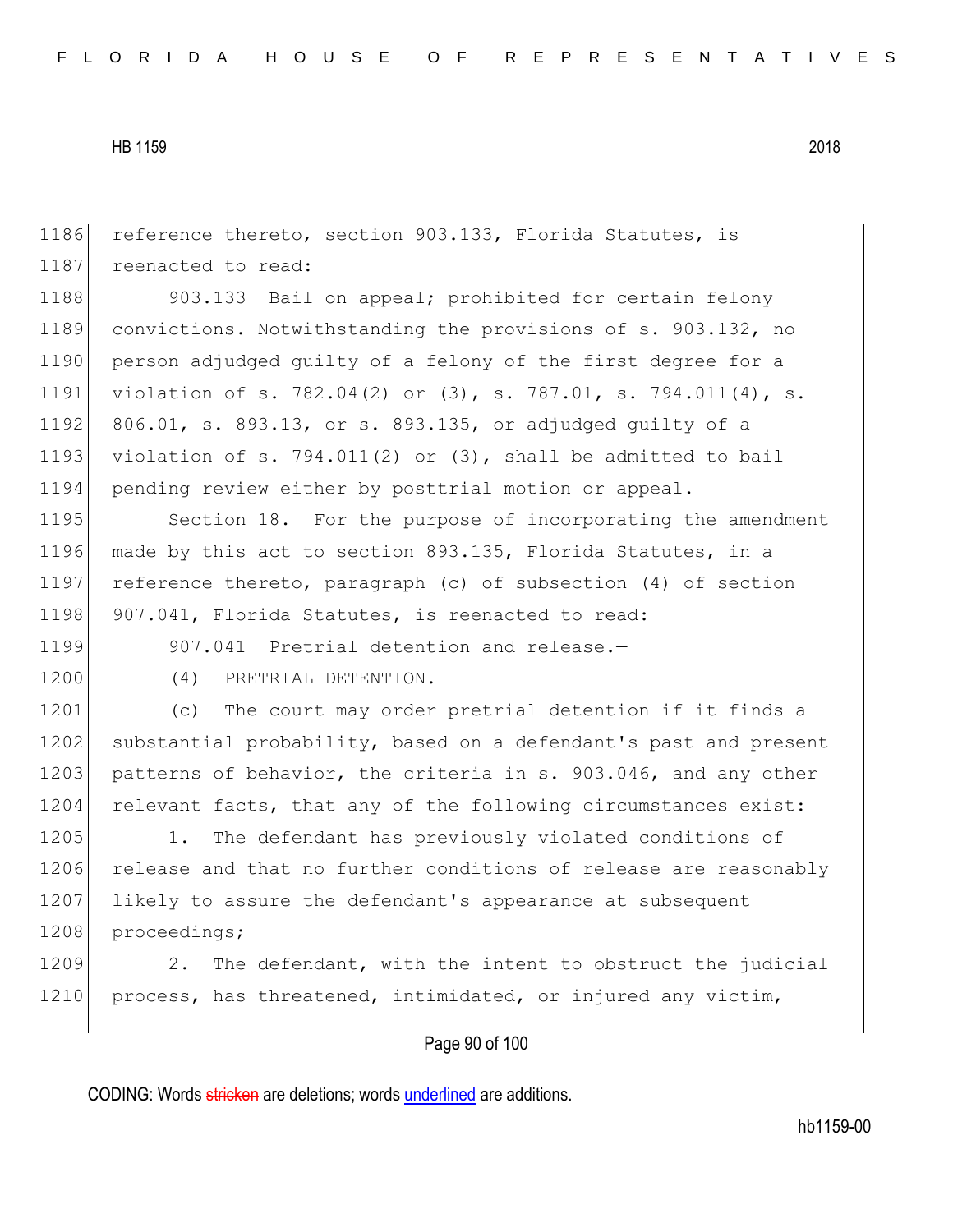1211 potential witness, juror, or judicial officer, or has attempted 1212 or conspired to do so, and that no condition of release will 1213 reasonably prevent the obstruction of the judicial process;

1214 3. The defendant is charged with trafficking in controlled 1215 substances as defined by s. 893.135, that there is a substantial 1216 probability that the defendant has committed the offense, and 1217 that no conditions of release will reasonably assure the 1218 defendant's appearance at subsequent criminal proceedings;

1219 4. The defendant is charged with DUI manslaughter, as 1220 defined by s. 316.193, and that there is a substantial 1221 probability that the defendant committed the crime and that the 1222 defendant poses a threat of harm to the community; conditions 1223 that would support a finding by the court pursuant to this 1224 subparagraph that the defendant poses a threat of harm to the 1225 community include, but are not limited to, any of the following:

1226 **a.** The defendant has previously been convicted of any 1227 crime under s. 316.193, or of any crime in any other state or 1228 territory of the United States that is substantially similar to 1229 any crime under s. 316.193;

1230 b. The defendant was driving with a suspended driver 1231 license when the charged crime was committed; or

1232 c. The defendant has previously been found guilty of, or 1233 has had adjudication of quilt withheld for, driving while the 1234 defendant's driver license was suspended or revoked in violation 1235 of s. 322.34;

# Page 91 of 100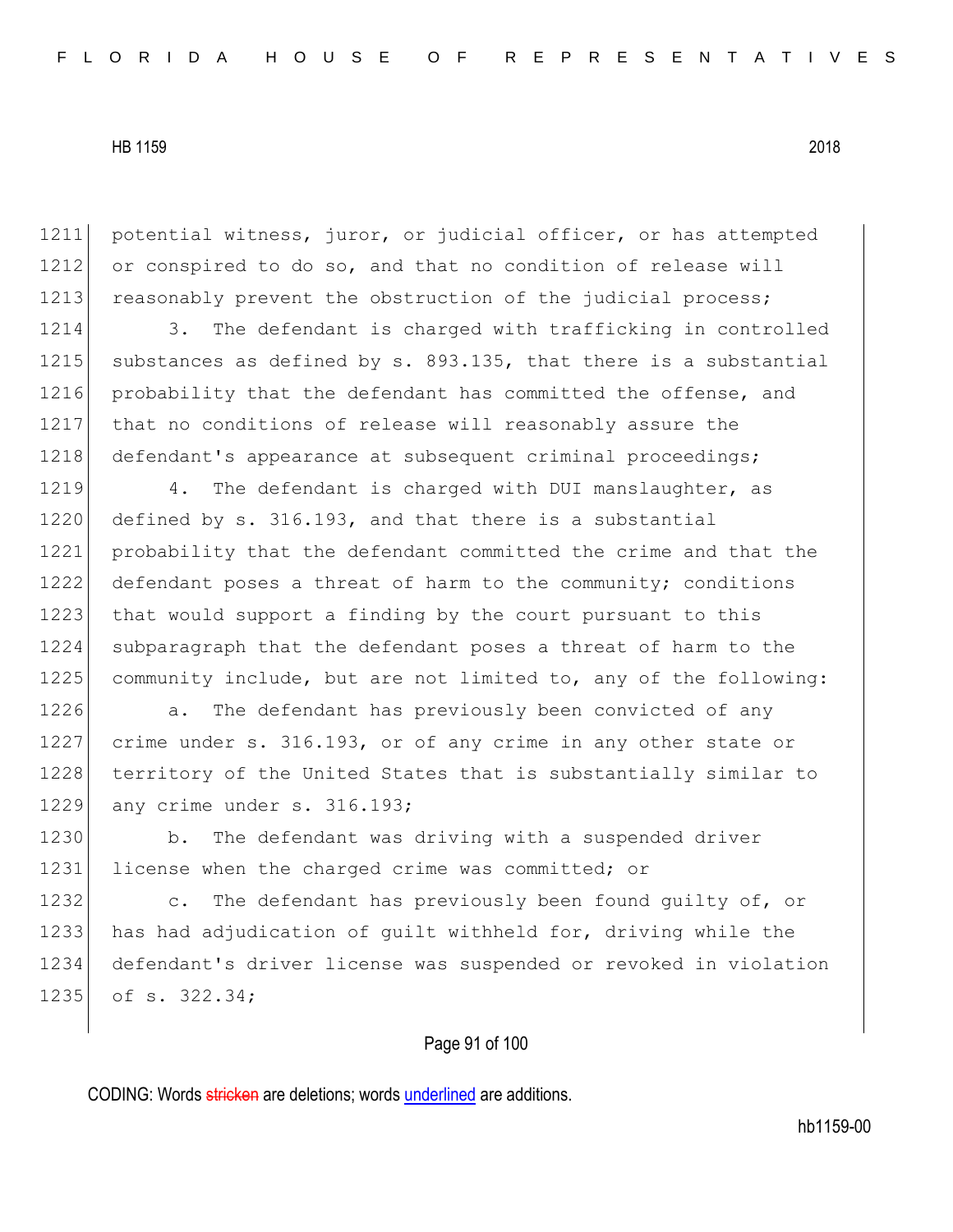1236 5. The defendant poses the threat of harm to the 1237 community. The court may so conclude, if it finds that the 1238 defendant is presently charged with a dangerous crime, that 1239 there is a substantial probability that the defendant committed 1240 such crime, that the factual circumstances of the crime indicate 1241 a disregard for the safety of the community, and that there are 1242 no conditions of release reasonably sufficient to protect the 1243 community from the risk of physical harm to persons;

1244 6. The defendant was on probation, parole, or other 1245 release pending completion of sentence or on pretrial release 1246 for a dangerous crime at the time the current offense was 1247 committed;

1248 7. The defendant has violated one or more conditions of 1249 pretrial release or bond for the offense currently before the 1250 court and the violation, in the discretion of the court, 1251 supports a finding that no conditions of release can reasonably 1252 protect the community from risk of physical harm to persons or 1253 assure the presence of the accused at trial; or

1254 8.a. The defendant has ever been sentenced pursuant to s. 1255 775.082(9) or s. 775.084 as a prison releasee reoffender, 1256 habitual violent felony offender, three-time violent felony 1257 offender, or violent career criminal, or the state attorney 1258 files a notice seeking that the defendant be sentenced pursuant 1259 to s. 775.082(9) or s. 775.084, as a prison releasee reoffender, 1260 habitual violent felony offender, three-time violent felony

# Page 92 of 100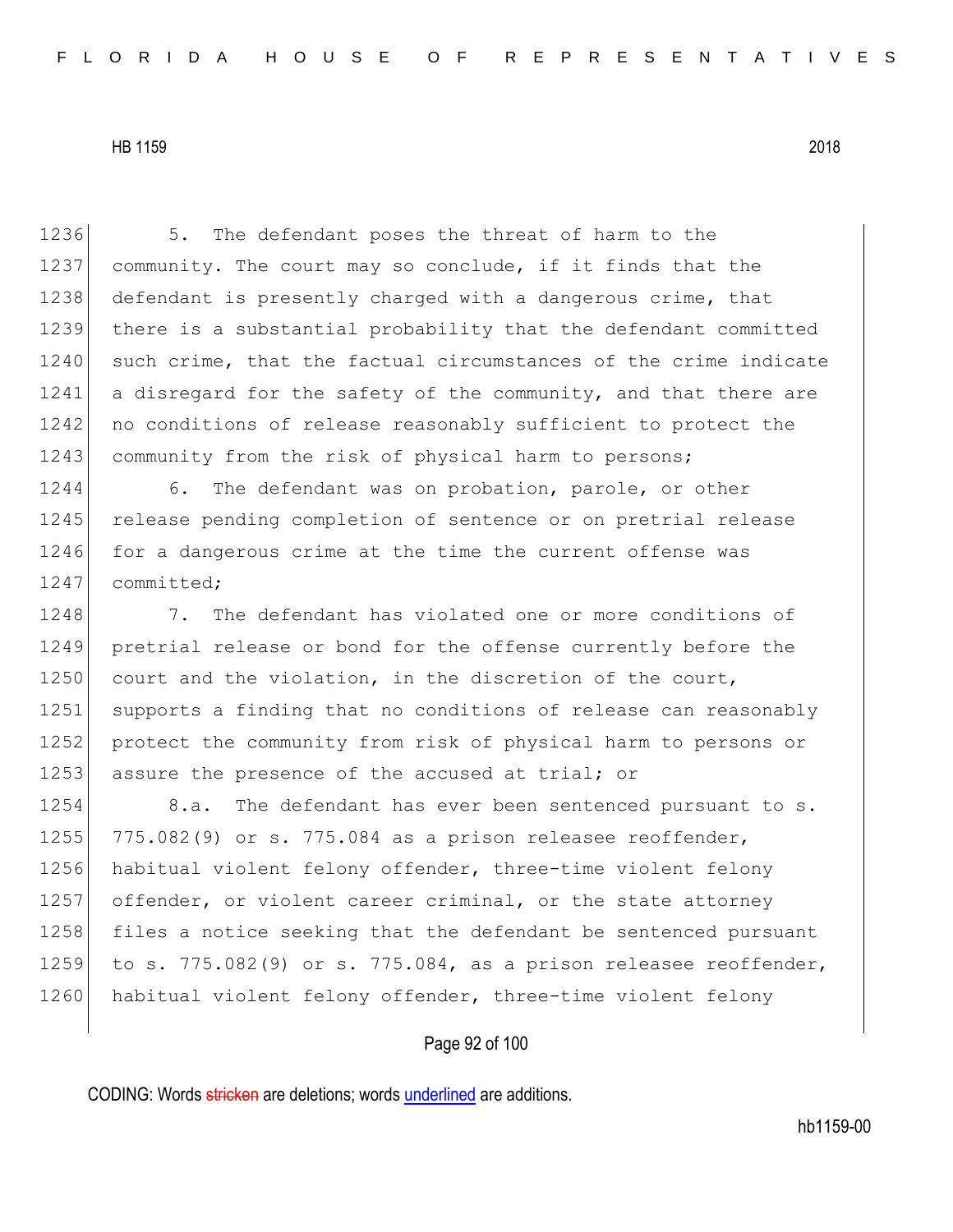|  |  |  |  |  |  |  |  |  |  | FLORIDA HOUSE OF REPRESENTATIVES |  |  |  |  |  |  |  |  |  |  |  |  |  |  |  |  |
|--|--|--|--|--|--|--|--|--|--|----------------------------------|--|--|--|--|--|--|--|--|--|--|--|--|--|--|--|--|
|--|--|--|--|--|--|--|--|--|--|----------------------------------|--|--|--|--|--|--|--|--|--|--|--|--|--|--|--|--|

Page 93 of 100 1261 offender, or violent career criminal; 1262 b. There is a substantial probability that the defendant 1263 committed the offense; and 1264 c. There are no conditions of release that can reasonably 1265 protect the community from risk of physical harm or ensure the 1266 presence of the accused at trial. 1267 Section 19. For the purpose of incorporating the amendment 1268 made by this act to section 893.135, Florida Statutes, in a 1269 reference thereto, paragraph (b) of subsection (1) of section 1270 921.0024, Florida Statutes, is reenacted to read: 1271 921.0024 Criminal Punishment Code; worksheet computations; 1272 scoresheets.- $1273$  (1) 1274 (b) WORKSHEET KEY: 1275 1276 Legal status points are assessed when any form of legal status 1277 existed at the time the offender committed an offense before the 1278 court for sentencing. Four (4) sentence points are assessed for 1279 an offender's legal status. 1280 1281 Community sanction violation points are assessed when a 1282 community sanction violation is before the court for sentencing. 1283 Six (6) sentence points are assessed for each community sanction 1284 violation and each successive community sanction violation, 1285 unless any of the following apply: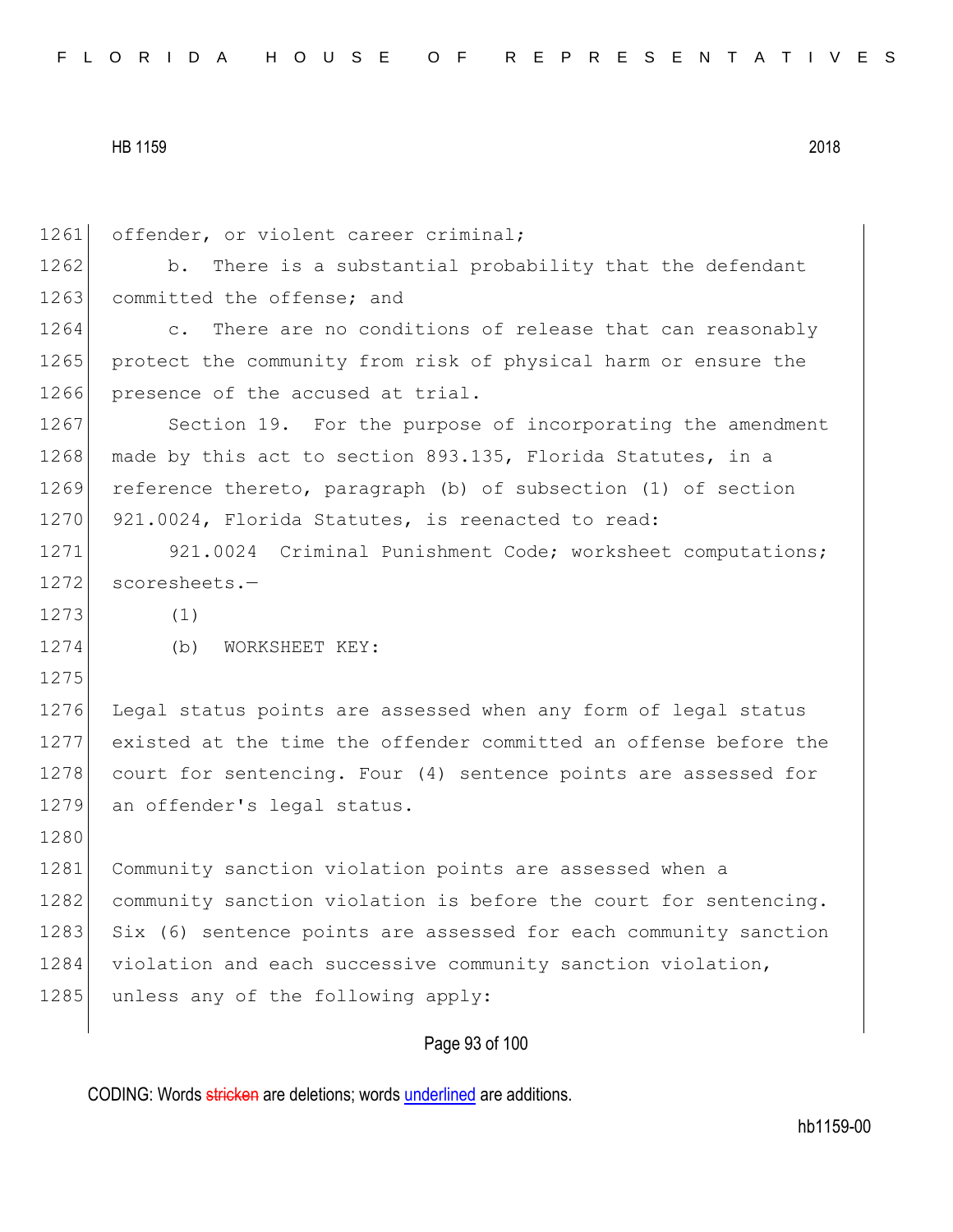Page 94 of 100 1286 1. If the community sanction violation includes a new 1287 felony conviction before the sentencing court, twelve (12) 1288 community sanction violation points are assessed for the 1289 violation, and for each successive community sanction violation 1290 involving a new felony conviction. 1291 2. If the community sanction violation is committed by a 1292 violent felony offender of special concern as defined in s. 1293 948.06: 1294 a. Twelve (12) community sanction violation points are 1295 assessed for the violation and for each successive violation of 1296 felony probation or community control where: 1297 I. The violation does not include a new felony conviction; 1298 and 1299 II. The community sanction violation is not based solely 1300 on the probationer or offender's failure to pay costs or fines 1301 or make restitution payments. 1302 b. Twenty-four (24) community sanction violation points 1303 are assessed for the violation and for each successive violation 1304 of felony probation or community control where the violation 1305 includes a new felony conviction. 1306 1307 Multiple counts of community sanction violations before the 1308 sentencing court shall not be a basis for multiplying the 1309 assessment of community sanction violation points. 1310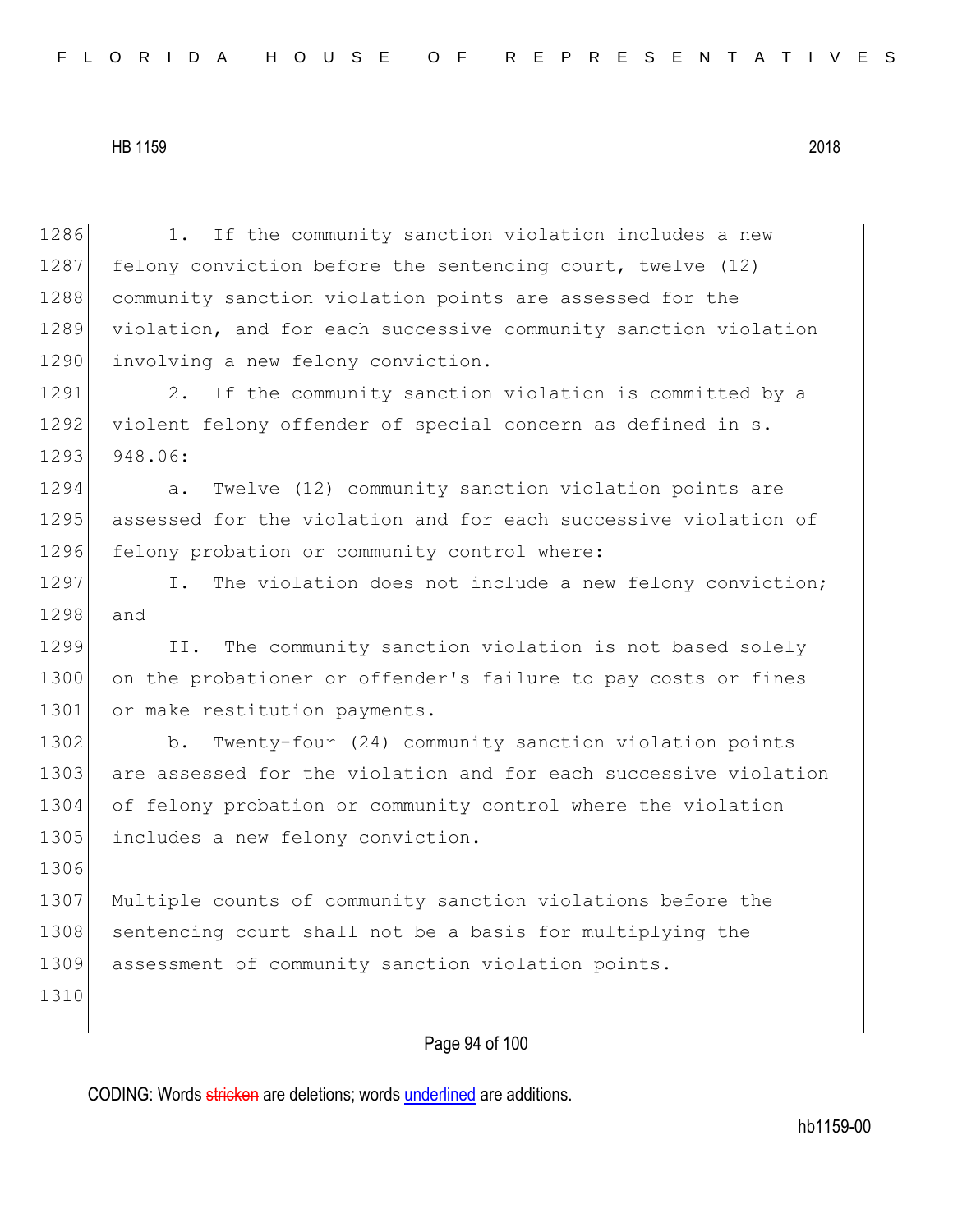1311 Prior serious felony points: If the offender has a primary 1312 offense or any additional offense ranked in level 8, level 9, or 1313 level 10, and one or more prior serious felonies, a single 1314 assessment of thirty (30) points shall be added. For purposes of 1315 this section, a prior serious felony is an offense in the 1316 offender's prior record that is ranked in level 8, level 9, or 1317 level 10 under s. 921.0022 or s. 921.0023 and for which the 1318 offender is serving a sentence of confinement, supervision, or 1319 other sanction or for which the offender's date of release from 1320 confinement, supervision, or other sanction, whichever is later, 1321 is within 3 years before the date the primary offense or any 1322 additional offense was committed. 1323 1324 Prior capital felony points: If the offender has one or more 1325 prior capital felonies in the offender's criminal record, points 1326 shall be added to the subtotal sentence points of the offender 1327 equal to twice the number of points the offender receives for 1328 the primary offense and any additional offense. A prior capital 1329 felony in the offender's criminal record is a previous capital 1330 felony offense for which the offender has entered a plea of nolo 1331 contendere or quilty or has been found quilty; or a felony in 1332 another jurisdiction which is a capital felony in that 1333 jurisdiction, or would be a capital felony if the offense were 1334 committed in this state. 1335

# Page 95 of 100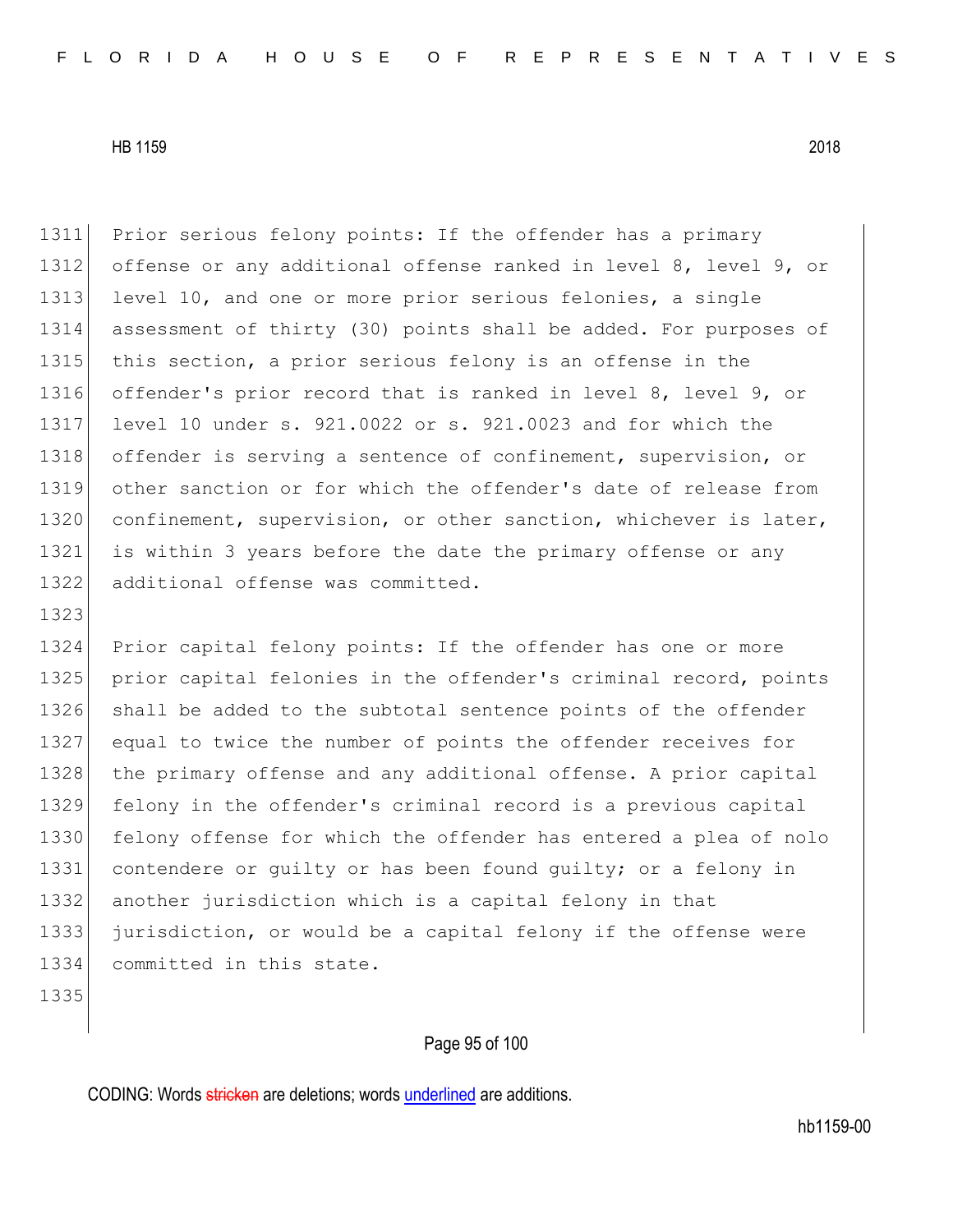|      | Page 96 of 100                                                      |
|------|---------------------------------------------------------------------|
| 1360 | $775.0823(2)$ , $(3)$ , or $(4)$ , the subtotal sentence points are |
| 1359 | violation of the Law Enforcement Protection Act under s.            |
| 1358 | Law enforcement protection: If the primary offense is a             |
| 1357 |                                                                     |
| 1356 | substantial assistance as described in $s. 893.135(4)$ .            |
| 1355 | a level 7 or level 8 offense, if the offender provides              |
| 1354 | court to reduce or suspend the sentence of a person convicted of    |
| 1353 | offense, by 1.5. The state attorney may move the sentencing         |
| 1352 | at the discretion of the court, for a level 7 or level 8            |
| 1351 | under s. 893.135, the subtotal sentence points are multiplied,      |
| 1350 | Drug trafficking: If the primary offense is drug trafficking        |
| 1349 |                                                                     |
| 1348 | Sentencing multipliers:                                             |
| 1347 |                                                                     |
| 1346 | sentence points are assessed.                                       |
| 1345 | gun as defined in s. 790.001(9), an additional twenty-five $(25)$   |
| 1344 | semiautomatic firearm as defined in s. 775.087(3) or a machine      |
| 1343 | s. 775.087(3) while having in his or her possession a               |
| 1342 | attempting to commit any felony other than those enumerated in      |
| 1341 | assessed; or if the offender is convicted of committing or          |
| 1340 | s. 790.001(6), an additional eighteen (18) sentence points are      |
| 1339 | while having in his or her possession: a firearm as defined in      |
| 1338 | commit any felony other than those enumerated in s. 775.087(2)      |
| 1337 | If the offender is convicted of committing or attempting to         |
| 1336 | Possession of a firearm, semiautomatic firearm, or machine qun:     |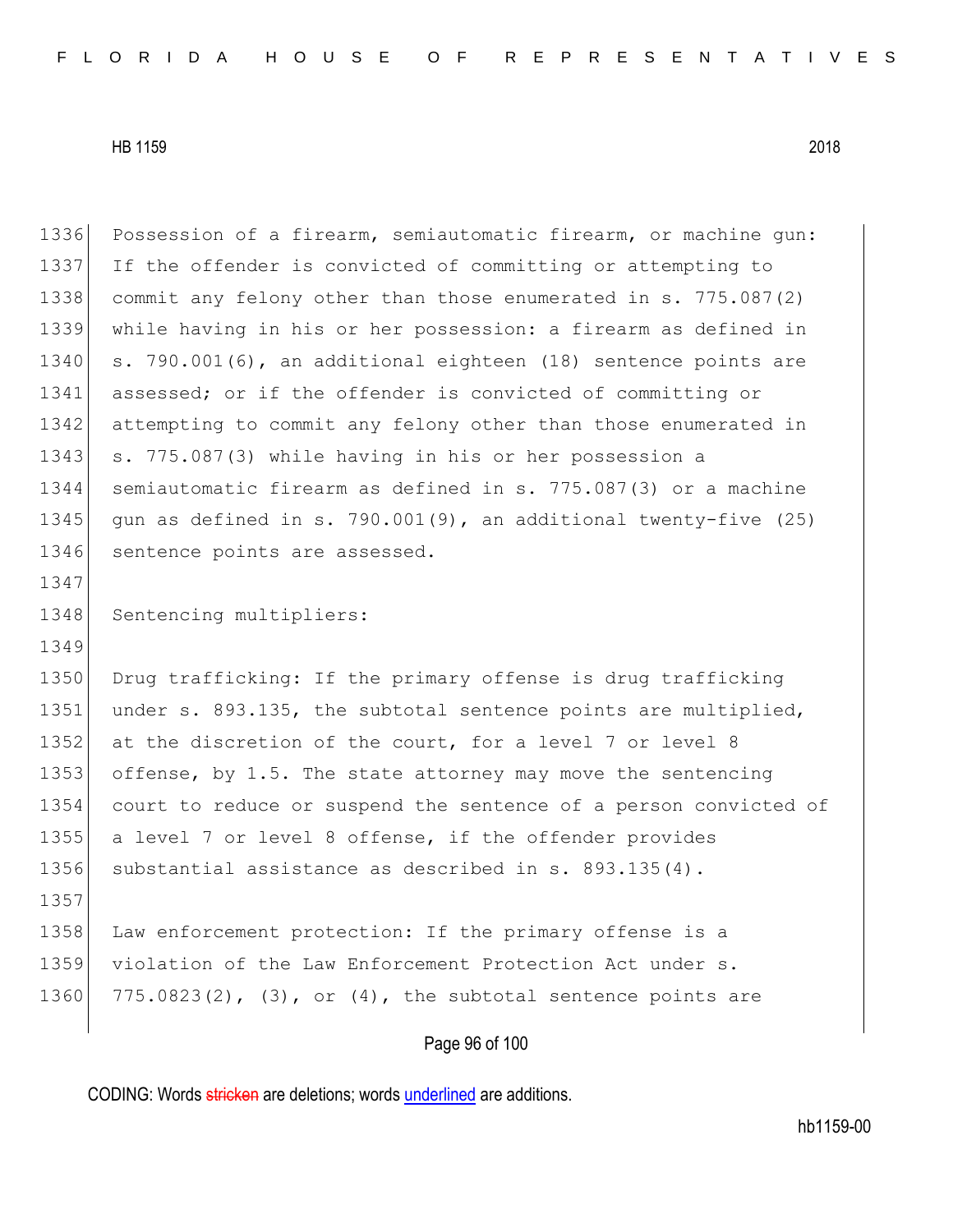1361 multiplied by 2.5. If the primary offense is a violation of s. 1362 775.0823(5), (6), (7), (8), or (9), the subtotal sentence points 1363 are multiplied by 2.0. If the primary offense is a violation of 1364 s. 784.07(3) or s. 775.0875(1), or of the Law Enforcement 1365 Protection Act under s. 775.0823(10) or (11), the subtotal 1366 sentence points are multiplied by 1.5. 1367 1368 Grand theft of a motor vehicle: If the primary offense is grand 1369 theft of the third degree involving a motor vehicle and in the 1370 offender's prior record, there are three or more grand thefts of 1371 the third degree involving a motor vehicle, the subtotal 1372 sentence points are multiplied by 1.5. 1373 1374 Offense related to a criminal gang: If the offender is convicted 1375 of the primary offense and committed that offense for the 1376 purpose of benefiting, promoting, or furthering the interests of 1377 a criminal gang as defined in s. 874.03, the subtotal sentence 1378 points are multiplied by 1.5. If applying the multiplier results 1379 in the lowest permissible sentence exceeding the statutory 1380 maximum sentence for the primary offense under chapter 775, the 1381 court may not apply the multiplier and must sentence the 1382 defendant to the statutory maximum sentence. 1383 1384 Domestic violence in the presence of a child: If the offender is 1385 convicted of the primary offense and the primary offense is a

# Page 97 of 100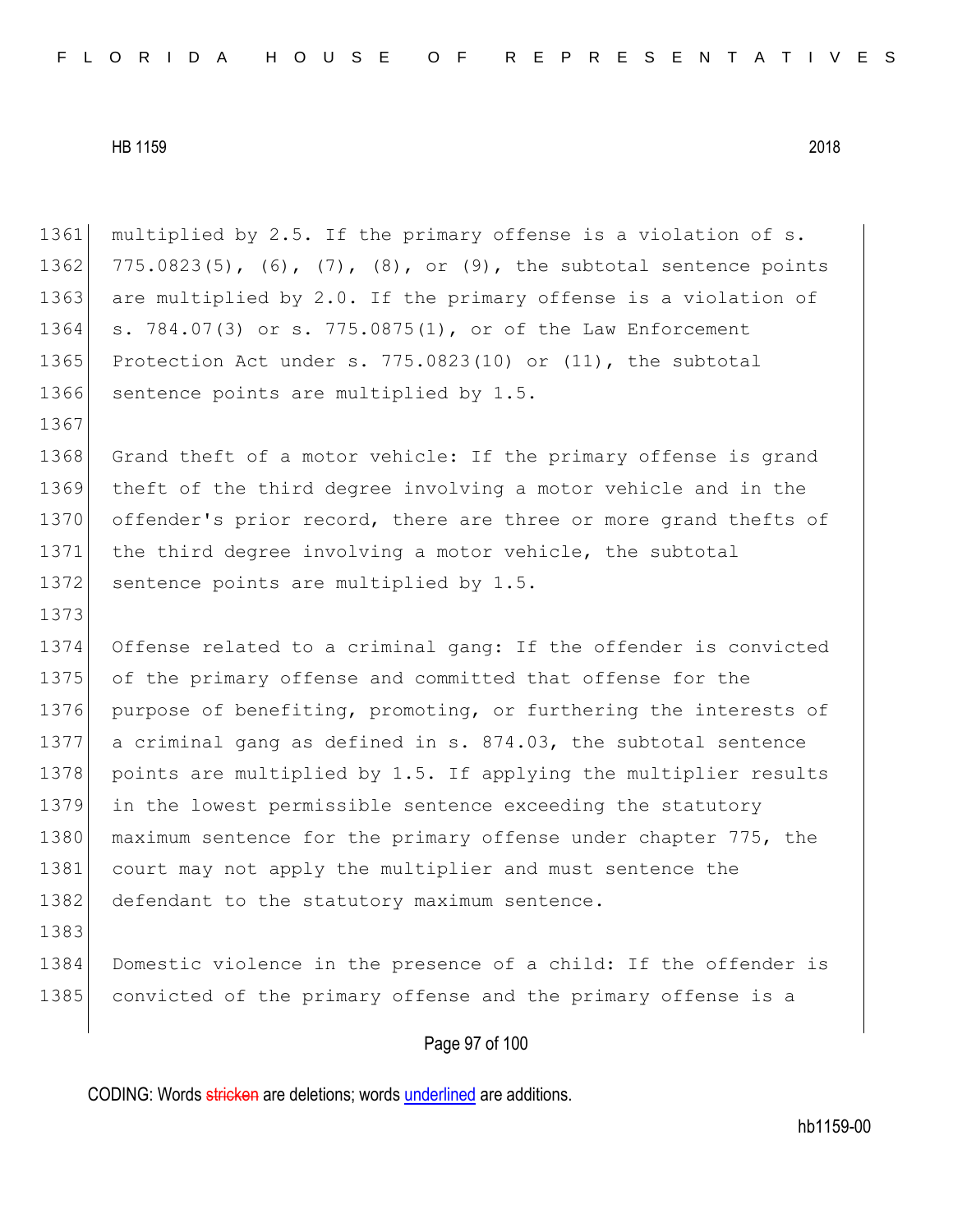1391

1386 crime of domestic violence, as defined in s. 741.28, which was 1387 committed in the presence of a child under 16 years of age who 1388 is a family or household member as defined in s. 741.28(3) with 1389 the victim or perpetrator, the subtotal sentence points are 1390 multiplied by 1.5.

1392 Adult-on-minor sex offense: If the offender was 18 years of age 1393 or older and the victim was younger than 18 years of age at the 1394 time the offender committed the primary offense, and if the 1395 primary offense was an offense committed on or after October 1, 1396 2014, and is a violation of s. 787.01(2) or s. 787.02(2), if the 1397 violation involved a victim who was a minor and, in the course 1398 of committing that violation, the defendant committed a sexual 1399 battery under chapter 794 or a lewd act under s. 800.04 or s. 1400 847.0135(5) against the minor; s. 787.01(3)(a)2. or 3.; s. 1401 787.02(3)(a)2. or 3.; s. 794.011, excluding s. 794.011(10); s. 1402 800.04; or s. 847.0135(5), the subtotal sentence points are 1403 multiplied by 2.0. If applying the multiplier results in the 1404 lowest permissible sentence exceeding the statutory maximum 1405 sentence for the primary offense under chapter 775, the court 1406 may not apply the multiplier and must sentence the defendant to 1407 the statutory maximum sentence.

1408 Section 20. For the purpose of incorporating the amendment 1409 made by this act to section 893.135, Florida Statutes, in a 1410 reference thereto, subsection (9) of section 921.141, Florida

## Page 98 of 100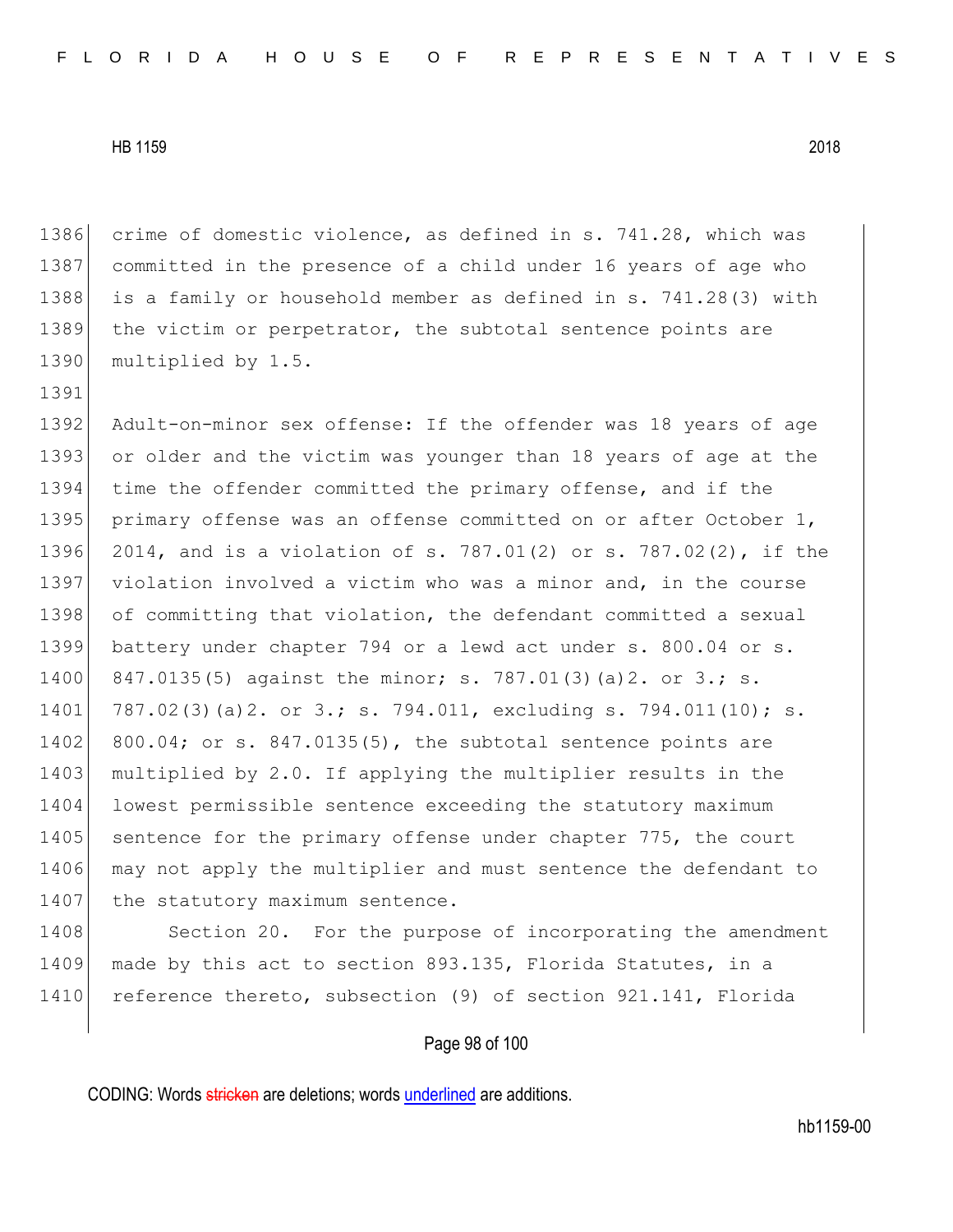1411 Statutes, is reenacted to read:

1412 921.141 Sentence of death or life imprisonment for capital 1413 felonies; further proceedings to determine sentence.-

1414 (9) APPLICABILITY.—This section does not apply to a person 1415 convicted or adjudicated guilty of a capital drug trafficking 1416 felony under s. 893.135.

1417 Section 21. For the purpose of incorporating the amendment 1418 made by this act to section 893.135, Florida Statutes, in a 1419 reference thereto, subsection (2) of section 921.142, Florida 1420 Statutes, is reenacted to read:

1421 921.142 Sentence of death or life imprisonment for capital 1422 drug trafficking felonies; further proceedings to determine 1423 sentence.-

1424 (2) SEPARATE PROCEEDINGS ON ISSUE OF PENALTY.—Upon 1425 conviction or adjudication of quilt of a defendant of a capital 1426 felony under s. 893.135, the court shall conduct a separate 1427 | sentencing proceeding to determine whether the defendant should 1428 be sentenced to death or life imprisonment as authorized by s. 1429 775.082. The proceeding shall be conducted by the trial judge 1430 before the trial jury as soon as practicable. If, through 1431 impossibility or inability, the trial jury is unable to 1432 reconvene for a hearing on the issue of penalty, having 1433 determined the guilt of the accused, the trial judge may summon 1434 a special juror or jurors as provided in chapter 913 to 1435 determine the issue of the imposition of the penalty. If the

## Page 99 of 100